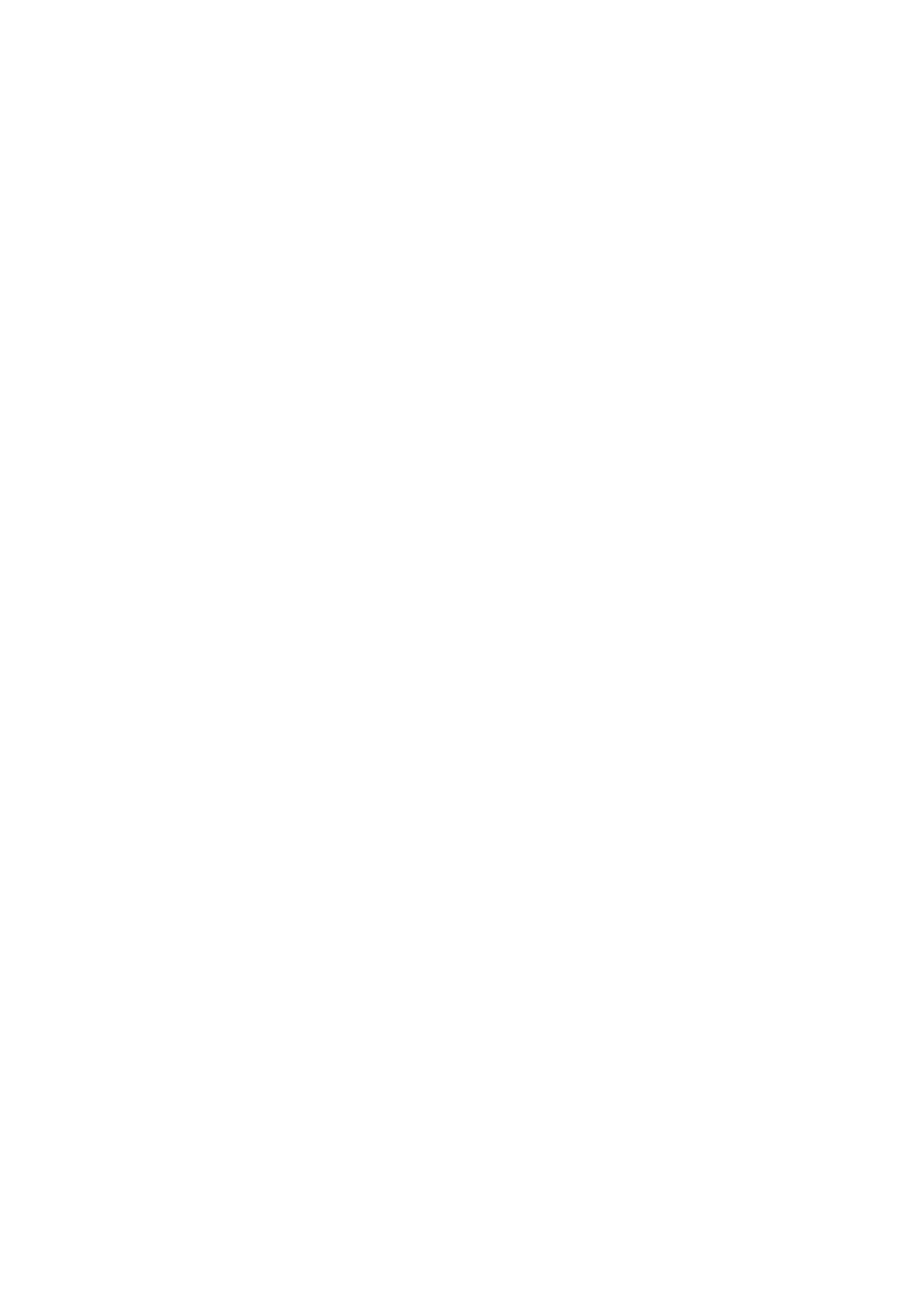30-5 This week **December December December December December December December December December December December December December December December December December December Decembe**  $\begin{array}{ccccccccc}\nT & F & S & S \\
\hline\n& - & - & - & 1\n\end{array}$  $\frac{1}{5}$   $\frac{1}{6}$   $\frac{1}{7}$   $\frac{1}{8}$ 2 3 4 5 6 7 8 9 10 11 12 13 14 15 16 17 18 19 20 21 22 23 24 25 26 27 28 29  $\sim$   $30$ 

December 2019 / January 2020

| Mon 30         | <b>Tue 31</b> | Wed 1     | Thu 2     |
|----------------|---------------|-----------|-----------|
| Morning        | Morning       | Morning   | Morning   |
|                |               |           |           |
|                |               |           |           |
| Afternoon      | Afternoon     | Afternoon | Afternoon |
|                |               |           |           |
| <b>Evening</b> | Evening       | Evening   | Evening   |
|                |               |           |           |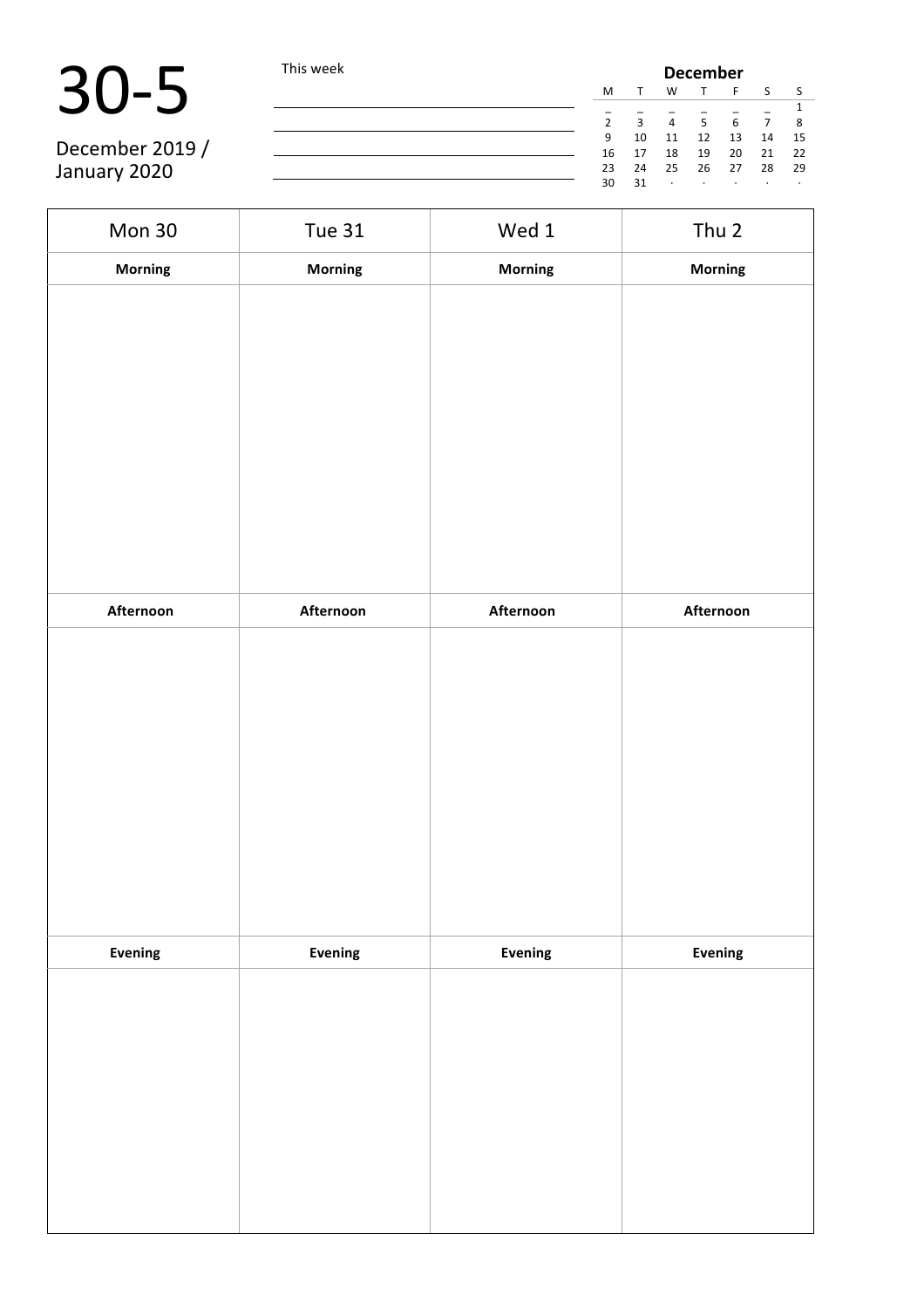| January                            |    |    |    |    |    |    |  |
|------------------------------------|----|----|----|----|----|----|--|
| м                                  |    | w  |    | F  | S  | S  |  |
| 5<br>3<br>$\overline{2}$<br>1<br>4 |    |    |    |    |    |    |  |
| 6                                  | 7  | 8  | 9  | 10 | 11 | 12 |  |
| 13                                 | 14 | 15 | 16 | 17 | 18 | 19 |  |
| 20                                 | 21 | 22 | 23 | 24 | 25 | 26 |  |
| 27                                 | 28 | 29 | 30 | 31 |    |    |  |
|                                    |    | ٠  |    |    |    | ٠  |  |

| December 2019 /<br>January 2020 |
|---------------------------------|

| Fri 3          | Sat 4          | Sun 5          | Notes |
|----------------|----------------|----------------|-------|
| <b>Morning</b> | <b>Morning</b> | Morning        |       |
|                |                |                |       |
|                |                |                |       |
|                |                |                |       |
|                |                |                |       |
|                |                |                |       |
|                |                |                |       |
|                |                |                |       |
|                |                |                |       |
| Afternoon      | Afternoon      | Afternoon      |       |
|                |                |                |       |
|                |                |                |       |
|                |                |                |       |
|                |                |                |       |
|                |                |                |       |
|                |                |                |       |
|                |                |                |       |
|                |                |                |       |
|                |                |                |       |
| <b>Evening</b> | Evening        | <b>Evening</b> |       |
|                |                |                |       |
|                |                |                |       |
|                |                |                |       |
|                |                |                |       |
|                |                |                |       |
|                |                |                |       |
|                |                |                |       |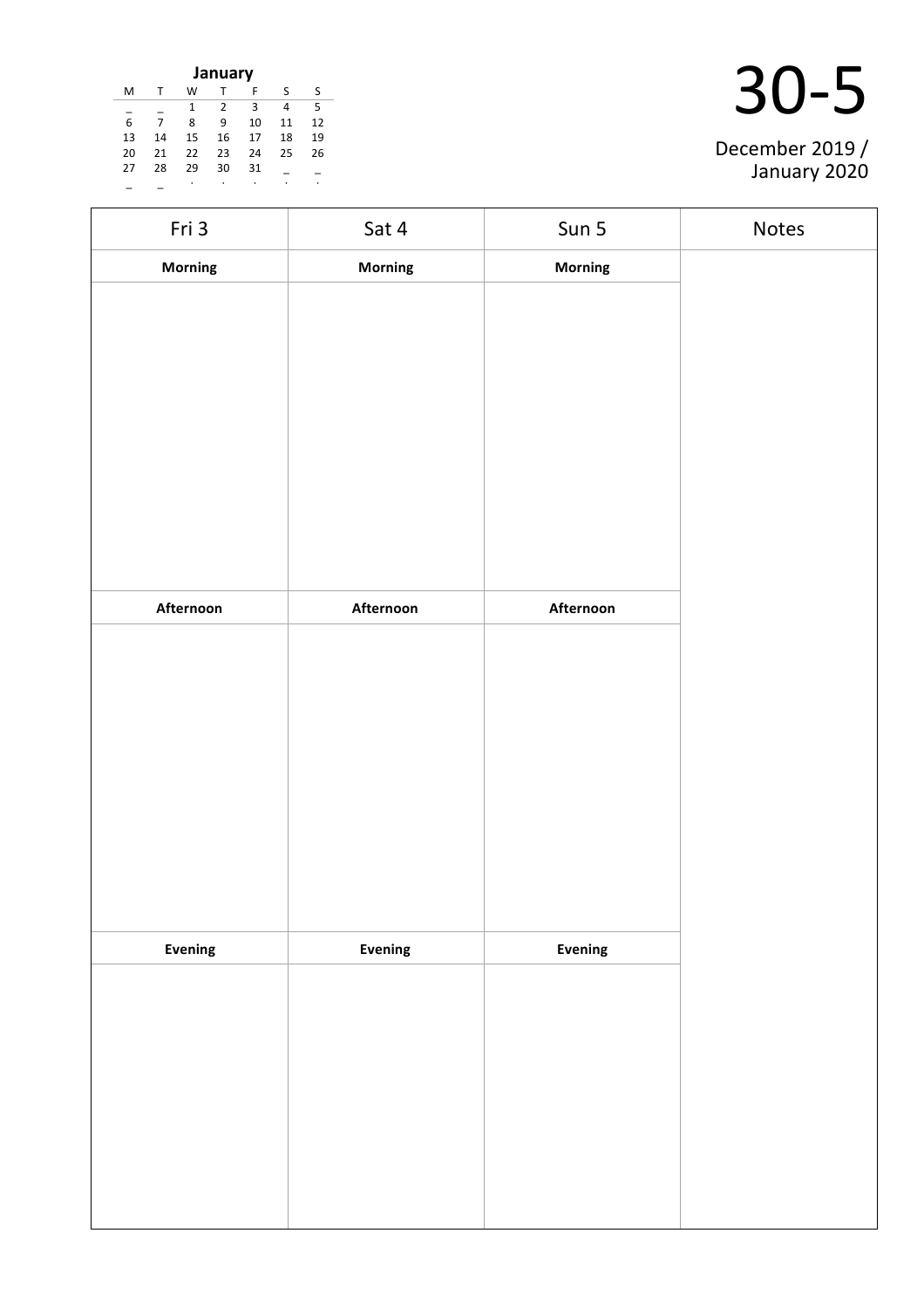|              | This week |    | January |    |    |    |            |      |  |
|--------------|-----------|----|---------|----|----|----|------------|------|--|
|              |           | M  |         | W  |    |    | $\epsilon$ |      |  |
|              |           |    |         |    |    |    | 4          | -5   |  |
|              |           | 6  |         | 8  | 9  | 10 | 11         | 12   |  |
|              |           | 13 | 14      | 15 | 16 | 17 | 18         | 19   |  |
|              |           | 20 | 21      | 22 | 23 | 24 | 25         | - 26 |  |
| January 2020 |           | 27 | 28      | 29 | 30 | 31 |            |      |  |
|              |           |    |         |    |    |    |            |      |  |

| Mon 6          | Tue 7     | Wed 8     | Thu 9     |
|----------------|-----------|-----------|-----------|
| <b>Morning</b> | Morning   | Morning   | Morning   |
|                |           |           |           |
|                |           |           |           |
|                |           |           |           |
|                |           |           |           |
|                |           |           |           |
|                |           |           |           |
|                |           |           |           |
|                |           |           |           |
|                |           |           |           |
| Afternoon      | Afternoon | Afternoon | Afternoon |
|                |           |           |           |
|                |           |           |           |
|                |           |           |           |
|                |           |           |           |
|                |           |           |           |
|                |           |           |           |
|                |           |           |           |
|                |           |           |           |
| <b>Evening</b> | Evening   | Evening   | Evening   |
|                |           |           |           |
|                |           |           |           |
|                |           |           |           |
|                |           |           |           |
|                |           |           |           |
|                |           |           |           |
|                |           |           |           |
|                |           |           |           |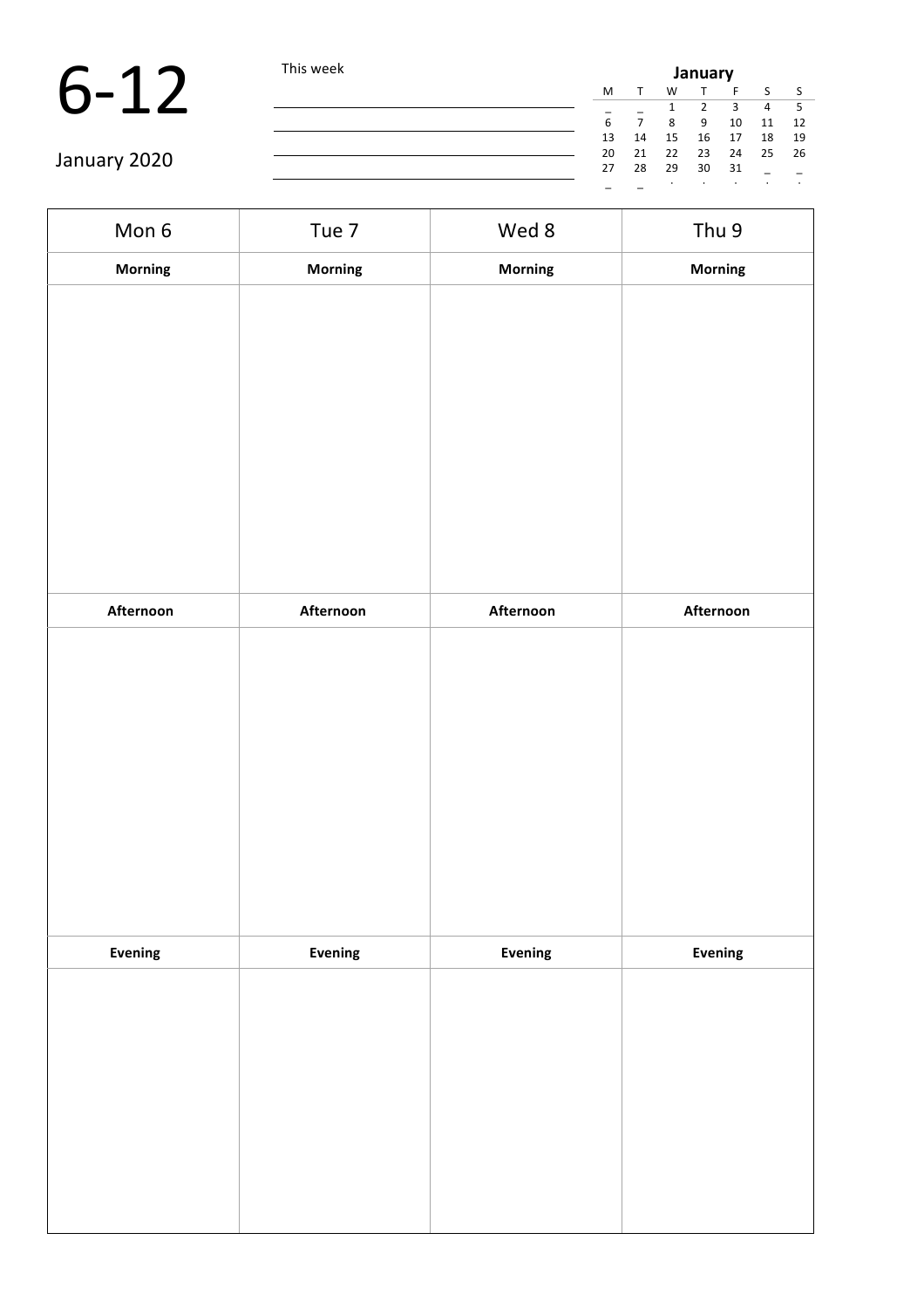| <b>February</b> |    |    |    |    |    |               |
|-----------------|----|----|----|----|----|---------------|
| M               |    | w  |    | F  | S  | S             |
|                 |    |    |    |    | 1  | $\mathcal{P}$ |
| $\overline{3}$  | 4  | 5  | 6  | 7  | 8  | q             |
| 10              | 11 | 12 | 13 | 14 | 15 | 16            |
| 17              | 18 | 19 | 20 | 21 | 22 | 23            |
| 24              | 25 | 26 | 27 | 28 | 29 |               |
|                 |    |    |    |    |    |               |

| Fri 10    | Sat 11    | <b>Sun 12</b>  | Notes |
|-----------|-----------|----------------|-------|
| Morning   | Morning   | Morning        |       |
|           |           |                |       |
|           |           |                |       |
|           |           |                |       |
|           |           |                |       |
|           |           |                |       |
|           |           |                |       |
|           |           |                |       |
|           |           |                |       |
|           |           |                |       |
| Afternoon | Afternoon | Afternoon      |       |
|           |           |                |       |
|           |           |                |       |
|           |           |                |       |
|           |           |                |       |
|           |           |                |       |
|           |           |                |       |
|           |           |                |       |
|           |           |                |       |
|           |           |                |       |
| Evening   | Evening   | <b>Evening</b> |       |
|           |           |                |       |
|           |           |                |       |
|           |           |                |       |
|           |           |                |       |
|           |           |                |       |
|           |           |                |       |
|           |           |                |       |
|           |           |                |       |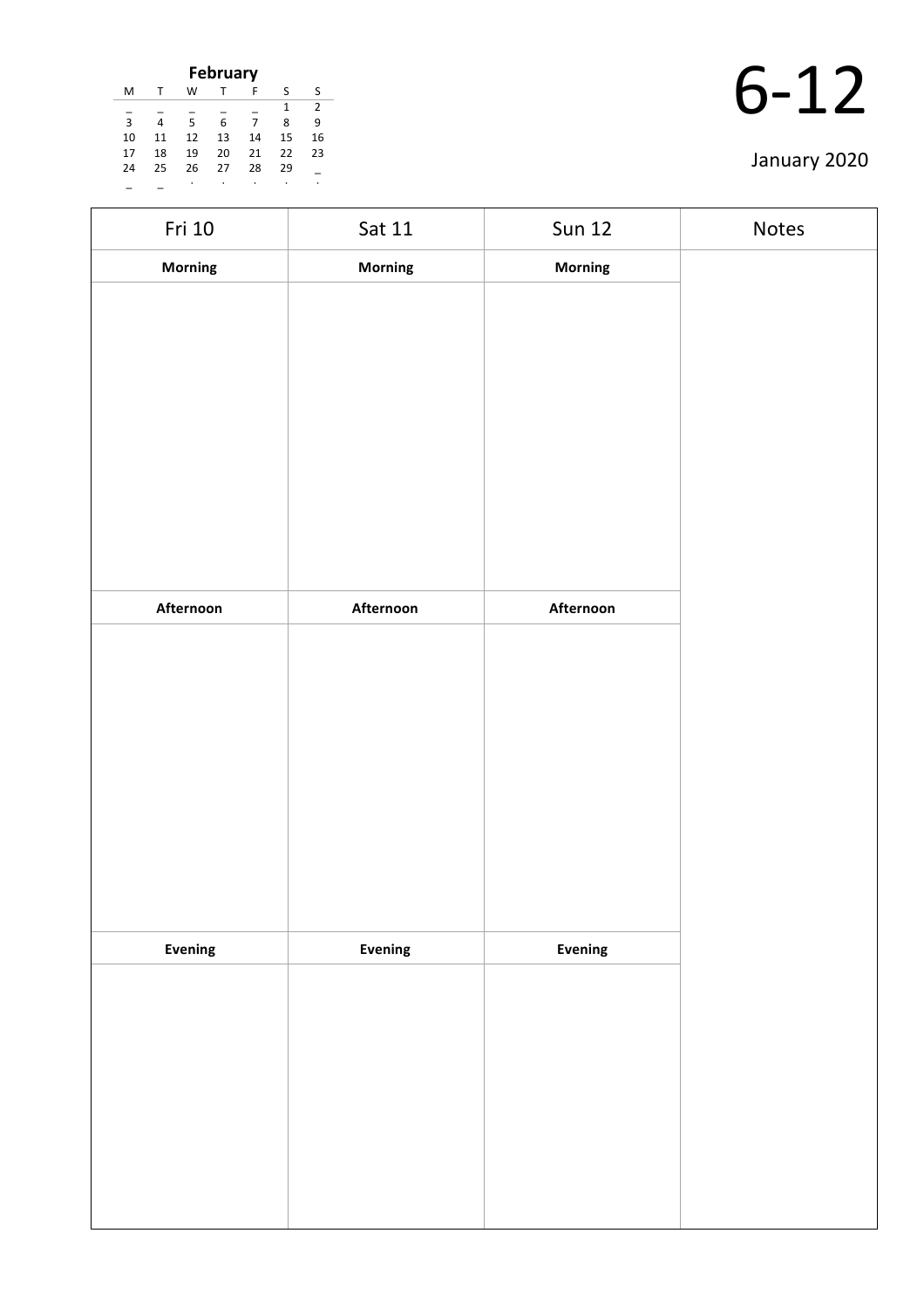| <b>IIS WEEK</b> | <b>January</b> |    |    |    |    |    |     |
|-----------------|----------------|----|----|----|----|----|-----|
|                 | м              | т  | W  | т  | F  | S  | - S |
|                 |                |    |    | 2  | 3  | 4  | 5   |
|                 | 6              | 7  | 8  | 9  | 10 | 11 | 12  |
|                 | 13             | 14 | 15 | 16 | 17 | 18 | 19  |
|                 | 20             | 21 | 22 | 23 | 24 | 25 | 26  |
|                 | 27             | 28 | 29 | 30 | 31 |    |     |
|                 |                |    | ٠  |    |    |    | ٠   |

| Mon 13         | <b>Tue 14</b> | <b>Wed 15</b> | <b>Thu 16</b> |
|----------------|---------------|---------------|---------------|
| Morning        | Morning       | Morning       | Morning       |
|                |               |               |               |
|                |               |               |               |
| Afternoon      | Afternoon     | Afternoon     | Afternoon     |
|                |               |               |               |
| <b>Evening</b> | Evening       | Evening       | Evening       |
|                |               |               |               |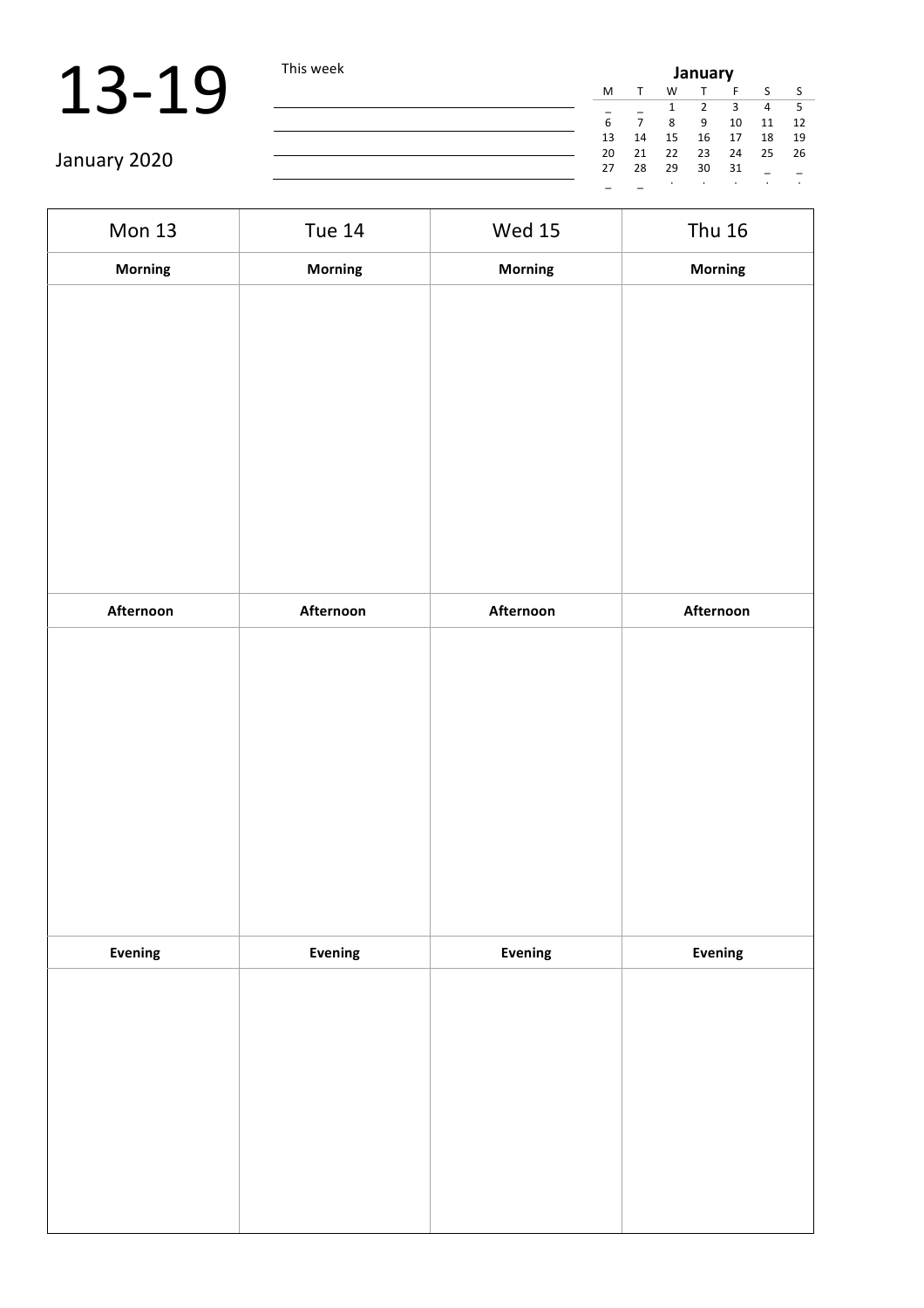| <b>February</b> |    |    |    |    |    |                |
|-----------------|----|----|----|----|----|----------------|
| M               |    | W  |    | F  | S  | S              |
|                 |    |    |    |    | 1  | $\overline{2}$ |
| $\overline{3}$  | 4  | 5  | 6  | 7  | 8  | 9              |
| 10              | 11 | 12 | 13 | 14 | 15 | 16             |
| 17              | 18 | 19 | 20 | 21 | 22 | 23             |
| 24              | 25 | 26 | 27 | 28 | 29 |                |
|                 |    |    |    | ٠  | ٠  | ٠              |

| Fri 17    | Sat 18    | <b>Sun 19</b>  | Notes |
|-----------|-----------|----------------|-------|
| Morning   | Morning   | Morning        |       |
|           |           |                |       |
|           |           |                |       |
|           |           |                |       |
|           |           |                |       |
|           |           |                |       |
|           |           |                |       |
|           |           |                |       |
|           |           |                |       |
|           |           |                |       |
| Afternoon | Afternoon | Afternoon      |       |
|           |           |                |       |
|           |           |                |       |
|           |           |                |       |
|           |           |                |       |
|           |           |                |       |
|           |           |                |       |
|           |           |                |       |
|           |           |                |       |
| Evening   | Evening   | <b>Evening</b> |       |
|           |           |                |       |
|           |           |                |       |
|           |           |                |       |
|           |           |                |       |
|           |           |                |       |
|           |           |                |       |
|           |           |                |       |
|           |           |                |       |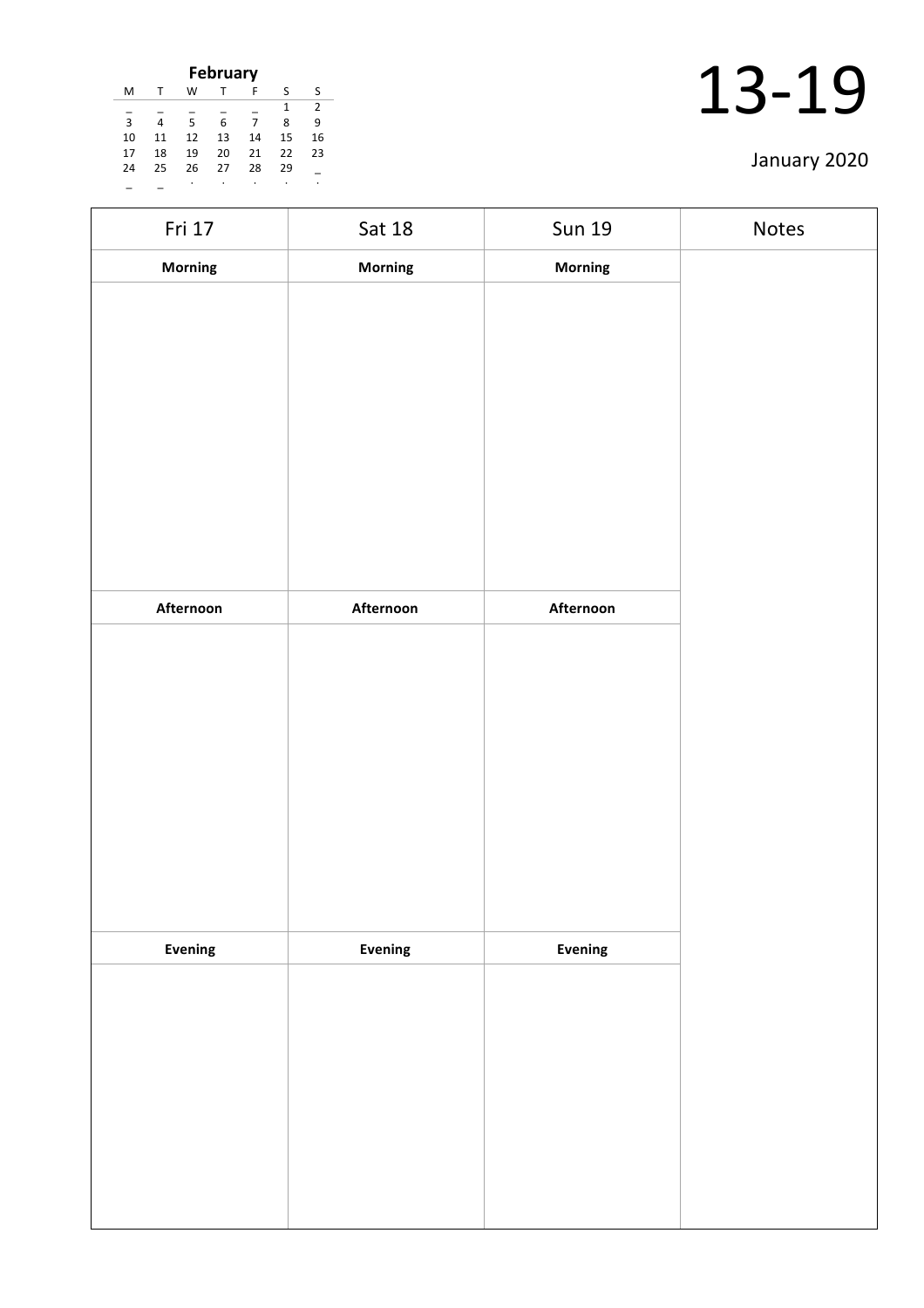| iis week | January |    |    |              |    |              |     |  |
|----------|---------|----|----|--------------|----|--------------|-----|--|
|          | м       | т  | W  | $\mathsf{T}$ | F  | <sub>S</sub> | - S |  |
|          |         |    |    | 2            | 3  | 4            | 5   |  |
|          | 6       | 7  | 8  | 9            | 10 | 11           | 12  |  |
|          | 13      | 14 | 15 | 16           | 17 | 18           | 19  |  |
|          | 20      | 21 | 22 | 23           | 24 | 25           | 26  |  |
|          | 27      | 28 | 29 | 30           | 31 |              |     |  |
|          |         |    |    | ٠            | ٠  |              | ٠   |  |

| Mon 20    | <b>Tue 21</b> | Wed 22    | <b>Thu 23</b> |
|-----------|---------------|-----------|---------------|
| Morning   | Morning       | Morning   | Morning       |
|           |               |           |               |
|           |               |           |               |
|           |               |           |               |
|           |               |           |               |
|           |               |           |               |
|           |               |           |               |
|           |               |           |               |
|           |               |           |               |
| Afternoon | Afternoon     | Afternoon | Afternoon     |
|           |               |           |               |
|           |               |           |               |
|           |               |           |               |
|           |               |           |               |
|           |               |           |               |
|           |               |           |               |
|           |               |           |               |
|           |               |           |               |
| Evening   | Evening       | Evening   | Evening       |
|           |               |           |               |
|           |               |           |               |
|           |               |           |               |
|           |               |           |               |
|           |               |           |               |
|           |               |           |               |
|           |               |           |               |
|           |               |           |               |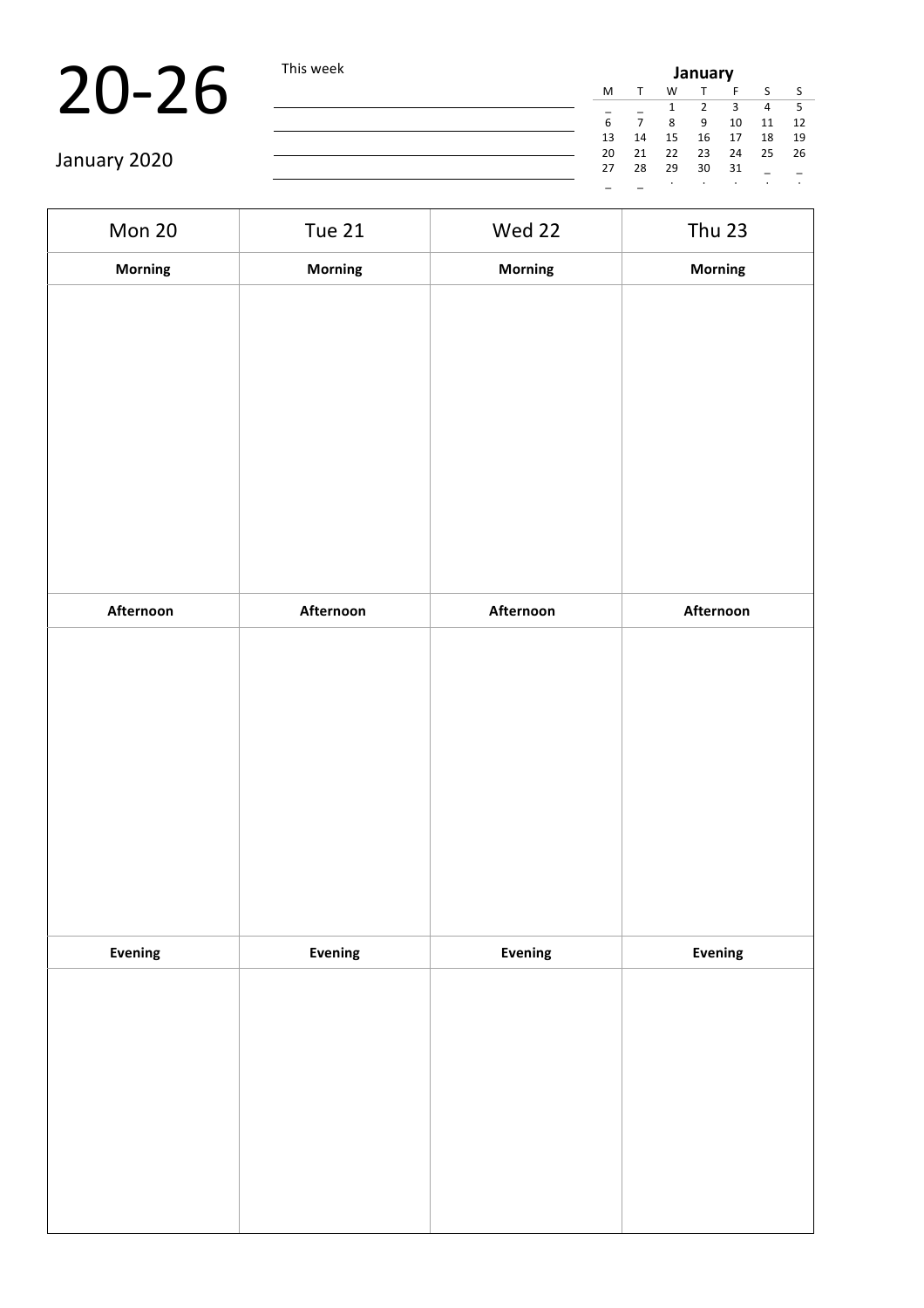| <b>February</b>    |    |    |    |    |    |    |  |  |  |
|--------------------|----|----|----|----|----|----|--|--|--|
| M                  | т  | W  |    | F  | ς  | ς  |  |  |  |
| $\mathcal{P}$<br>1 |    |    |    |    |    |    |  |  |  |
| $\overline{3}$     | 4  | 5  | 6  | 7  | 8  | ٩  |  |  |  |
| 10                 | 11 | 12 | 13 | 14 | 15 | 16 |  |  |  |
| 17                 | 18 | 19 | 20 | 21 | 22 | 23 |  |  |  |
| 24                 | 25 | 26 | 27 | 28 | 29 |    |  |  |  |
|                    |    |    |    |    |    |    |  |  |  |

| Fri 24    | Sat 25    | <b>Sun 26</b> | Notes |
|-----------|-----------|---------------|-------|
| Morning   | Morning   | Morning       |       |
|           |           |               |       |
|           |           |               |       |
|           |           |               |       |
|           |           |               |       |
|           |           |               |       |
|           |           |               |       |
|           |           |               |       |
|           |           |               |       |
| Afternoon | Afternoon | Afternoon     |       |
|           |           |               |       |
|           |           |               |       |
|           |           |               |       |
|           |           |               |       |
|           |           |               |       |
|           |           |               |       |
|           |           |               |       |
|           |           |               |       |
|           |           |               |       |
| Evening   | Evening   | Evening       |       |
|           |           |               |       |
|           |           |               |       |
|           |           |               |       |
|           |           |               |       |
|           |           |               |       |
|           |           |               |       |
|           |           |               |       |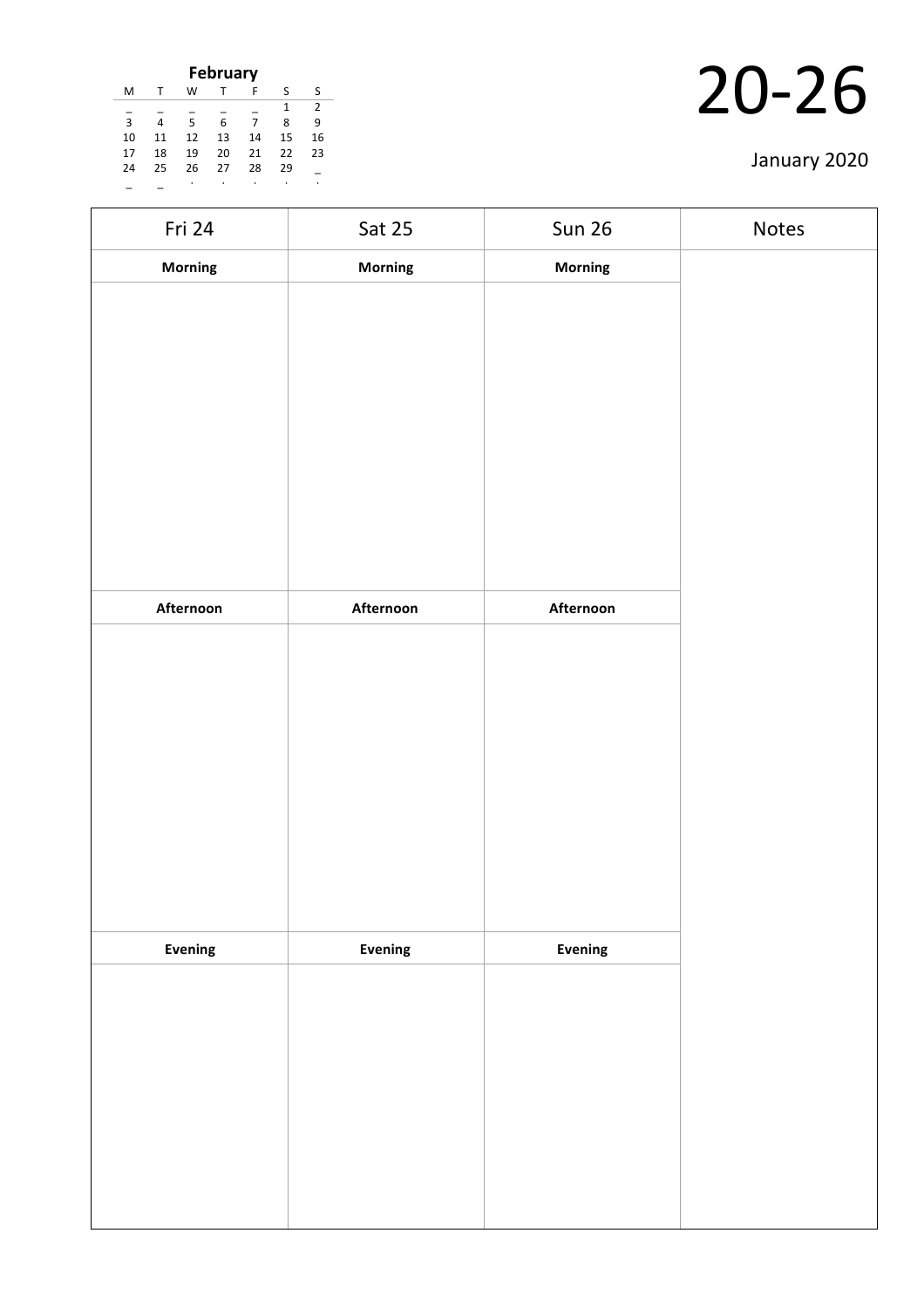|                | This week |    | January |    |    |    |    |      |  |  |  |
|----------------|-----------|----|---------|----|----|----|----|------|--|--|--|
|                |           | M  |         | W  |    |    |    |      |  |  |  |
|                |           |    |         |    |    |    | 4  |      |  |  |  |
|                |           | 6  |         | 8  | 9  | 10 | 11 | 12   |  |  |  |
|                |           | 13 | 14      | 15 | 16 | 17 | 18 | 19   |  |  |  |
| January 2020 / |           | 20 | 21      | 22 | 23 | 24 | 25 | - 26 |  |  |  |
| February 2020  |           | 27 | 28      | 29 | 30 | 31 |    |      |  |  |  |
|                |           |    |         |    |    |    |    |      |  |  |  |

| Mon 27    | Tue 28         | Wed 29    | <b>Thu 30</b> |
|-----------|----------------|-----------|---------------|
| Morning   | Morning        | Morning   | Morning       |
|           |                |           |               |
|           |                |           |               |
|           |                |           |               |
|           |                |           |               |
|           |                |           |               |
|           |                |           |               |
|           |                |           |               |
|           |                |           |               |
| Afternoon | Afternoon      | Afternoon | Afternoon     |
|           |                |           |               |
|           |                |           |               |
|           |                |           |               |
|           |                |           |               |
|           |                |           |               |
|           |                |           |               |
|           |                |           |               |
|           |                |           |               |
|           |                |           |               |
| Evening   | <b>Evening</b> | Evening   | Evening       |
|           |                |           |               |
|           |                |           |               |
|           |                |           |               |
|           |                |           |               |
|           |                |           |               |
|           |                |           |               |
|           |                |           |               |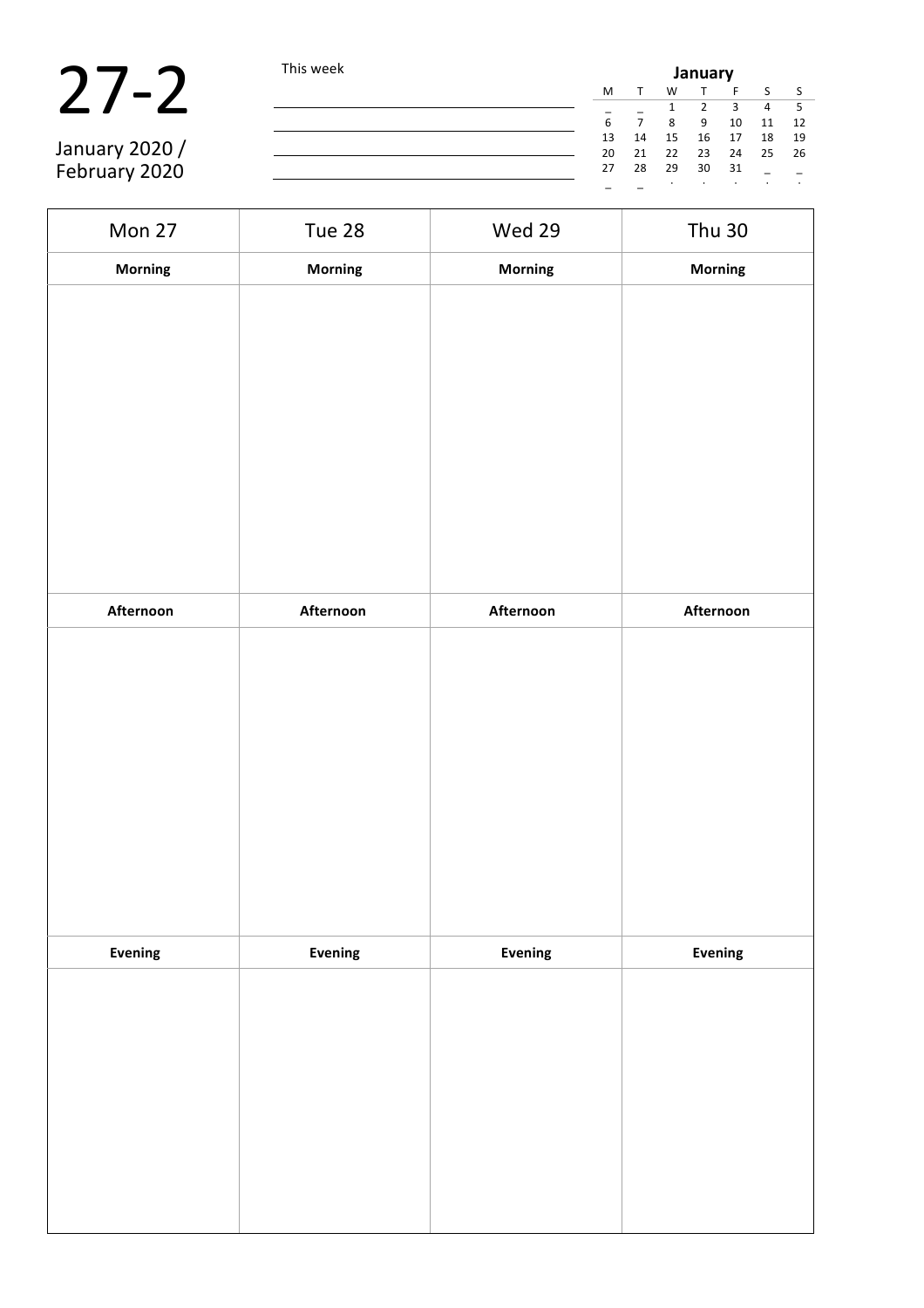| <b>February</b>    |    |    |    |    |    |    |  |  |  |
|--------------------|----|----|----|----|----|----|--|--|--|
| M                  |    | W  |    | F  | S  | ς  |  |  |  |
| $\mathcal{P}$<br>1 |    |    |    |    |    |    |  |  |  |
| $\overline{3}$     |    | 5  | 6  |    | 8  | ٩  |  |  |  |
| 10                 | 11 | 12 | 13 | 14 | 15 | 16 |  |  |  |
| 17                 | 18 | 19 | 20 | 21 | 22 | 23 |  |  |  |
| 24                 | 25 | 26 | 27 | 28 | 29 |    |  |  |  |
|                    |    |    |    |    |    |    |  |  |  |



| Fri 31    | Sat 1          | Sun 2     | Notes |
|-----------|----------------|-----------|-------|
| Morning   | Morning        | Morning   |       |
|           |                |           |       |
|           |                |           |       |
|           |                |           |       |
|           |                |           |       |
|           |                |           |       |
|           |                |           |       |
|           |                |           |       |
|           |                |           |       |
| Afternoon | Afternoon      | Afternoon |       |
|           |                |           |       |
|           |                |           |       |
|           |                |           |       |
|           |                |           |       |
|           |                |           |       |
|           |                |           |       |
|           |                |           |       |
|           |                |           |       |
|           |                |           |       |
| Evening   | <b>Evening</b> | Evening   |       |
|           |                |           |       |
|           |                |           |       |
|           |                |           |       |
|           |                |           |       |
|           |                |           |       |
|           |                |           |       |
|           |                |           |       |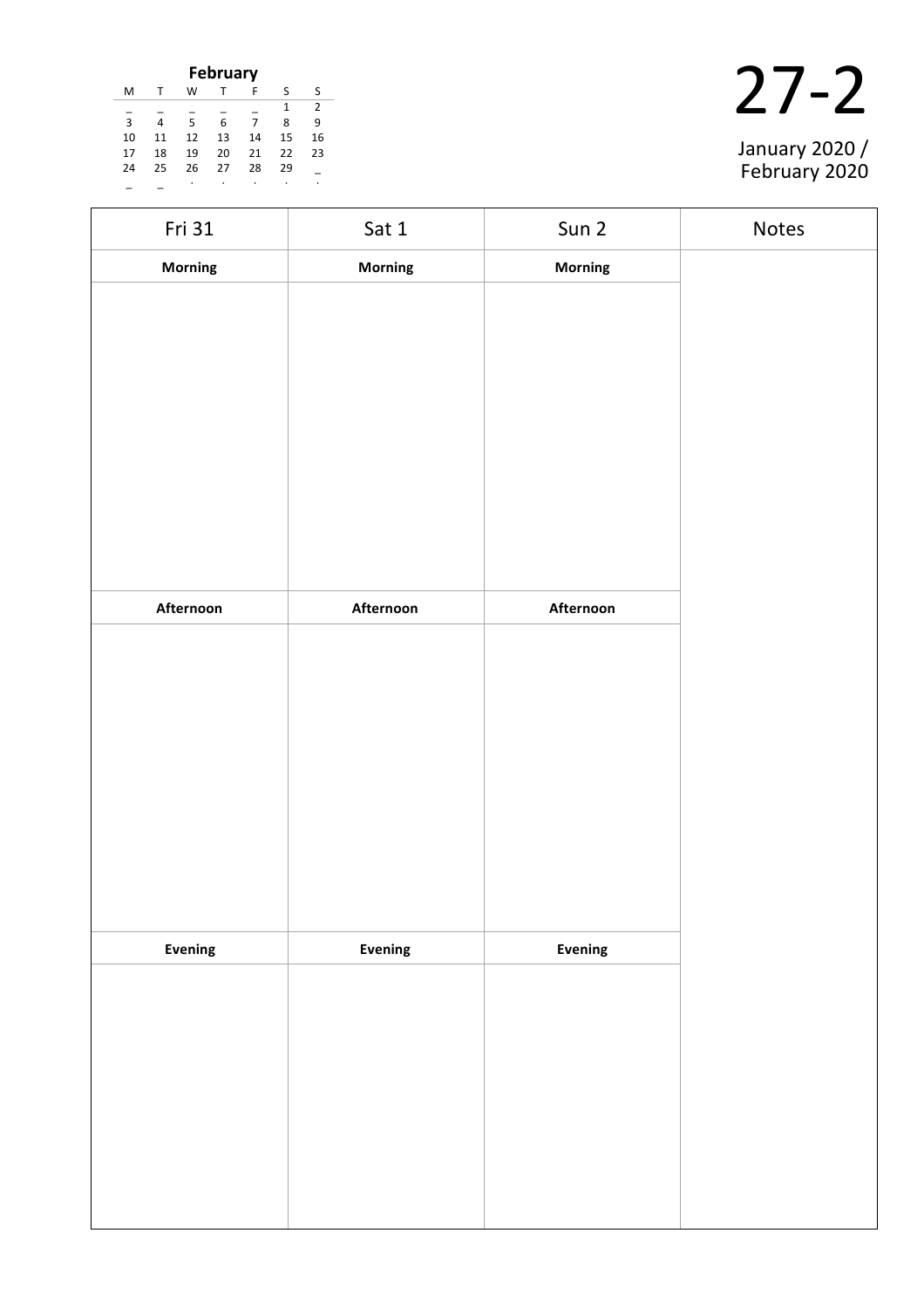|               | This week |              | February       |                |    |    |              |      |  |  |
|---------------|-----------|--------------|----------------|----------------|----|----|--------------|------|--|--|
|               |           | M            |                | W              |    |    | $\mathbf{c}$ |      |  |  |
|               |           |              |                |                |    |    |              |      |  |  |
|               |           | $\mathbf{R}$ | $\overline{4}$ | 5 <sup>5</sup> | 6  |    | 8            | 9    |  |  |
|               |           | 10           | 11             | 12             | 13 | 14 | 15           | 16   |  |  |
|               |           | 17           | 18             | 19             | 20 | 21 | 22           | - 23 |  |  |
| February 2020 |           | 24           | 25             | 26             | 27 | 28 | 29           |      |  |  |
|               |           |              |                |                |    |    |              |      |  |  |

| Mon 3          | Tue 4          | Wed 5     | Thu <sub>6</sub> |
|----------------|----------------|-----------|------------------|
| Morning        | <b>Morning</b> | Morning   | Morning          |
|                |                |           |                  |
|                |                |           |                  |
|                |                |           |                  |
|                |                |           |                  |
|                |                |           |                  |
|                |                |           |                  |
|                |                |           |                  |
|                |                |           |                  |
|                |                |           |                  |
| Afternoon      | Afternoon      | Afternoon | Afternoon        |
|                |                |           |                  |
|                |                |           |                  |
|                |                |           |                  |
|                |                |           |                  |
|                |                |           |                  |
|                |                |           |                  |
|                |                |           |                  |
|                |                |           |                  |
| <b>Evening</b> | Evening        | Evening   | Evening          |
|                |                |           |                  |
|                |                |           |                  |
|                |                |           |                  |
|                |                |           |                  |
|                |                |           |                  |
|                |                |           |                  |
|                |                |           |                  |
|                |                |           |                  |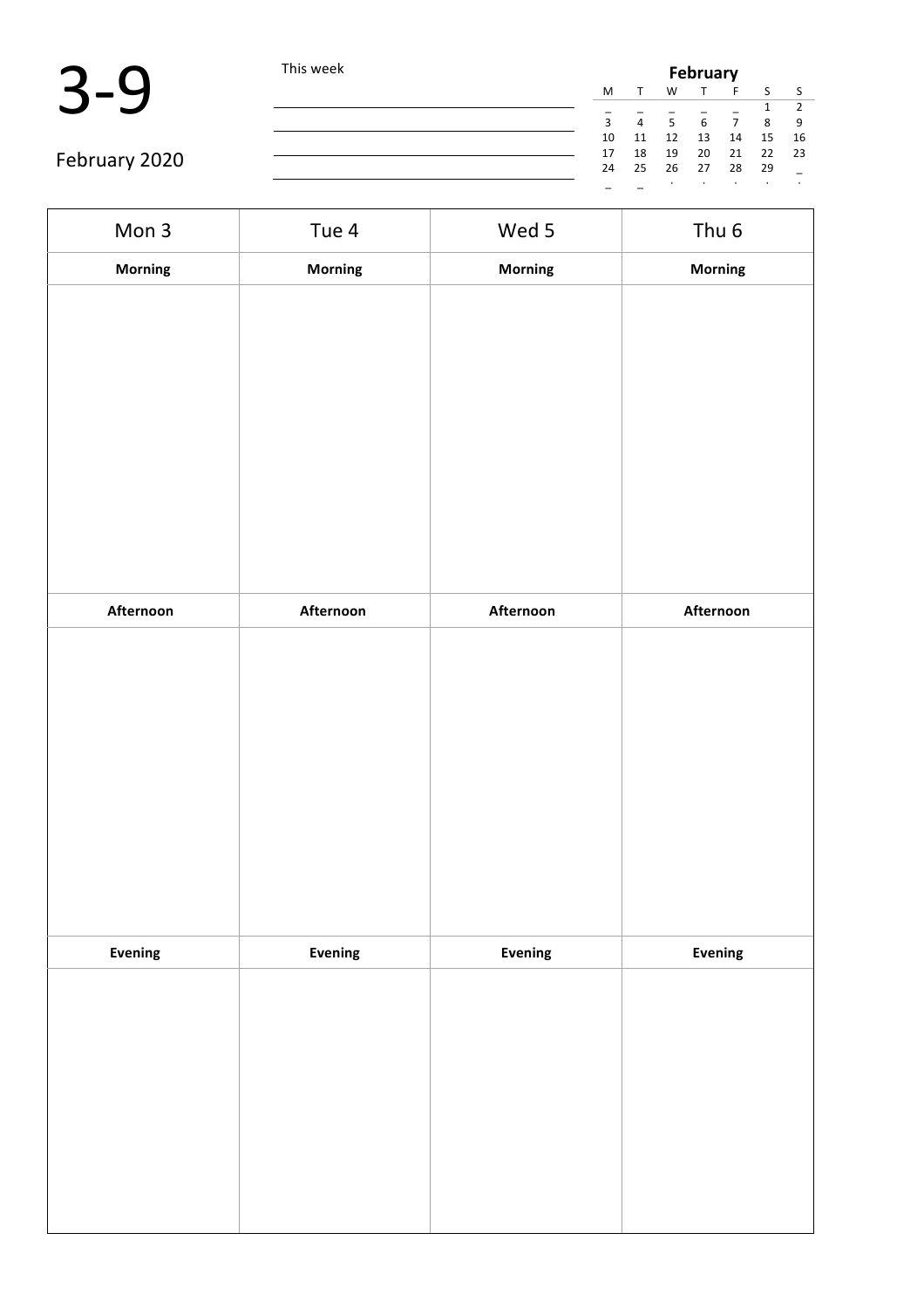| March          |    |    |    |    |    |    |  |  |
|----------------|----|----|----|----|----|----|--|--|
| м              | т  | W  | т  | F  | ς  | S  |  |  |
|                |    |    |    |    |    | 1  |  |  |
| $\overline{2}$ | 3  | 4  | 5  | 6  |    | 8  |  |  |
| 9              | 10 | 11 | 12 | 13 | 14 | 15 |  |  |
| 16             | 17 | 18 | 19 | 20 | 21 | 22 |  |  |
| 23             | 24 | 25 | 26 | 27 | 28 | 29 |  |  |
| 30             | 31 | ٠  | ۰  | ٠  | ٠  | ٠  |  |  |

| Fri 7     | Sat 8     | Sun 9     | Notes |
|-----------|-----------|-----------|-------|
| Morning   | Morning   | Morning   |       |
|           |           |           |       |
|           |           |           |       |
|           |           |           |       |
|           |           |           |       |
|           |           |           |       |
|           |           |           |       |
|           |           |           |       |
|           |           |           |       |
|           |           |           |       |
| Afternoon | Afternoon | Afternoon |       |
|           |           |           |       |
|           |           |           |       |
|           |           |           |       |
|           |           |           |       |
|           |           |           |       |
|           |           |           |       |
|           |           |           |       |
|           |           |           |       |
|           |           |           |       |
| Evening   | Evening   | Evening   |       |
|           |           |           |       |
|           |           |           |       |
|           |           |           |       |
|           |           |           |       |
|           |           |           |       |
|           |           |           |       |
|           |           |           |       |
|           |           |           |       |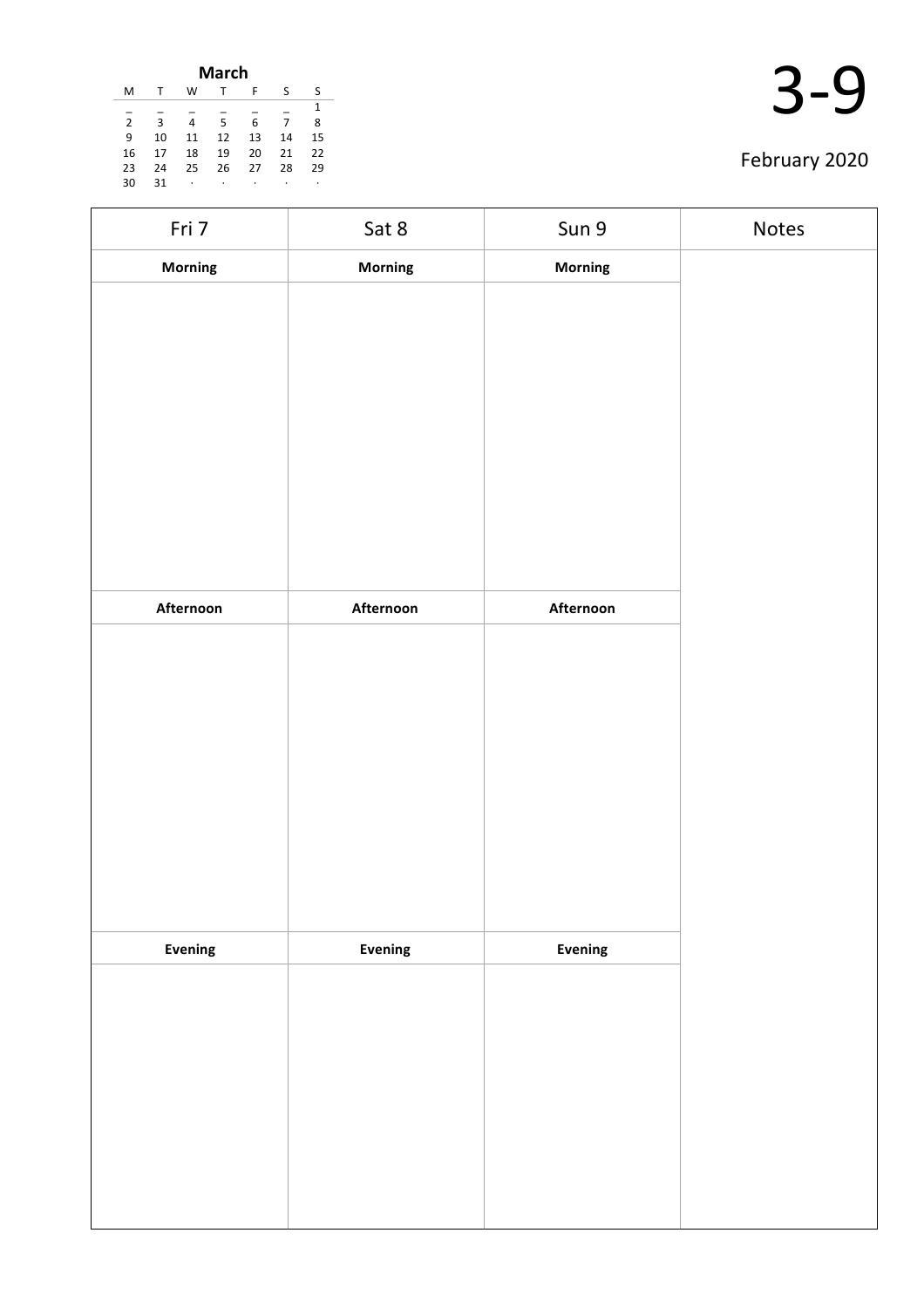# 10-16 This week

| <b>February</b> |    |    |    |    |    |    |  |
|-----------------|----|----|----|----|----|----|--|
| M               |    | W  |    | F  | -S |    |  |
|                 |    |    |    |    |    | 2  |  |
| 3               | 4  | 5  | 6  | 7  | 8  | 9  |  |
| 10              | 11 | 12 | 13 | 14 | 15 | 16 |  |
| 17              | 18 | 19 | 20 | 21 | 22 | 23 |  |
| 24              | 25 | 26 | 27 | 28 | 29 |    |  |
|                 |    |    |    |    |    |    |  |

| Mon 10    | <b>Tue 11</b> | <b>Wed 12</b> | <b>Thu 13</b> |
|-----------|---------------|---------------|---------------|
| Morning   | Morning       | Morning       | Morning       |
|           |               |               |               |
|           |               |               |               |
|           |               |               |               |
|           |               |               |               |
|           |               |               |               |
|           |               |               |               |
|           |               |               |               |
|           |               |               |               |
|           |               |               |               |
| Afternoon | Afternoon     | Afternoon     | Afternoon     |
|           |               |               |               |
|           |               |               |               |
|           |               |               |               |
|           |               |               |               |
|           |               |               |               |
|           |               |               |               |
|           |               |               |               |
|           |               |               |               |
|           |               |               |               |
| Evening   | Evening       | Evening       | Evening       |
|           |               |               |               |
|           |               |               |               |
|           |               |               |               |
|           |               |               |               |
|           |               |               |               |
|           |               |               |               |
|           |               |               |               |
|           |               |               |               |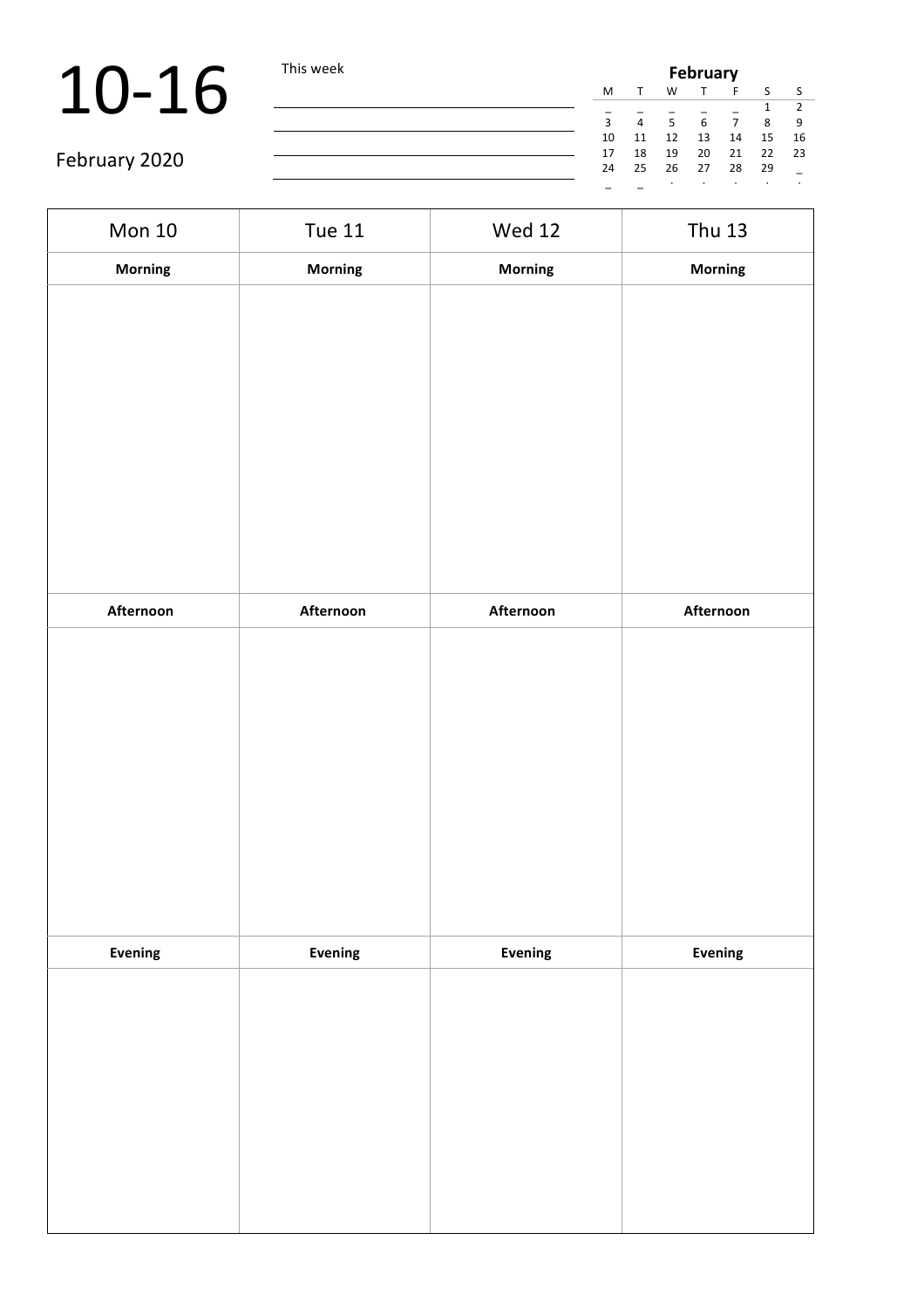| <b>March</b>   |    |    |    |    |    |    |  |
|----------------|----|----|----|----|----|----|--|
| M              | т  | w  | т  | F  | ς  | S  |  |
|                |    |    |    |    |    | 1  |  |
| $\overline{2}$ | 3  | 4  | 5  | 6  | 7  | 8  |  |
| 9              | 10 | 11 | 12 | 13 | 14 | 15 |  |
| 16             | 17 | 18 | 19 | 20 | 21 | 22 |  |
| 23             | 24 | 25 | 26 | 27 | 28 | 29 |  |
| 30             | 31 | ٠  | ٠  | ٠  |    | ٠  |  |
|                |    |    |    |    |    |    |  |

| Fri 14    | Sat 15    | <b>Sun 16</b> | Notes |
|-----------|-----------|---------------|-------|
| Morning   | Morning   | Morning       |       |
|           |           |               |       |
|           |           |               |       |
|           |           |               |       |
|           |           |               |       |
|           |           |               |       |
|           |           |               |       |
|           |           |               |       |
|           |           |               |       |
|           |           |               |       |
| Afternoon | Afternoon | Afternoon     |       |
|           |           |               |       |
|           |           |               |       |
|           |           |               |       |
|           |           |               |       |
|           |           |               |       |
|           |           |               |       |
|           |           |               |       |
|           |           |               |       |
| Evening   | Evening   | Evening       |       |
|           |           |               |       |
|           |           |               |       |
|           |           |               |       |
|           |           |               |       |
|           |           |               |       |
|           |           |               |       |
|           |           |               |       |
|           |           |               |       |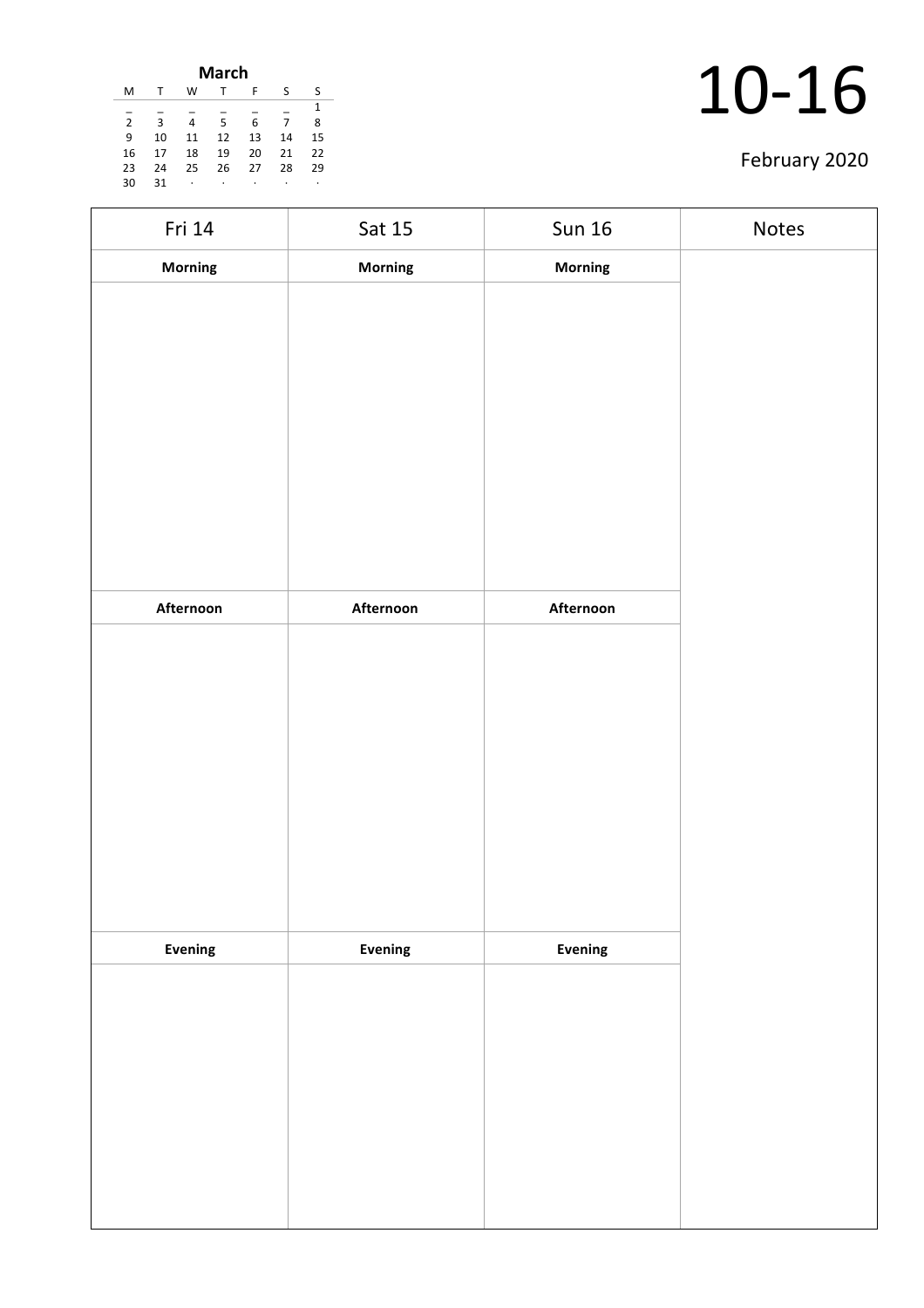### $17-23$  This week

| is week | <b>February</b> |    |       |    |    |    |     |
|---------|-----------------|----|-------|----|----|----|-----|
|         | M               | т  | W     | т  | F  | S  |     |
|         |                 |    |       |    |    | 1  |     |
|         | 3               | 4  | 5     | 6  | 7  | 8  | 9   |
|         | 10              | 11 | 12    | 13 | 14 | 15 | 16  |
|         | 17              | 18 | 19    | 20 | 21 | 22 | -23 |
|         | 24              | 25 | 26 27 |    | 28 | 29 |     |
|         |                 |    |       | ٠  | ٠  |    | ٠   |

| <b>Mon 17</b> | <b>Tue 18</b> | <b>Wed 19</b> | <b>Thu 20</b> |
|---------------|---------------|---------------|---------------|
| Morning       | Morning       | Morning       | Morning       |
|               |               |               |               |
|               |               |               |               |
|               |               |               |               |
|               |               |               |               |
|               |               |               |               |
|               |               |               |               |
|               |               |               |               |
|               |               |               |               |
|               |               |               |               |
| Afternoon     | Afternoon     | Afternoon     | Afternoon     |
|               |               |               |               |
|               |               |               |               |
|               |               |               |               |
|               |               |               |               |
|               |               |               |               |
|               |               |               |               |
|               |               |               |               |
|               |               |               |               |
|               |               |               |               |
| Evening       | Evening       | Evening       | Evening       |
|               |               |               |               |
|               |               |               |               |
|               |               |               |               |
|               |               |               |               |
|               |               |               |               |
|               |               |               |               |
|               |               |               |               |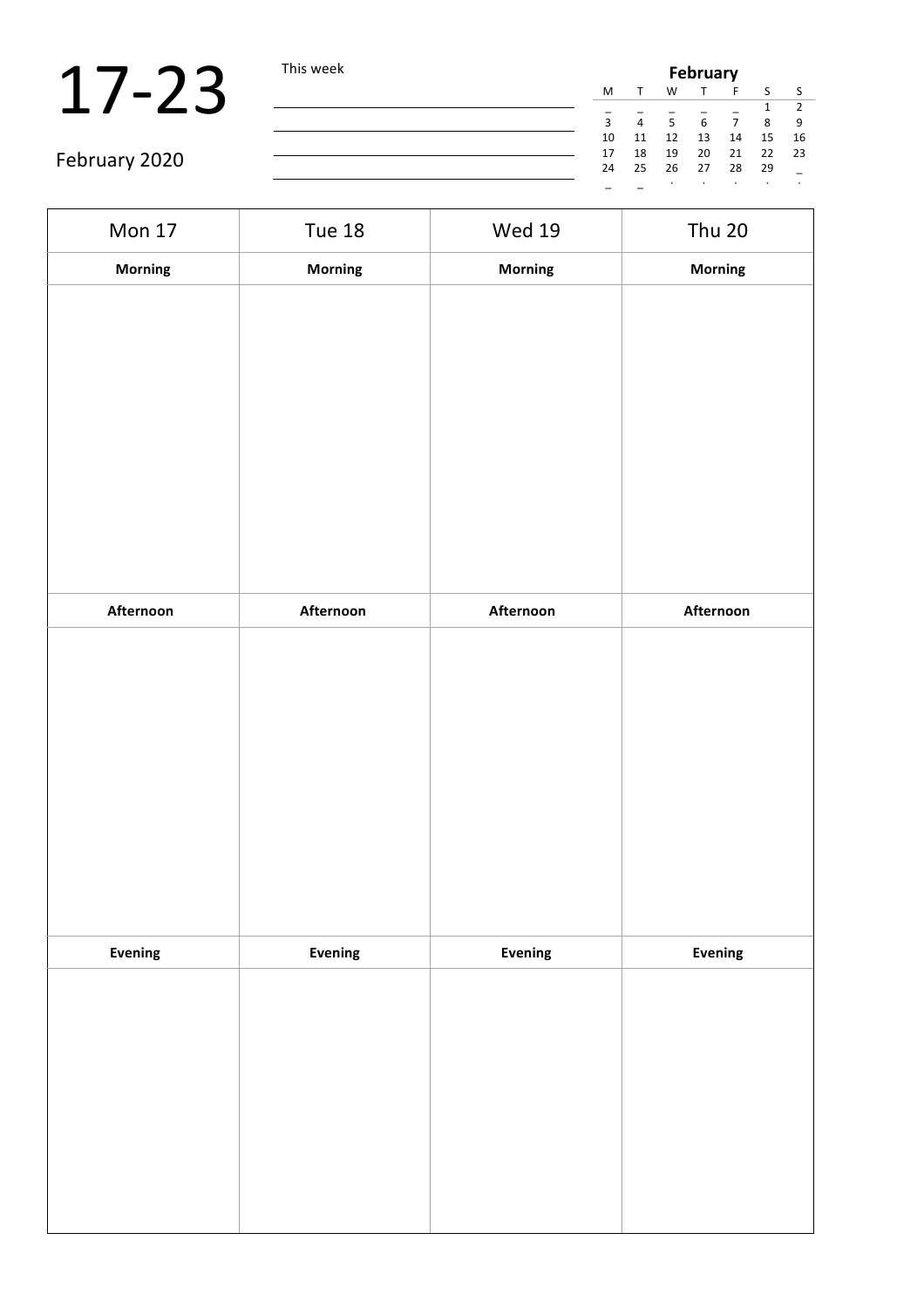| March          |    |    |    |    |    |    |  |
|----------------|----|----|----|----|----|----|--|
| м              |    | W  |    | F  | ς  | ς  |  |
|                |    |    |    |    |    | 1  |  |
| $\overline{2}$ | 3  | 4  | 5  | 6  | 7  | 8  |  |
| 9              | 10 | 11 | 12 | 13 | 14 | 15 |  |
| 16             | 17 | 18 | 19 | 20 | 21 | 22 |  |
| 23             | 24 | 25 | 26 | 27 | 28 | 29 |  |
| 30             | 31 | ٠  |    | ٠  |    | ٠  |  |
|                |    |    |    |    |    |    |  |

| Fri 21         | Sat 22         | <b>Sun 23</b> | Notes |
|----------------|----------------|---------------|-------|
| Morning        | <b>Morning</b> | Morning       |       |
|                |                |               |       |
|                |                |               |       |
|                |                |               |       |
|                |                |               |       |
|                |                |               |       |
|                |                |               |       |
|                |                |               |       |
|                |                |               |       |
|                |                |               |       |
| Afternoon      | Afternoon      | Afternoon     |       |
|                |                |               |       |
|                |                |               |       |
|                |                |               |       |
|                |                |               |       |
|                |                |               |       |
|                |                |               |       |
|                |                |               |       |
|                |                |               |       |
|                |                |               |       |
| <b>Evening</b> | Evening        | Evening       |       |
|                |                |               |       |
|                |                |               |       |
|                |                |               |       |
|                |                |               |       |
|                |                |               |       |
|                |                |               |       |
|                |                |               |       |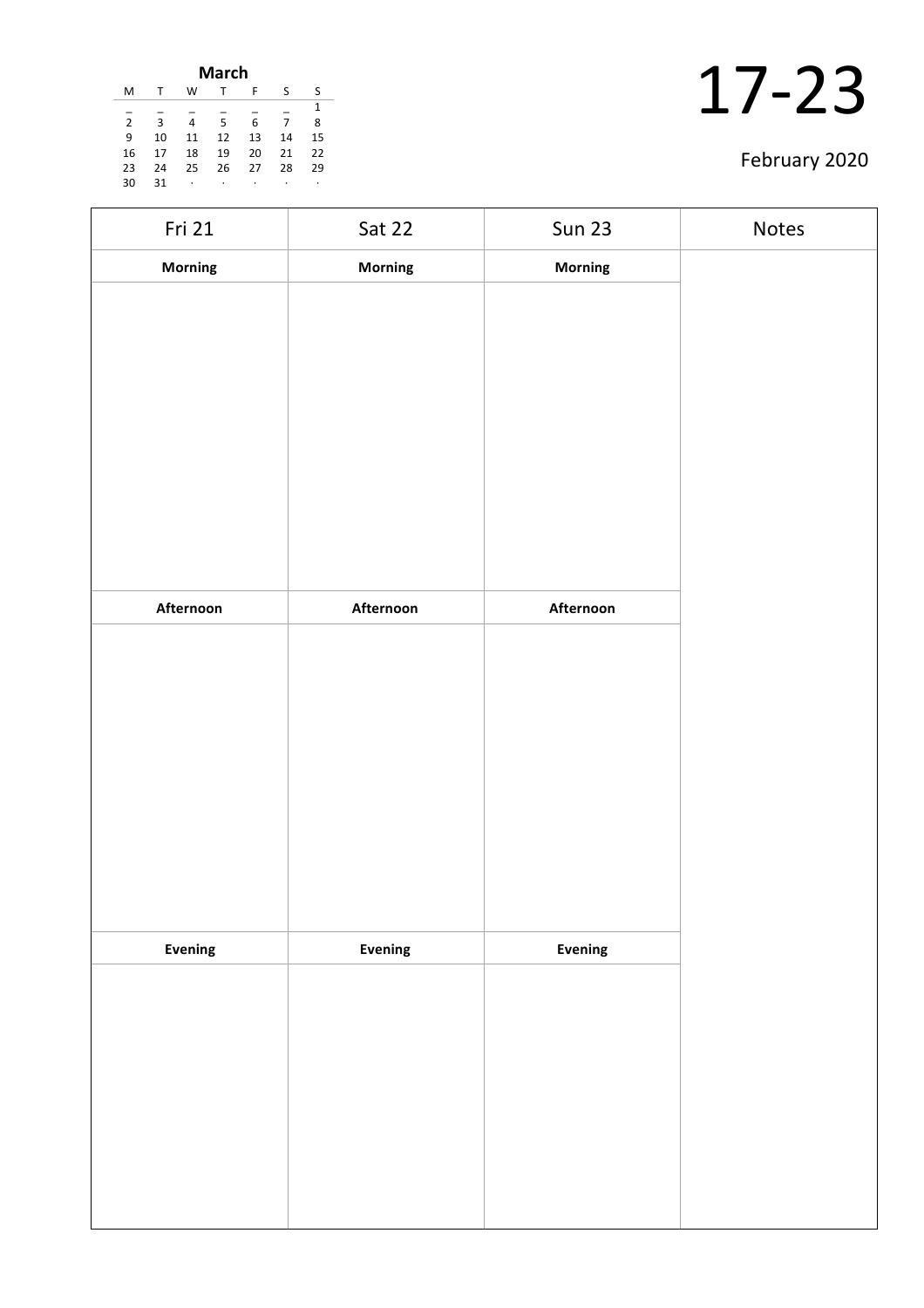| 24 |  |
|----|--|
|    |  |

|                   | This week |    | <b>February</b> |      |    |                |    |      |  |  |  |
|-------------------|-----------|----|-----------------|------|----|----------------|----|------|--|--|--|
|                   |           | M  |                 | W    |    |                |    |      |  |  |  |
|                   |           |    |                 |      |    |                |    |      |  |  |  |
|                   |           | ς  | $\Delta$        | 5    | 6  | $\overline{7}$ | 8  | q    |  |  |  |
|                   |           | 10 | 11              | 12   | 13 | 14             | 15 | - 16 |  |  |  |
| February 2020 /   |           | 17 | 18              | 19   | 20 | 21             | 22 | - 23 |  |  |  |
| <b>March 2020</b> |           | 24 | 25              | - 26 | 27 | - 28           | 29 |      |  |  |  |
|                   |           |    |                 |      |    |                |    |      |  |  |  |

| Mon 24    | Tue 25         | Wed 26    | Thu 27    |
|-----------|----------------|-----------|-----------|
| Morning   | <b>Morning</b> | Morning   | Morning   |
|           |                |           |           |
|           |                |           |           |
|           |                |           |           |
|           |                |           |           |
|           |                |           |           |
|           |                |           |           |
|           |                |           |           |
|           |                |           |           |
|           |                |           |           |
| Afternoon | Afternoon      | Afternoon | Afternoon |
|           |                |           |           |
|           |                |           |           |
|           |                |           |           |
|           |                |           |           |
|           |                |           |           |
|           |                |           |           |
|           |                |           |           |
|           |                |           |           |
|           |                |           |           |
|           |                |           |           |
| Evening   | Evening        | Evening   | Evening   |
|           |                |           |           |
|           |                |           |           |
|           |                |           |           |
|           |                |           |           |
|           |                |           |           |
|           |                |           |           |
|           |                |           |           |
|           |                |           |           |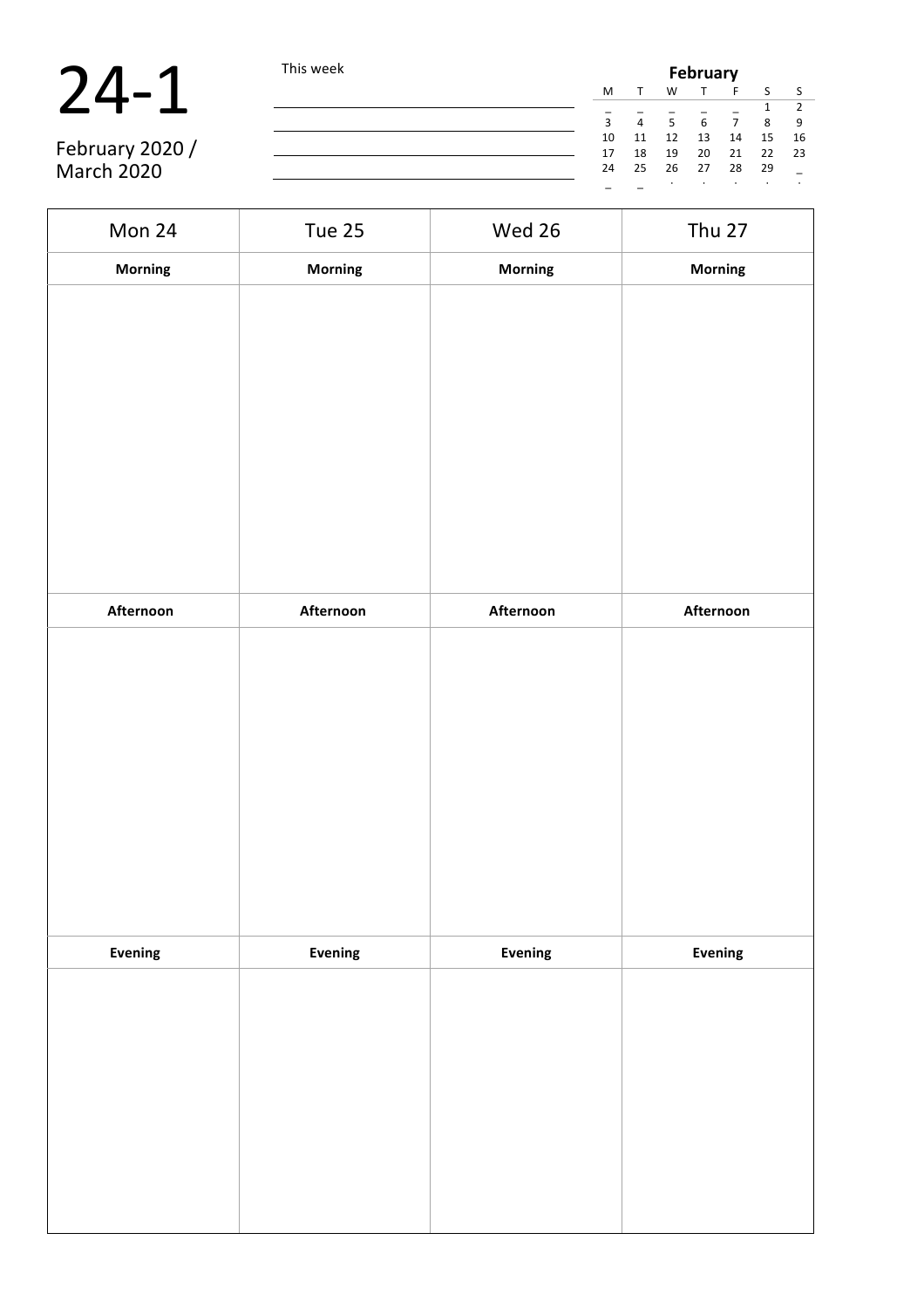| March          |    |    |    |    |    |    |  |
|----------------|----|----|----|----|----|----|--|
| м              |    | W  | т  | F  | S  | ς  |  |
|                |    |    |    |    |    | 1  |  |
| $\overline{2}$ | 3  | 4  | 5  | 6  | 7  | 8  |  |
| 9              | 10 | 11 | 12 | 13 | 14 | 15 |  |
| 16             | 17 | 18 | 19 | 20 | 21 | 22 |  |
| 23             | 24 | 25 | 26 | 27 | 28 | 29 |  |
| 30             | 31 | ٠  | ٠  | ٠  | ٠  | ٠  |  |



| Fri 28    | Sat 29    | Sun <sub>1</sub> | Notes |
|-----------|-----------|------------------|-------|
| Morning   | Morning   | Morning          |       |
|           |           |                  |       |
|           |           |                  |       |
|           |           |                  |       |
|           |           |                  |       |
|           |           |                  |       |
|           |           |                  |       |
|           |           |                  |       |
|           |           |                  |       |
|           |           |                  |       |
| Afternoon | Afternoon | Afternoon        |       |
|           |           |                  |       |
|           |           |                  |       |
|           |           |                  |       |
|           |           |                  |       |
|           |           |                  |       |
|           |           |                  |       |
|           |           |                  |       |
|           |           |                  |       |
| Evening   | Evening   | Evening          |       |
|           |           |                  |       |
|           |           |                  |       |
|           |           |                  |       |
|           |           |                  |       |
|           |           |                  |       |
|           |           |                  |       |
|           |           |                  |       |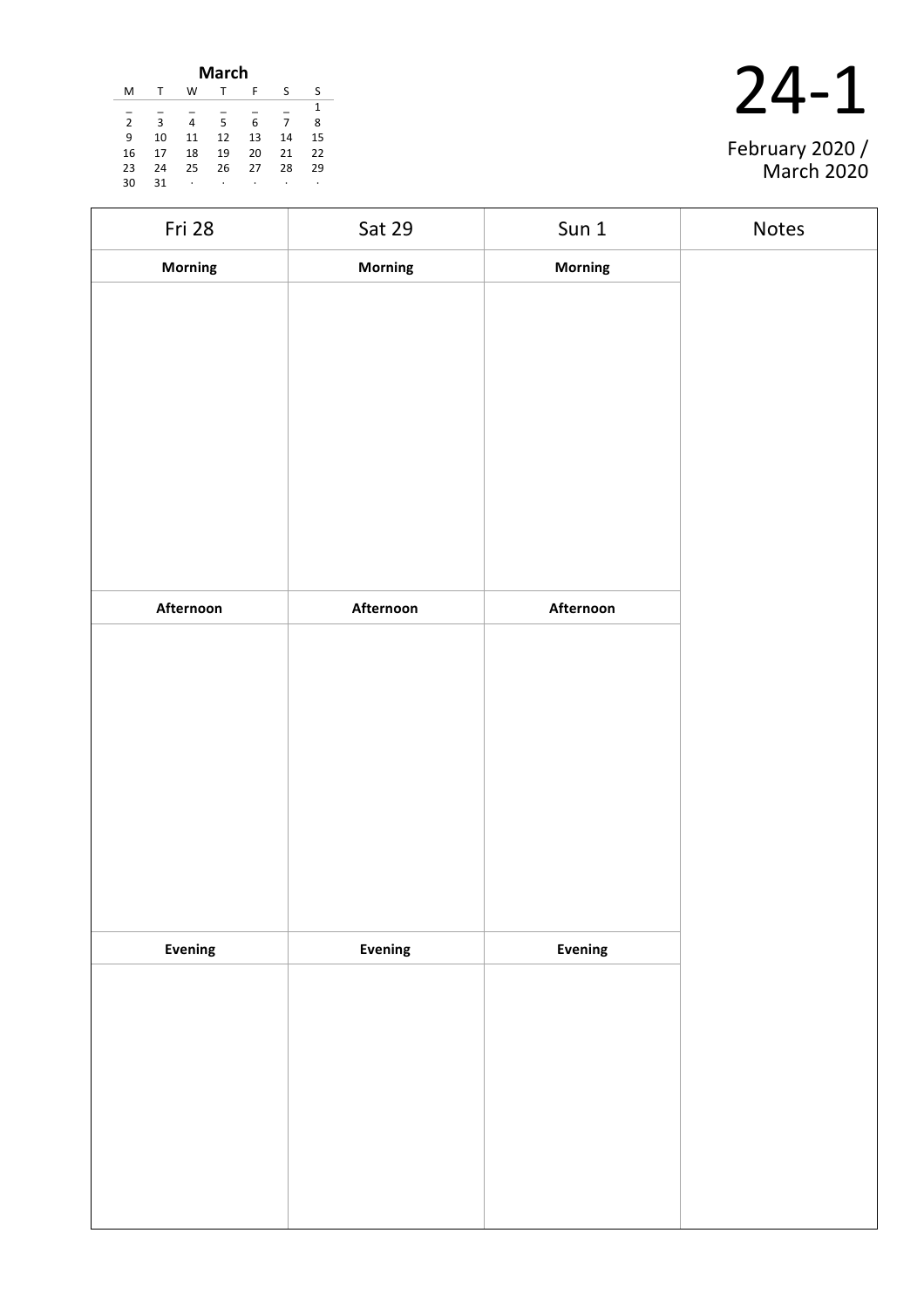

|            | This week |    | <b>March</b> |         |         |         |                |      |  |  |
|------------|-----------|----|--------------|---------|---------|---------|----------------|------|--|--|
|            |           | M  |              | W       |         |         |                |      |  |  |
|            |           |    |              |         |         |         |                |      |  |  |
|            |           | 2  | 3            | 4       | -5      |         | $\overline{ }$ |      |  |  |
|            |           | 9  | 10           | 11      | 12      | 13      | 14             | - 15 |  |  |
| March 2020 |           | 16 | 17           | 18      | 19      | 20      | 21             | - 22 |  |  |
|            |           | 23 | 24           | 25      | 26      | 27      | 28             | 29   |  |  |
|            |           | 30 | 31           | $\cdot$ | $\cdot$ | $\cdot$ | $\cdot$        |      |  |  |

| Mon 2     | Tue 3     | Wed 4     | Thu 5     |
|-----------|-----------|-----------|-----------|
| Morning   | Morning   | Morning   | Morning   |
|           |           |           |           |
|           |           |           |           |
|           |           |           |           |
|           |           |           |           |
|           |           |           |           |
|           |           |           |           |
|           |           |           |           |
|           |           |           |           |
|           |           |           |           |
| Afternoon | Afternoon | Afternoon | Afternoon |
|           |           |           |           |
|           |           |           |           |
|           |           |           |           |
|           |           |           |           |
|           |           |           |           |
|           |           |           |           |
|           |           |           |           |
|           |           |           |           |
| Evening   | Evening   | Evening   | Evening   |
|           |           |           |           |
|           |           |           |           |
|           |           |           |           |
|           |           |           |           |
|           |           |           |           |
|           |           |           |           |
|           |           |           |           |
|           |           |           |           |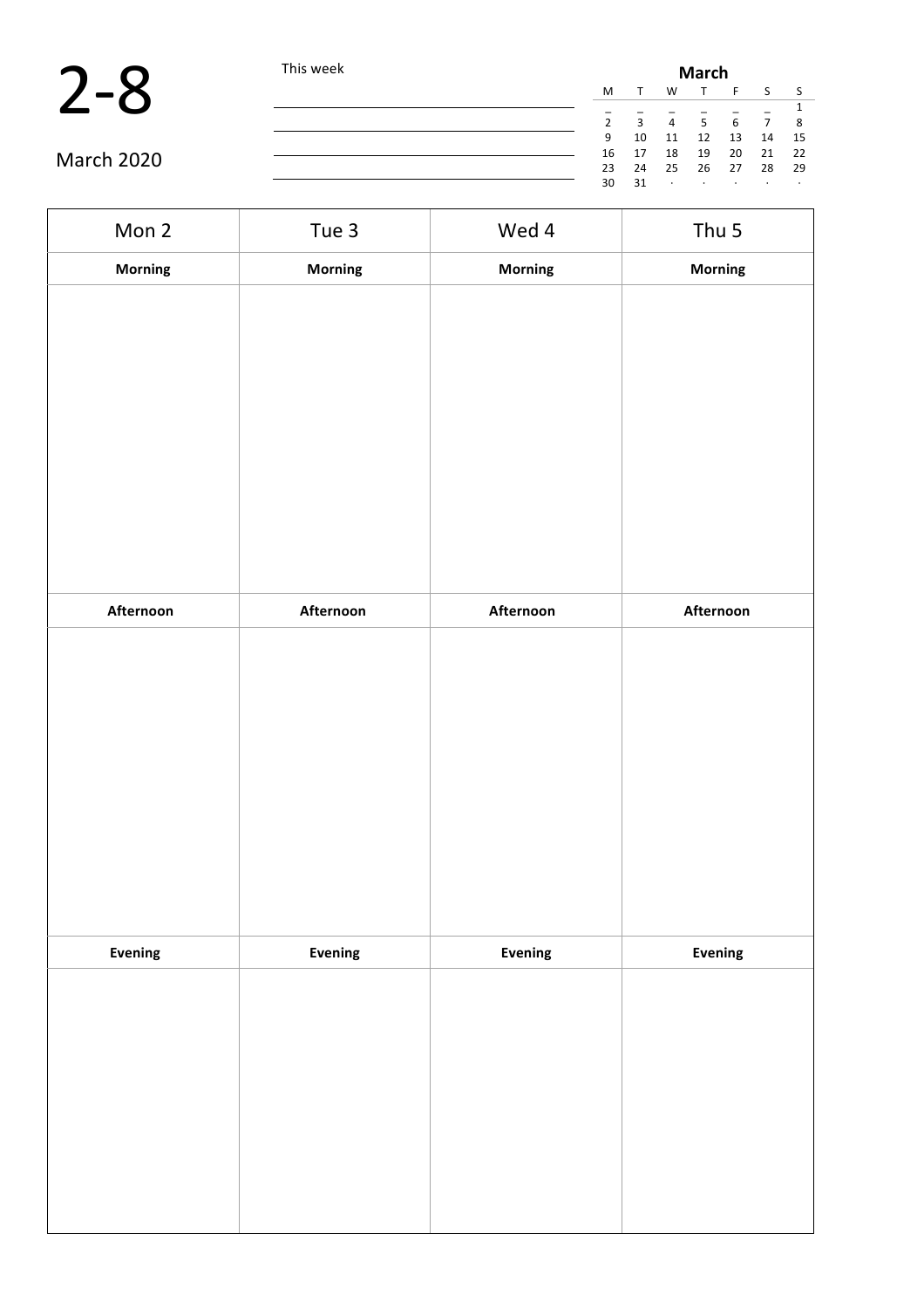| April |    |    |                |    |    |    |  |  |  |
|-------|----|----|----------------|----|----|----|--|--|--|
| M     |    | W  |                | F  | S  | S  |  |  |  |
|       |    | 1  | $\overline{2}$ | 3  | 4  | 5  |  |  |  |
| 6     | 7  | 8  | 9              | 10 | 11 | 12 |  |  |  |
| 13    | 14 | 15 | 16             | 17 | 18 | 19 |  |  |  |
| 20    | 21 | 22 | 23             | 24 | 25 | 26 |  |  |  |
| 27    | 28 | 29 | 30             |    |    |    |  |  |  |
|       |    | ٠  | ٠              | ٠  | ٠  | ٠  |  |  |  |

| Fri 6     | Sat 7     | Sun 8          | Notes |
|-----------|-----------|----------------|-------|
| Morning   | Morning   | <b>Morning</b> |       |
|           |           |                |       |
|           |           |                |       |
|           |           |                |       |
|           |           |                |       |
|           |           |                |       |
|           |           |                |       |
|           |           |                |       |
|           |           |                |       |
| Afternoon | Afternoon | Afternoon      |       |
|           |           |                |       |
|           |           |                |       |
|           |           |                |       |
|           |           |                |       |
|           |           |                |       |
|           |           |                |       |
|           |           |                |       |
|           |           |                |       |
|           |           |                |       |
| Evening   | Evening   | <b>Evening</b> |       |
|           |           |                |       |
|           |           |                |       |
|           |           |                |       |
|           |           |                |       |
|           |           |                |       |
|           |           |                |       |
|           |           |                |       |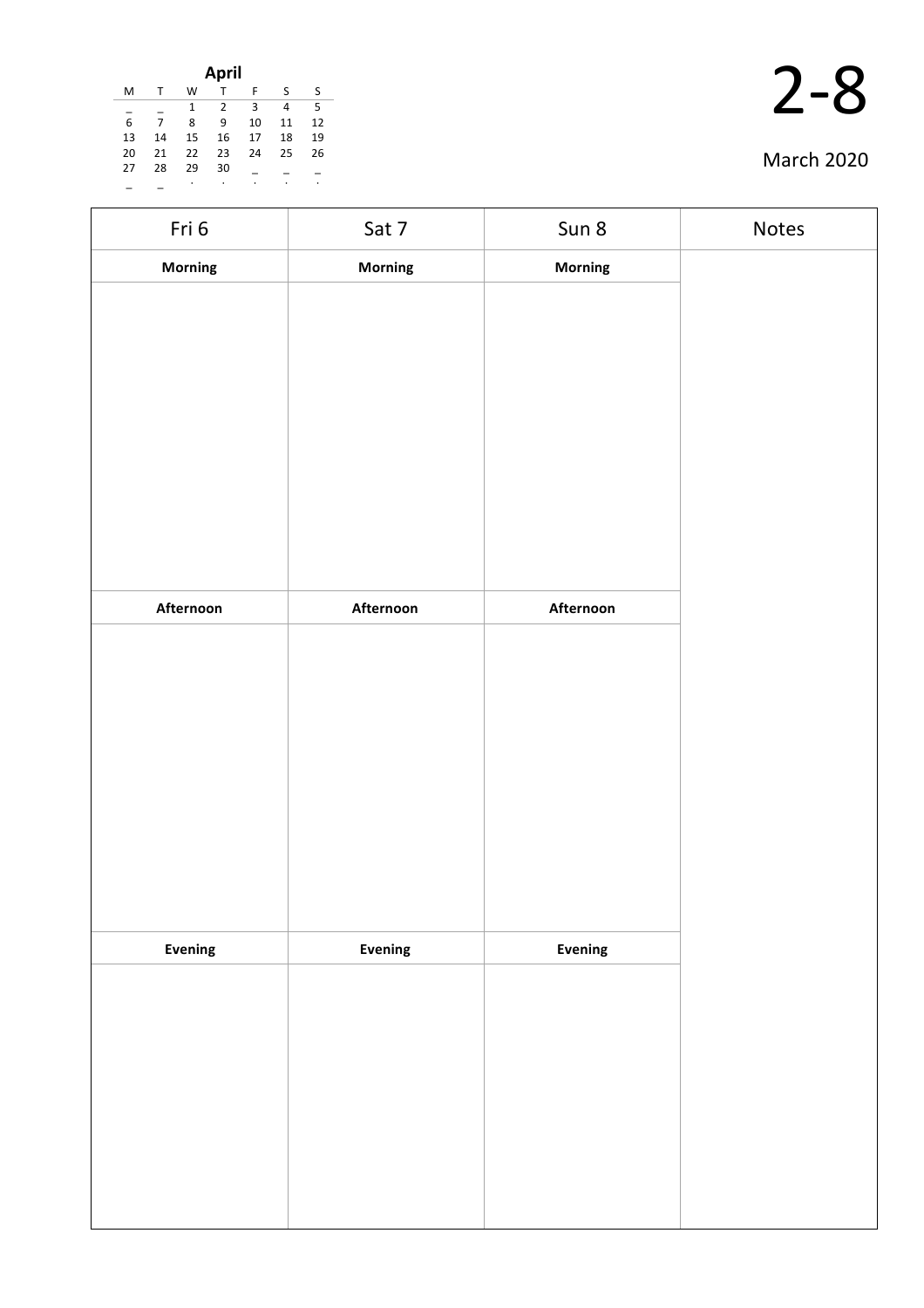|            | This week |    |                         | <b>March</b>   |         |         |    |      |  |  |  |
|------------|-----------|----|-------------------------|----------------|---------|---------|----|------|--|--|--|
|            |           | M  |                         | W              |         |         |    |      |  |  |  |
|            |           |    |                         |                |         |         |    |      |  |  |  |
|            |           |    | $\overline{\mathbf{a}}$ | $\overline{4}$ | 5       | 6       |    | - 8  |  |  |  |
|            |           | 9  | 10                      | 11             | 12      | 13      | 14 | - 15 |  |  |  |
| March 2020 |           | 16 | 17                      | 18             | 19      | 20      | 21 | - 22 |  |  |  |
|            |           | 23 | 24                      | $\sim$ 25      | 26 27   |         | 28 | - 29 |  |  |  |
|            |           | 30 | 31                      | $\cdot$        | $\cdot$ | $\cdot$ |    |      |  |  |  |

| Mon 9     | <b>Tue 10</b> | <b>Wed 11</b> | <b>Thu 12</b> |
|-----------|---------------|---------------|---------------|
| Morning   | Morning       | Morning       | Morning       |
|           |               |               |               |
|           |               |               |               |
|           |               |               |               |
|           |               |               |               |
|           |               |               |               |
|           |               |               |               |
|           |               |               |               |
|           |               |               |               |
|           |               |               |               |
| Afternoon | Afternoon     | Afternoon     | Afternoon     |
|           |               |               |               |
|           |               |               |               |
|           |               |               |               |
|           |               |               |               |
|           |               |               |               |
|           |               |               |               |
|           |               |               |               |
|           |               |               |               |
|           |               |               |               |
| Evening   | Evening       | Evening       | Evening       |
|           |               |               |               |
|           |               |               |               |
|           |               |               |               |
|           |               |               |               |
|           |               |               |               |
|           |               |               |               |
|           |               |               |               |
|           |               |               |               |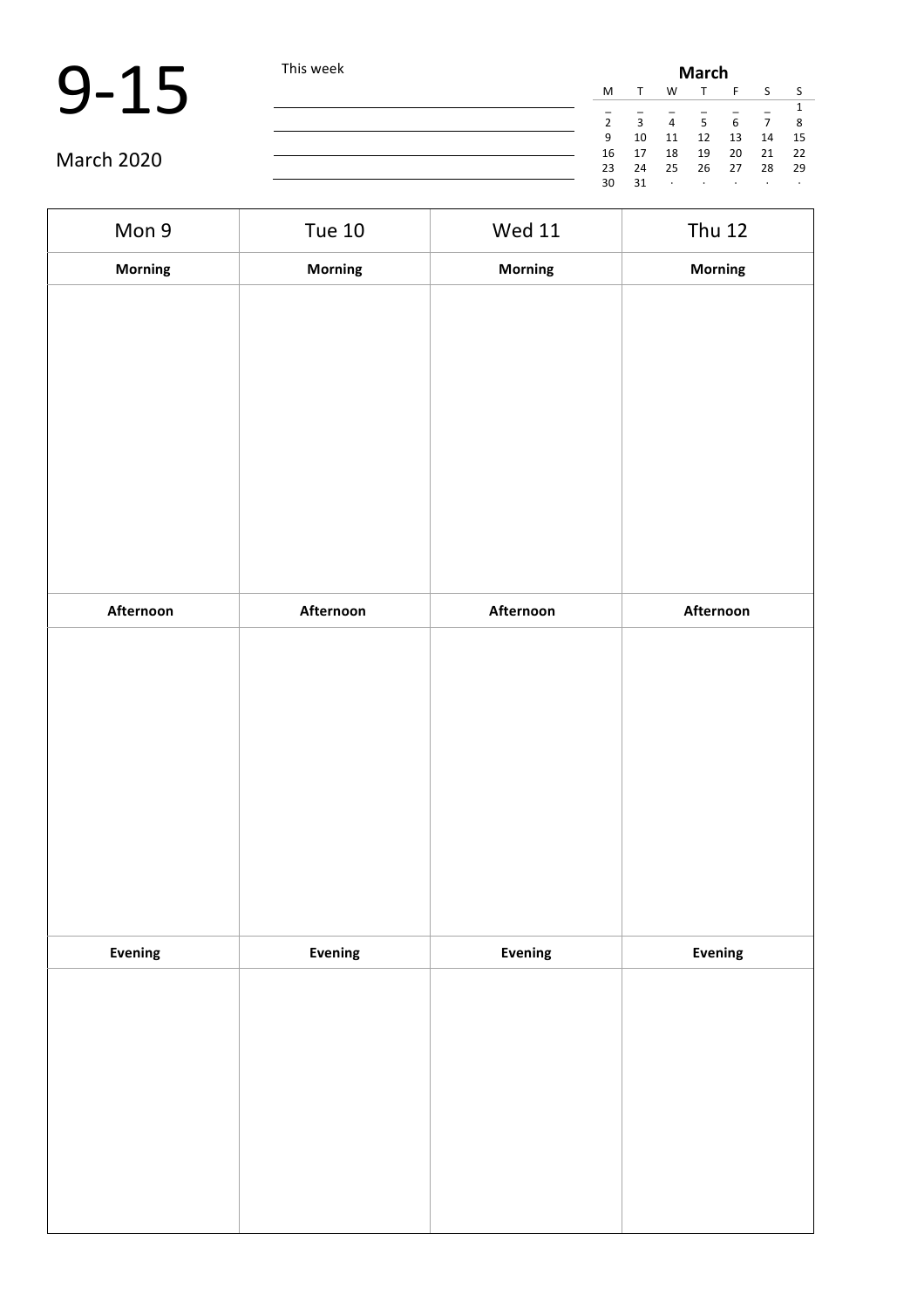| April |    |    |                |    |    |    |  |  |  |
|-------|----|----|----------------|----|----|----|--|--|--|
| M     | т  | W  | T              | F  | S  | ς  |  |  |  |
|       |    | 1  | $\overline{2}$ | 3  | 4  | 5  |  |  |  |
| 6     |    | 8  | 9              | 10 | 11 | 12 |  |  |  |
| 13    | 14 | 15 | 16             | 17 | 18 | 19 |  |  |  |
| 20    | 21 | 22 | 23             | 24 | 25 | 26 |  |  |  |
| 27    | 28 | 29 | 30             |    |    |    |  |  |  |
|       |    | ٠  | ٠              | ٠  | ٠  | ٠  |  |  |  |

| Fri 13    | Sat 14    | <b>Sun 15</b> | Notes |
|-----------|-----------|---------------|-------|
| Morning   | Morning   | Morning       |       |
|           |           |               |       |
|           |           |               |       |
|           |           |               |       |
|           |           |               |       |
|           |           |               |       |
|           |           |               |       |
|           |           |               |       |
|           |           |               |       |
|           |           |               |       |
| Afternoon | Afternoon | Afternoon     |       |
|           |           |               |       |
|           |           |               |       |
|           |           |               |       |
|           |           |               |       |
|           |           |               |       |
|           |           |               |       |
|           |           |               |       |
|           |           |               |       |
|           |           |               |       |
| Evening   | Evening   | Evening       |       |
|           |           |               |       |
|           |           |               |       |
|           |           |               |       |
|           |           |               |       |
|           |           |               |       |
|           |           |               |       |
|           |           |               |       |
|           |           |               |       |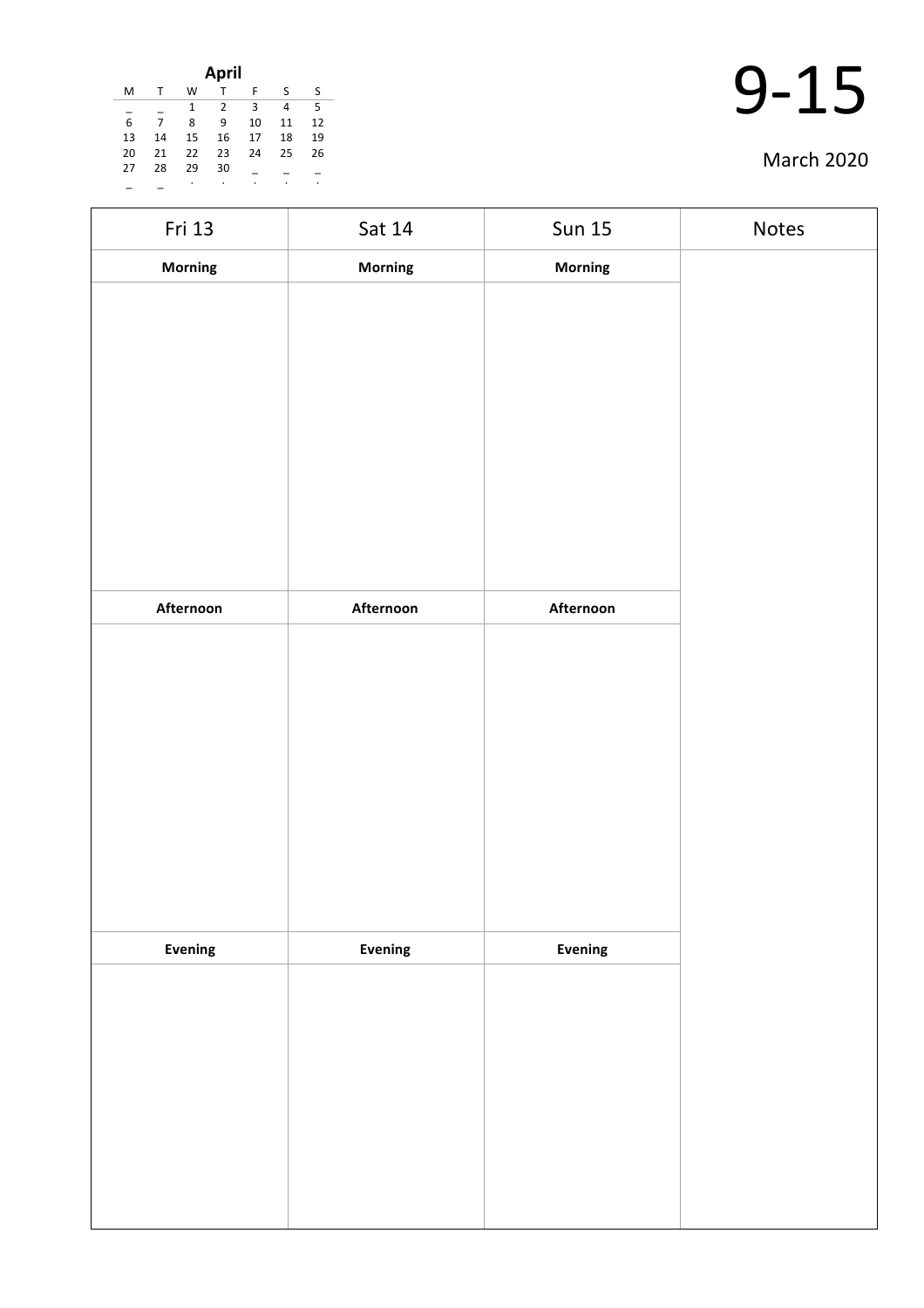|                   | This week |    |              | <b>March</b>   |       |    |    |      |  |  |  |
|-------------------|-----------|----|--------------|----------------|-------|----|----|------|--|--|--|
|                   |           | M  |              | W              |       |    |    |      |  |  |  |
|                   |           |    |              |                |       |    |    |      |  |  |  |
|                   |           |    | $\mathbf{3}$ | $\overline{4}$ | -5    | 6  |    | - 8  |  |  |  |
|                   |           | 9  | 10           | 11             | 12    | 13 | 14 | - 15 |  |  |  |
|                   |           | 16 | 17           | 18             | 19    | 20 | 21 | - 22 |  |  |  |
| <b>March 2020</b> |           | 23 | 24           | 25             | 26 27 |    | 28 | - 29 |  |  |  |
|                   |           | 30 | 31           | $\cdot$        |       |    |    |      |  |  |  |

| <b>Mon 16</b> | <b>Tue 17</b>  | <b>Wed 18</b> | <b>Thu 19</b> |
|---------------|----------------|---------------|---------------|
| Morning       | <b>Morning</b> | Morning       | Morning       |
|               |                |               |               |
|               |                |               |               |
|               |                |               |               |
|               |                |               |               |
|               |                |               |               |
|               |                |               |               |
|               |                |               |               |
|               |                |               |               |
|               |                |               |               |
| Afternoon     | Afternoon      | Afternoon     | Afternoon     |
|               |                |               |               |
|               |                |               |               |
|               |                |               |               |
|               |                |               |               |
|               |                |               |               |
|               |                |               |               |
|               |                |               |               |
|               |                |               |               |
| Evening       | Evening        | Evening       | Evening       |
|               |                |               |               |
|               |                |               |               |
|               |                |               |               |
|               |                |               |               |
|               |                |               |               |
|               |                |               |               |
|               |                |               |               |
|               |                |               |               |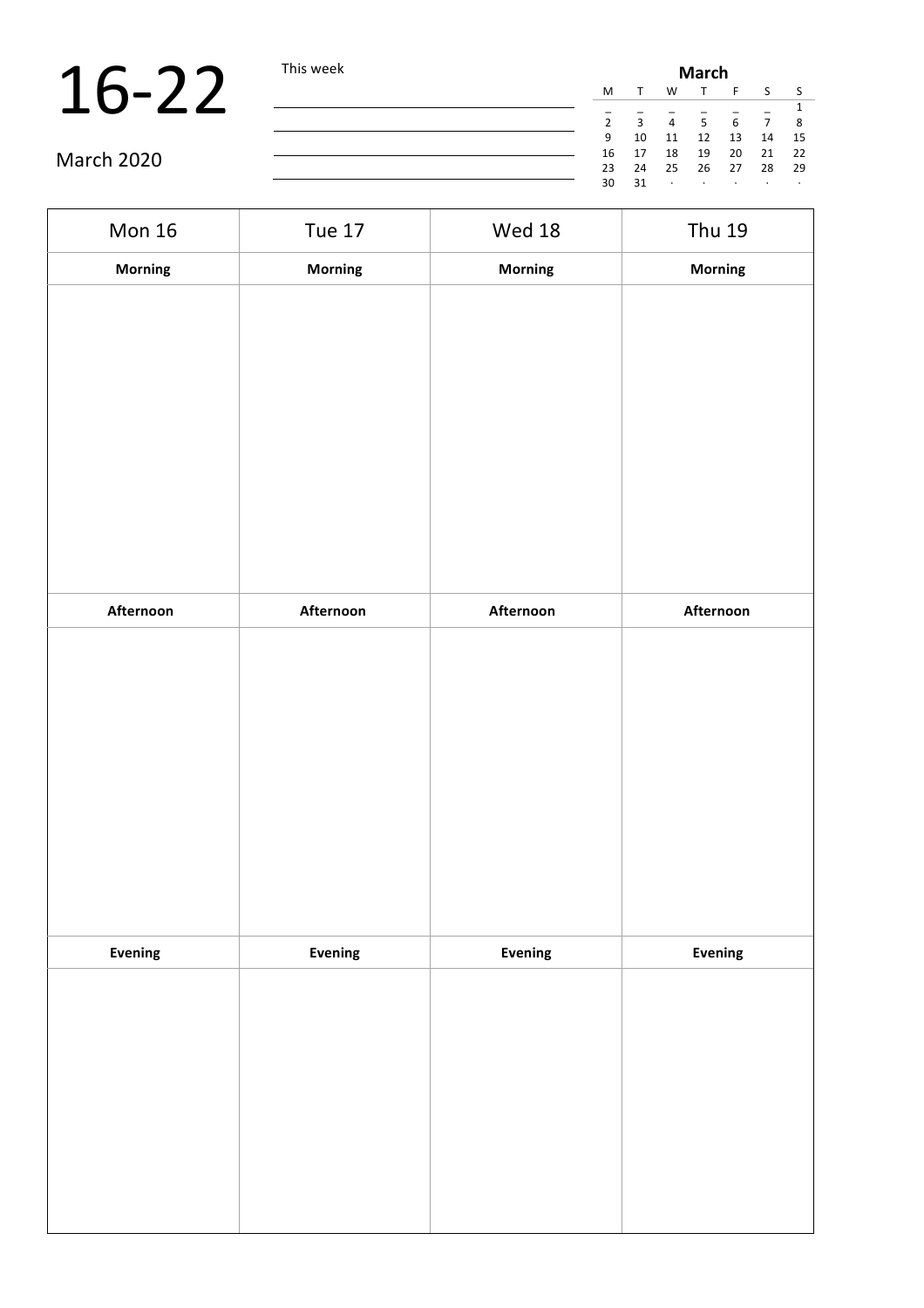| April |    |              |    |    |    |    |  |  |  |
|-------|----|--------------|----|----|----|----|--|--|--|
| M     |    | W            |    | F  | S  | S  |  |  |  |
|       |    | $\mathbf{1}$ | 2  | 3  | 4  | 5  |  |  |  |
| 6     |    | 8            | 9  | 10 | 11 | 12 |  |  |  |
| 13    | 14 | 15           | 16 | 17 | 18 | 19 |  |  |  |
| 20    | 21 | 22           | 23 | 24 | 25 | 26 |  |  |  |
| 27    | 28 | 29           | 30 |    |    |    |  |  |  |
|       |    | ٠            |    | ٠  | ٠  | ٠  |  |  |  |

| Fri 20    | Sat 21    | <b>Sun 22</b>  | Notes |
|-----------|-----------|----------------|-------|
| Morning   | Morning   | Morning        |       |
|           |           |                |       |
|           |           |                |       |
|           |           |                |       |
|           |           |                |       |
|           |           |                |       |
|           |           |                |       |
|           |           |                |       |
|           |           |                |       |
|           |           |                |       |
| Afternoon | Afternoon | Afternoon      |       |
|           |           |                |       |
|           |           |                |       |
|           |           |                |       |
|           |           |                |       |
|           |           |                |       |
|           |           |                |       |
|           |           |                |       |
|           |           |                |       |
|           |           |                |       |
| Evening   | Evening   | <b>Evening</b> |       |
|           |           |                |       |
|           |           |                |       |
|           |           |                |       |
|           |           |                |       |
|           |           |                |       |
|           |           |                |       |
|           |           |                |       |
|           |           |                |       |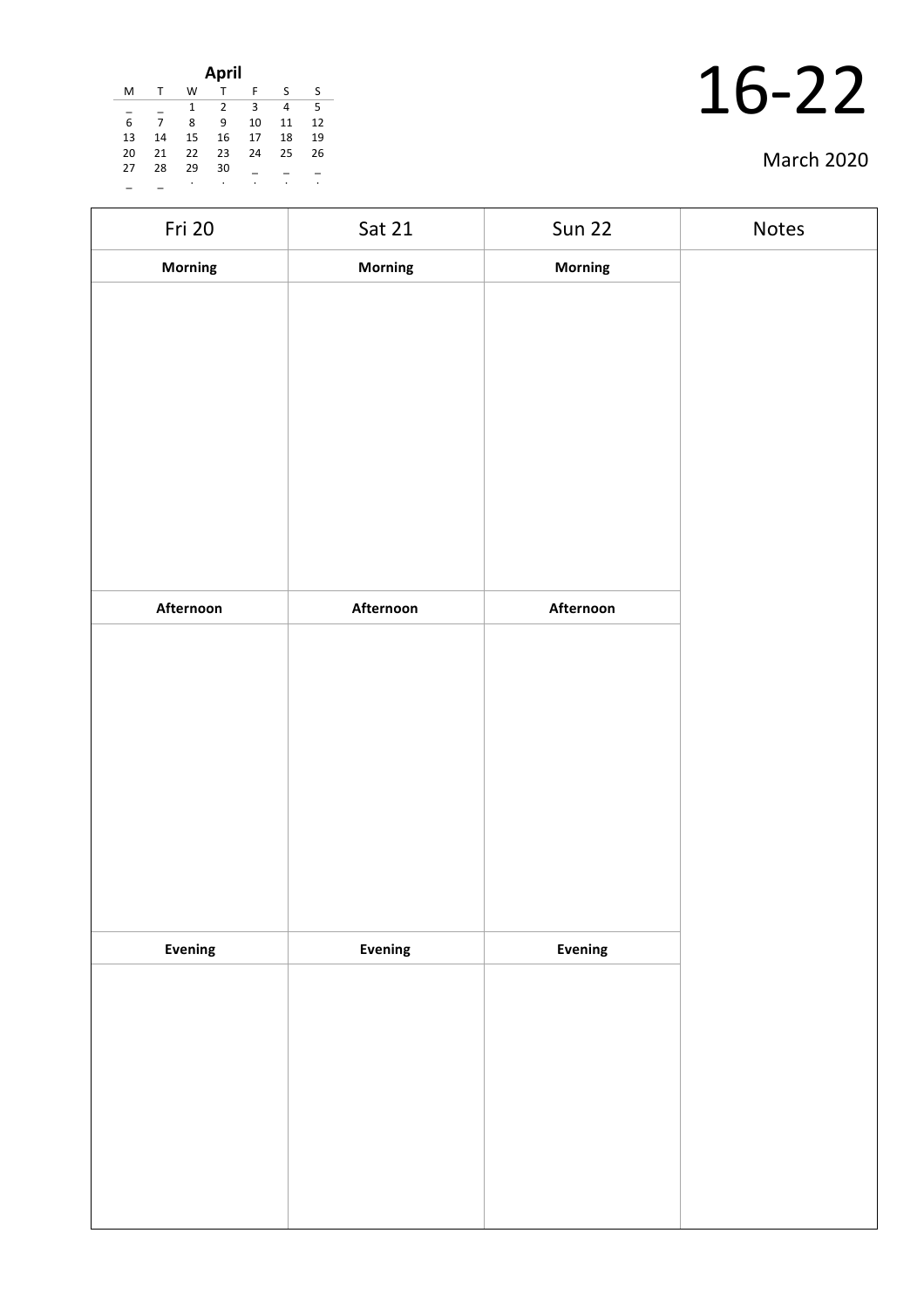|            | This week | <b>March</b> |    |         |         |         |         |      |  |  |
|------------|-----------|--------------|----|---------|---------|---------|---------|------|--|--|
|            |           | M            |    | W       |         |         |         |      |  |  |
|            |           |              |    |         |         |         |         |      |  |  |
|            |           |              | 3  | 4       | 5       |         |         | 8    |  |  |
|            |           | 9            | 10 | 11      | 12      | 13      | 14      | 15   |  |  |
| March 2020 |           | 16           | 17 | 18      | 19      | 20      | 21      | 22   |  |  |
|            |           | 23           | 24 | 25      | 26      | 27      | 28      | - 29 |  |  |
|            |           | 30           | 31 | $\cdot$ | $\cdot$ | $\cdot$ | $\cdot$ |      |  |  |

| Mon 23    | Tue 24         | Wed 25    | <b>Thu 26</b> |
|-----------|----------------|-----------|---------------|
| Morning   | Morning        | Morning   | Morning       |
|           |                |           |               |
|           |                |           |               |
|           |                |           |               |
|           |                |           |               |
|           |                |           |               |
|           |                |           |               |
|           |                |           |               |
|           |                |           |               |
| Afternoon | Afternoon      | Afternoon | Afternoon     |
|           |                |           |               |
|           |                |           |               |
|           |                |           |               |
|           |                |           |               |
|           |                |           |               |
|           |                |           |               |
|           |                |           |               |
|           |                |           |               |
| Evening   | <b>Evening</b> | Evening   | Evening       |
|           |                |           |               |
|           |                |           |               |
|           |                |           |               |
|           |                |           |               |
|           |                |           |               |
|           |                |           |               |
|           |                |           |               |
|           |                |           |               |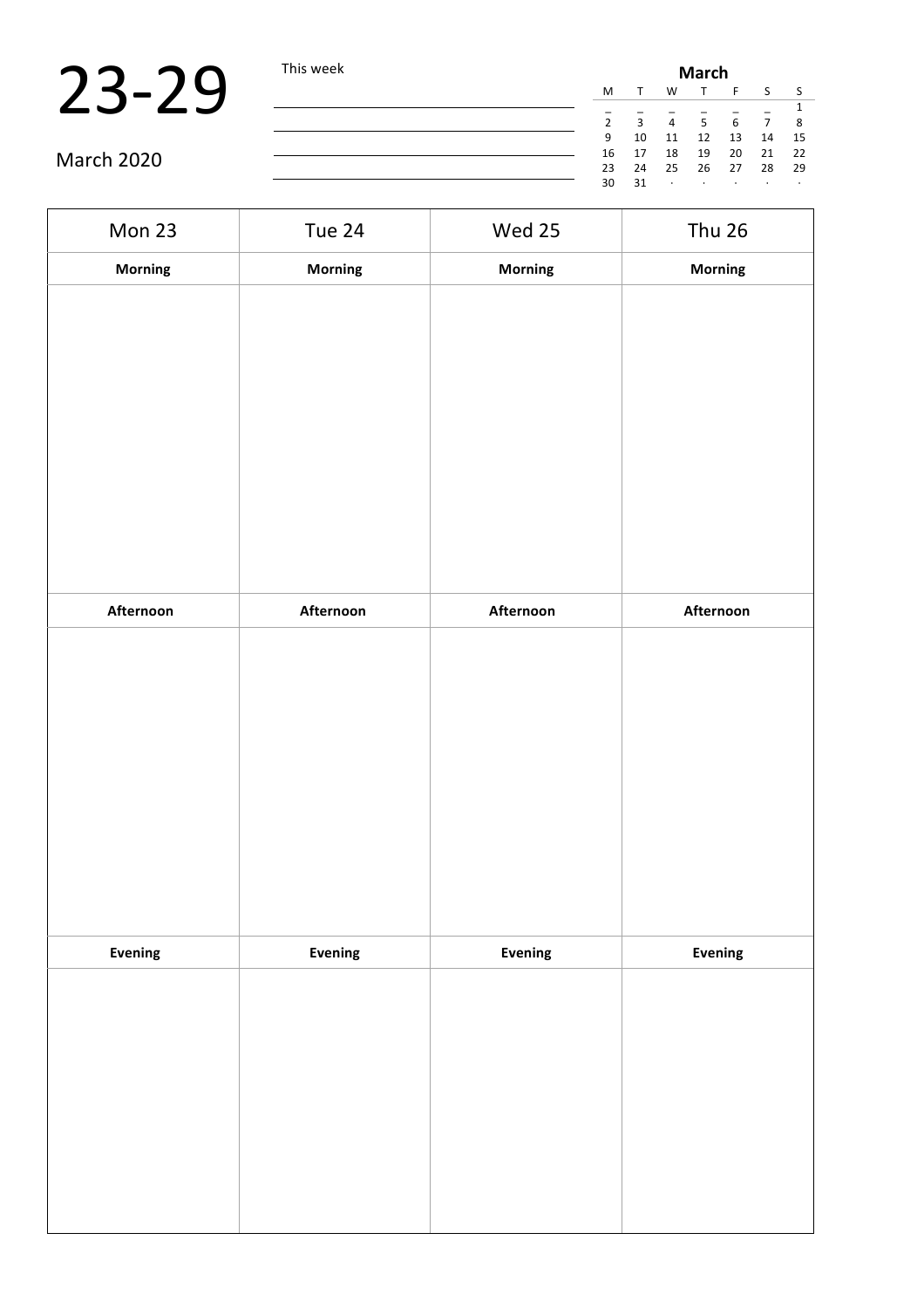| April |    |    |    |    |    |    |  |  |
|-------|----|----|----|----|----|----|--|--|
| M     | т  | W  |    | F  | S  | S  |  |  |
|       |    | 1  | 2  | 3  | 4  | 5  |  |  |
| 6     | 7  | 8  | 9  | 10 | 11 | 12 |  |  |
| 13    | 14 | 15 | 16 | 17 | 18 | 19 |  |  |
| 20    | 21 | 22 | 23 | 24 | 25 | 26 |  |  |
| 27    | 28 | 29 | 30 |    |    |    |  |  |
|       |    | ٠  | ٠  | ٠  | ٠  | ٠  |  |  |

| Fri 27    | Sat 28    | <b>Sun 29</b> | Notes |
|-----------|-----------|---------------|-------|
| Morning   | Morning   | Morning       |       |
|           |           |               |       |
|           |           |               |       |
|           |           |               |       |
|           |           |               |       |
|           |           |               |       |
|           |           |               |       |
|           |           |               |       |
|           |           |               |       |
|           |           |               |       |
| Afternoon | Afternoon | Afternoon     |       |
|           |           |               |       |
|           |           |               |       |
|           |           |               |       |
|           |           |               |       |
|           |           |               |       |
|           |           |               |       |
|           |           |               |       |
|           |           |               |       |
|           |           |               |       |
| Evening   | Evening   | Evening       |       |
|           |           |               |       |
|           |           |               |       |
|           |           |               |       |
|           |           |               |       |
|           |           |               |       |
|           |           |               |       |
|           |           |               |       |
|           |           |               |       |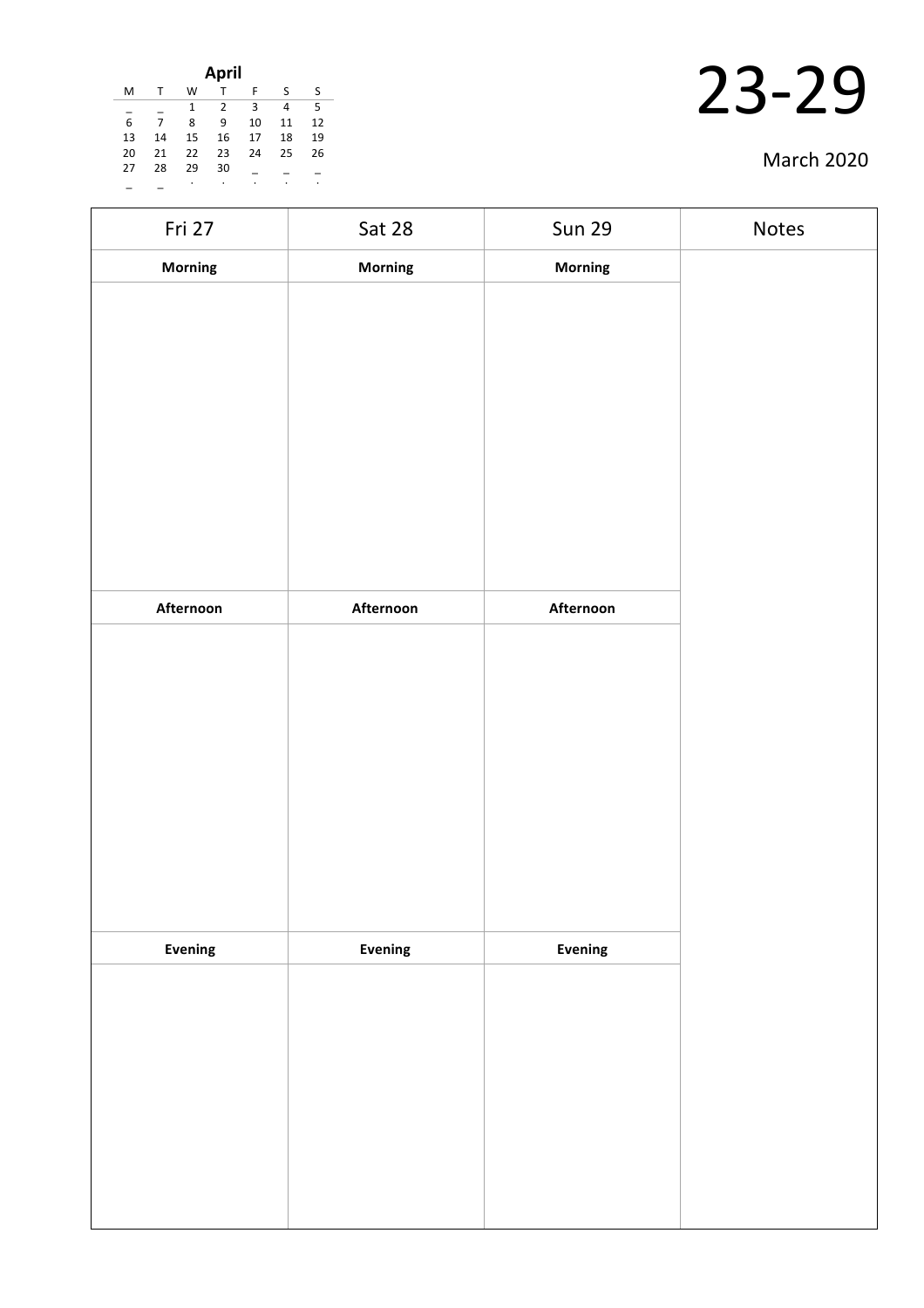$\blacksquare$ 

|              | This week |               | <b>March</b> |                |     |    |                |      |  |  |  |
|--------------|-----------|---------------|--------------|----------------|-----|----|----------------|------|--|--|--|
|              |           | M             |              | w              |     |    |                |      |  |  |  |
|              |           | $\mathcal{L}$ | $\mathbf{R}$ | $\overline{4}$ | 5   | 6  | $\overline{7}$ | 8    |  |  |  |
|              |           | 9             | 10           | 11             | 12  | 13 | 14             | 15   |  |  |  |
| March 2020 / |           | 16            | 17           | 18             | 19  | 20 | 21             | 22   |  |  |  |
| April 2020   |           | 23            | 24           | 25             | -26 | 27 | 28             | - 29 |  |  |  |
|              |           | 30            | 31           |                |     |    | $\sim$         |      |  |  |  |

7

| Mon 30    | <b>Tue 31</b>  | Wed 1     | Thu 2     |
|-----------|----------------|-----------|-----------|
| Morning   | <b>Morning</b> | Morning   | Morning   |
|           |                |           |           |
|           |                |           |           |
|           |                |           |           |
|           |                |           |           |
|           |                |           |           |
|           |                |           |           |
|           |                |           |           |
|           |                |           |           |
|           |                |           |           |
| Afternoon | Afternoon      | Afternoon | Afternoon |
|           |                |           |           |
|           |                |           |           |
|           |                |           |           |
|           |                |           |           |
|           |                |           |           |
|           |                |           |           |
|           |                |           |           |
|           |                |           |           |
|           |                |           |           |
| Evening   | Evening        | Evening   | Evening   |
|           |                |           |           |
|           |                |           |           |
|           |                |           |           |
|           |                |           |           |
|           |                |           |           |
|           |                |           |           |
|           |                |           |           |
|           |                |           |           |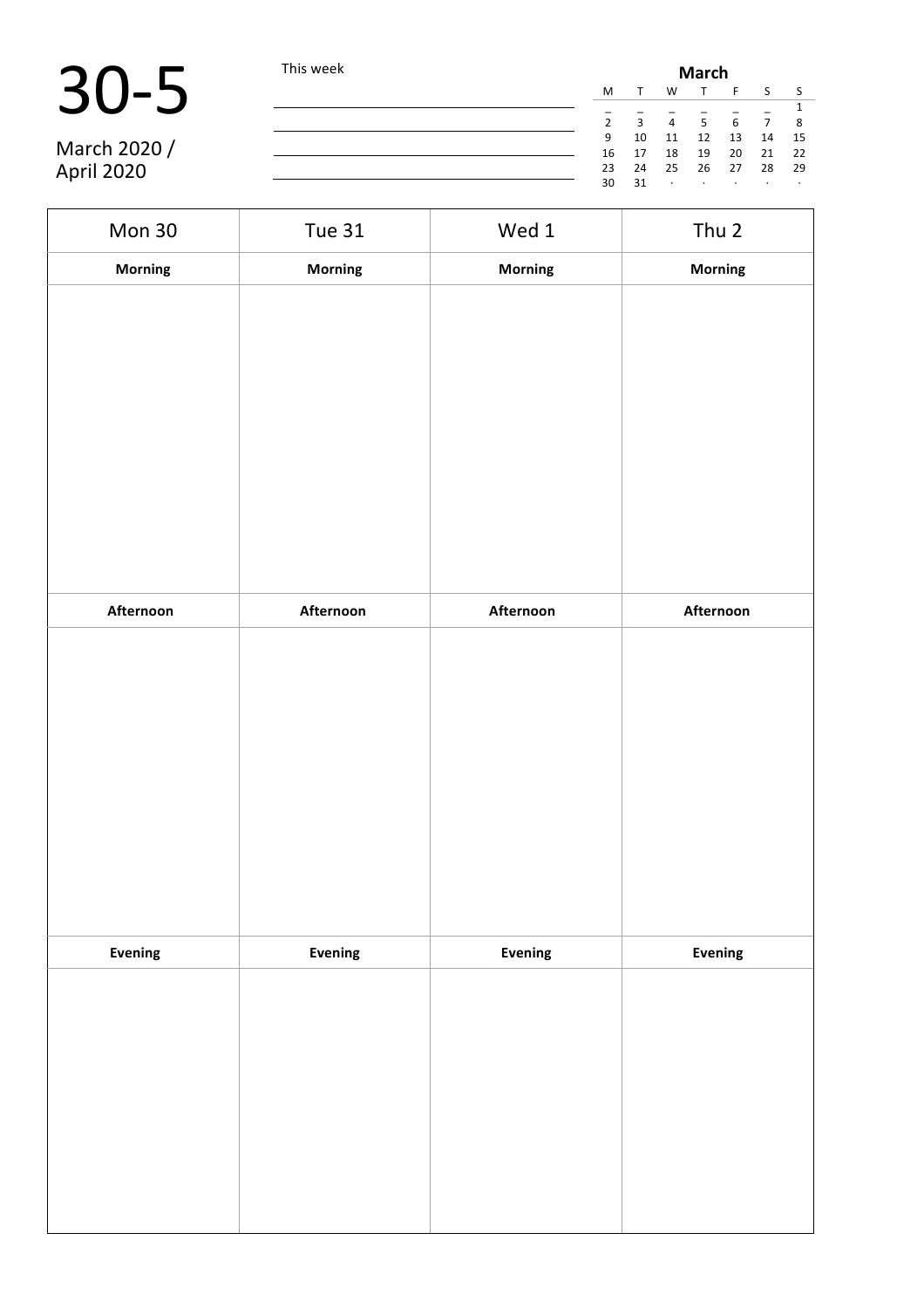|    |              |    | April        |     |    |    |
|----|--------------|----|--------------|-----|----|----|
| м  | $\mathsf{T}$ | W  | $\mathsf{T}$ | F   | -S | S. |
|    |              | 1  | 2            | - 3 | 4  | -5 |
| 6  | 7            | 8  | 9            | 10  | 11 | 12 |
| 13 | 14           | 15 | 16           | 17  | 18 | 19 |
| 20 | 21           | 22 | 23           | 24  | 25 | 26 |
| 27 | 28           | 29 | 30           |     |    |    |
|    |              | ٠  | ٠            | ٠   | ٠  | ٠  |

| March 2020 /<br>April 2020 |
|----------------------------|

| Fri 3     | Sat 4     | Sun 5          | Notes |
|-----------|-----------|----------------|-------|
| Morning   | Morning   | <b>Morning</b> |       |
|           |           |                |       |
|           |           |                |       |
|           |           |                |       |
|           |           |                |       |
|           |           |                |       |
|           |           |                |       |
|           |           |                |       |
|           |           |                |       |
|           |           |                |       |
| Afternoon | Afternoon | Afternoon      |       |
|           |           |                |       |
|           |           |                |       |
|           |           |                |       |
|           |           |                |       |
|           |           |                |       |
|           |           |                |       |
|           |           |                |       |
|           |           |                |       |
| Evening   | Evening   | Evening        |       |
|           |           |                |       |
|           |           |                |       |
|           |           |                |       |
|           |           |                |       |
|           |           |                |       |
|           |           |                |       |
|           |           |                |       |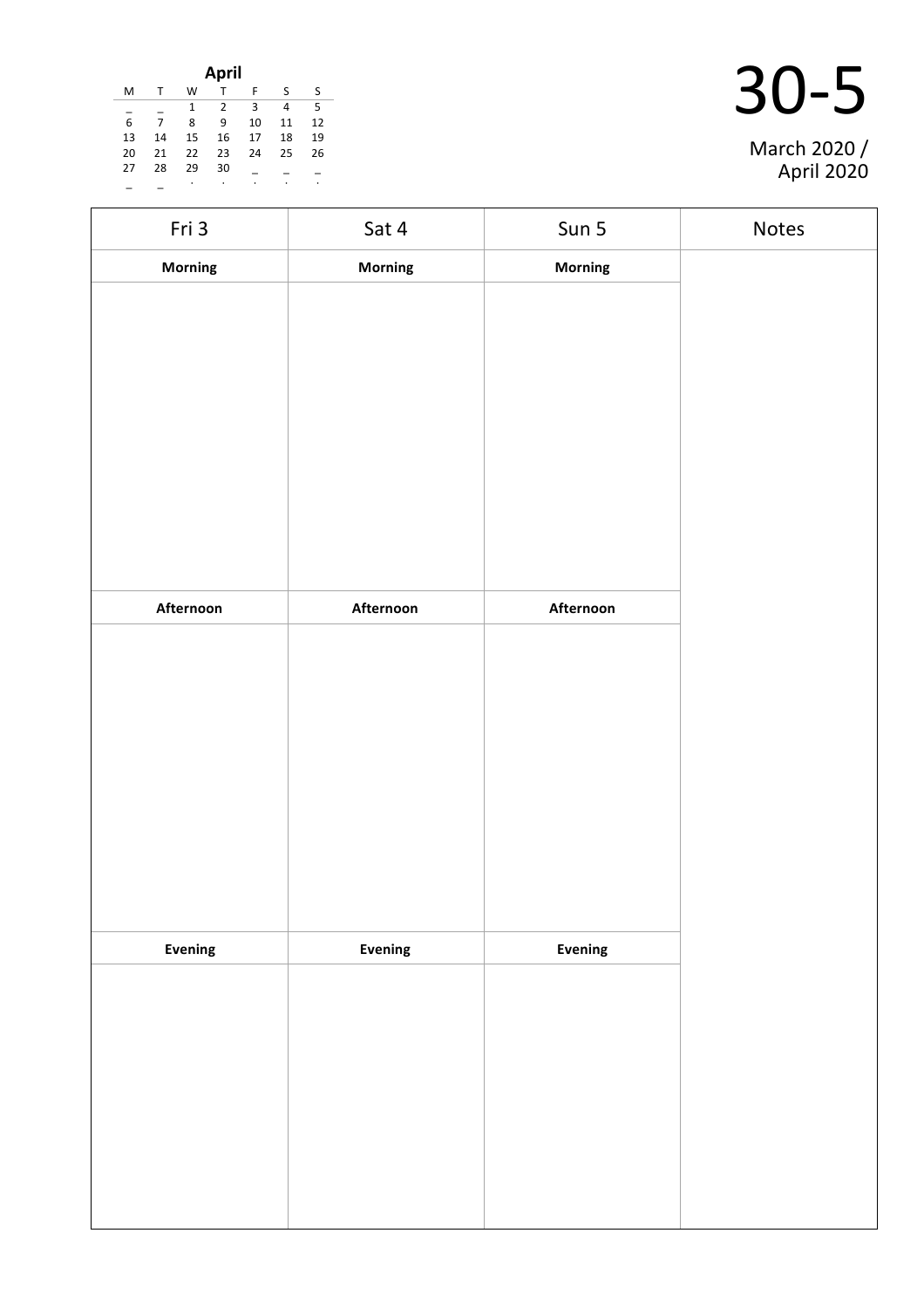|            | This week |    | <b>April</b> |    |    |    |    |      |  |  |
|------------|-----------|----|--------------|----|----|----|----|------|--|--|
|            |           | M  |              | W  |    |    |    |      |  |  |
|            |           |    |              |    |    | З  | 4  |      |  |  |
|            |           | 6  |              | 8  | 9  | 10 | 11 | 12   |  |  |
|            |           | 13 | 14           | 15 | 16 | 17 | 18 | - 19 |  |  |
|            |           | 20 | 21           | 22 | 23 | 24 | 25 | 26   |  |  |
| April 2020 |           | 27 | 28           | 29 | 30 |    |    |      |  |  |
|            |           |    |              |    |    |    |    |      |  |  |

| Mon 6          | Tue 7     | Wed 8     | Thu 9          |
|----------------|-----------|-----------|----------------|
| Morning        | Morning   | Morning   | Morning        |
|                |           |           |                |
|                |           |           |                |
|                |           |           |                |
|                |           |           |                |
|                |           |           |                |
|                |           |           |                |
|                |           |           |                |
|                |           |           |                |
| Afternoon      | Afternoon | Afternoon | Afternoon      |
|                |           |           |                |
|                |           |           |                |
|                |           |           |                |
|                |           |           |                |
|                |           |           |                |
|                |           |           |                |
|                |           |           |                |
|                |           |           |                |
| <b>Evening</b> | Evening   | Evening   | <b>Evening</b> |
|                |           |           |                |
|                |           |           |                |
|                |           |           |                |
|                |           |           |                |
|                |           |           |                |
|                |           |           |                |
|                |           |           |                |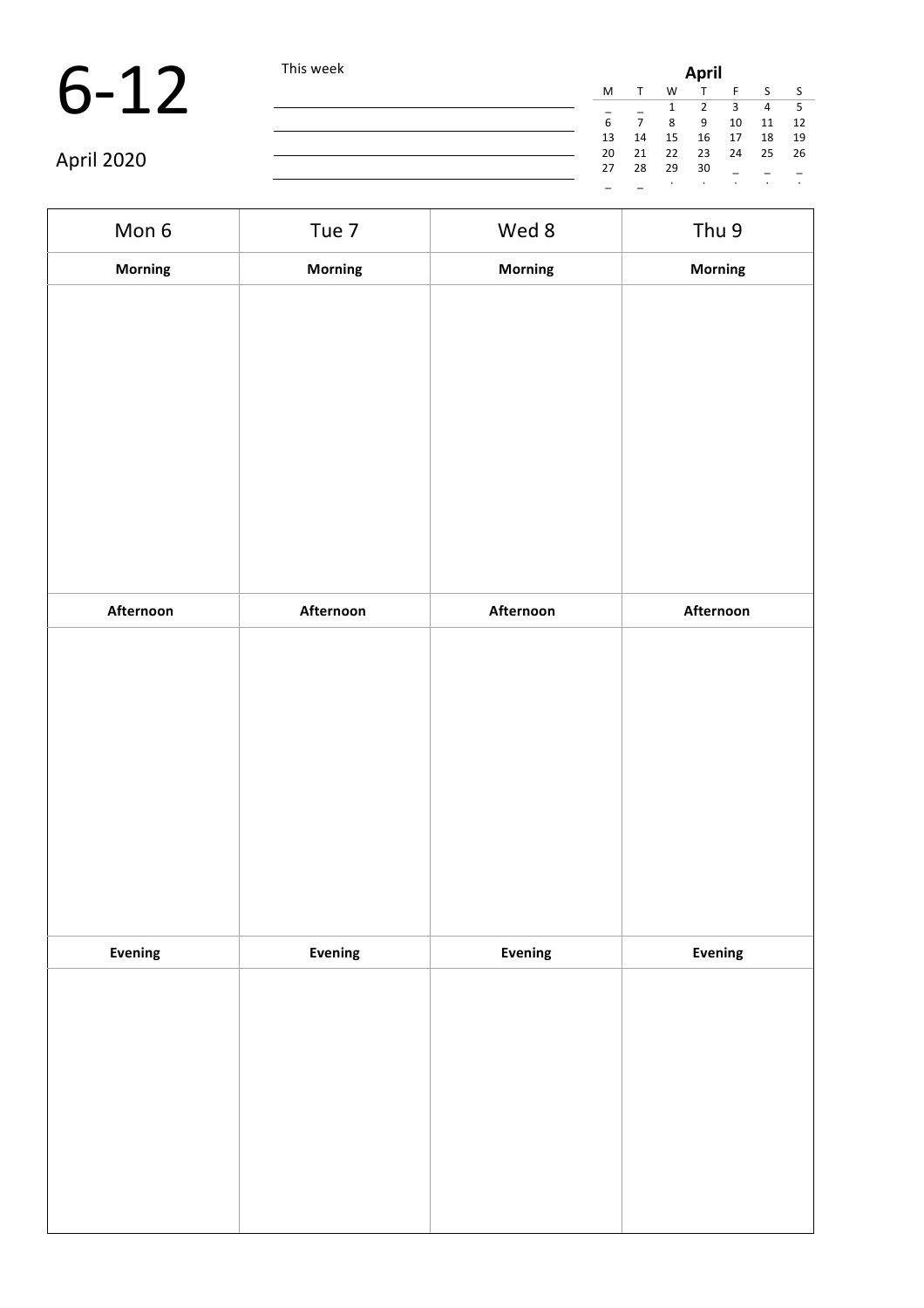|    |              |    | May |    |                |    |
|----|--------------|----|-----|----|----------------|----|
| M  | $\mathsf{T}$ | W  | т   | F  | S              | ς  |
|    |              |    |     | 1  | $\overline{2}$ | 3  |
| 4  | 5            | 6  | 7   | 8  | 9              | 10 |
| 11 | 12           | 13 | 14  | 15 | 16             | 17 |
| 18 | 19           | 20 | 21  | 22 | 23             | 24 |
| 25 | 26           | 27 | 28  | 29 | 30             | 31 |
|    |              | ٠  | ٠   |    | ٠              | ٠  |

| Fri 10    | Sat 11    | <b>Sun 12</b> | Notes |
|-----------|-----------|---------------|-------|
| Morning   | Morning   | Morning       |       |
|           |           |               |       |
|           |           |               |       |
|           |           |               |       |
|           |           |               |       |
|           |           |               |       |
|           |           |               |       |
|           |           |               |       |
|           |           |               |       |
| Afternoon | Afternoon | Afternoon     |       |
|           |           |               |       |
|           |           |               |       |
|           |           |               |       |
|           |           |               |       |
|           |           |               |       |
|           |           |               |       |
|           |           |               |       |
|           |           |               |       |
| Evening   | Evening   | Evening       |       |
|           |           |               |       |
|           |           |               |       |
|           |           |               |       |
|           |           |               |       |
|           |           |               |       |
|           |           |               |       |
|           |           |               |       |
|           |           |               |       |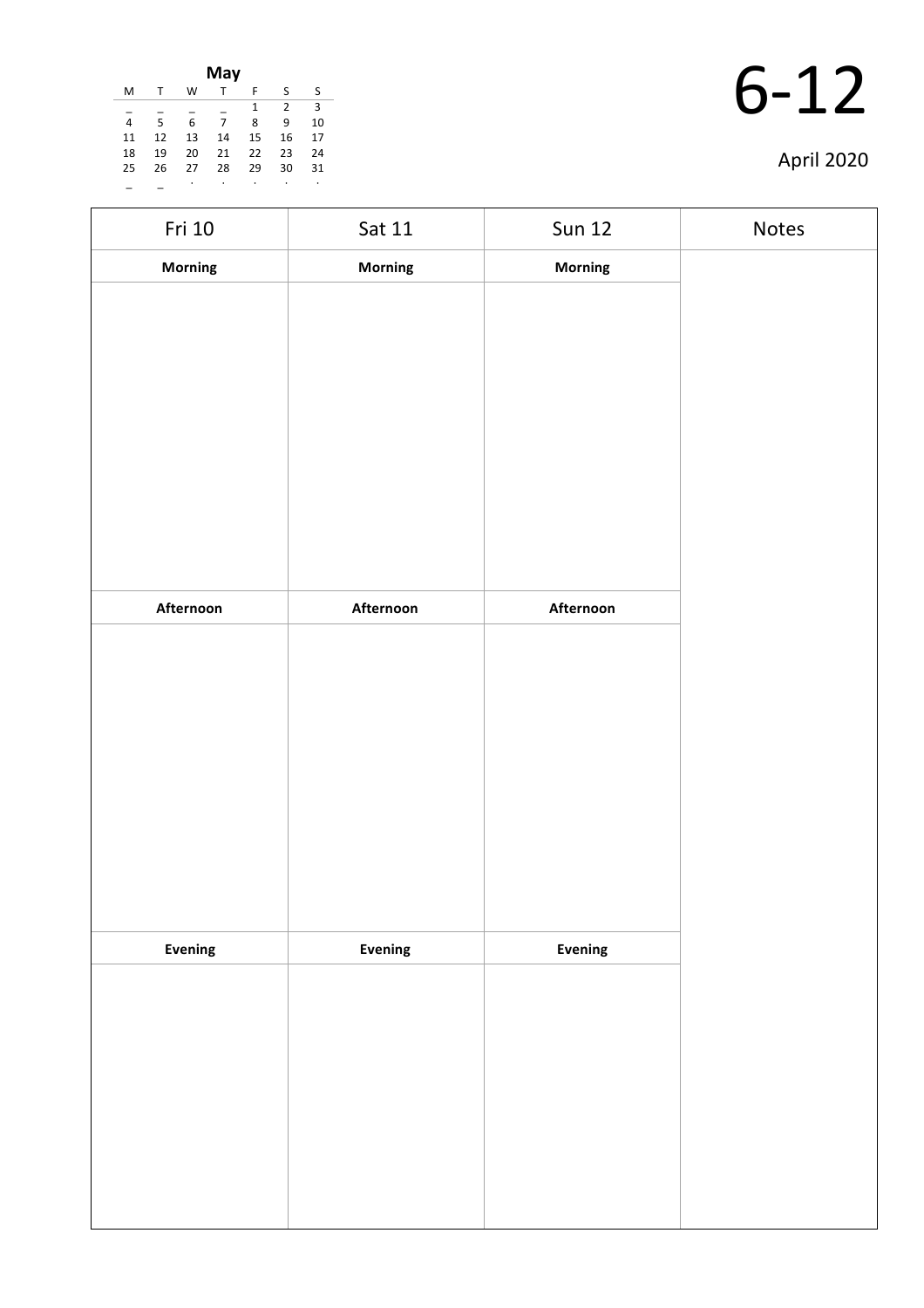|            | This week | <b>April</b> |    |         |         |    |    |     |  |
|------------|-----------|--------------|----|---------|---------|----|----|-----|--|
|            |           | M            |    | W       |         |    |    |     |  |
|            |           |              |    |         |         |    | 4  |     |  |
|            |           |              |    |         | 9       | 10 | 11 | 12  |  |
|            |           | 13           | 14 | 15      | 16      | 17 | 18 | 19  |  |
|            |           | 20           | 21 | 22      | 23      | 24 | 25 | -26 |  |
| April 2020 |           | 27           | 28 | 29      | 30      |    |    |     |  |
|            |           |              |    | $\cdot$ | $\cdot$ |    |    |     |  |

| <b>Mon 13</b> | <b>Tue 14</b> | <b>Wed 15</b> | <b>Thu 16</b> |
|---------------|---------------|---------------|---------------|
| Morning       | Morning       | Morning       | Morning       |
|               |               |               |               |
| Afternoon     | Afternoon     | Afternoon     | Afternoon     |
|               |               |               |               |
| Evening       | Evening       | Evening       | Evening       |
|               |               |               |               |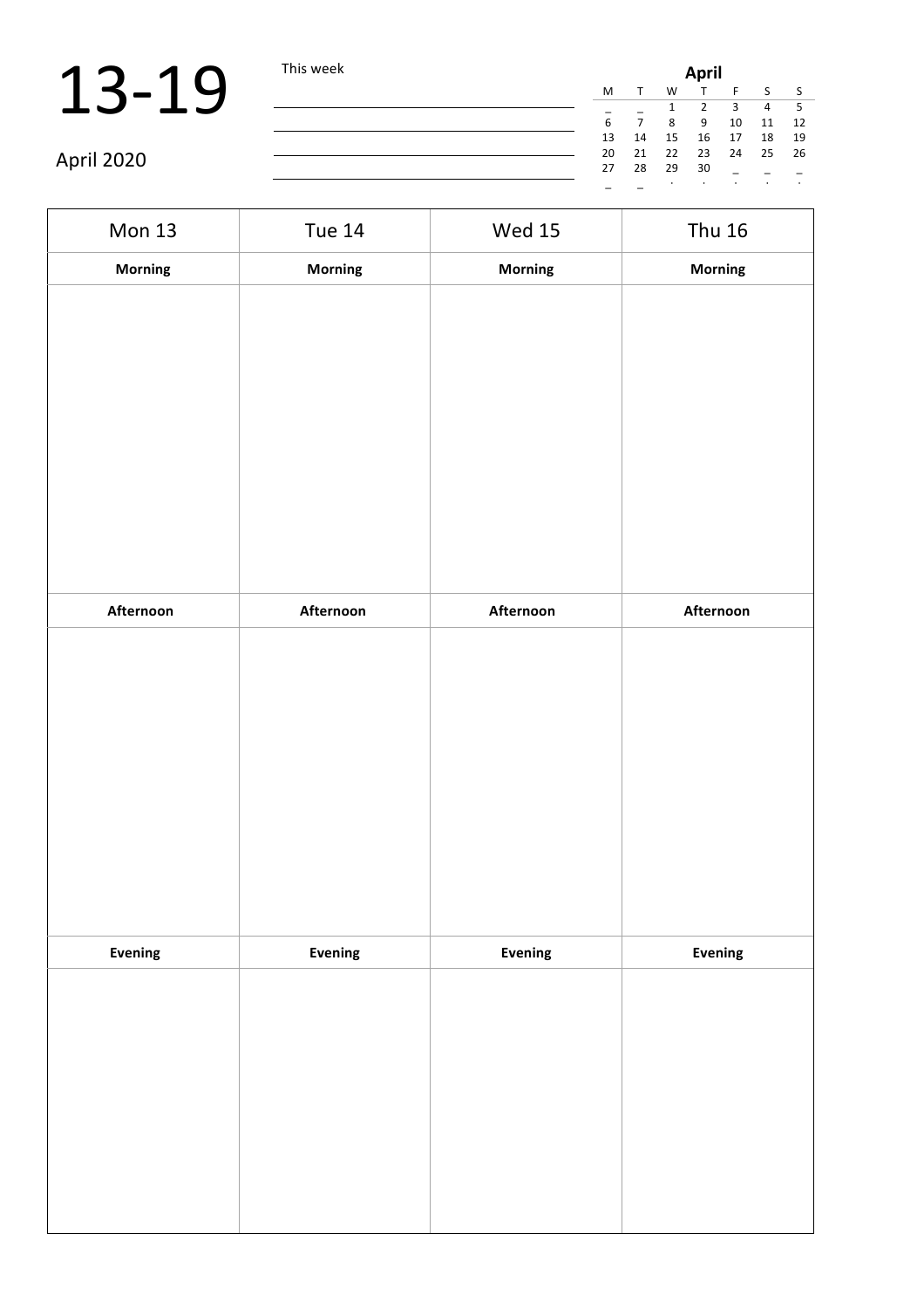|    |    |    | May |    |                |    |
|----|----|----|-----|----|----------------|----|
| M  |    | W  | т   | F  | ς              | S  |
|    |    |    |     | 1  | $\overline{2}$ | 3  |
| 4  | 5  | 6  | 7   | 8  | 9              | 10 |
| 11 | 12 | 13 | 14  | 15 | 16             | 17 |
| 18 | 19 | 20 | 21  | 22 | 23             | 24 |
| 25 | 26 | 27 | 28  | 29 | 30             | 31 |
|    |    |    | ۰   | ٠  |                | ۰  |

| Fri 17    | Sat 18         | <b>Sun 19</b>  | Notes |
|-----------|----------------|----------------|-------|
| Morning   | Morning        | Morning        |       |
|           |                |                |       |
|           |                |                |       |
|           |                |                |       |
|           |                |                |       |
|           |                |                |       |
|           |                |                |       |
|           |                |                |       |
|           |                |                |       |
|           |                |                |       |
| Afternoon | Afternoon      | Afternoon      |       |
|           |                |                |       |
|           |                |                |       |
|           |                |                |       |
|           |                |                |       |
|           |                |                |       |
|           |                |                |       |
|           |                |                |       |
|           |                |                |       |
| Evening   | <b>Evening</b> | <b>Evening</b> |       |
|           |                |                |       |
|           |                |                |       |
|           |                |                |       |
|           |                |                |       |
|           |                |                |       |
|           |                |                |       |
|           |                |                |       |
|           |                |                |       |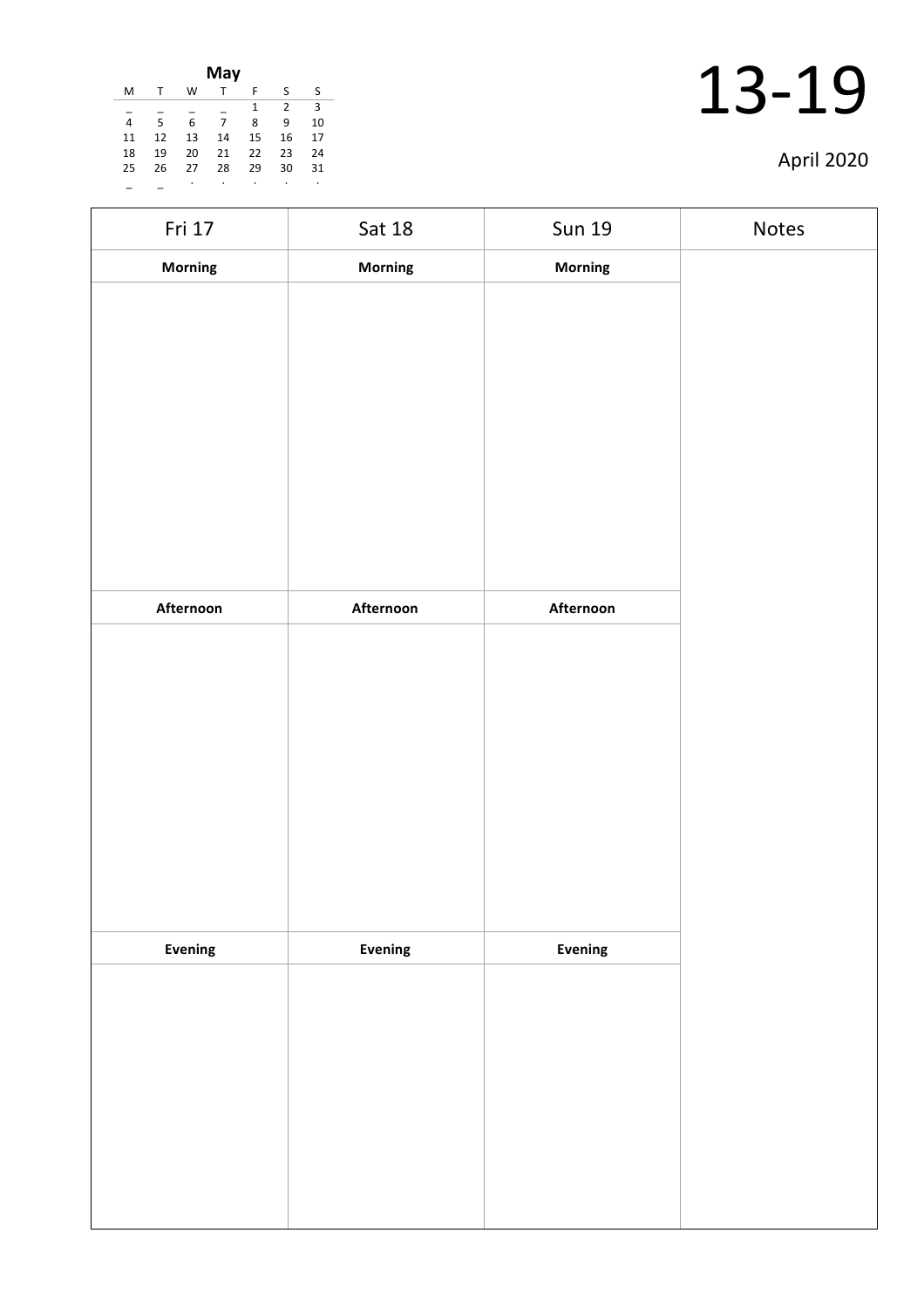|            | This week |    |    |         |           |    | <b>April</b> |    |  |  |  |  |  |  |  |
|------------|-----------|----|----|---------|-----------|----|--------------|----|--|--|--|--|--|--|--|
|            |           | M  |    | W       | $\mathbf$ |    |              |    |  |  |  |  |  |  |  |
|            |           |    |    |         |           | 3  | 4            |    |  |  |  |  |  |  |  |
|            |           | 6  |    | 8       | 9         | 10 | 11           | 12 |  |  |  |  |  |  |  |
|            |           | 13 | 14 | 15      | 16        | 17 | 18           | 19 |  |  |  |  |  |  |  |
|            |           | 20 | 21 | 22      | 23        | 24 | 25           | 26 |  |  |  |  |  |  |  |
| April 2020 |           | 27 | 28 | 29      | 30        |    |              |    |  |  |  |  |  |  |  |
|            |           |    |    | $\cdot$ |           |    |              |    |  |  |  |  |  |  |  |

| Mon 20    | Tue 21    | Wed 22    | <b>Thu 23</b> |
|-----------|-----------|-----------|---------------|
| Morning   | Morning   | Morning   | Morning       |
|           |           |           |               |
|           |           |           |               |
|           |           |           |               |
|           |           |           |               |
|           |           |           |               |
|           |           |           |               |
|           |           |           |               |
|           |           |           |               |
|           |           |           |               |
| Afternoon | Afternoon | Afternoon | Afternoon     |
|           |           |           |               |
|           |           |           |               |
|           |           |           |               |
|           |           |           |               |
|           |           |           |               |
|           |           |           |               |
|           |           |           |               |
|           |           |           |               |
|           |           |           |               |
| Evening   | Evening   | Evening   | Evening       |
|           |           |           |               |
|           |           |           |               |
|           |           |           |               |
|           |           |           |               |
|           |           |           |               |
|           |           |           |               |
|           |           |           |               |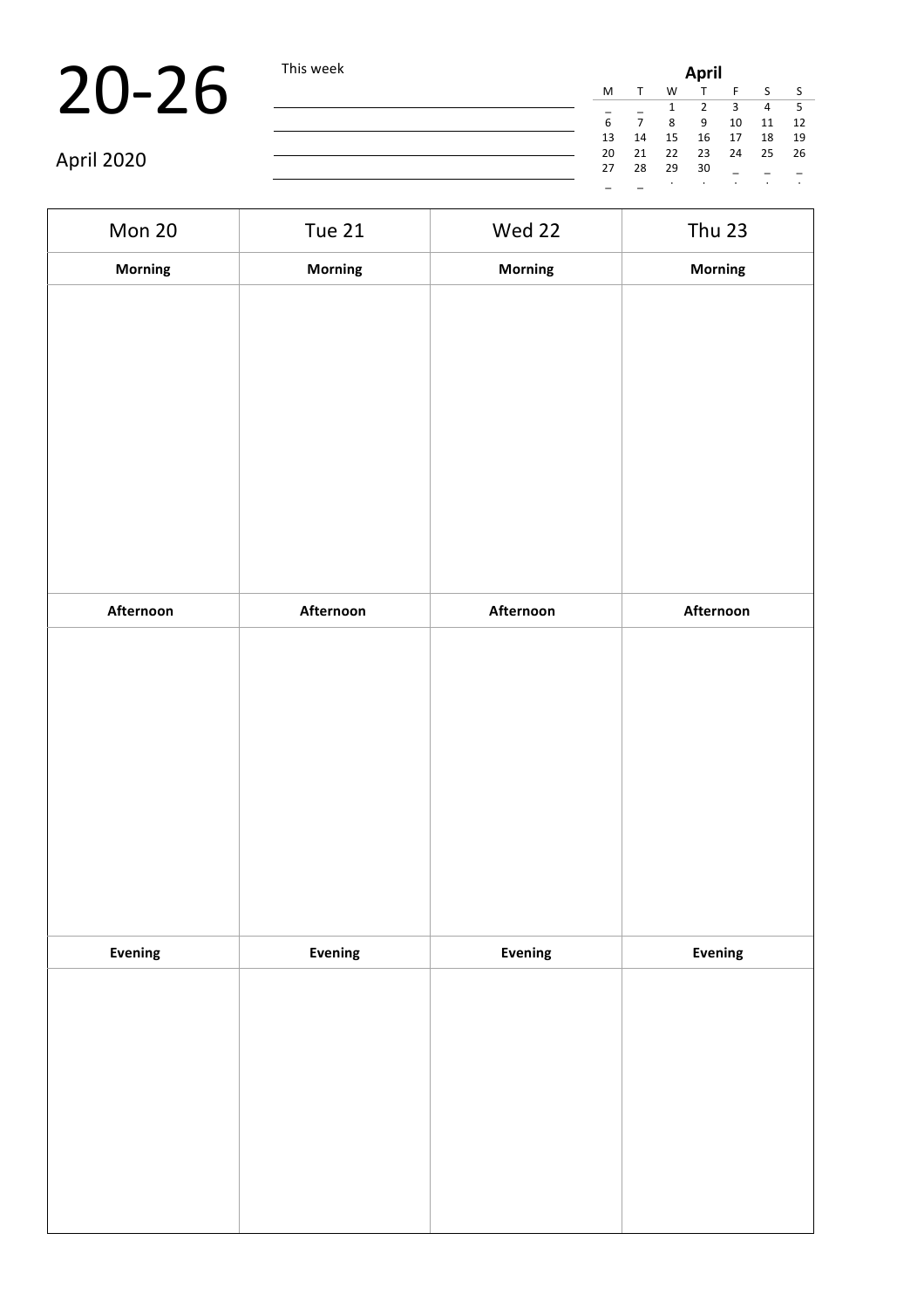|    |    |    | May |    |               |    |
|----|----|----|-----|----|---------------|----|
| M  | т  | W  |     | F  | S             | S  |
|    |    |    |     | 1  | $\mathcal{P}$ | 3  |
| 4  | 5  | 6  | 7   | 8  | 9             | 10 |
| 11 | 12 | 13 | 14  | 15 | 16            | 17 |
| 18 | 19 | 20 | 21  | 22 | 23            | 24 |
| 25 | 26 | 27 | 28  | 29 | 30            | 31 |
|    |    | ٠  |     |    |               | ۰  |

| Fri 24    | <b>Sat 25</b> | <b>Sun 26</b>  | Notes |
|-----------|---------------|----------------|-------|
| Morning   | Morning       | Morning        |       |
|           |               |                |       |
|           |               |                |       |
|           |               |                |       |
|           |               |                |       |
|           |               |                |       |
|           |               |                |       |
|           |               |                |       |
|           |               |                |       |
|           |               |                |       |
| Afternoon | Afternoon     | Afternoon      |       |
|           |               |                |       |
|           |               |                |       |
|           |               |                |       |
|           |               |                |       |
|           |               |                |       |
|           |               |                |       |
|           |               |                |       |
|           |               |                |       |
|           |               |                |       |
| Evening   | Evening       | <b>Evening</b> |       |
|           |               |                |       |
|           |               |                |       |
|           |               |                |       |
|           |               |                |       |
|           |               |                |       |
|           |               |                |       |
|           |               |                |       |
|           |               |                |       |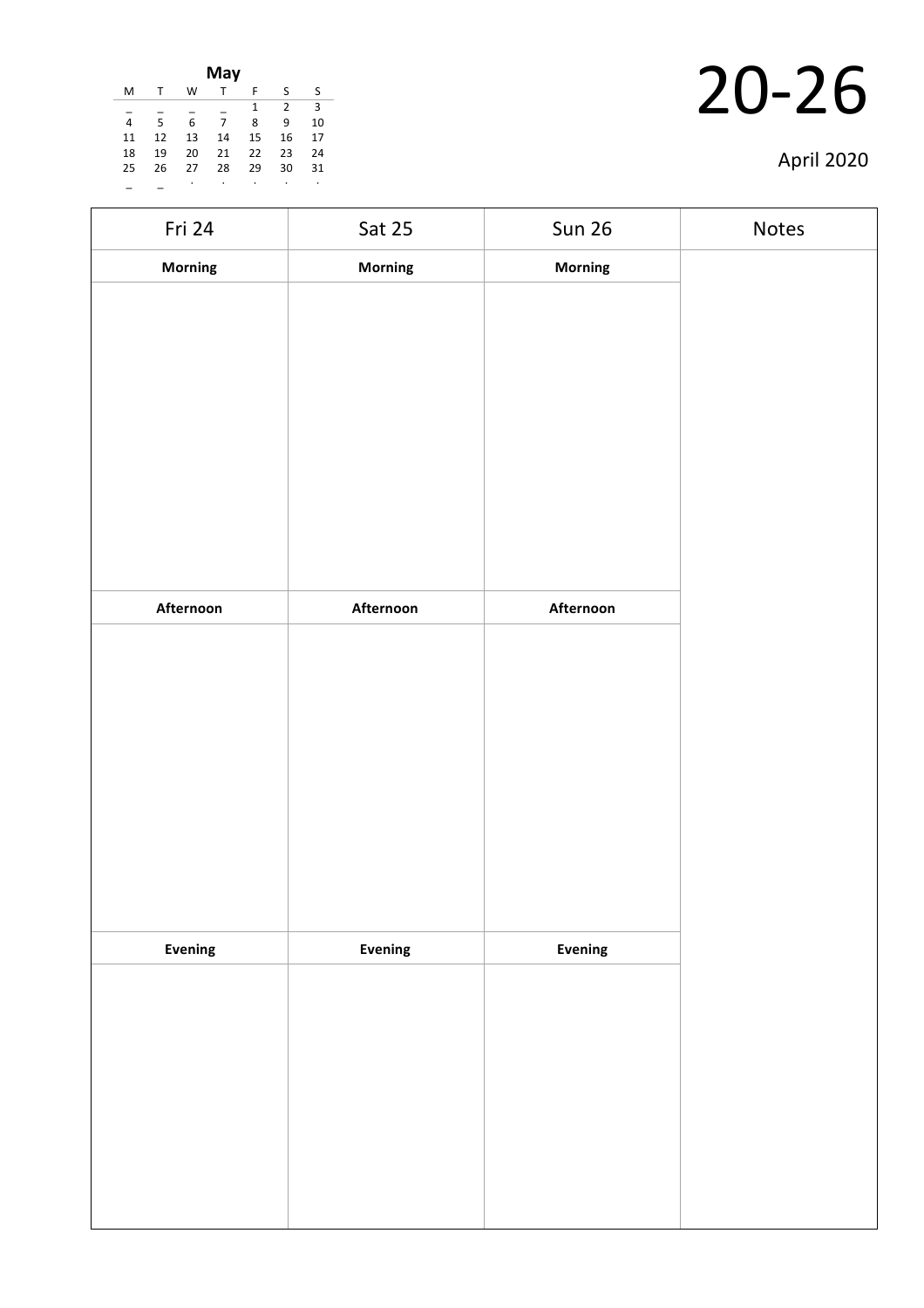| $\boldsymbol{I}$ |
|------------------|
|------------------|

April 2020 / May 2020

**27-3** This week **April** M T W T F S S  $\frac{1}{6}$   $\frac{1}{7}$   $\frac{2}{8}$   $\frac{3}{9}$   $\frac{4}{10}$   $\frac{5}{11}$   $\frac{2}{12}$ 6 7 8 9 10 11 12 13 14 15 16 17 18 19 20 21 22 23 24 25 26  $13$   $14$   $15$   $16$   $17$   $18$   $19$ <br>  $20$   $21$   $22$   $23$   $24$   $25$   $26$ <br>  $27$   $28$   $29$   $30$   $-$ \_ \_ · · · · ·

| Mon 27         | Tue 28    | Wed 29    | <b>Thu 30</b> |
|----------------|-----------|-----------|---------------|
| Morning        | Morning   | Morning   | Morning       |
|                |           |           |               |
|                |           |           |               |
|                |           |           |               |
|                |           |           |               |
|                |           |           |               |
|                |           |           |               |
|                |           |           |               |
|                |           |           |               |
|                |           |           |               |
|                |           |           |               |
| Afternoon      | Afternoon | Afternoon | Afternoon     |
|                |           |           |               |
|                |           |           |               |
|                |           |           |               |
|                |           |           |               |
|                |           |           |               |
|                |           |           |               |
|                |           |           |               |
|                |           |           |               |
|                |           |           |               |
| <b>Evening</b> | Evening   | Evening   | Evening       |
|                |           |           |               |
|                |           |           |               |
|                |           |           |               |
|                |           |           |               |
|                |           |           |               |
|                |           |           |               |
|                |           |           |               |
|                |           |           |               |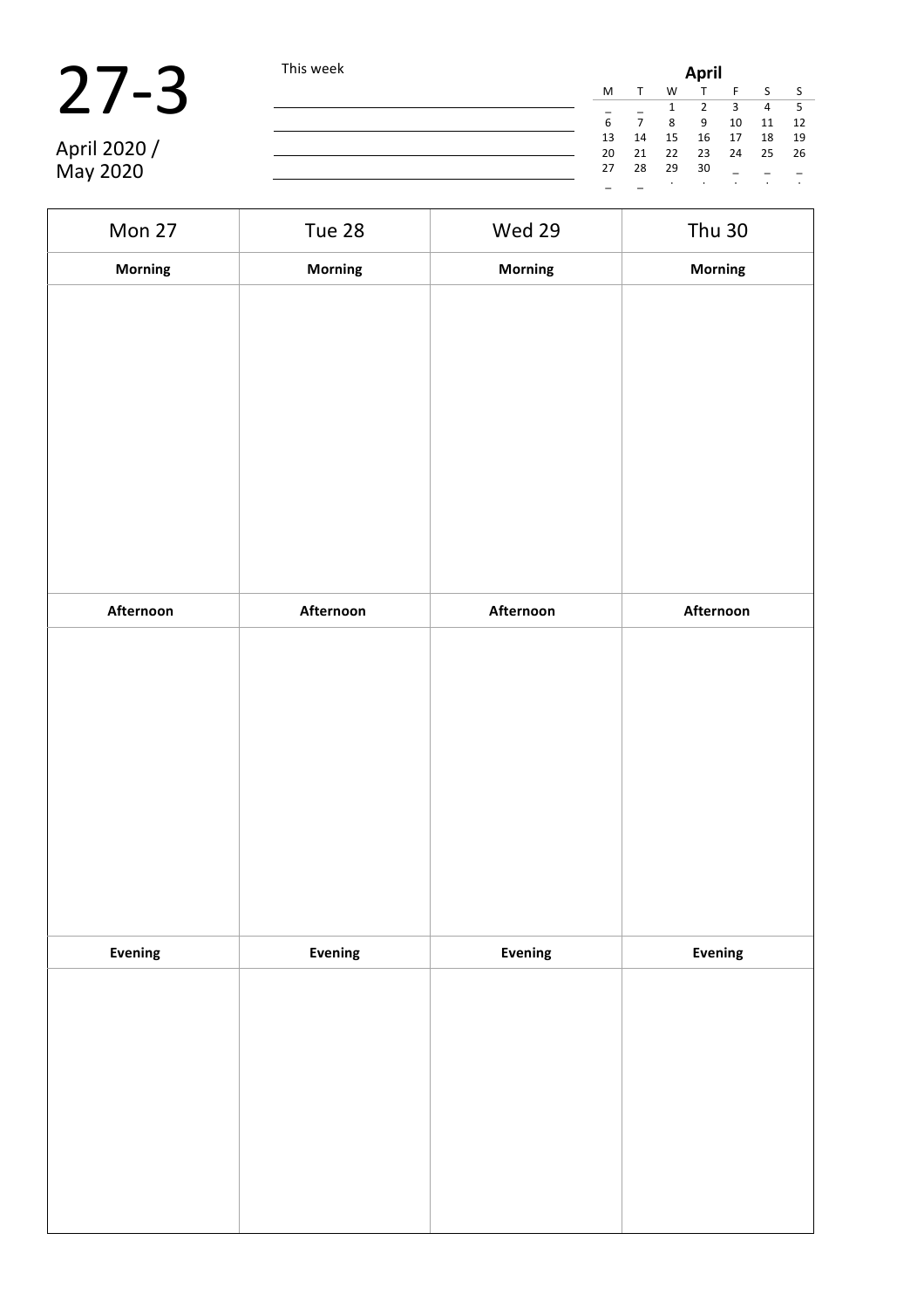|    |    |    | May          |    |    |    |
|----|----|----|--------------|----|----|----|
| M  | т  | W  | $\mathsf{T}$ | F. | -S | -S |
|    |    |    |              | 1  | 2  | 3  |
| 4  | 5  | 6  | 7            | 8  | -9 | 10 |
| 11 | 12 | 13 | 14           | 15 | 16 | 17 |
| 18 | 19 | 20 | 21           | 22 | 23 | 24 |
| 25 | 26 | 27 | 28           | 29 | 30 | 31 |
|    |    | ٠  | ٠            | ٠  | ٠  | ٠  |

|  | April 2020 /<br>May 2020 |
|--|--------------------------|

| Fri 1     | Sat 2     | Sun 3          | Notes |
|-----------|-----------|----------------|-------|
| Morning   | Morning   | <b>Morning</b> |       |
|           |           |                |       |
|           |           |                |       |
|           |           |                |       |
|           |           |                |       |
|           |           |                |       |
|           |           |                |       |
|           |           |                |       |
|           |           |                |       |
| Afternoon | Afternoon | Afternoon      |       |
|           |           |                |       |
|           |           |                |       |
|           |           |                |       |
|           |           |                |       |
|           |           |                |       |
|           |           |                |       |
|           |           |                |       |
|           |           |                |       |
|           |           |                |       |
| Evening   | Evening   | Evening        |       |
|           |           |                |       |
|           |           |                |       |
|           |           |                |       |
|           |           |                |       |
|           |           |                |       |
|           |           |                |       |
|           |           |                |       |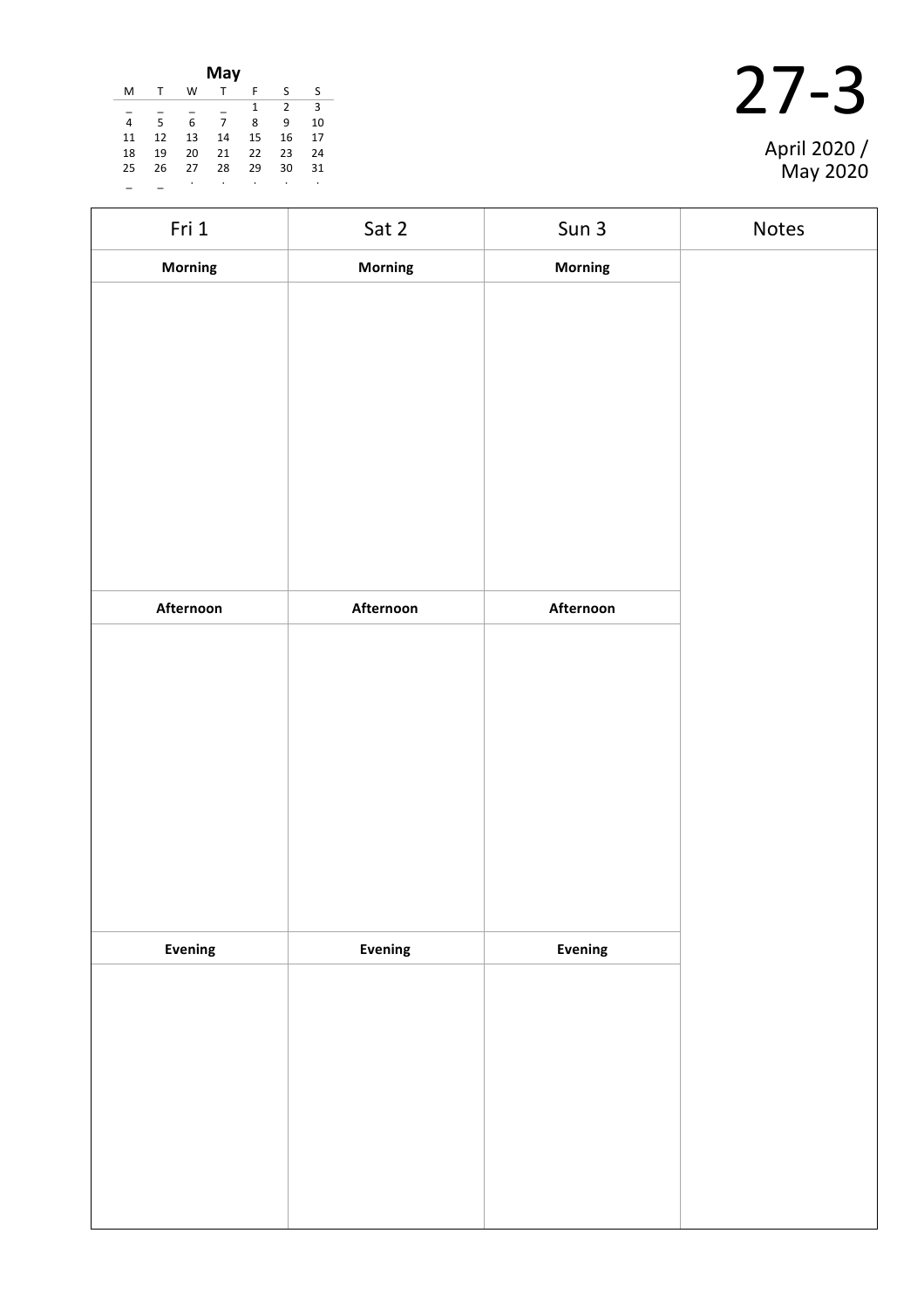|          | This week | May |    |    |    |    |    |      |  |
|----------|-----------|-----|----|----|----|----|----|------|--|
|          |           | M   |    | W  |    |    |    |      |  |
|          |           | -   |    |    |    |    |    |      |  |
|          |           | 4   |    | 6  |    | Ջ  | 9  | 10   |  |
|          |           | 11  | 12 | 13 | 14 | 15 | 16 | - 17 |  |
|          |           | 18  | 19 | 20 | 21 | 22 | 23 | -24  |  |
| May 2020 |           | 25  | 26 | 27 | 28 | 29 | 30 | - 31 |  |
|          |           |     |    |    |    |    |    |      |  |

| Mon 4     | Tue 5     | Wed 6     | Thu <sub>7</sub> |
|-----------|-----------|-----------|------------------|
| Morning   | Morning   | Morning   | Morning          |
|           |           |           |                  |
|           |           |           |                  |
|           |           |           |                  |
|           |           |           |                  |
|           |           |           |                  |
|           |           |           |                  |
|           |           |           |                  |
|           |           |           |                  |
|           |           |           |                  |
| Afternoon | Afternoon | Afternoon | Afternoon        |
|           |           |           |                  |
|           |           |           |                  |
|           |           |           |                  |
|           |           |           |                  |
|           |           |           |                  |
|           |           |           |                  |
|           |           |           |                  |
|           |           |           |                  |
| Evening   | Evening   | Evening   | Evening          |
|           |           |           |                  |
|           |           |           |                  |
|           |           |           |                  |
|           |           |           |                  |
|           |           |           |                  |
|           |           |           |                  |
|           |           |           |                  |
|           |           |           |                  |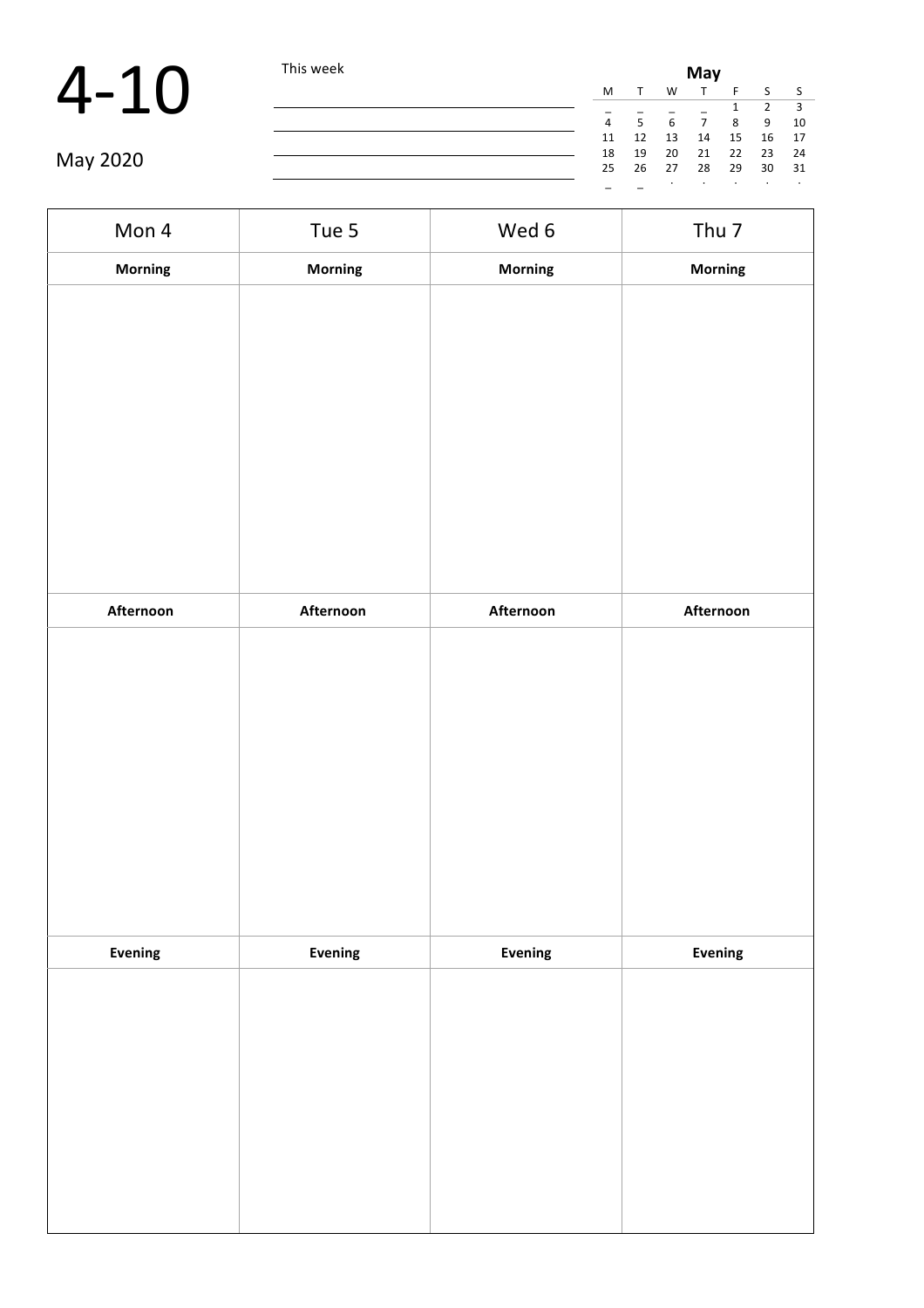| June |    |    |    |    |    |    |  |  |  |  |
|------|----|----|----|----|----|----|--|--|--|--|
| M    | т  | w  | T  | F  | ς  | ς  |  |  |  |  |
| 1    | 2  | 3  | 4  | 5  | 6  | 7  |  |  |  |  |
| 8    | 9  | 10 | 11 | 12 | 13 | 14 |  |  |  |  |
| 15   | 16 | 17 | 18 | 19 | 20 | 21 |  |  |  |  |
| 22   | 23 | 24 | 25 | 26 | 27 | 28 |  |  |  |  |
| 29   | 30 |    |    |    |    |    |  |  |  |  |
|      |    | ٠  | ٠  | ٠  | ٠  | ٠  |  |  |  |  |

| Fri 8     | Sat 9          | <b>Sun 10</b> | Notes |
|-----------|----------------|---------------|-------|
| Morning   | <b>Morning</b> | Morning       |       |
|           |                |               |       |
|           |                |               |       |
|           |                |               |       |
|           |                |               |       |
|           |                |               |       |
|           |                |               |       |
|           |                |               |       |
|           |                |               |       |
|           |                |               |       |
| Afternoon | Afternoon      | Afternoon     |       |
|           |                |               |       |
|           |                |               |       |
|           |                |               |       |
|           |                |               |       |
|           |                |               |       |
|           |                |               |       |
|           |                |               |       |
|           |                |               |       |
|           |                |               |       |
| Evening   | Evening        | Evening       |       |
|           |                |               |       |
|           |                |               |       |
|           |                |               |       |
|           |                |               |       |
|           |                |               |       |
|           |                |               |       |
|           |                |               |       |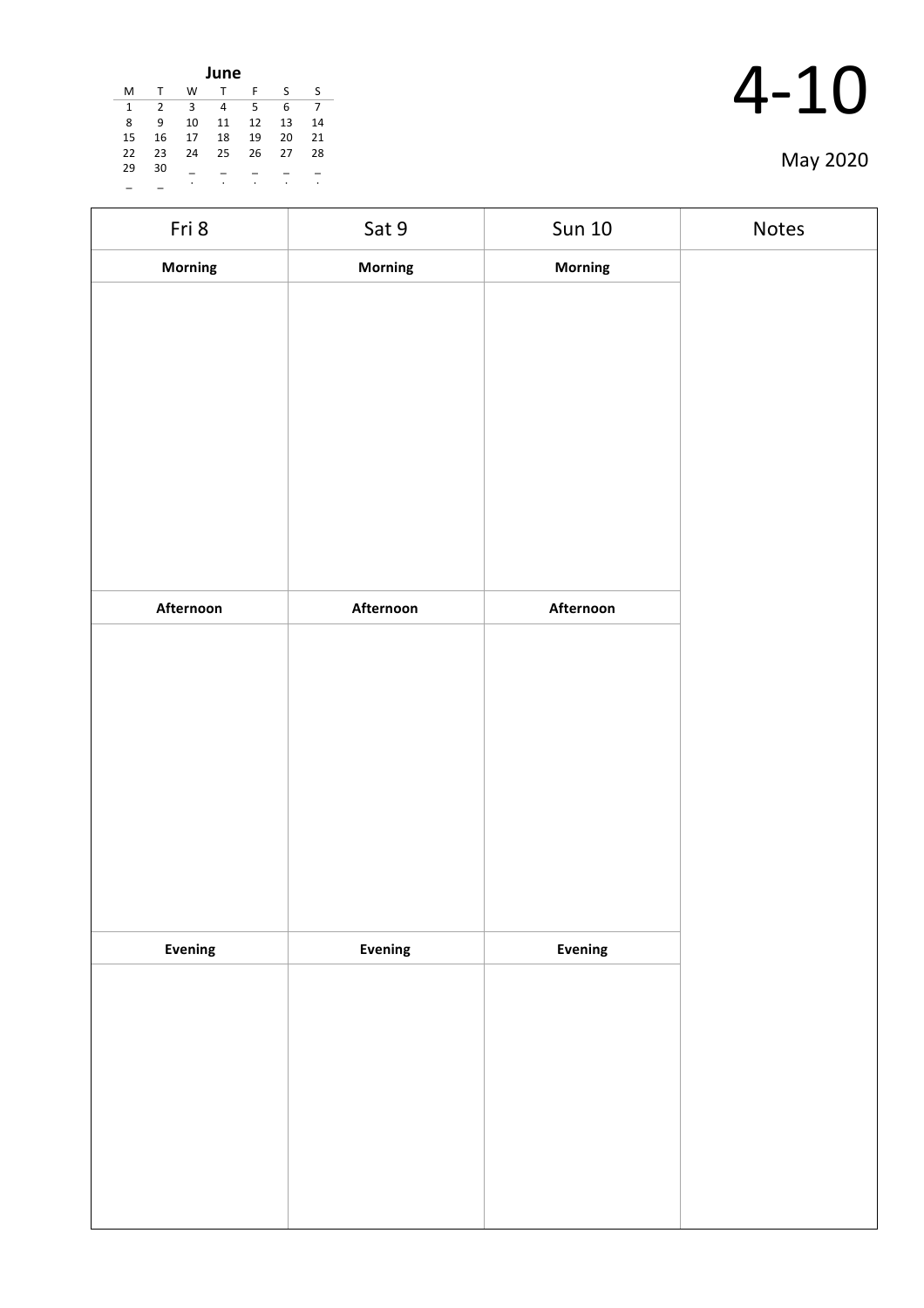|          | This week | May |    |    |    |    |    |      |  |
|----------|-----------|-----|----|----|----|----|----|------|--|
|          |           | M   |    | W  |    |    |    |      |  |
|          |           |     |    |    |    |    |    |      |  |
|          |           |     |    | ĥ  |    | 8  | 9  | 10   |  |
|          |           | 11  | 12 | 13 | 14 | 15 | 16 | 17   |  |
|          |           | 18  | 19 | 20 | 21 | 22 | 23 | -24  |  |
| May 2020 |           | 25  | 26 | 27 | 28 | 29 | 30 | - 31 |  |
|          |           |     |    |    |    |    |    |      |  |

| <b>Mon 11</b> | <b>Tue 12</b> | <b>Wed 13</b> | <b>Thu 14</b>  |
|---------------|---------------|---------------|----------------|
| Morning       | Morning       | Morning       | Morning        |
|               |               |               |                |
|               |               |               |                |
|               |               |               |                |
|               |               |               |                |
|               |               |               |                |
|               |               |               |                |
|               |               |               |                |
|               |               |               |                |
|               |               |               |                |
| Afternoon     | Afternoon     | Afternoon     | Afternoon      |
|               |               |               |                |
|               |               |               |                |
|               |               |               |                |
|               |               |               |                |
|               |               |               |                |
|               |               |               |                |
|               |               |               |                |
|               |               |               |                |
|               |               |               |                |
| Evening       | Evening       | Evening       | <b>Evening</b> |
|               |               |               |                |
|               |               |               |                |
|               |               |               |                |
|               |               |               |                |
|               |               |               |                |
|               |               |               |                |
|               |               |               |                |
|               |               |               |                |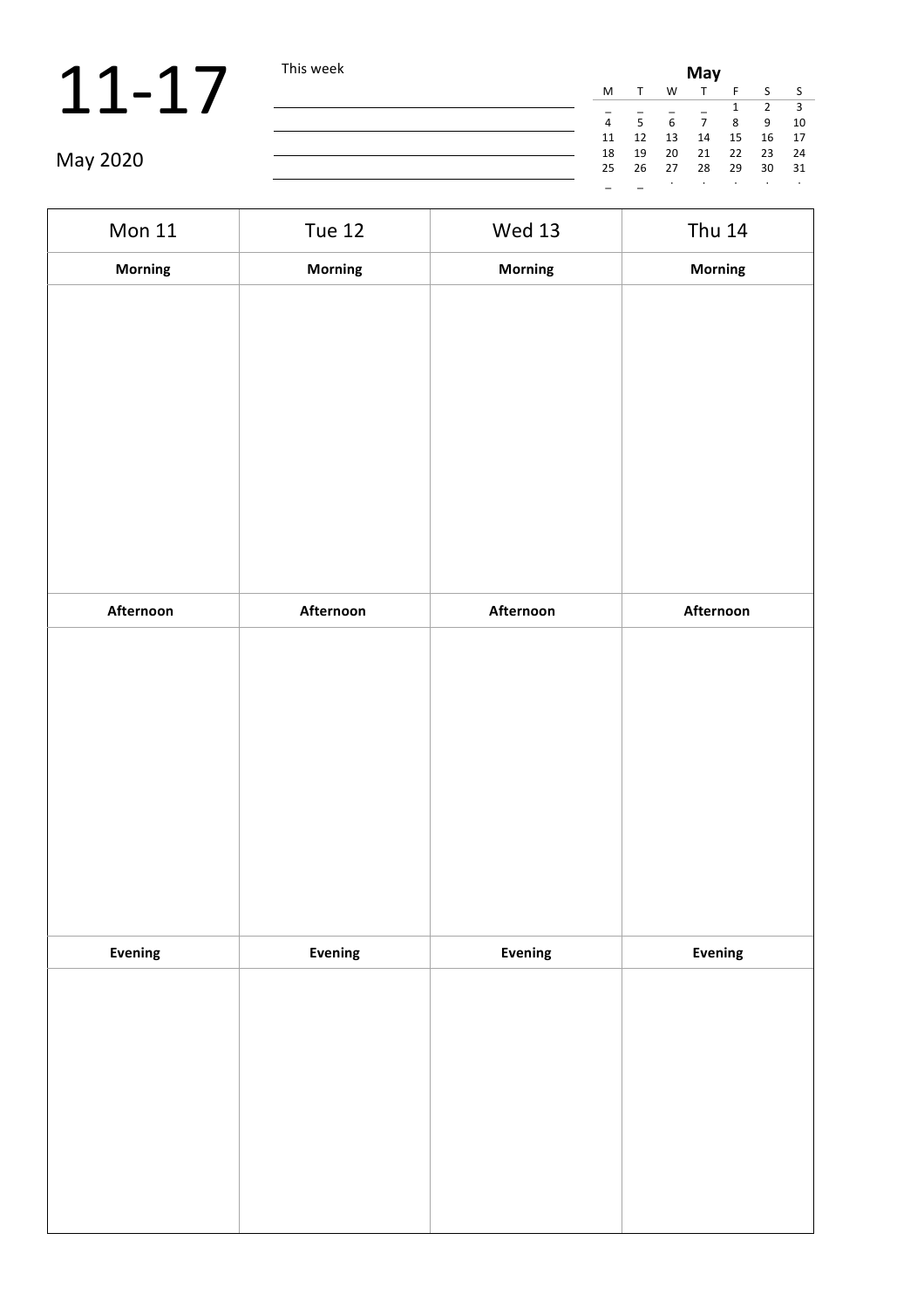| June |    |    |    |    |    |    |  |  |  |  |
|------|----|----|----|----|----|----|--|--|--|--|
| м    |    | W  | т  | F  | S  | S  |  |  |  |  |
| 1    | 2  | 3  | 4  | 5  | 6  |    |  |  |  |  |
| 8    | 9  | 10 | 11 | 12 | 13 | 14 |  |  |  |  |
| 15   | 16 | 17 | 18 | 19 | 20 | 21 |  |  |  |  |
| 22   | 23 | 24 | 25 | 26 | 27 | 28 |  |  |  |  |
| 29   | 30 |    |    |    |    |    |  |  |  |  |
|      |    | ٠  | ٠  | ٠  | ٠  | ٠  |  |  |  |  |

| Fri 15    | Sat 16    | <b>Sun 17</b>  | Notes |
|-----------|-----------|----------------|-------|
| Morning   | Morning   | Morning        |       |
|           |           |                |       |
|           |           |                |       |
|           |           |                |       |
|           |           |                |       |
|           |           |                |       |
|           |           |                |       |
|           |           |                |       |
|           |           |                |       |
|           |           |                |       |
| Afternoon | Afternoon | Afternoon      |       |
|           |           |                |       |
|           |           |                |       |
|           |           |                |       |
|           |           |                |       |
|           |           |                |       |
|           |           |                |       |
|           |           |                |       |
|           |           |                |       |
| Evening   | Evening   | <b>Evening</b> |       |
|           |           |                |       |
|           |           |                |       |
|           |           |                |       |
|           |           |                |       |
|           |           |                |       |
|           |           |                |       |
|           |           |                |       |
|           |           |                |       |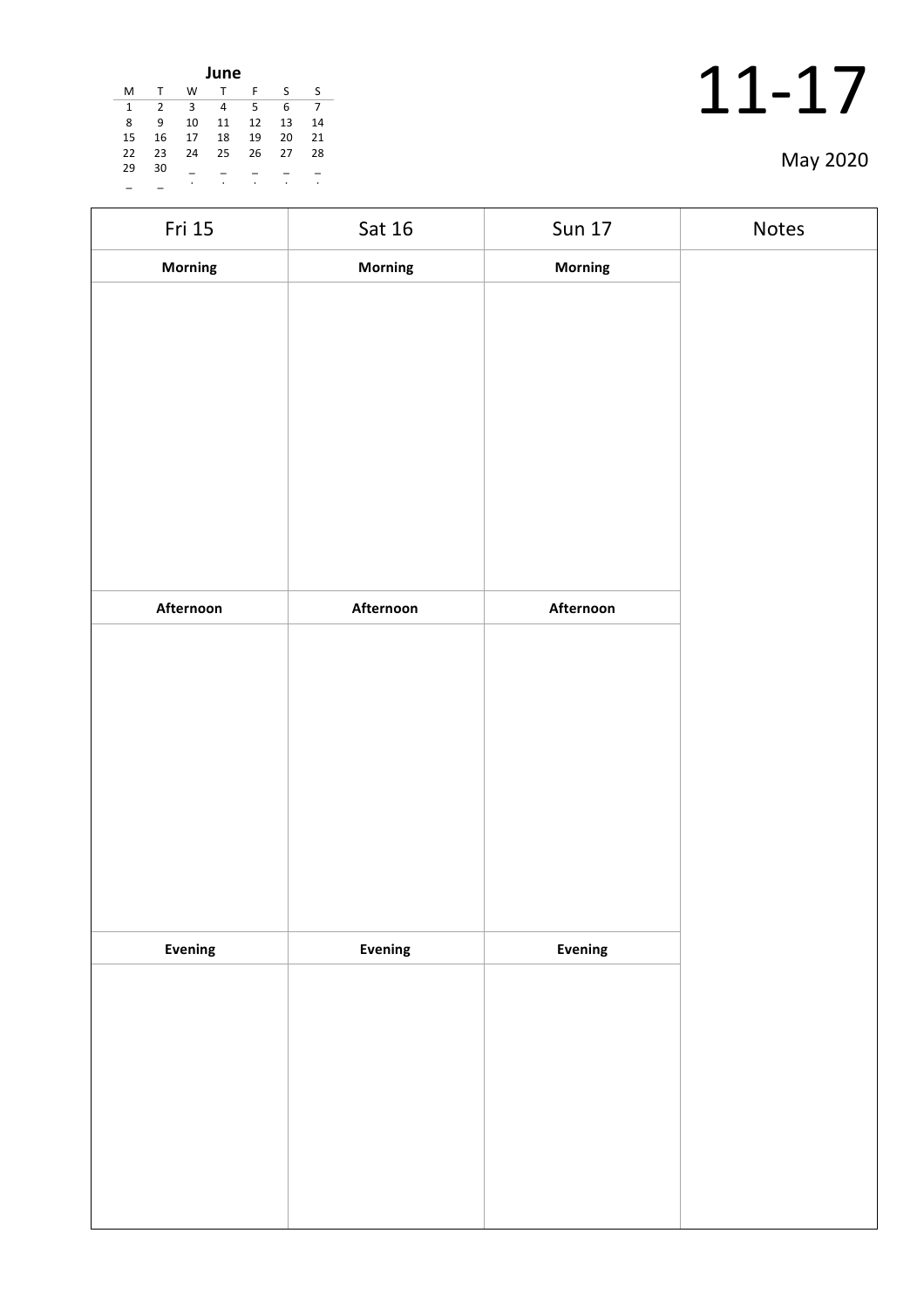|          | This week |                | May |    |    |    |    |                         |  |
|----------|-----------|----------------|-----|----|----|----|----|-------------------------|--|
|          |           | M              |     | W  |    |    |    | - S                     |  |
|          |           |                |     |    |    |    |    | $\overline{\mathbf{3}}$ |  |
|          |           | $\overline{4}$ | 5.  |    |    | 8  | -9 | 10                      |  |
|          |           | 11             | 12  | 13 | 14 | 15 | 16 | 17                      |  |
|          |           | 18             | 19  | 20 | 21 | 22 | 23 | 24                      |  |
| May 2020 |           | 25             | 26  | 27 | 28 | 29 | 30 | 31                      |  |
|          |           |                |     |    |    |    |    | $\cdot$                 |  |

| <b>Mon 18</b> | <b>Tue 19</b> | Wed 20    | <b>Thu 21</b> |
|---------------|---------------|-----------|---------------|
| Morning       | Morning       | Morning   | Morning       |
|               |               |           |               |
|               |               |           |               |
|               |               |           |               |
|               |               |           |               |
|               |               |           |               |
|               |               |           |               |
|               |               |           |               |
|               |               |           |               |
|               |               |           |               |
| Afternoon     | Afternoon     | Afternoon | Afternoon     |
|               |               |           |               |
|               |               |           |               |
|               |               |           |               |
|               |               |           |               |
|               |               |           |               |
|               |               |           |               |
|               |               |           |               |
|               |               |           |               |
| Evening       | Evening       | Evening   | Evening       |
|               |               |           |               |
|               |               |           |               |
|               |               |           |               |
|               |               |           |               |
|               |               |           |               |
|               |               |           |               |
|               |               |           |               |
|               |               |           |               |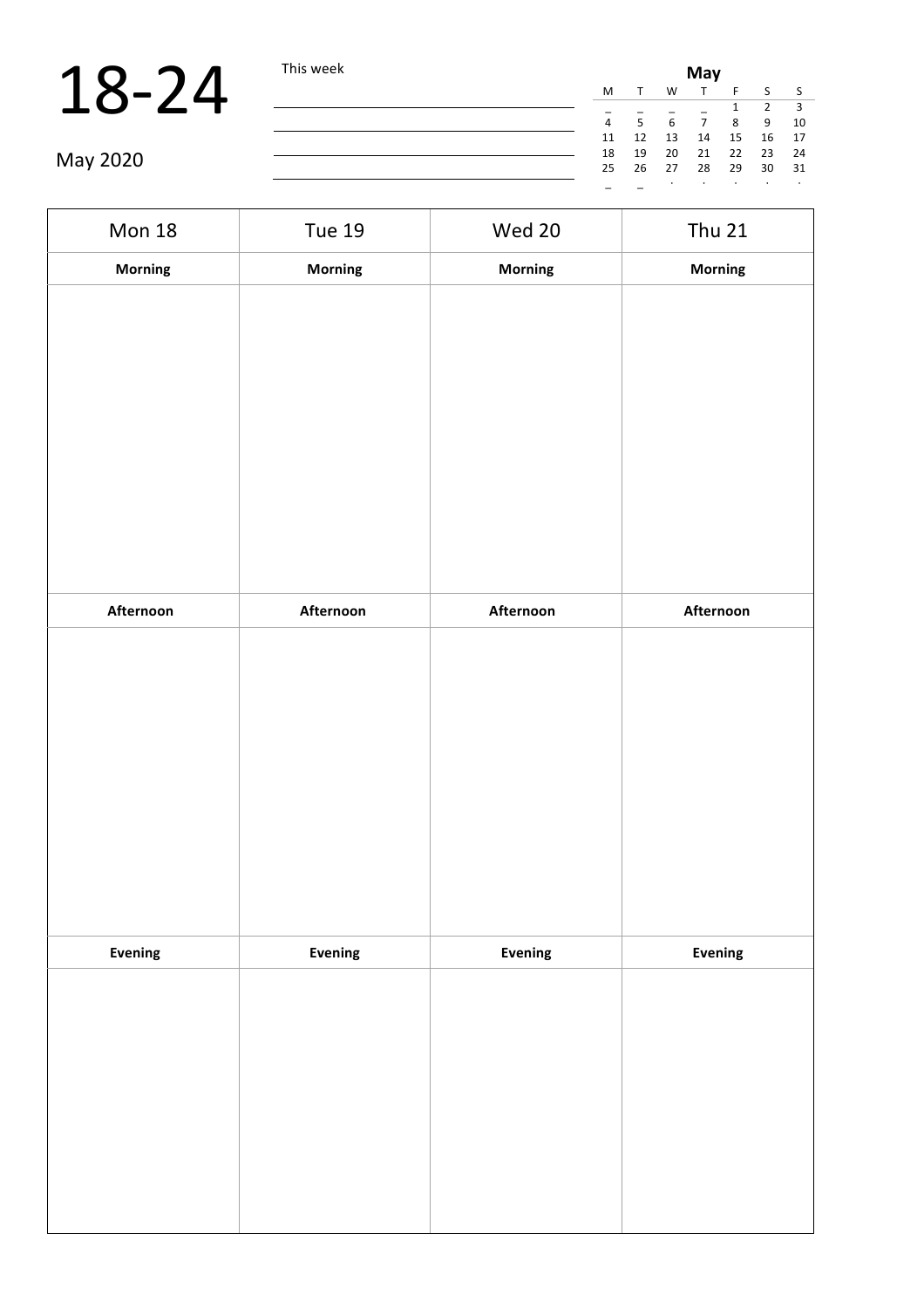| June |    |    |    |    |    |    |  |  |  |  |
|------|----|----|----|----|----|----|--|--|--|--|
| M    | т  | W  | т  | F  | ς  | S  |  |  |  |  |
| 1    | 2  | 3  | 4  | 5  | 6  |    |  |  |  |  |
| 8    | 9  | 10 | 11 | 12 | 13 | 14 |  |  |  |  |
| 15   | 16 | 17 | 18 | 19 | 20 | 21 |  |  |  |  |
| 22   | 23 | 24 | 25 | 26 | 27 | 28 |  |  |  |  |
| 29   | 30 |    |    |    |    |    |  |  |  |  |
|      |    | ٠  | ۰  | ٠  |    | ٠  |  |  |  |  |

| Fri 22    | Sat 23    | <b>Sun 24</b>  | Notes |
|-----------|-----------|----------------|-------|
| Morning   | Morning   | Morning        |       |
|           |           |                |       |
|           |           |                |       |
|           |           |                |       |
|           |           |                |       |
|           |           |                |       |
|           |           |                |       |
|           |           |                |       |
|           |           |                |       |
|           |           |                |       |
| Afternoon | Afternoon | Afternoon      |       |
|           |           |                |       |
|           |           |                |       |
|           |           |                |       |
|           |           |                |       |
|           |           |                |       |
|           |           |                |       |
|           |           |                |       |
|           |           |                |       |
|           |           |                |       |
| Evening   | Evening   | <b>Evening</b> |       |
|           |           |                |       |
|           |           |                |       |
|           |           |                |       |
|           |           |                |       |
|           |           |                |       |
|           |           |                |       |
|           |           |                |       |
|           |           |                |       |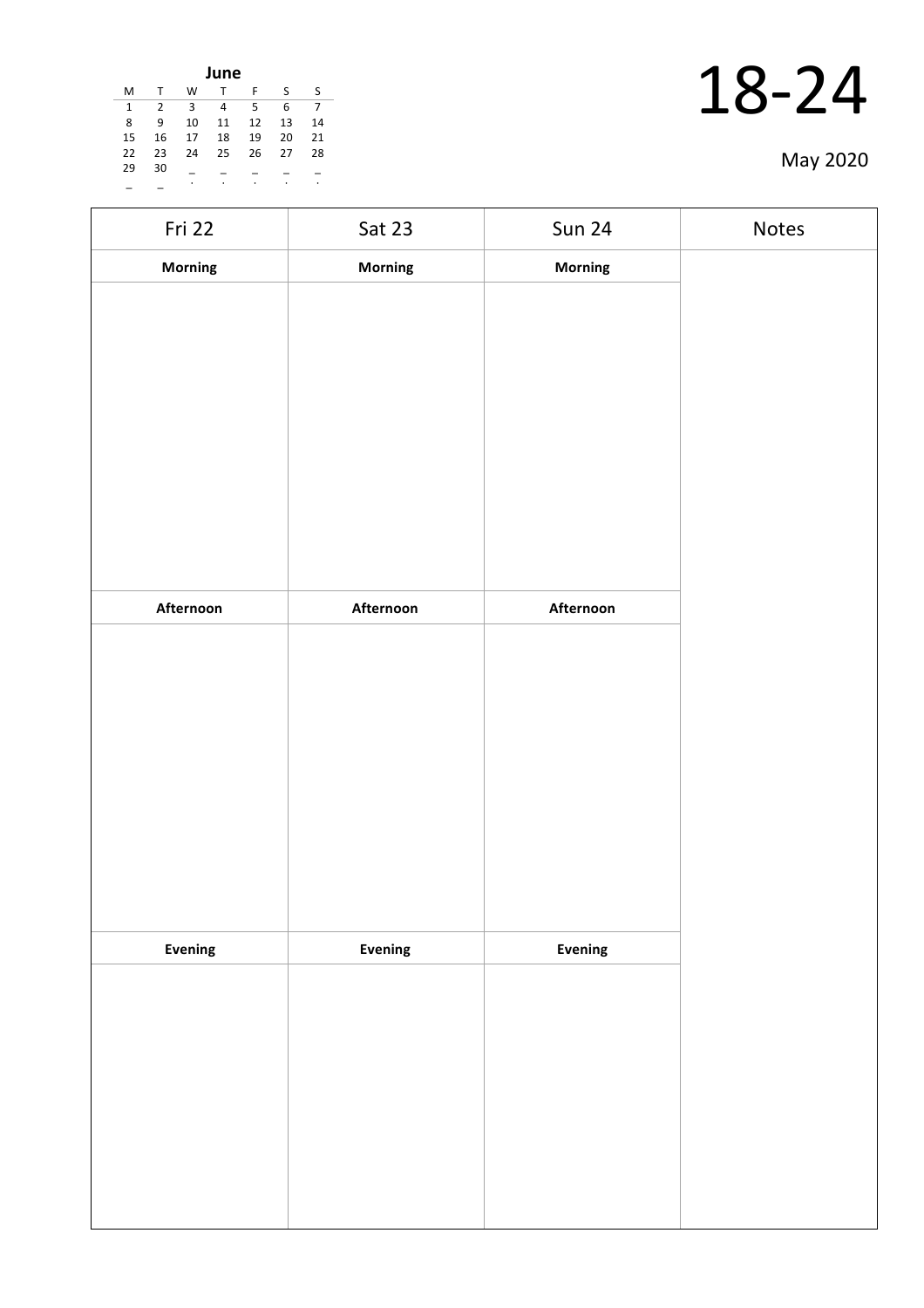|          | This week | May |    |              |    |    |    |      |  |  |
|----------|-----------|-----|----|--------------|----|----|----|------|--|--|
|          |           | M   |    | W            |    |    |    |      |  |  |
|          |           |     |    |              |    |    |    |      |  |  |
|          |           | 4   | К  | $\mathsf{6}$ |    | 8  | 9  | 10   |  |  |
|          |           | 11  | 12 | 13           | 14 | 15 | 16 | 17   |  |  |
| May 2020 |           | 18  | 19 | 20           | 21 | 22 | 23 | - 24 |  |  |
|          |           | 25  | 26 | 27           | 28 | 29 | 30 | 31   |  |  |
|          |           |     |    |              |    |    |    |      |  |  |

| Mon 25         | Tue 26    | Wed 27    | <b>Thu 28</b> |
|----------------|-----------|-----------|---------------|
| Morning        | Morning   | Morning   | Morning       |
|                |           |           |               |
|                |           |           |               |
|                |           |           |               |
|                |           |           |               |
|                |           |           |               |
|                |           |           |               |
|                |           |           |               |
|                |           |           |               |
|                |           |           |               |
| Afternoon      | Afternoon | Afternoon | Afternoon     |
|                |           |           |               |
|                |           |           |               |
|                |           |           |               |
|                |           |           |               |
|                |           |           |               |
|                |           |           |               |
|                |           |           |               |
|                |           |           |               |
|                |           |           |               |
| <b>Evening</b> | Evening   | Evening   | Evening       |
|                |           |           |               |
|                |           |           |               |
|                |           |           |               |
|                |           |           |               |
|                |           |           |               |
|                |           |           |               |
|                |           |           |               |
|                |           |           |               |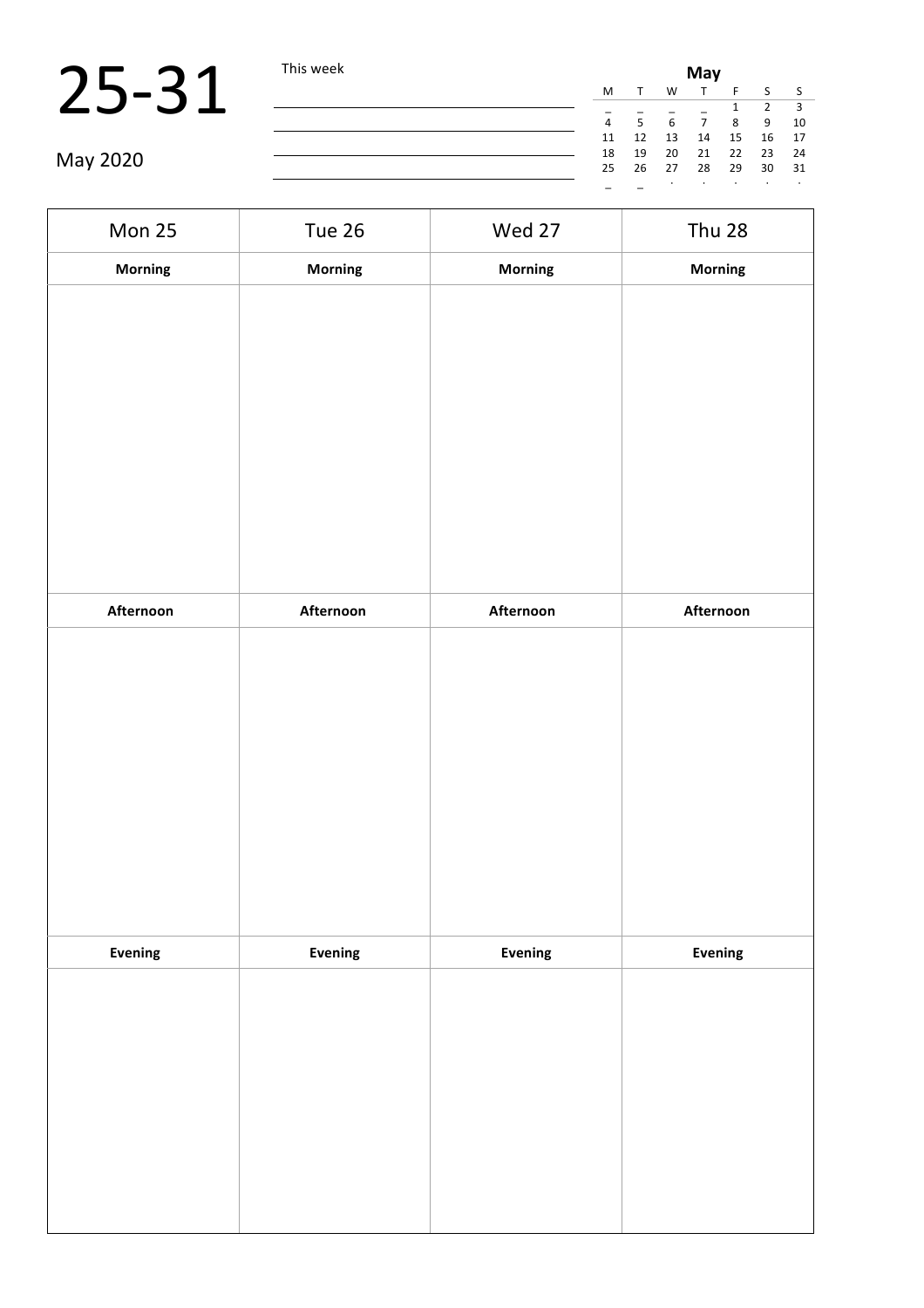| June |    |    |    |    |    |    |  |  |  |  |
|------|----|----|----|----|----|----|--|--|--|--|
| м    |    | W  | т  | F  | S  | S  |  |  |  |  |
| 1    | 2  | 3  | 4  | 5  | 6  |    |  |  |  |  |
| 8    | 9  | 10 | 11 | 12 | 13 | 14 |  |  |  |  |
| 15   | 16 | 17 | 18 | 19 | 20 | 21 |  |  |  |  |
| 22   | 23 | 24 | 25 | 26 | 27 | 28 |  |  |  |  |
| 29   | 30 |    |    |    |    |    |  |  |  |  |
|      |    | ٠  | ٠  | ٠  | ٠  | ٠  |  |  |  |  |

| Fri 29    | <b>Sat 30</b> | <b>Sun 31</b>  | Notes |
|-----------|---------------|----------------|-------|
| Morning   | Morning       | Morning        |       |
|           |               |                |       |
|           |               |                |       |
|           |               |                |       |
|           |               |                |       |
|           |               |                |       |
|           |               |                |       |
|           |               |                |       |
|           |               |                |       |
|           |               |                |       |
| Afternoon | Afternoon     | Afternoon      |       |
|           |               |                |       |
|           |               |                |       |
|           |               |                |       |
|           |               |                |       |
|           |               |                |       |
|           |               |                |       |
|           |               |                |       |
|           |               |                |       |
|           |               |                |       |
|           |               |                |       |
| Evening   | Evening       | <b>Evening</b> |       |
|           |               |                |       |
|           |               |                |       |
|           |               |                |       |
|           |               |                |       |
|           |               |                |       |
|           |               |                |       |
|           |               |                |       |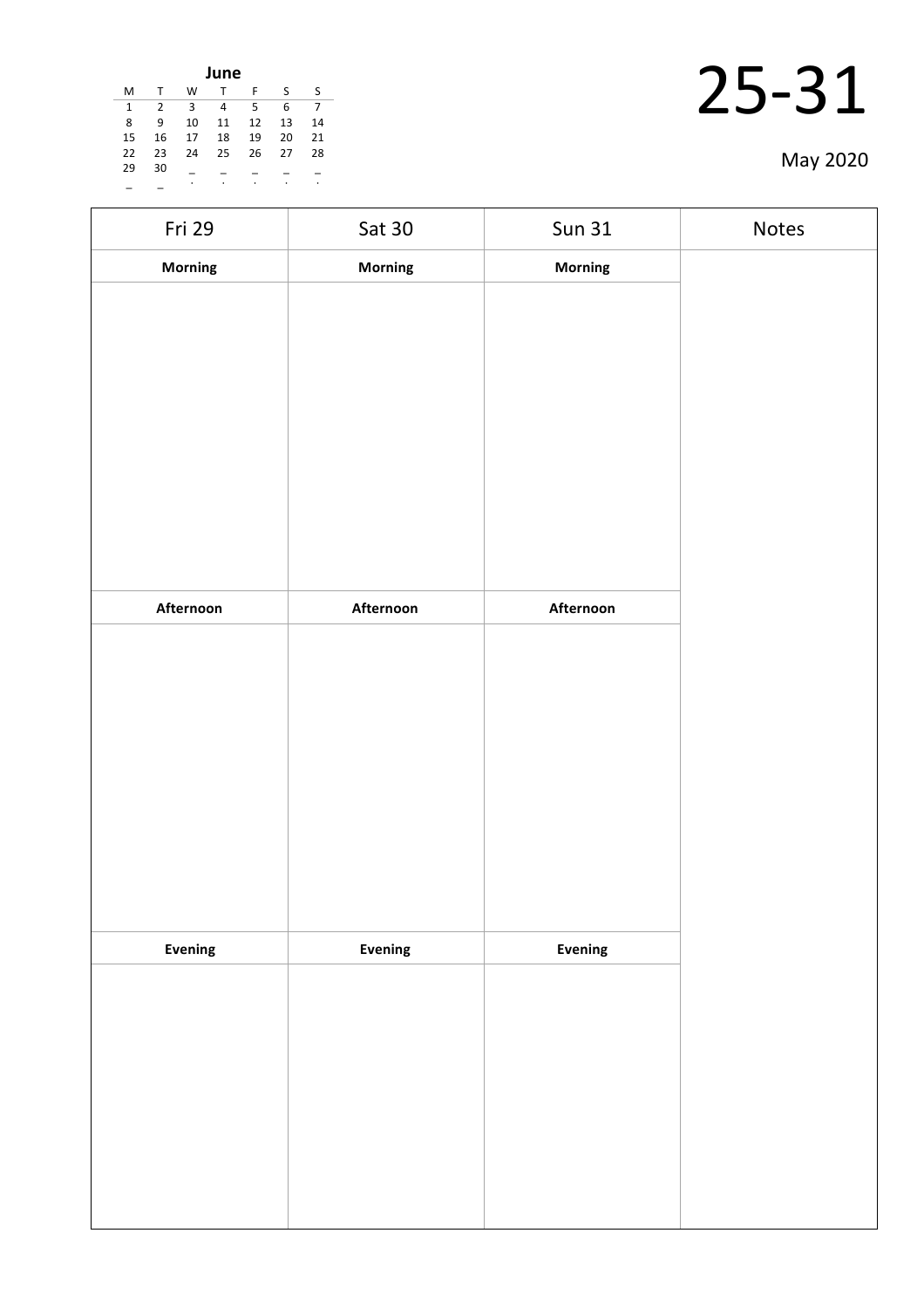$\blacksquare$ 

|                  | This week | June |    |    |    |      |    |     |  |  |
|------------------|-----------|------|----|----|----|------|----|-----|--|--|
|                  |           | M    |    | W  |    |      |    |     |  |  |
|                  |           |      |    | 3  | 4  | 5    | 6  |     |  |  |
|                  |           | 8    | 9  | 10 | 11 | 12   | 13 | 14  |  |  |
|                  |           | 15   | 16 | 17 | 18 | 19   | 20 | -21 |  |  |
|                  |           | 22   | 23 | 24 | 25 | - 26 | 27 | -28 |  |  |
| <b>June 2020</b> |           | 29   | 30 |    |    |      |    |     |  |  |
|                  |           |      |    |    |    |      |    |     |  |  |

٦

| Mon 1          | Tue 2     | Wed 3     | Thu 4     |
|----------------|-----------|-----------|-----------|
| Morning        | Morning   | Morning   | Morning   |
|                |           |           |           |
|                |           |           |           |
|                |           |           |           |
|                |           |           |           |
|                |           |           |           |
|                |           |           |           |
|                |           |           |           |
|                |           |           |           |
|                |           |           |           |
| Afternoon      | Afternoon | Afternoon | Afternoon |
|                |           |           |           |
|                |           |           |           |
|                |           |           |           |
|                |           |           |           |
|                |           |           |           |
|                |           |           |           |
|                |           |           |           |
|                |           |           |           |
|                |           |           |           |
| <b>Evening</b> | Evening   | Evening   | Evening   |
|                |           |           |           |
|                |           |           |           |
|                |           |           |           |
|                |           |           |           |
|                |           |           |           |
|                |           |           |           |
|                |           |           |           |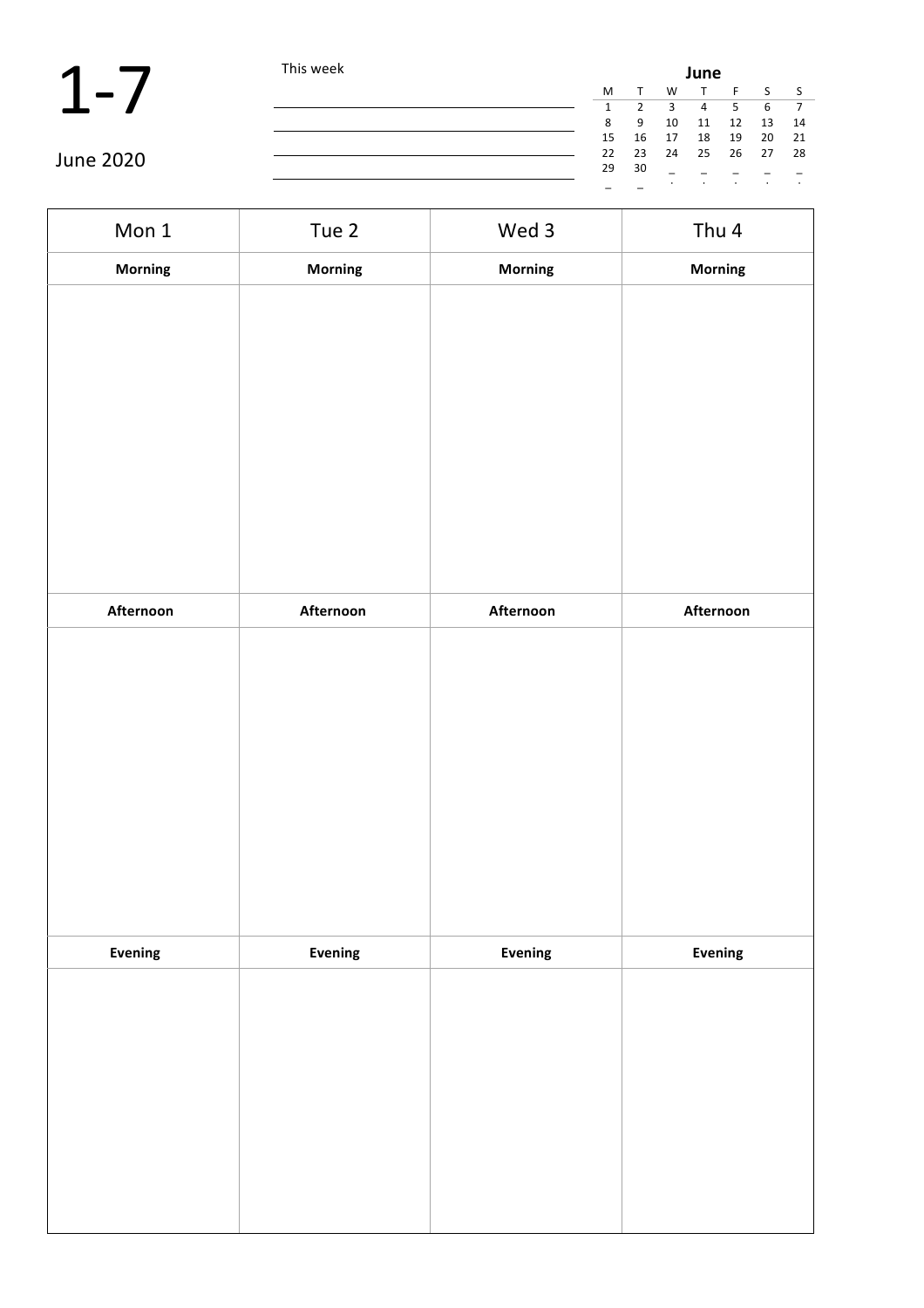| July |    |              |                |    |    |    |  |  |  |  |
|------|----|--------------|----------------|----|----|----|--|--|--|--|
| M    |    | W            | т              | F  | S  | ς  |  |  |  |  |
|      |    | $\mathbf{1}$ | $\overline{2}$ | 3  | 4  | 5  |  |  |  |  |
| 6    |    | 8            | 9              | 10 | 11 | 12 |  |  |  |  |
| 13   | 14 | 15           | 16             | 17 | 18 | 19 |  |  |  |  |
| 20   | 21 | 22           | 23             | 24 | 25 | 26 |  |  |  |  |
| 27   | 28 | 29           | 30             | 31 |    |    |  |  |  |  |
|      |    |              |                | ٠  | ٠  | ٠  |  |  |  |  |

| Fri 5     | Sat 6     | Sun 7     | Notes |
|-----------|-----------|-----------|-------|
| Morning   | Morning   | Morning   |       |
|           |           |           |       |
|           |           |           |       |
|           |           |           |       |
|           |           |           |       |
|           |           |           |       |
|           |           |           |       |
|           |           |           |       |
|           |           |           |       |
| Afternoon | Afternoon | Afternoon |       |
|           |           |           |       |
|           |           |           |       |
|           |           |           |       |
|           |           |           |       |
|           |           |           |       |
|           |           |           |       |
|           |           |           |       |
|           |           |           |       |
|           |           |           |       |
| Evening   | Evening   | Evening   |       |
|           |           |           |       |
|           |           |           |       |
|           |           |           |       |
|           |           |           |       |
|           |           |           |       |
|           |           |           |       |
|           |           |           |       |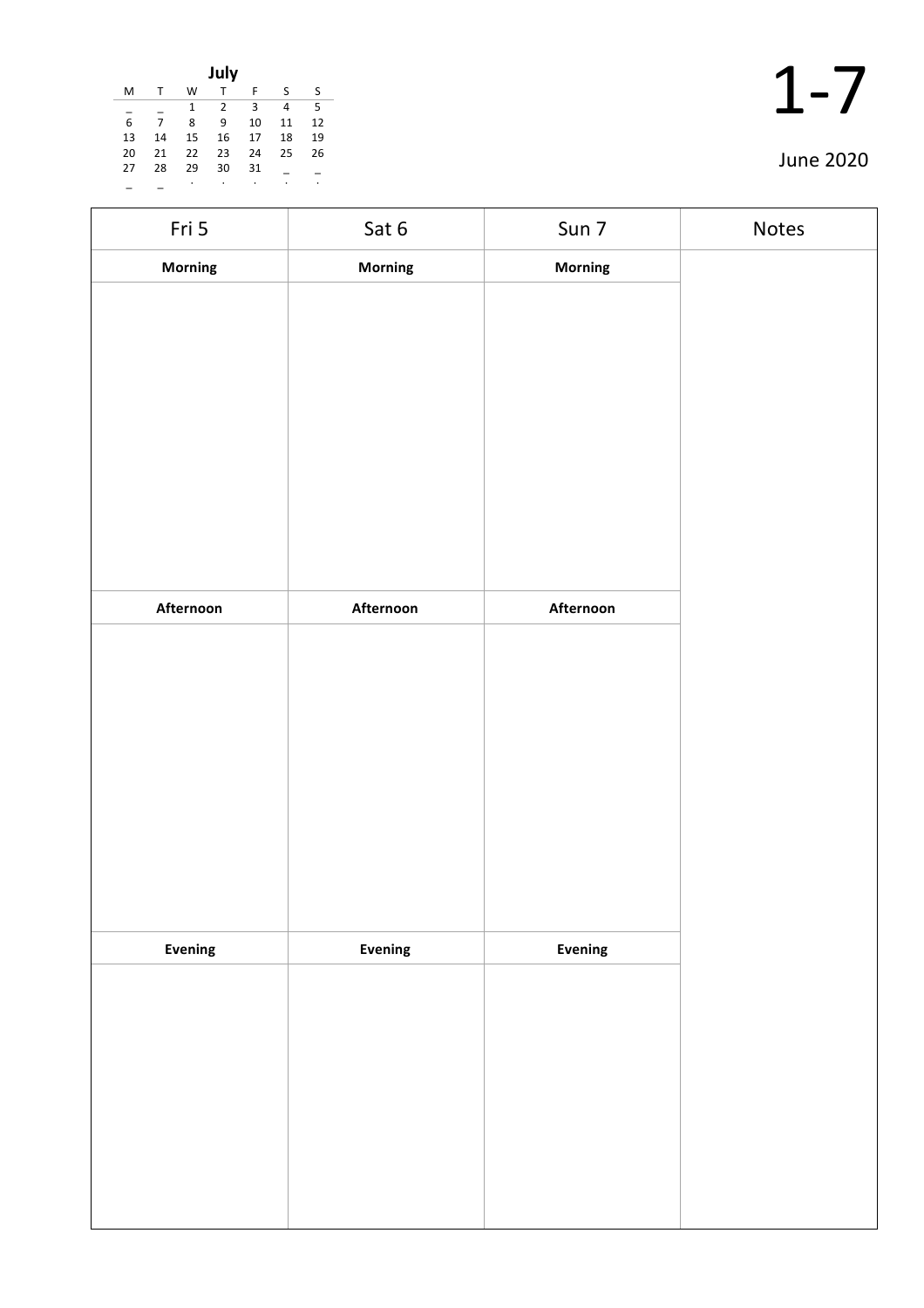|           | This week |    |    |    | June |      |    |      |
|-----------|-----------|----|----|----|------|------|----|------|
|           |           | M  |    | W  |      |      |    |      |
|           |           |    |    |    | 4    |      | 6  |      |
|           |           | 8  | -9 | 10 | 11   | 12   | 13 | 14   |
|           |           | 15 | 16 | 17 | 18   | 19   | 20 | - 21 |
|           |           | 22 | 23 | 24 | 25   | - 26 | 27 | - 28 |
| June 2020 |           | 29 | 30 |    |      |      |    |      |
|           |           |    |    |    |      |      |    |      |

| Mon 8          | Tue 9     | <b>Wed 10</b>  | <b>Thu 11</b> |
|----------------|-----------|----------------|---------------|
| Morning        | Morning   | Morning        | Morning       |
|                |           |                |               |
|                |           |                |               |
|                |           |                |               |
|                |           |                |               |
|                |           |                |               |
|                |           |                |               |
|                |           |                |               |
|                |           |                |               |
| Afternoon      | Afternoon | Afternoon      | Afternoon     |
|                |           |                |               |
|                |           |                |               |
|                |           |                |               |
|                |           |                |               |
|                |           |                |               |
|                |           |                |               |
|                |           |                |               |
|                |           |                |               |
| <b>Evening</b> | Evening   | <b>Evening</b> | Evening       |
|                |           |                |               |
|                |           |                |               |
|                |           |                |               |
|                |           |                |               |
|                |           |                |               |
|                |           |                |               |
|                |           |                |               |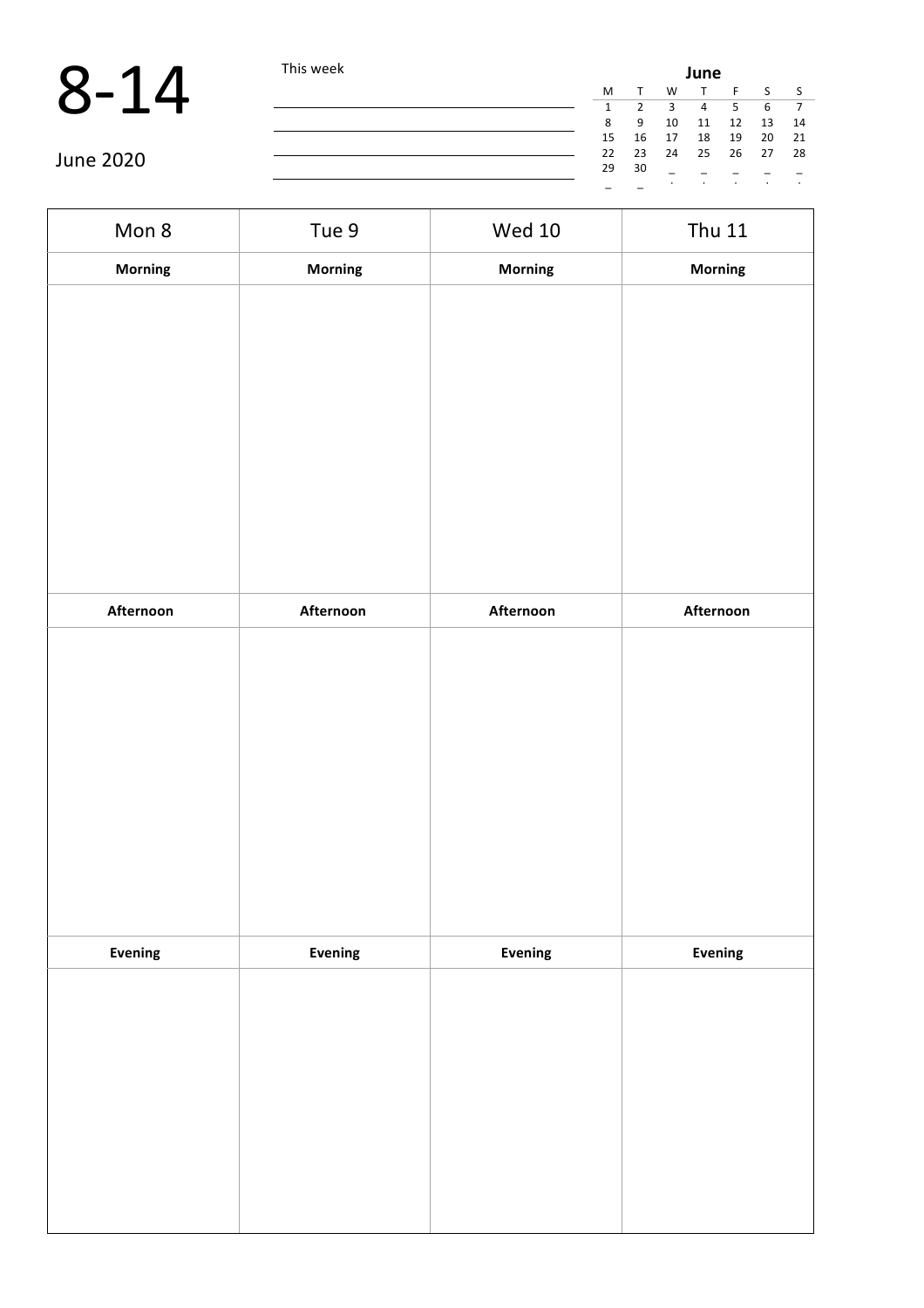| July |    |    |    |    |    |    |
|------|----|----|----|----|----|----|
| м    |    | w  | т  | F  | S  | S  |
|      |    | 1  | 2  | 3  | 4  | 5  |
| 6    | 7  | 8  | 9  | 10 | 11 | 12 |
| 13   | 14 | 15 | 16 | 17 | 18 | 19 |
| 20   | 21 | 22 | 23 | 24 | 25 | 26 |
| 27   | 28 | 29 | 30 | 31 |    |    |
|      |    | ٠  |    | ٠  | ٠  |    |

| Fri 12         | Sat 13    | <b>Sun 14</b> | Notes |
|----------------|-----------|---------------|-------|
| Morning        | Morning   | Morning       |       |
|                |           |               |       |
|                |           |               |       |
|                |           |               |       |
|                |           |               |       |
|                |           |               |       |
|                |           |               |       |
|                |           |               |       |
|                |           |               |       |
|                |           |               |       |
| Afternoon      | Afternoon | Afternoon     |       |
|                |           |               |       |
|                |           |               |       |
|                |           |               |       |
|                |           |               |       |
|                |           |               |       |
|                |           |               |       |
|                |           |               |       |
|                |           |               |       |
|                |           |               |       |
|                |           |               |       |
|                |           |               |       |
|                |           |               |       |
|                |           |               |       |
|                |           |               |       |
|                |           |               |       |
|                |           |               |       |
|                |           |               |       |
| <b>Evening</b> | Evening   | Evening       |       |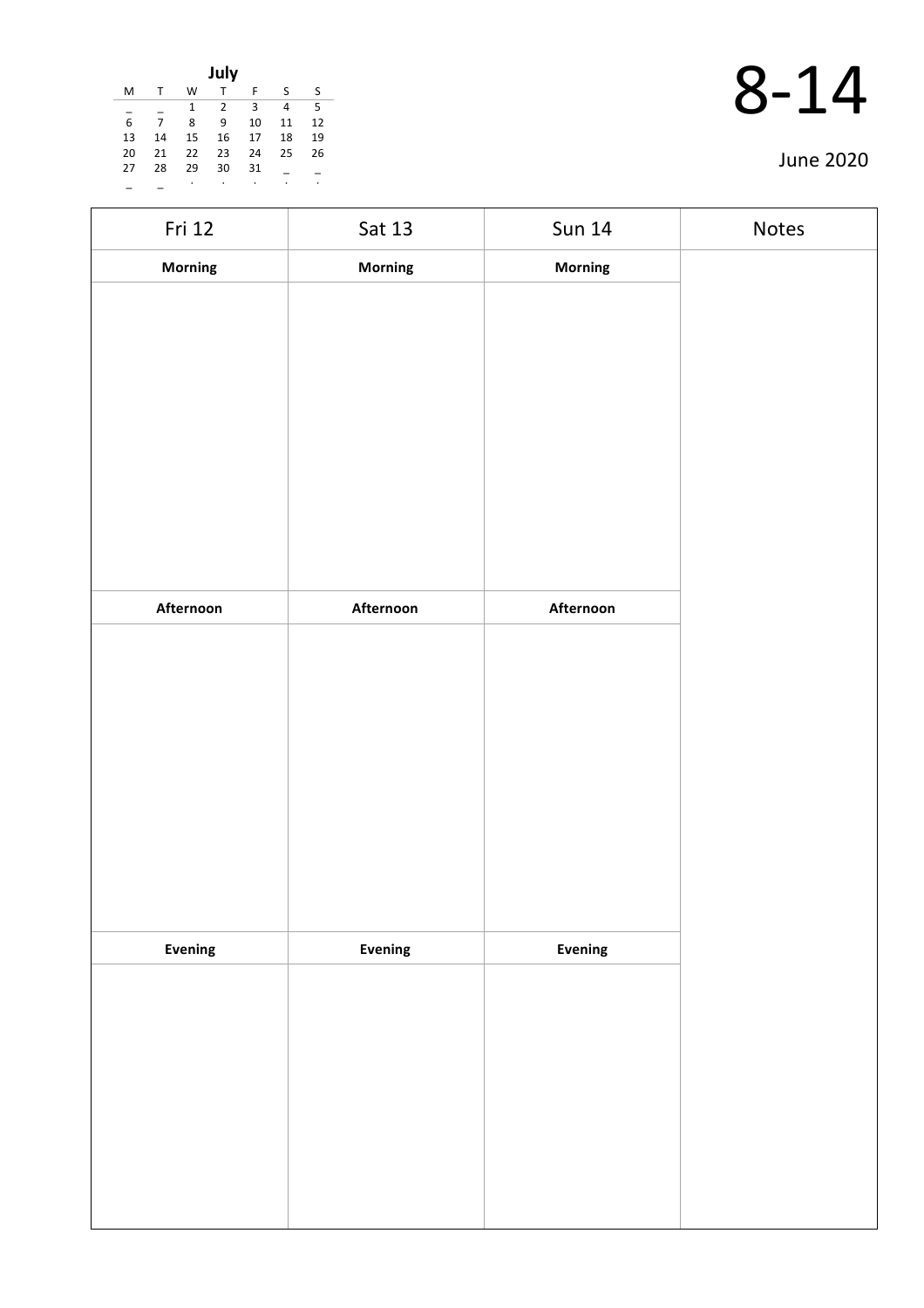### 15-21 This week

June 2020

| <b>ITIIS WEEN</b> | June |    |    |    |         |    |      |
|-------------------|------|----|----|----|---------|----|------|
|                   | M    | T. | W  | T. | F       | S. | - S  |
|                   | 1    | 2  | 3  | 4  | 5       | 6  | 7    |
|                   | 8    | 9  | 10 | 11 | 12      | 13 | 14   |
|                   | 15   | 16 | 17 | 18 | 19      | 20 | 21   |
|                   | 22   | 23 | 24 | 25 | 26 27   |    | - 28 |
|                   | 29   | 30 |    |    |         |    |      |
|                   |      |    | ٠  |    | $\cdot$ | ٠  | ٠    |

Mon 15 Tue 16 Wed 17 Thu 18 **Morning Morning Morning Morning Afternoon Afternoon Afternoon Afternoon Evening Evening Evening Evening**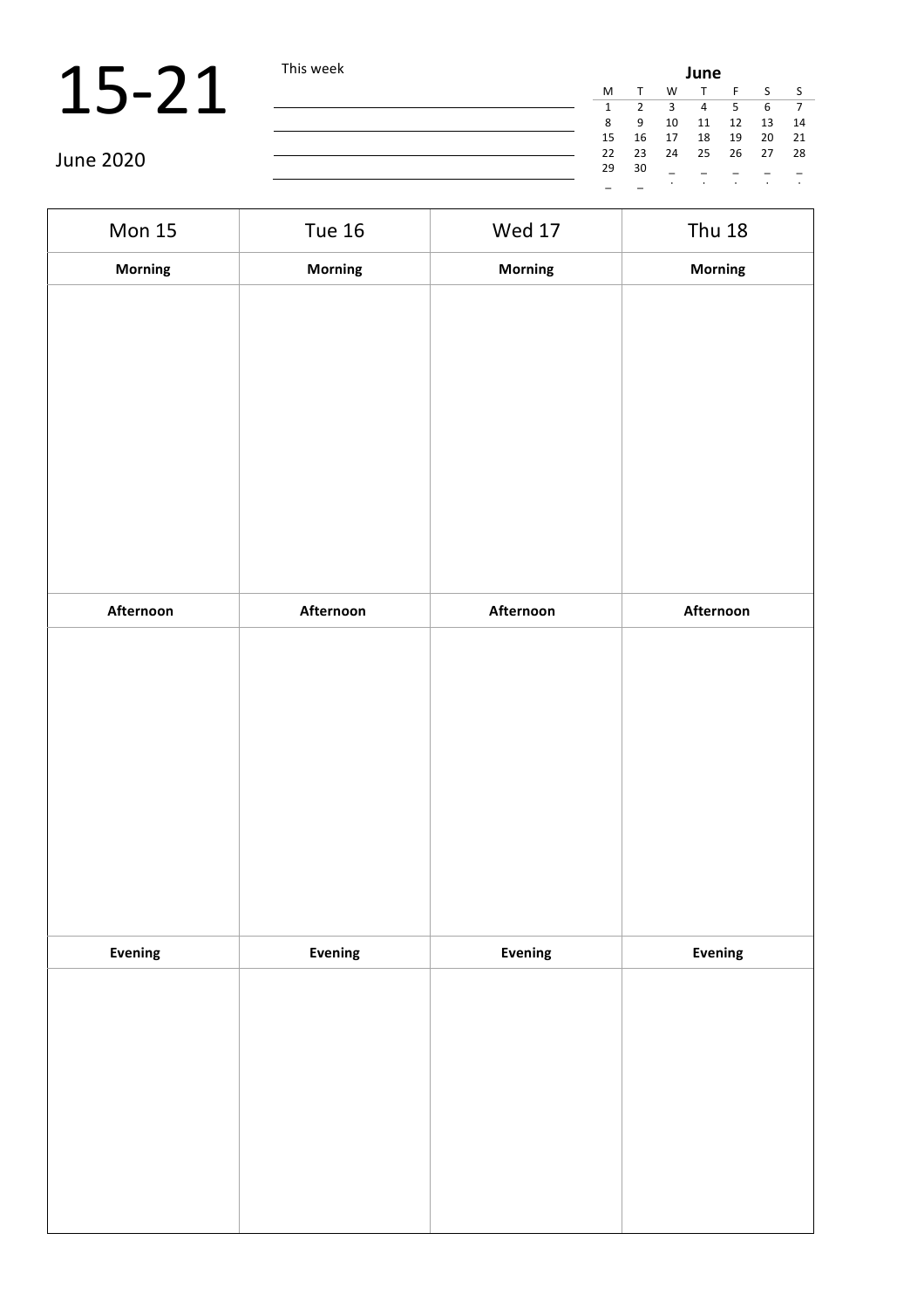| July |    |    |    |    |    |    |
|------|----|----|----|----|----|----|
| M    |    | W  | т  | F  | ς  | ς  |
|      |    | 1  | 2  | 3  | 4  | 5  |
| 6    |    | 8  | 9  | 10 | 11 | 12 |
| 13   | 14 | 15 | 16 | 17 | 18 | 19 |
| 20   | 21 | 22 | 23 | 24 | 25 | 26 |
| 27   | 28 | 29 | 30 | 31 |    |    |
|      |    | ٠  | ۰  | ٠  | ٠  | ٠  |

| Fri 19    | Sat 20    | <b>Sun 21</b> | Notes |
|-----------|-----------|---------------|-------|
| Morning   | Morning   | Morning       |       |
|           |           |               |       |
|           |           |               |       |
|           |           |               |       |
|           |           |               |       |
|           |           |               |       |
|           |           |               |       |
|           |           |               |       |
|           |           |               |       |
|           |           |               |       |
| Afternoon | Afternoon | Afternoon     |       |
|           |           |               |       |
|           |           |               |       |
|           |           |               |       |
|           |           |               |       |
|           |           |               |       |
|           |           |               |       |
|           |           |               |       |
|           |           |               |       |
|           |           |               |       |
| Evening   | Evening   | Evening       |       |
|           |           |               |       |
|           |           |               |       |
|           |           |               |       |
|           |           |               |       |
|           |           |               |       |
|           |           |               |       |
|           |           |               |       |
|           |           |               |       |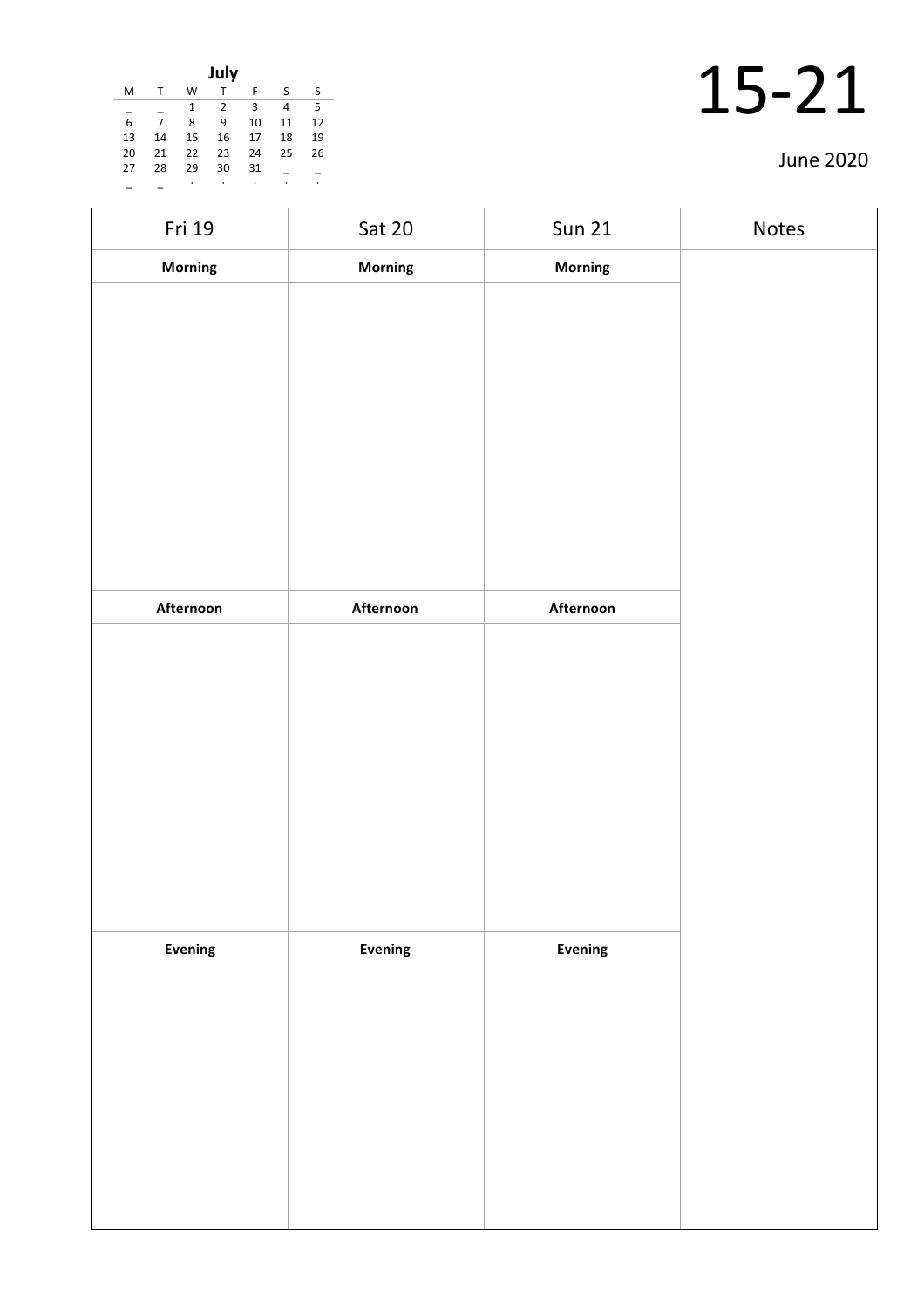June 2020

| eк | June |    |    |                |     |          |                |
|----|------|----|----|----------------|-----|----------|----------------|
|    | м    | T  | W  | $\top$         | F S |          | S S            |
|    | 1    | 2  | 3  | $\overline{4}$ | 5   | - 6      | $\overline{7}$ |
|    | 8    | 9  | 10 | 11             | 12  | 13       | 14             |
|    | 15   | 16 | 17 | 18             | 19  | 20       | 21             |
|    | 22   | 23 | 24 | 25             |     | 26 27 28 |                |
|    | 29   | 30 |    |                |     |          |                |
|    |      |    |    | ٠              | ٠   | ٠        |                |

Mon 22 Tue 23 Wed 24 Thu 25 **Morning Morning Morning Morning Afternoon Afternoon Afternoon Afternoon Evening Evening Evening Evening**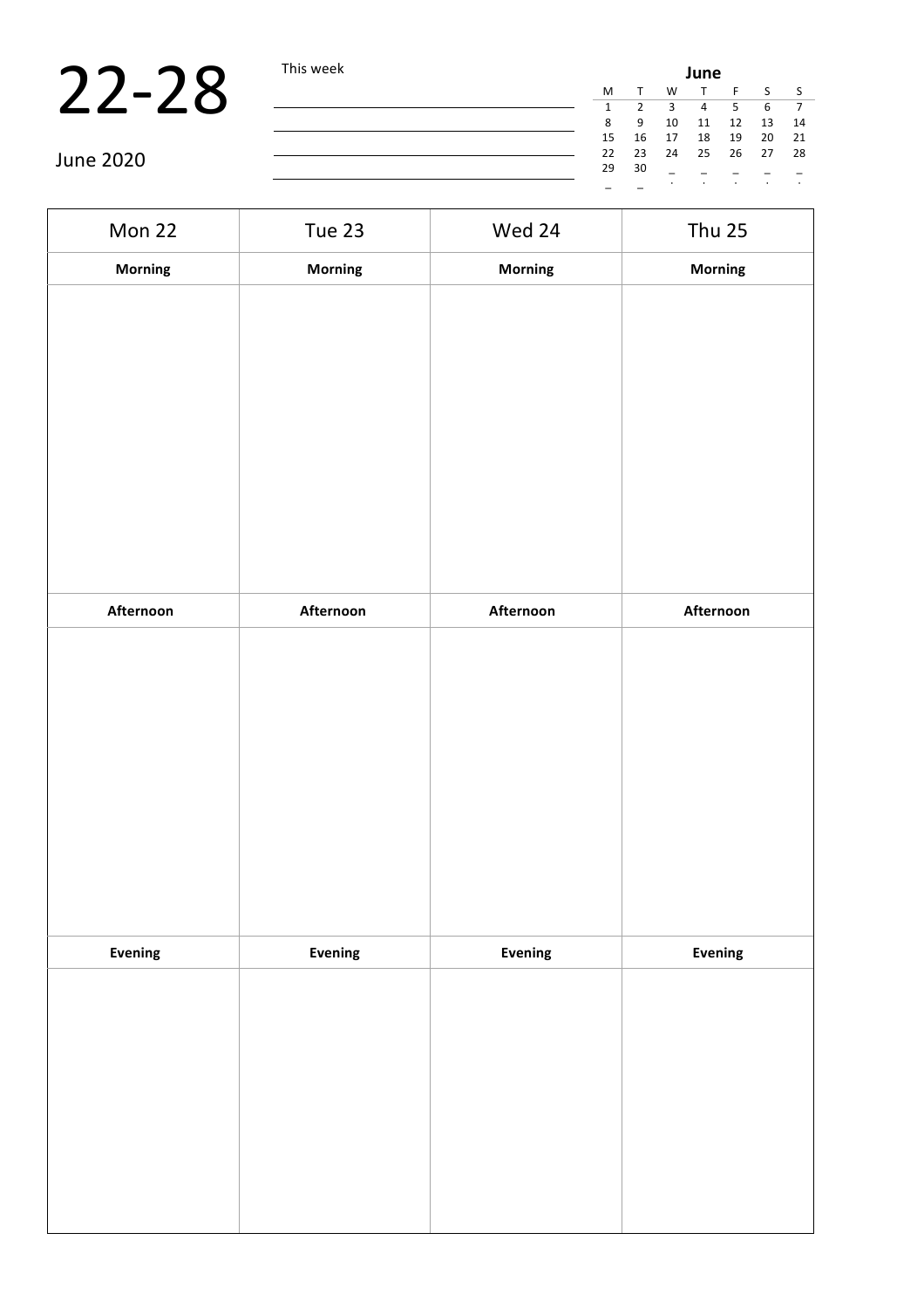|    |    |    | July           |    |    |    |
|----|----|----|----------------|----|----|----|
| M  | т  | W  | т              | F  | S  | S  |
|    |    | 1  | $\overline{2}$ | 3  | 4  | 5  |
| 6  | 7  | 8  | 9              | 10 | 11 | 12 |
| 13 | 14 | 15 | 16             | 17 | 18 | 19 |
| 20 | 21 | 22 | 23             | 24 | 25 | 26 |
| 27 | 28 | 29 | 30             | 31 |    |    |
|    |    |    |                | ٠  | ٠  | ٠  |

| Fri 26    | Sat 27         | <b>Sun 28</b> | Notes |
|-----------|----------------|---------------|-------|
| Morning   | Morning        | Morning       |       |
|           |                |               |       |
|           |                |               |       |
|           |                |               |       |
|           |                |               |       |
|           |                |               |       |
|           |                |               |       |
|           |                |               |       |
|           |                |               |       |
|           |                |               |       |
| Afternoon | Afternoon      | Afternoon     |       |
|           |                |               |       |
|           |                |               |       |
|           |                |               |       |
|           |                |               |       |
|           |                |               |       |
|           |                |               |       |
|           |                |               |       |
|           |                |               |       |
|           |                |               |       |
| Evening   | <b>Evening</b> | Evening       |       |
|           |                |               |       |
|           |                |               |       |
|           |                |               |       |
|           |                |               |       |
|           |                |               |       |
|           |                |               |       |
|           |                |               |       |
|           |                |               |       |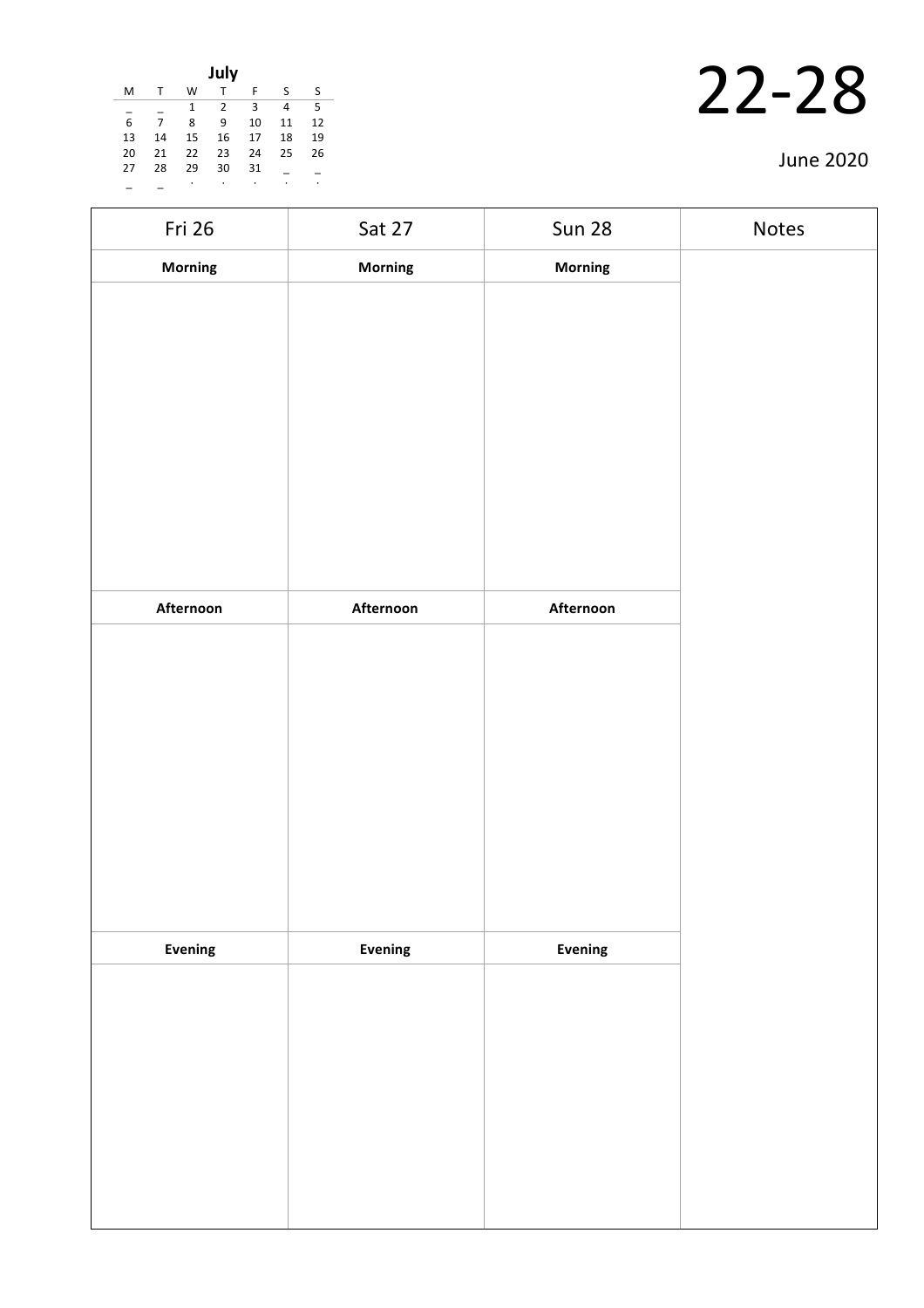| 29- |  |
|-----|--|
|-----|--|

|             | This week |    |      | June |    |    |    |                |  |  |  |  |
|-------------|-----------|----|------|------|----|----|----|----------------|--|--|--|--|
|             |           | M  |      | W    |    |    |    | $\mathsf{S}$   |  |  |  |  |
|             |           |    |      |      | 4  | 5  | 6  | $\overline{7}$ |  |  |  |  |
|             |           | 8  | -9   | 10   | 11 | 12 | 13 | 14             |  |  |  |  |
|             |           | 15 | 16   | 17   | 18 | 19 | 20 | 21             |  |  |  |  |
| June 2020 / |           | 22 | - 23 | 24   | 25 | 26 | 27 | - 28           |  |  |  |  |
| July 2020   |           | 29 | 30   |      |    |    |    |                |  |  |  |  |
|             |           |    |      |      |    |    |    |                |  |  |  |  |

 $\overline{\phantom{0}}$ 

| Mon 29         | <b>Tue 30</b>  | Wed 1     | Thu 2     |
|----------------|----------------|-----------|-----------|
| Morning        | Morning        | Morning   | Morning   |
|                |                |           |           |
|                |                |           |           |
|                |                |           |           |
|                |                |           |           |
|                |                |           |           |
|                |                |           |           |
|                |                |           |           |
|                |                |           |           |
|                |                |           |           |
| Afternoon      | Afternoon      | Afternoon | Afternoon |
|                |                |           |           |
|                |                |           |           |
|                |                |           |           |
|                |                |           |           |
|                |                |           |           |
|                |                |           |           |
|                |                |           |           |
|                |                |           |           |
|                |                |           |           |
|                |                |           |           |
| <b>Evening</b> | <b>Evening</b> | Evening   | Evening   |
|                |                |           |           |
|                |                |           |           |
|                |                |           |           |
|                |                |           |           |
|                |                |           |           |
|                |                |           |           |
|                |                |           |           |
|                |                |           |           |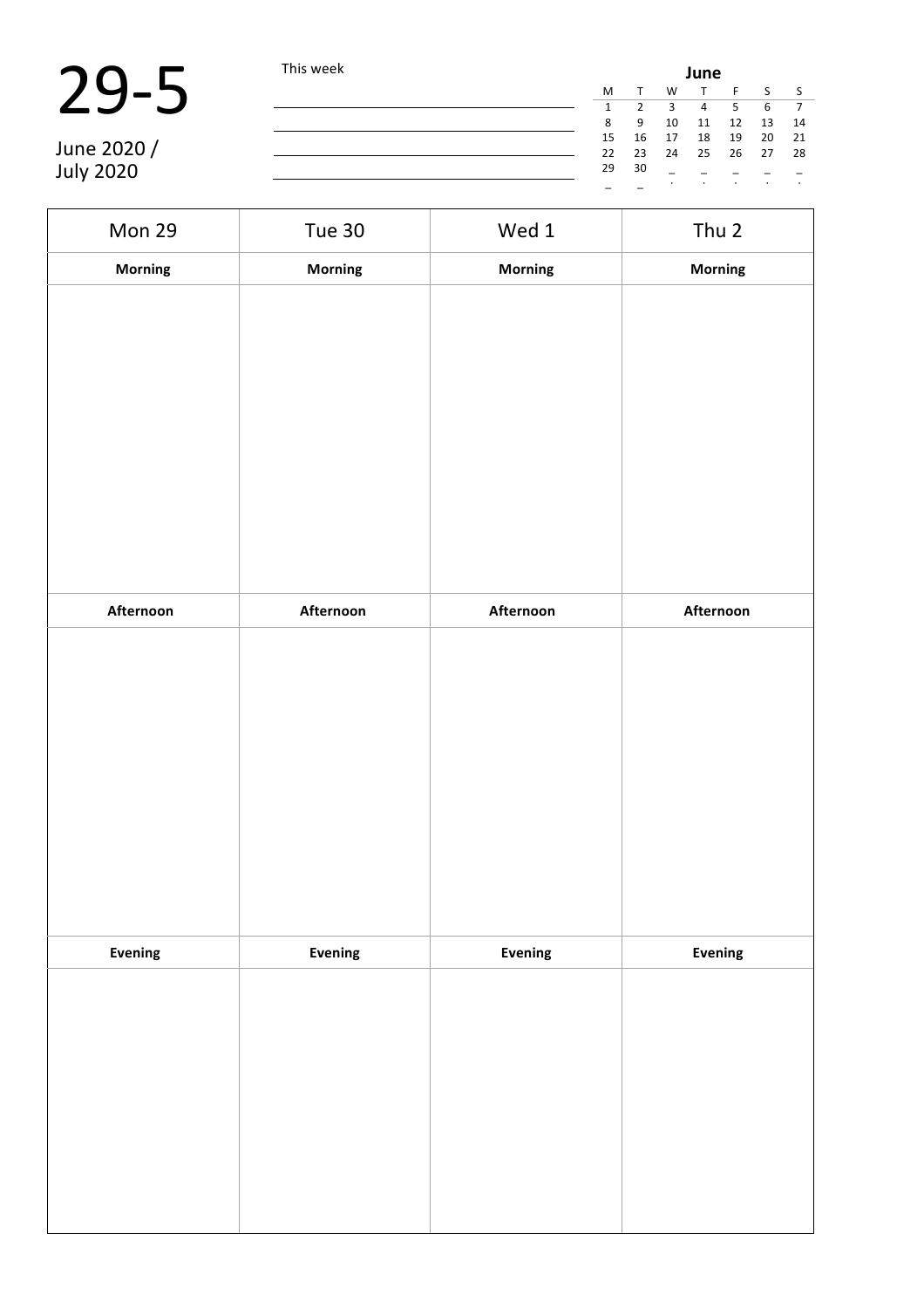| July                                          |    |    |    |    |    |    |  |  |  |
|-----------------------------------------------|----|----|----|----|----|----|--|--|--|
| M                                             | т  | W  |    | F  | S  | S  |  |  |  |
| 5<br>3<br>$\mathbf{1}$<br>$\overline{2}$<br>4 |    |    |    |    |    |    |  |  |  |
| $\overline{6}$                                | 7  | 8  | 9  | 10 | 11 | 12 |  |  |  |
| 13                                            | 14 | 15 | 16 | 17 | 18 | 19 |  |  |  |
| 20                                            | 21 | 22 | 23 | 24 | 25 | 26 |  |  |  |
| 27                                            | 28 | 29 | 30 | 31 |    |    |  |  |  |
|                                               |    | ċ  |    | ٠  | ٠  |    |  |  |  |

| June 2020 /<br><b>July 2020</b> |
|---------------------------------|

| Fri 3     | Sat 4     | Sun 5     | Notes |
|-----------|-----------|-----------|-------|
| Morning   | Morning   | Morning   |       |
|           |           |           |       |
|           |           |           |       |
|           |           |           |       |
|           |           |           |       |
|           |           |           |       |
|           |           |           |       |
|           |           |           |       |
|           |           |           |       |
|           |           |           |       |
| Afternoon | Afternoon | Afternoon |       |
|           |           |           |       |
|           |           |           |       |
|           |           |           |       |
|           |           |           |       |
|           |           |           |       |
|           |           |           |       |
|           |           |           |       |
|           |           |           |       |
|           |           |           |       |
| Evening   | Evening   | Evening   |       |
|           |           |           |       |
|           |           |           |       |
|           |           |           |       |
|           |           |           |       |
|           |           |           |       |
|           |           |           |       |
|           |           |           |       |
|           |           |           |       |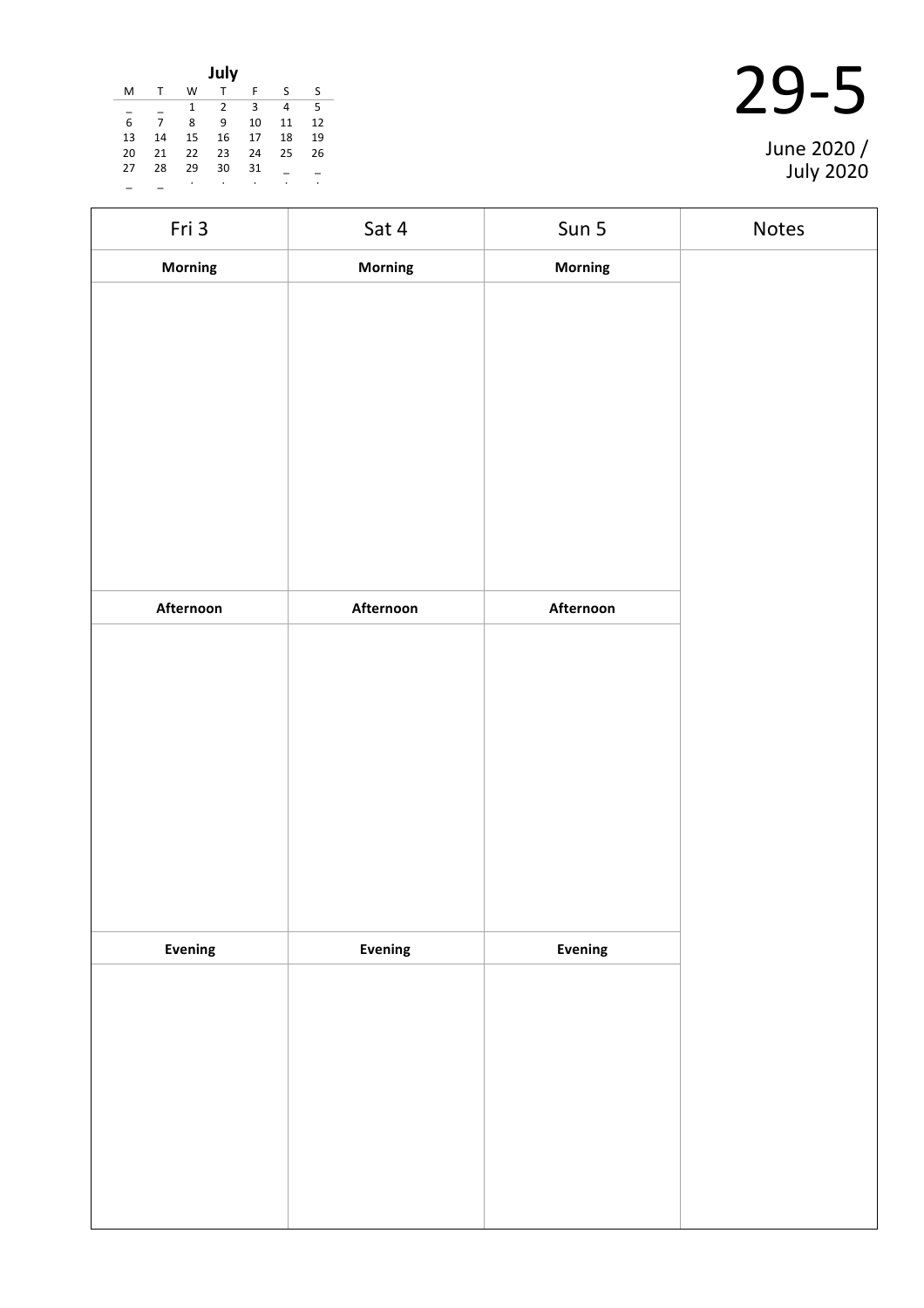|                  | This week |    | July |    |    |    |    |      |  |  |
|------------------|-----------|----|------|----|----|----|----|------|--|--|
|                  |           | M  |      | W  |    |    |    | - S  |  |  |
|                  |           |    |      |    |    |    | 4  | - 5  |  |  |
|                  |           | 6  |      | 8  | 9  | 10 | 11 | 12   |  |  |
|                  |           | 13 | 14   | 15 | 16 | 17 | 18 | 19   |  |  |
|                  |           | 20 | 21   | 22 | 23 | 24 | 25 | - 26 |  |  |
| <b>July 2020</b> |           | 27 | 28   | 29 | 30 | 31 |    |      |  |  |
|                  |           |    |      |    |    |    |    |      |  |  |

Mon 6 Tue 7 Wed 8 Thu 9 **Morning Morning Morning Morning Afternoon Afternoon Afternoon Afternoon Evening Evening Evening Evening**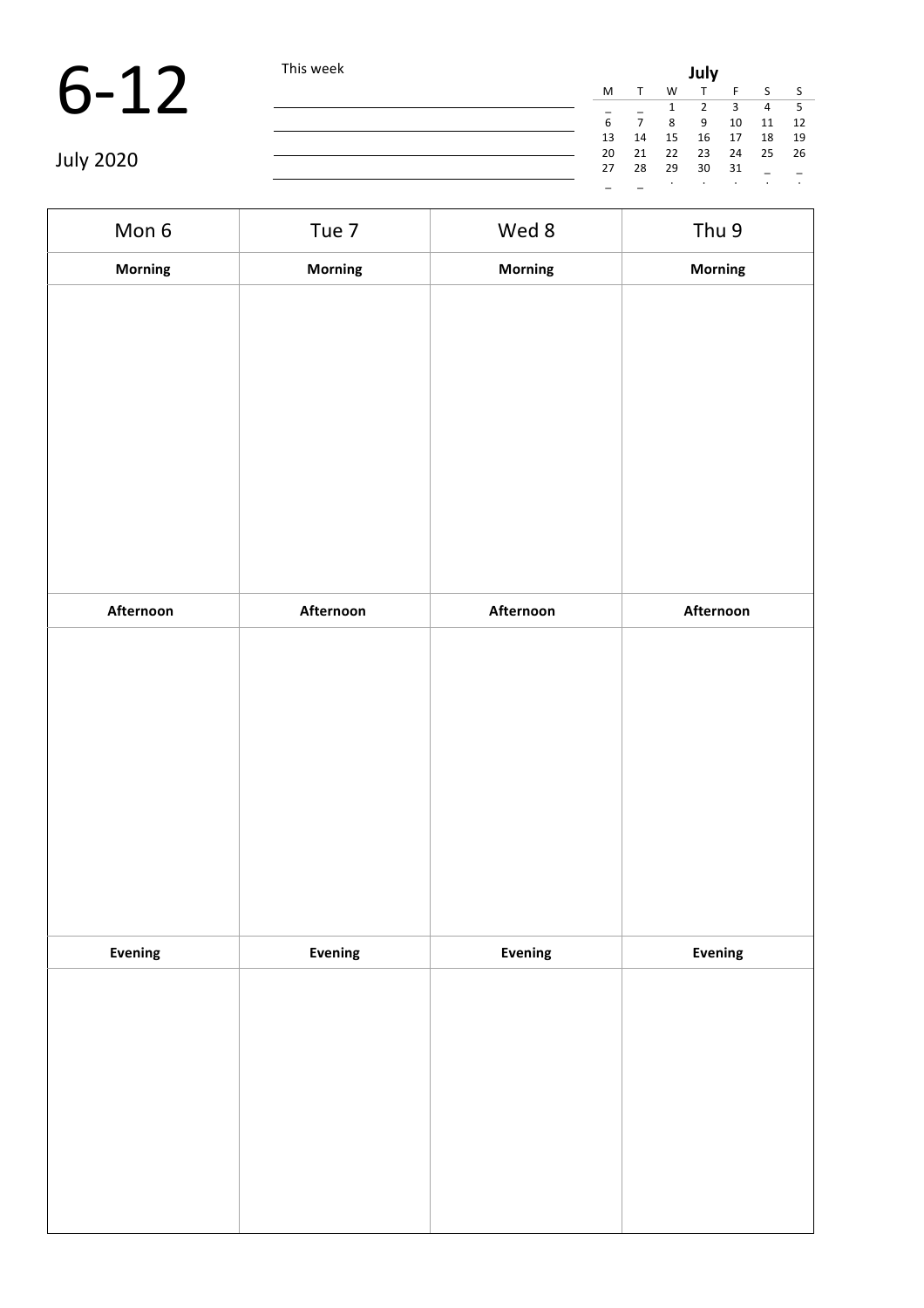| August |    |    |    |    |              |               |  |  |
|--------|----|----|----|----|--------------|---------------|--|--|
| м      |    | W  |    | F  | S            | S             |  |  |
|        |    |    |    |    | $\mathbf{1}$ | $\mathcal{P}$ |  |  |
| 3      | 4  | 5  | 6  | 7  | 8            | ٩             |  |  |
| 10     | 11 | 12 | 13 | 14 | 15           | 16            |  |  |
| 17     | 18 | 19 | 20 | 21 | 22           | 23            |  |  |
| 24     | 25 | 26 | 27 | 28 | 29           | 30            |  |  |
| 31     |    | ٠  | ٠  | ٠  | ٠            | ٠             |  |  |

| Fri 10    | Sat 11    | <b>Sun 12</b> | Notes |
|-----------|-----------|---------------|-------|
| Morning   | Morning   | Morning       |       |
|           |           |               |       |
|           |           |               |       |
|           |           |               |       |
|           |           |               |       |
|           |           |               |       |
|           |           |               |       |
|           |           |               |       |
|           |           |               |       |
|           |           |               |       |
| Afternoon | Afternoon | Afternoon     |       |
|           |           |               |       |
|           |           |               |       |
|           |           |               |       |
|           |           |               |       |
|           |           |               |       |
|           |           |               |       |
|           |           |               |       |
|           |           |               |       |
| Evening   | Evening   | Evening       |       |
|           |           |               |       |
|           |           |               |       |
|           |           |               |       |
|           |           |               |       |
|           |           |               |       |
|           |           |               |       |
|           |           |               |       |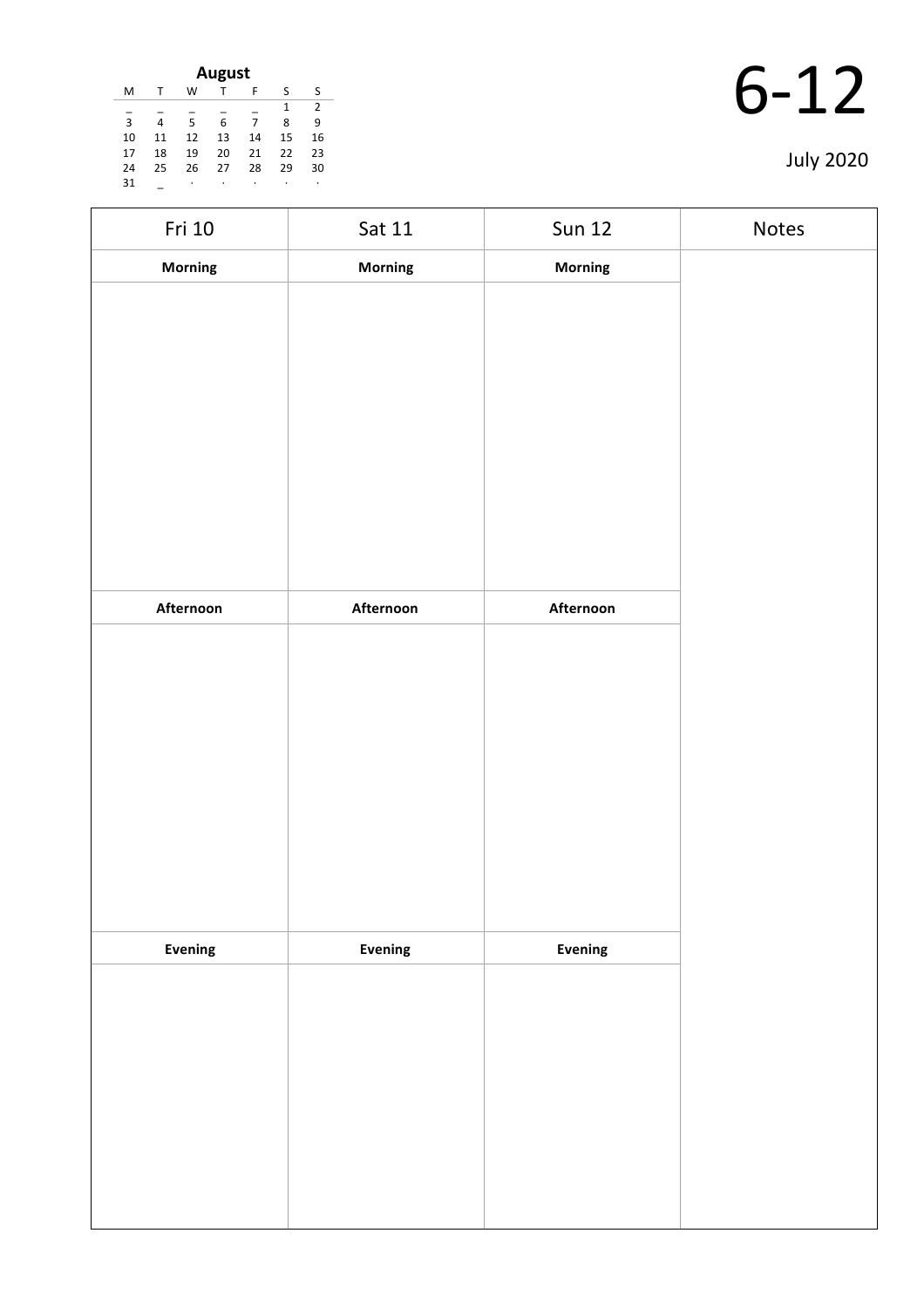|                  | This week |    | July |    |    |    |    |    |  |  |
|------------------|-----------|----|------|----|----|----|----|----|--|--|
|                  |           | M  |      | W  |    |    |    |    |  |  |
|                  |           |    |      |    |    | ς  | 4  |    |  |  |
|                  |           |    |      | 8  | 9  | 10 | 11 | 12 |  |  |
|                  |           | 13 | 14   | 15 | 16 | 17 | 18 | 19 |  |  |
|                  |           | 20 | 21   | 22 | 23 | 24 | 25 | 26 |  |  |
| <b>July 2020</b> |           | 27 | 28   | 29 | 30 | 31 |    |    |  |  |
|                  |           |    |      |    |    |    |    |    |  |  |

| <b>Mon 13</b> | <b>Tue 14</b>  | <b>Wed 15</b>  | <b>Thu 16</b> |
|---------------|----------------|----------------|---------------|
| Morning       | <b>Morning</b> | Morning        | Morning       |
|               |                |                |               |
|               |                |                |               |
|               |                |                |               |
|               |                |                |               |
|               |                |                |               |
|               |                |                |               |
|               |                |                |               |
|               |                |                |               |
|               |                |                |               |
| Afternoon     | Afternoon      | Afternoon      | Afternoon     |
|               |                |                |               |
|               |                |                |               |
|               |                |                |               |
|               |                |                |               |
|               |                |                |               |
|               |                |                |               |
|               |                |                |               |
|               |                |                |               |
|               |                |                |               |
| Evening       | Evening        | <b>Evening</b> | Evening       |
|               |                |                |               |
|               |                |                |               |
|               |                |                |               |
|               |                |                |               |
|               |                |                |               |
|               |                |                |               |
|               |                |                |               |
|               |                |                |               |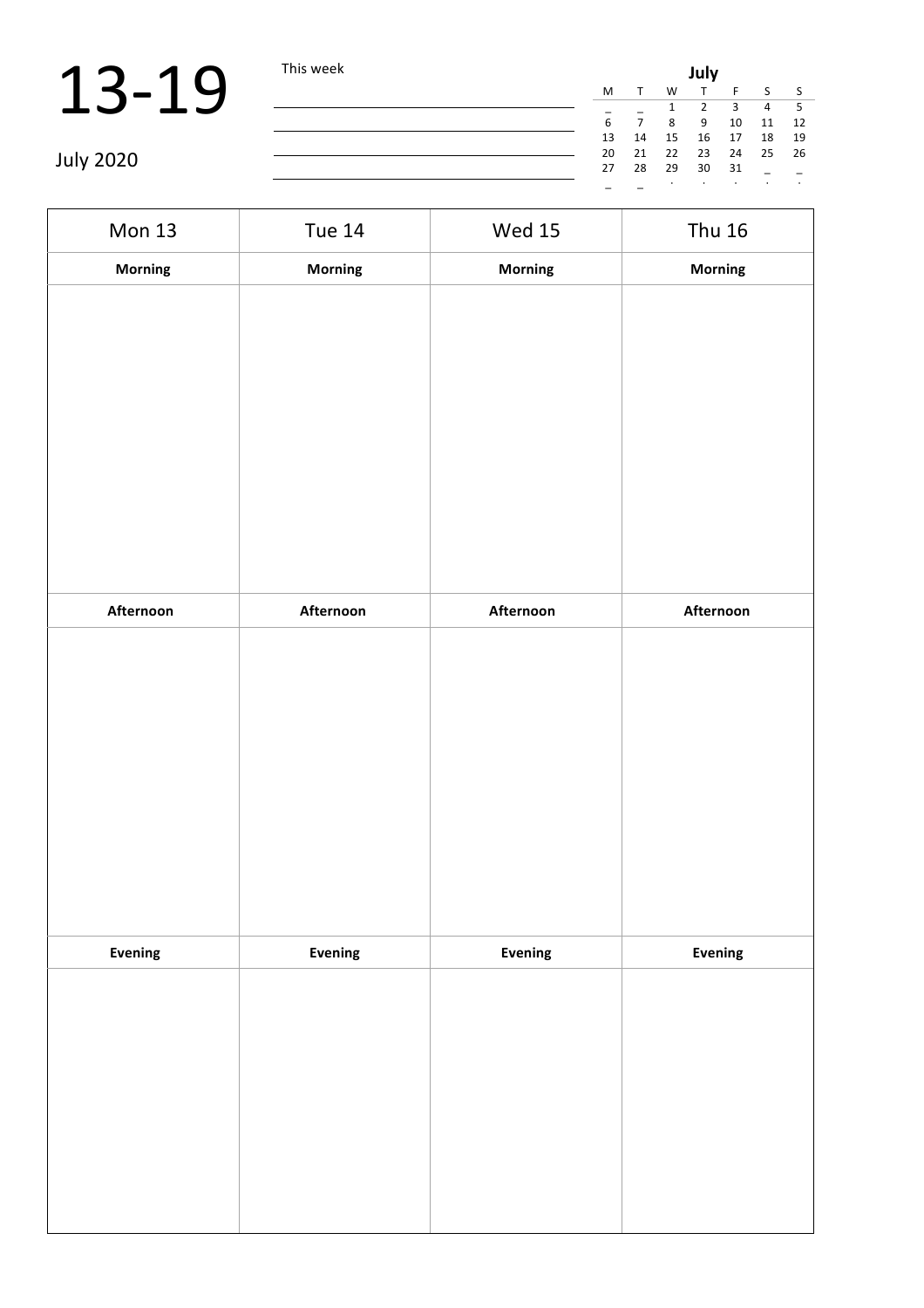| August |    |    |    |    |    |    |  |  |
|--------|----|----|----|----|----|----|--|--|
| м      |    | w  |    | F  | ς  | ς  |  |  |
|        |    |    |    |    | 1  | 2  |  |  |
| 3      | 4  | 5  | 6  | 7  | 8  | ٩  |  |  |
| 10     | 11 | 12 | 13 | 14 | 15 | 16 |  |  |
| 17     | 18 | 19 | 20 | 21 | 22 | 23 |  |  |
| 24     | 25 | 26 | 27 | 28 | 29 | 30 |  |  |
| 31     |    | ٠  | ٠  |    | ٠  | ٠  |  |  |

| Fri 17         | Sat 18    | <b>Sun 19</b> | Notes |
|----------------|-----------|---------------|-------|
| Morning        | Morning   | Morning       |       |
|                |           |               |       |
|                |           |               |       |
|                |           |               |       |
|                |           |               |       |
|                |           |               |       |
|                |           |               |       |
|                |           |               |       |
|                |           |               |       |
|                |           |               |       |
| Afternoon      | Afternoon | Afternoon     |       |
|                |           |               |       |
|                |           |               |       |
|                |           |               |       |
|                |           |               |       |
|                |           |               |       |
|                |           |               |       |
|                |           |               |       |
|                |           |               |       |
|                |           |               |       |
| <b>Evening</b> | Evening   | Evening       |       |
|                |           |               |       |
|                |           |               |       |
|                |           |               |       |
|                |           |               |       |
|                |           |               |       |
|                |           |               |       |
|                |           |               |       |
|                |           |               |       |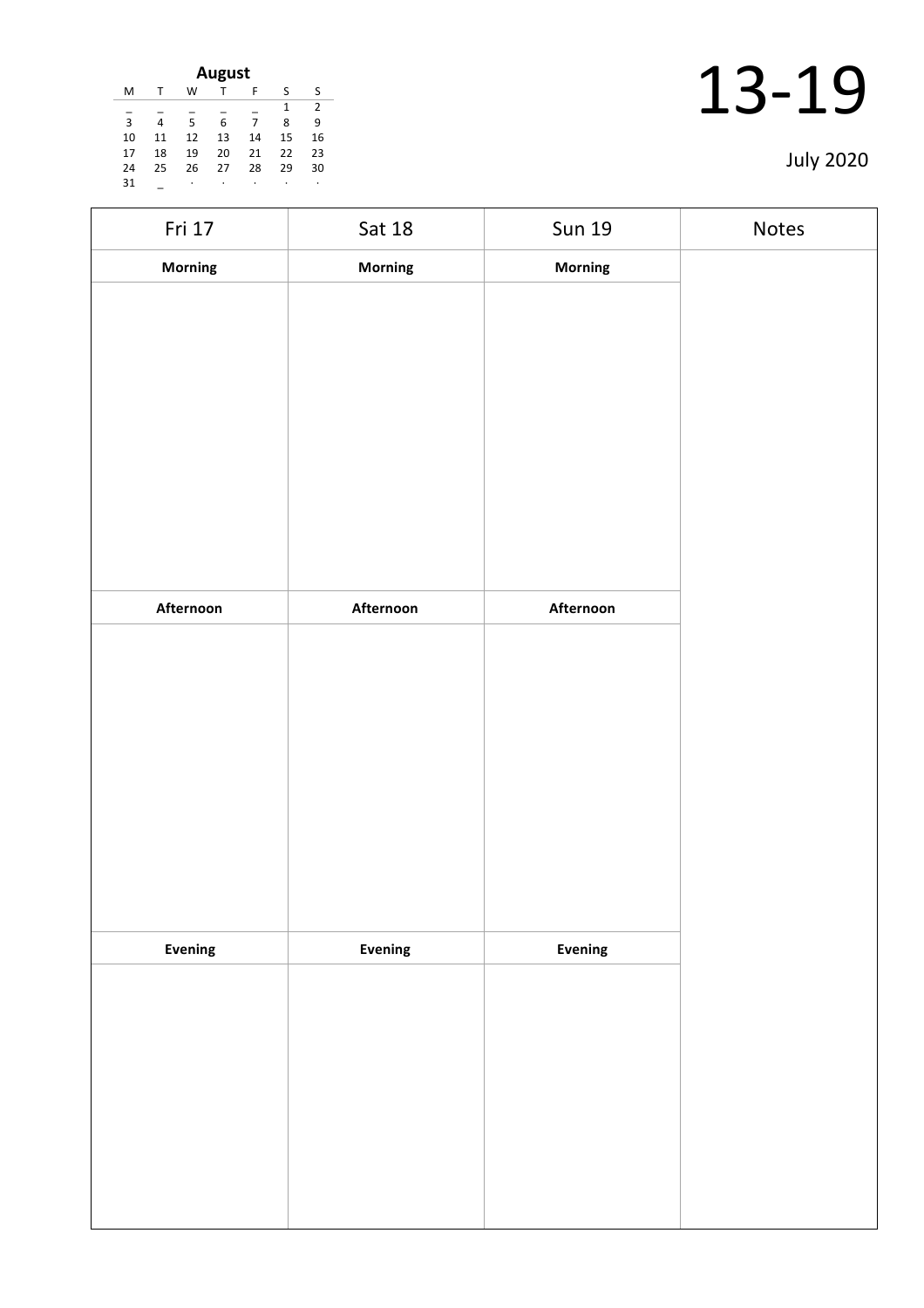|                   | This week | July |                |         |         |         |         |      |  |
|-------------------|-----------|------|----------------|---------|---------|---------|---------|------|--|
| $\cdot$ O $\cdot$ |           | M    |                | W       |         |         |         |      |  |
|                   |           |      |                |         |         |         | 4       |      |  |
|                   |           | 6    | $\overline{ }$ | 8       | -9      | 10      | 11      | -12  |  |
|                   |           | 13   | 14             | 15      | 16      | 17      | 18      | - 19 |  |
|                   |           | 20   | 21             | 22      | 23      | 24      | 25      | - 26 |  |
| <b>July 2020</b>  |           | 27   | 28             | 29      | 30      | 31      |         |      |  |
|                   |           |      |                | $\cdot$ | $\cdot$ | $\cdot$ | $\cdot$ |      |  |

| Mon 20         | <b>Tue 21</b> | Wed 22         | <b>Thu 23</b> |
|----------------|---------------|----------------|---------------|
| <b>Morning</b> | Morning       | Morning        | Morning       |
|                |               |                |               |
|                |               |                |               |
|                |               |                |               |
|                |               |                |               |
|                |               |                |               |
|                |               |                |               |
|                |               |                |               |
|                |               |                |               |
|                |               |                |               |
| Afternoon      | Afternoon     | Afternoon      | Afternoon     |
|                |               |                |               |
|                |               |                |               |
|                |               |                |               |
|                |               |                |               |
|                |               |                |               |
|                |               |                |               |
|                |               |                |               |
|                |               |                |               |
|                |               |                |               |
| Evening        | Evening       | <b>Evening</b> | Evening       |
|                |               |                |               |
|                |               |                |               |
|                |               |                |               |
|                |               |                |               |
|                |               |                |               |
|                |               |                |               |
|                |               |                |               |
|                |               |                |               |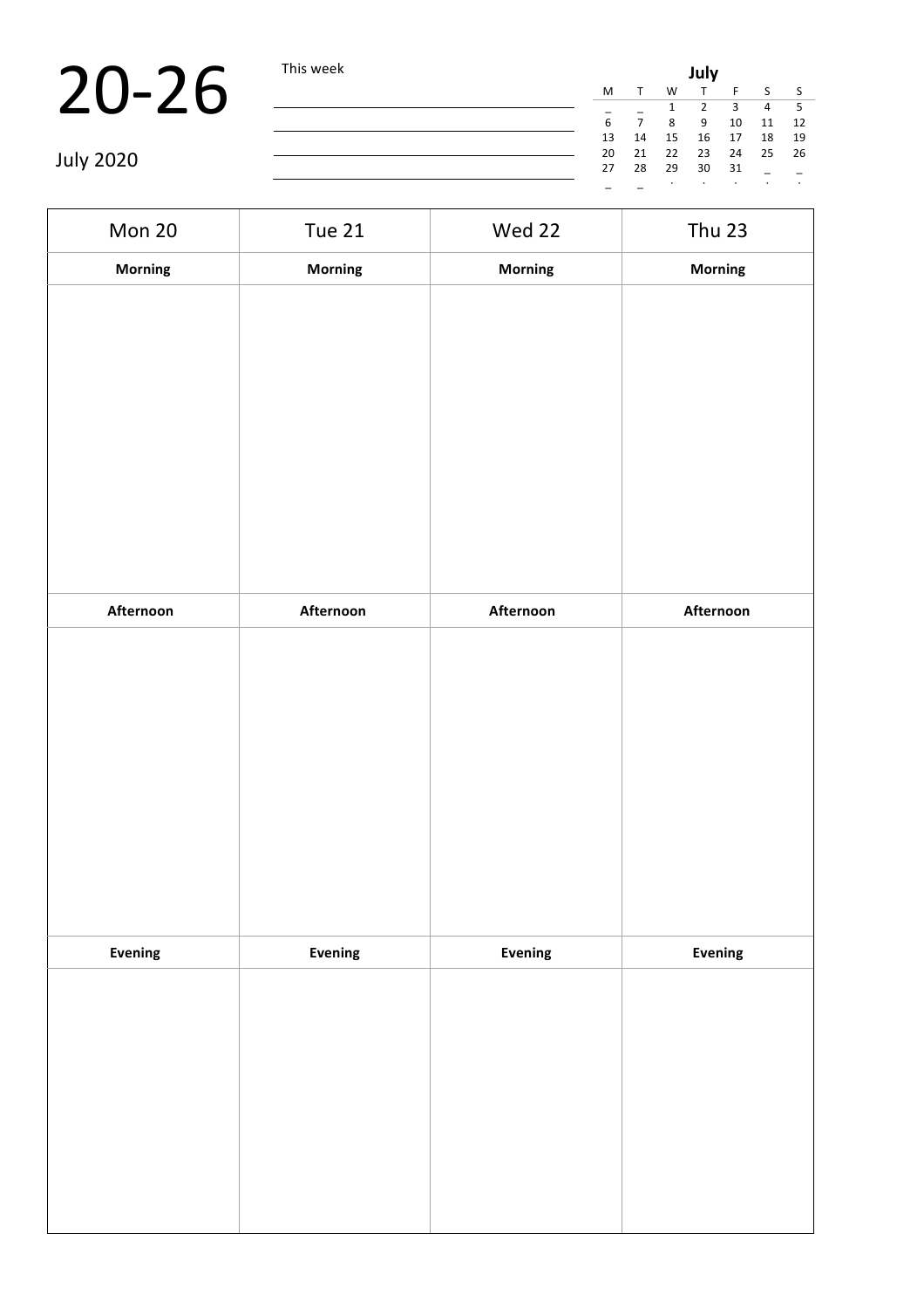| <b>August</b> |    |    |    |    |    |    |  |  |
|---------------|----|----|----|----|----|----|--|--|
| M             |    | w  |    | F  | ς  | S  |  |  |
|               |    |    |    |    | 1  | 2  |  |  |
| 3             | 4  | 5  | 6  | 7  | 8  | 9  |  |  |
| 10            | 11 | 12 | 13 | 14 | 15 | 16 |  |  |
| 17            | 18 | 19 | 20 | 21 | 22 | 23 |  |  |
| 24            | 25 | 26 | 27 | 28 | 29 | 30 |  |  |
| 31            |    | ٠  | ٠  |    | ٠  | ٠  |  |  |

| Fri 24    | Sat 25    | <b>Sun 26</b>  | Notes |
|-----------|-----------|----------------|-------|
| Morning   | Morning   | Morning        |       |
|           |           |                |       |
|           |           |                |       |
|           |           |                |       |
|           |           |                |       |
|           |           |                |       |
|           |           |                |       |
|           |           |                |       |
|           |           |                |       |
|           |           |                |       |
| Afternoon | Afternoon | Afternoon      |       |
|           |           |                |       |
|           |           |                |       |
|           |           |                |       |
|           |           |                |       |
|           |           |                |       |
|           |           |                |       |
|           |           |                |       |
|           |           |                |       |
|           |           |                |       |
|           |           |                |       |
| Evening   | Evening   | <b>Evening</b> |       |
|           |           |                |       |
|           |           |                |       |
|           |           |                |       |
|           |           |                |       |
|           |           |                |       |
|           |           |                |       |
|           |           |                |       |
|           |           |                |       |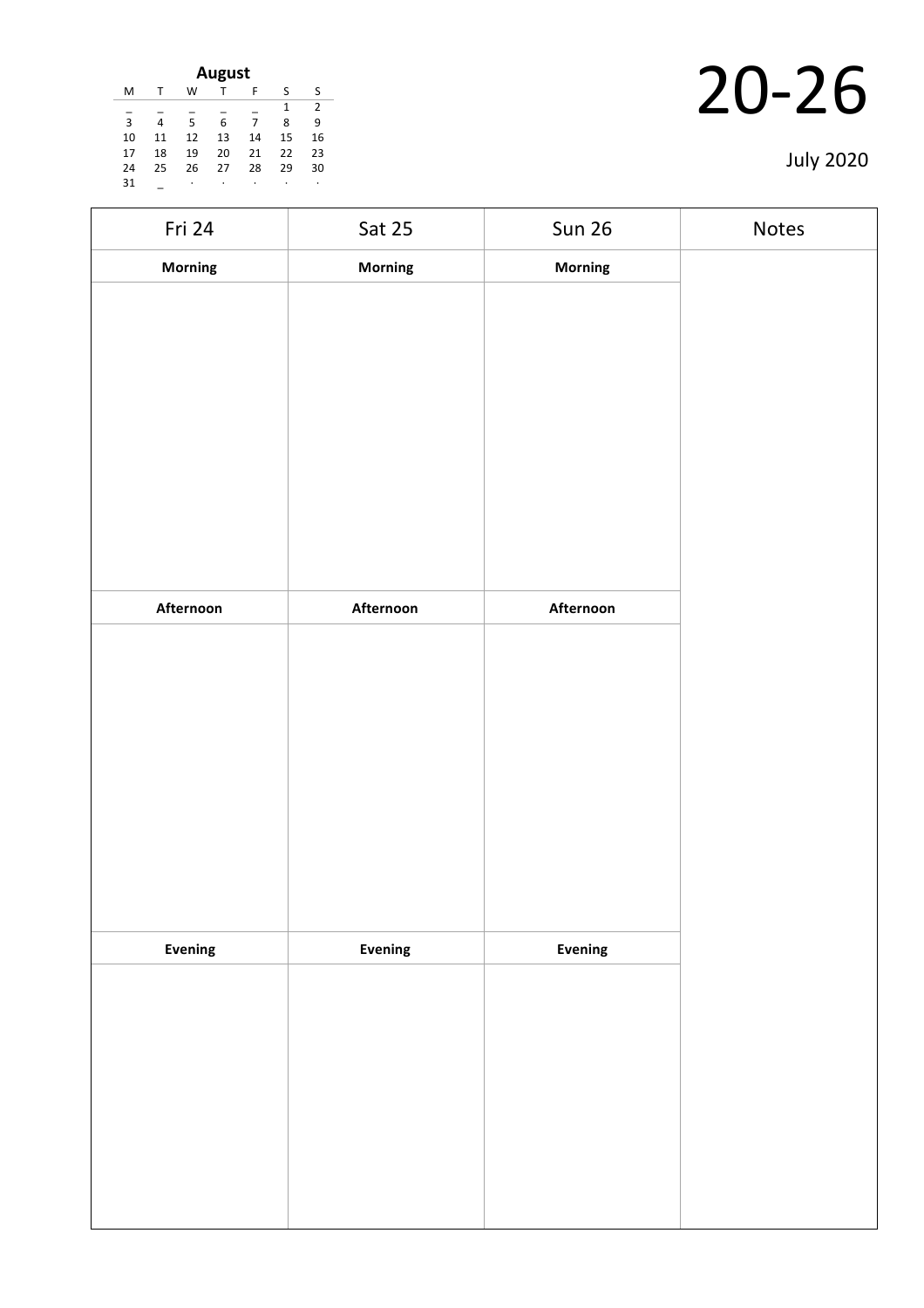| $\boldsymbol{I}$ |  | I |
|------------------|--|---|
|------------------|--|---|

| $\sqrt{2}$  | This week |    | July |    |    |    |    |      |  |  |
|-------------|-----------|----|------|----|----|----|----|------|--|--|
|             |           | M  |      | W  |    |    |    |      |  |  |
|             |           |    |      |    |    |    | 4  |      |  |  |
|             |           | 6  |      | 8  | 9  | 10 | 11 | -12  |  |  |
|             |           | 13 | 14   | 15 | 16 | 17 | 18 | - 19 |  |  |
| July 2020 / |           | 20 | 21   | 22 | 23 | 24 | 25 | - 26 |  |  |
| August 2020 |           | 27 | 28   | 29 | 30 | 31 |    |      |  |  |
|             |           |    |      |    |    |    |    |      |  |  |

| Mon 27    | Tue 28    | Wed 29    | <b>Thu 30</b> |
|-----------|-----------|-----------|---------------|
| Morning   | Morning   | Morning   | Morning       |
|           |           |           |               |
|           |           |           |               |
|           |           |           |               |
|           |           |           |               |
|           |           |           |               |
|           |           |           |               |
|           |           |           |               |
|           |           |           |               |
|           |           |           |               |
| Afternoon | Afternoon | Afternoon | Afternoon     |
|           |           |           |               |
|           |           |           |               |
|           |           |           |               |
|           |           |           |               |
|           |           |           |               |
|           |           |           |               |
|           |           |           |               |
|           |           |           |               |
|           |           |           |               |
| Evening   | Evening   | Evening   | Evening       |
|           |           |           |               |
|           |           |           |               |
|           |           |           |               |
|           |           |           |               |
|           |           |           |               |
|           |           |           |               |
|           |           |           |               |
|           |           |           |               |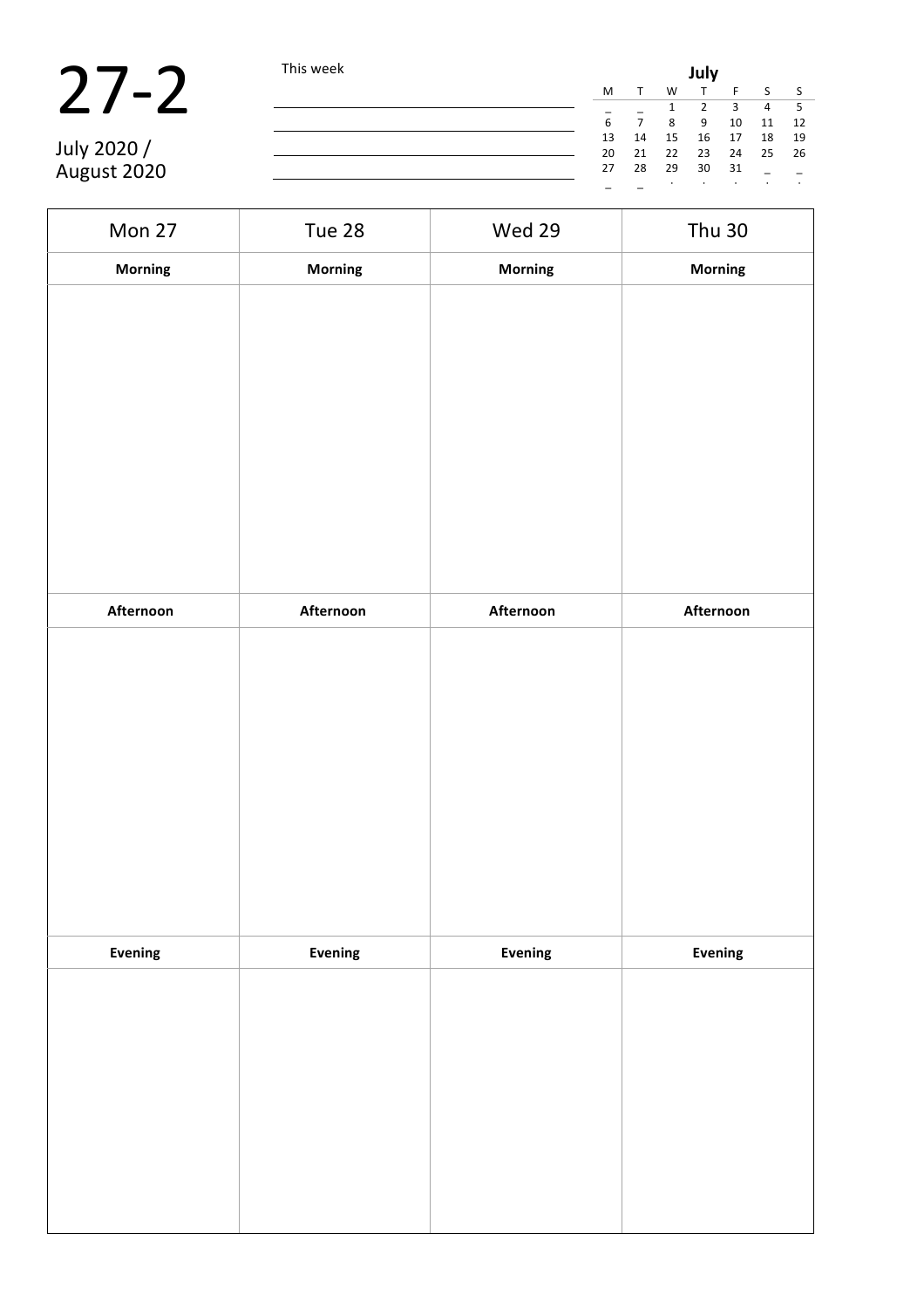| August |    |    |    |    |    |    |  |  |
|--------|----|----|----|----|----|----|--|--|
| M      |    | W  |    | F  | ς  | S  |  |  |
|        |    |    |    |    | 1  | 2  |  |  |
| 3      | 4  | 5  | 6  | 7  | 8  | ٩  |  |  |
| 10     | 11 | 12 | 13 | 14 | 15 | 16 |  |  |
| 17     | 18 | 19 | 20 | 21 | 22 | 23 |  |  |
| 24     | 25 | 26 | 27 | 28 | 29 | 30 |  |  |
| 31     |    | ٠  | ٠  | ٠  | ٠  |    |  |  |

| Fri 31    | Sat 1     | Sun 2          | Notes |
|-----------|-----------|----------------|-------|
| Morning   | Morning   | Morning        |       |
|           |           |                |       |
|           |           |                |       |
|           |           |                |       |
|           |           |                |       |
|           |           |                |       |
|           |           |                |       |
|           |           |                |       |
|           |           |                |       |
|           |           |                |       |
| Afternoon | Afternoon | Afternoon      |       |
|           |           |                |       |
|           |           |                |       |
|           |           |                |       |
|           |           |                |       |
|           |           |                |       |
|           |           |                |       |
|           |           |                |       |
|           |           |                |       |
|           |           |                |       |
| Evening   | Evening   | <b>Evening</b> |       |
|           |           |                |       |
|           |           |                |       |
|           |           |                |       |
|           |           |                |       |
|           |           |                |       |
|           |           |                |       |
|           |           |                |       |
|           |           |                |       |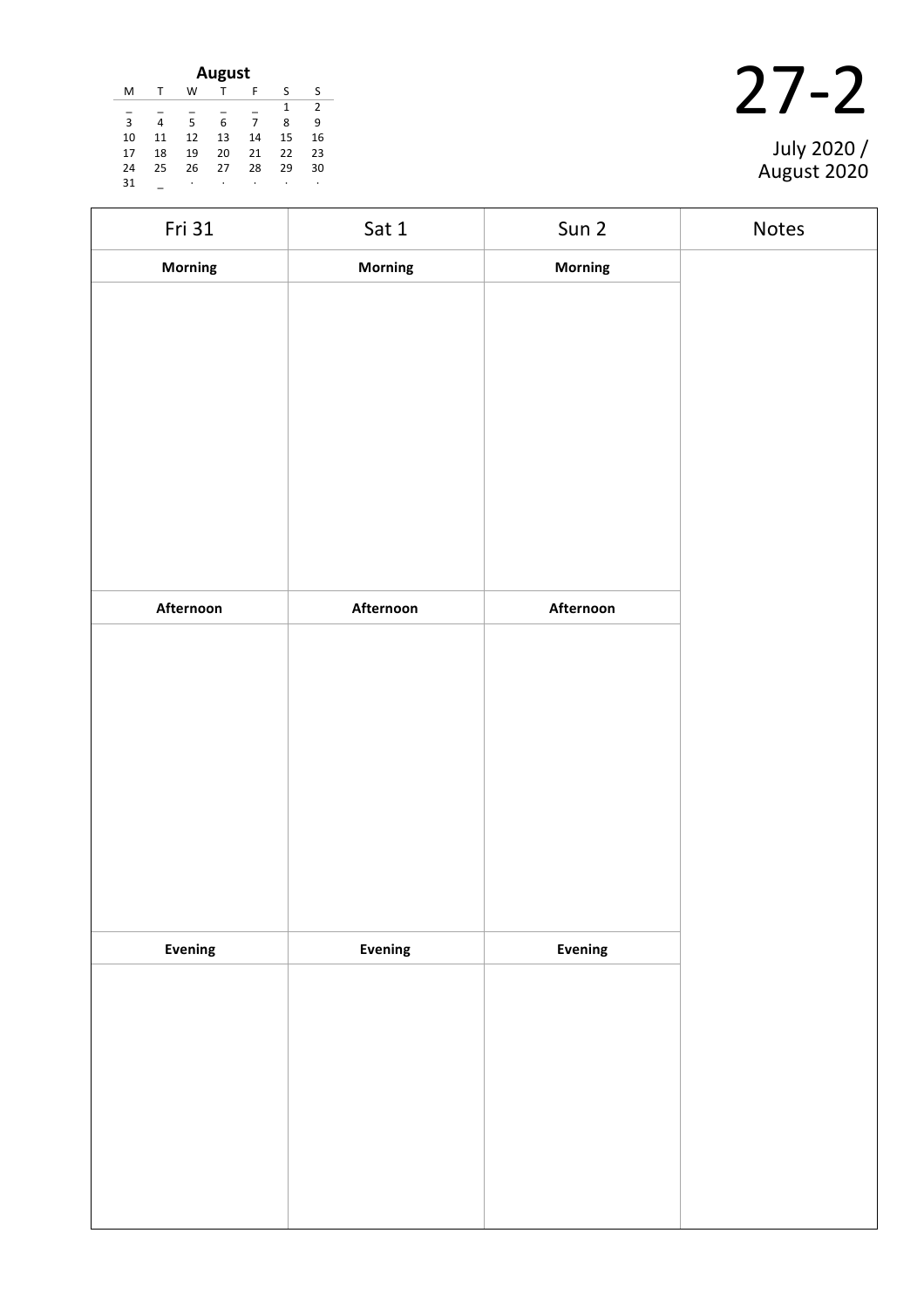| This week                                 |    | <b>August</b>  |                |         |    |         |    |  |  |
|-------------------------------------------|----|----------------|----------------|---------|----|---------|----|--|--|
|                                           | M  |                | W              |         |    |         |    |  |  |
|                                           |    |                |                |         |    |         |    |  |  |
|                                           | 3  | $\overline{4}$ | $\overline{5}$ | 6       |    | -8      | 9  |  |  |
|                                           | 10 | 11             | 12             | 13      | 14 | 15      | 16 |  |  |
| 18<br>17<br>August 2020<br>25<br>24<br>31 | 19 | 20             | 21             | 22      | 23 |         |    |  |  |
|                                           |    |                | 26             | 27      | 28 | 29      | 30 |  |  |
|                                           |    |                |                | $\cdot$ |    | $\cdot$ |    |  |  |

| Mon 3          | Tue 4     | Wed 5     | Thu <sub>6</sub> |
|----------------|-----------|-----------|------------------|
| Morning        | Morning   | Morning   | Morning          |
|                |           |           |                  |
|                |           |           |                  |
|                |           |           |                  |
|                |           |           |                  |
|                |           |           |                  |
|                |           |           |                  |
|                |           |           |                  |
| Afternoon      | Afternoon | Afternoon | Afternoon        |
|                |           |           |                  |
|                |           |           |                  |
|                |           |           |                  |
|                |           |           |                  |
|                |           |           |                  |
|                |           |           |                  |
|                |           |           |                  |
| <b>Evening</b> | Evening   | Evening   | Evening          |
|                |           |           |                  |
|                |           |           |                  |
|                |           |           |                  |
|                |           |           |                  |
|                |           |           |                  |
|                |           |           |                  |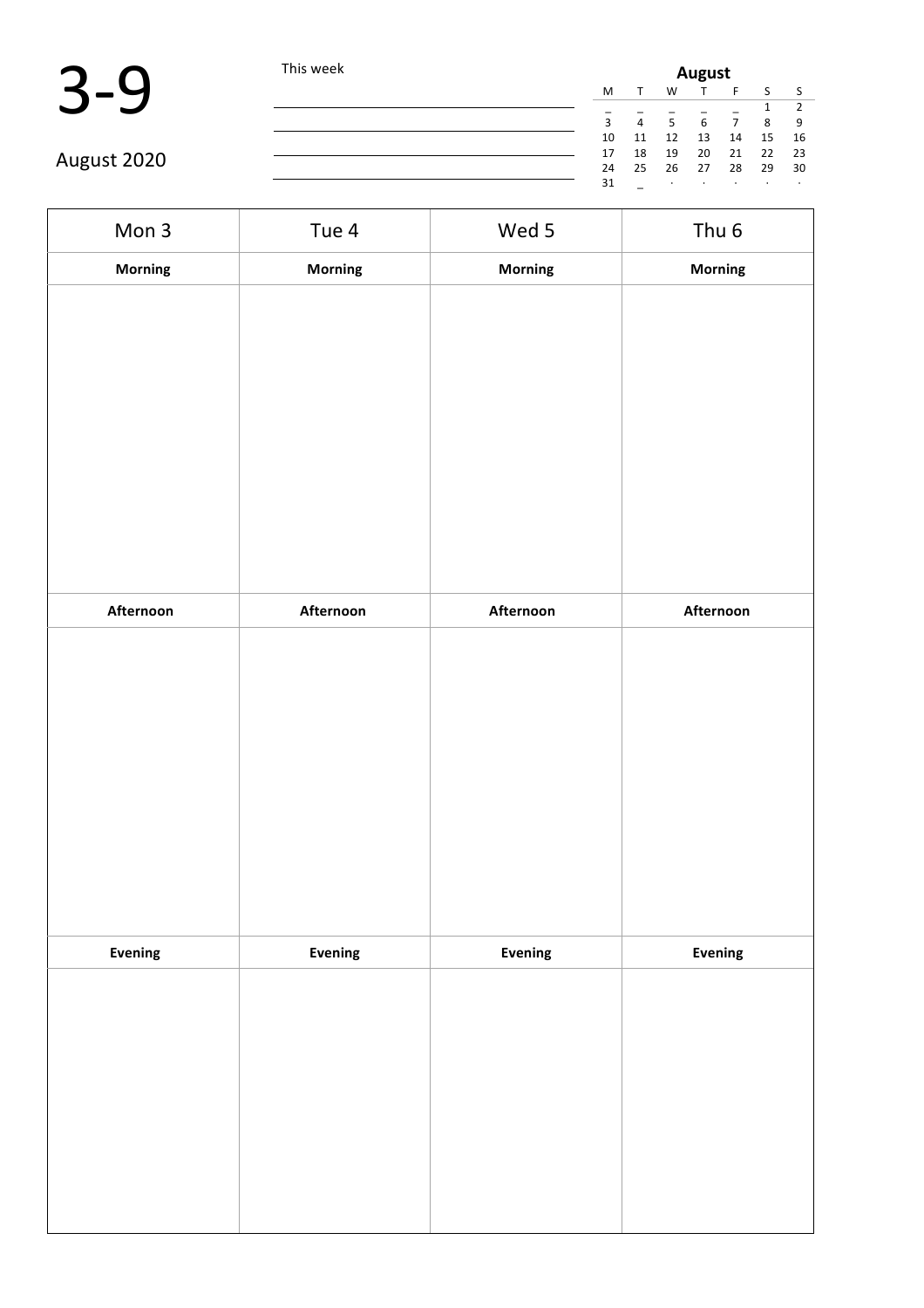| September      |    |    |    |    |    |    |  |  |
|----------------|----|----|----|----|----|----|--|--|
| M              | т  | W  |    | F  | S  | ς  |  |  |
|                | 1  | 2  | З  |    | 5  | 6  |  |  |
| $\overline{7}$ | ጸ  | ٩  | 10 | 11 | 12 | 13 |  |  |
| 14             | 15 | 16 | 17 | 18 | 19 | 20 |  |  |
| 21             | 22 | 23 | 24 | 25 | 26 | 27 |  |  |
| 28             | 29 | 30 |    |    |    |    |  |  |
|                |    |    |    |    |    |    |  |  |

| Fri 7          | Sat 8     | Sun 9     | Notes |
|----------------|-----------|-----------|-------|
| <b>Morning</b> | Morning   | Morning   |       |
|                |           |           |       |
|                |           |           |       |
|                |           |           |       |
|                |           |           |       |
|                |           |           |       |
|                |           |           |       |
|                |           |           |       |
|                |           |           |       |
| Afternoon      | Afternoon | Afternoon |       |
|                |           |           |       |
|                |           |           |       |
|                |           |           |       |
|                |           |           |       |
|                |           |           |       |
|                |           |           |       |
|                |           |           |       |
|                |           |           |       |
| Evening        | Evening   | Evening   |       |
|                |           |           |       |
|                |           |           |       |
|                |           |           |       |
|                |           |           |       |
|                |           |           |       |
|                |           |           |       |
|                |           |           |       |
|                |           |           |       |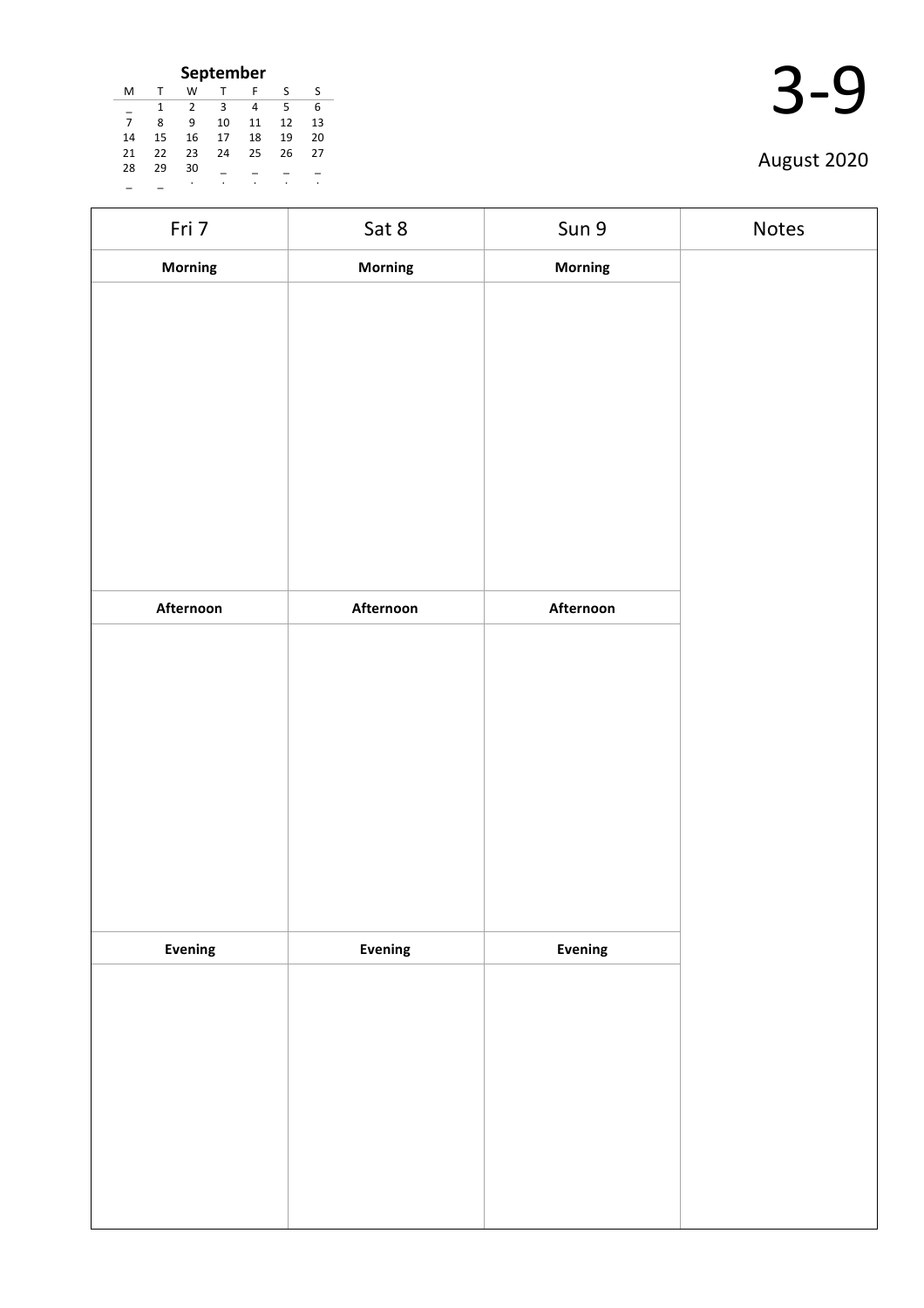# 10-16 This week

August 2020

| <b>August</b> |    |    |    |    |    |               |  |
|---------------|----|----|----|----|----|---------------|--|
| M             | т  | W  |    | F  | S  | -S            |  |
|               |    |    |    |    | 1  | $\mathcal{P}$ |  |
| 3             | 4  | 5  | 6  | 7  | 8  | 9             |  |
| 10            | 11 | 12 | 13 | 14 | 15 | 16            |  |
| 17            | 18 | 19 | 20 | 21 | 22 | 23            |  |
| 24            | 25 | 26 | 27 | 28 | 29 | 30            |  |
| 31            |    | ٠  |    |    |    | ٠             |  |

Mon 10 Tue 11 Wed 12 Thu 13 **Morning Morning Morning Morning Afternoon Afternoon Afternoon Afternoon Evening Evening Evening Evening**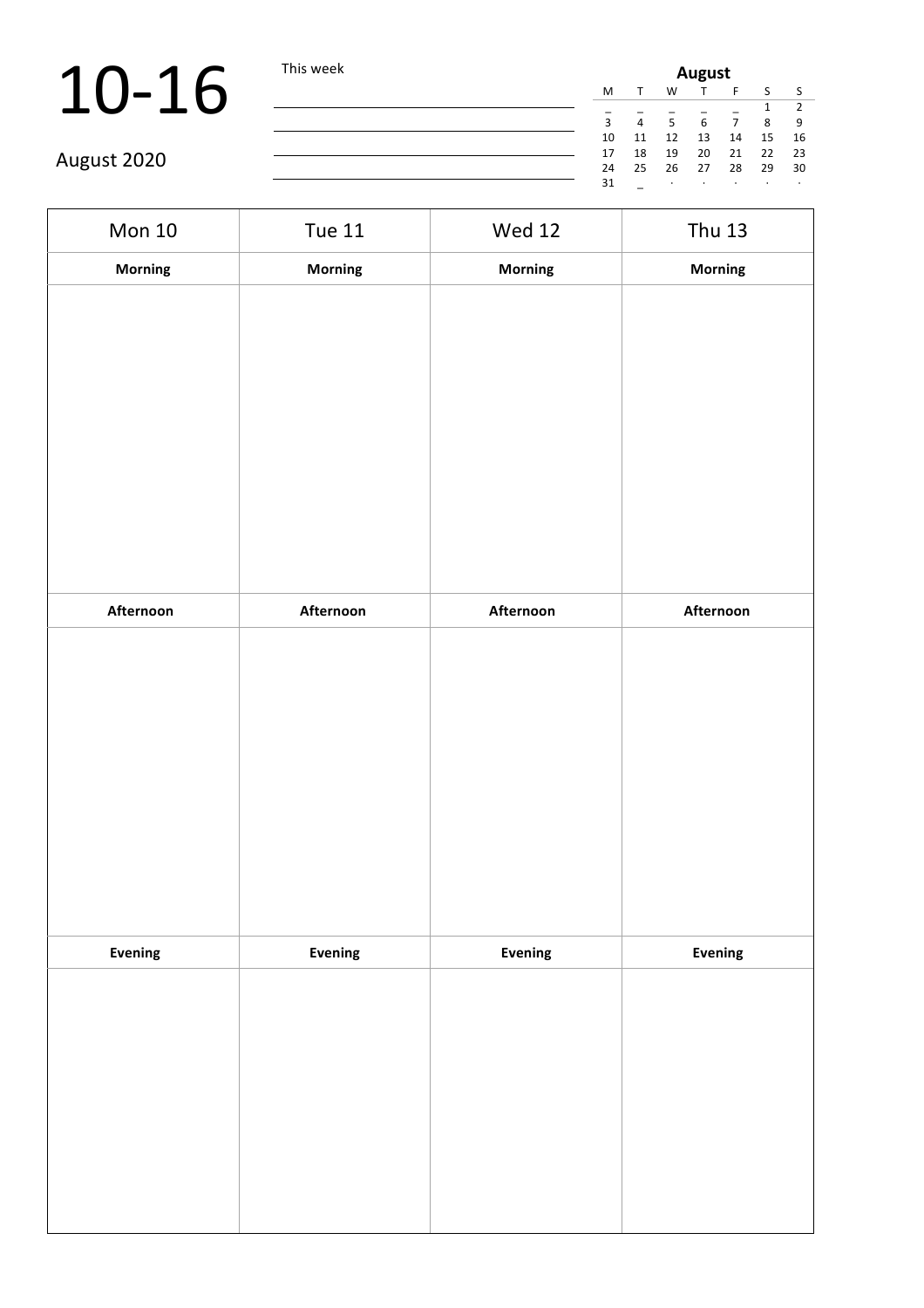| September |    |    |    |    |    |    |
|-----------|----|----|----|----|----|----|
| M         |    | w  |    | F  | S  | ς  |
|           | 1  | 2  | З  | 4  | 5  | 6  |
| 7         | ጸ  | q  | 10 | 11 | 12 | 13 |
| 14        | 15 | 16 | 17 | 18 | 19 | 20 |
| 21        | 22 | 23 | 24 | 25 | 26 | 27 |
| 28        | 29 | 30 |    |    |    |    |
|           |    | ٠  |    |    |    |    |

| Fri 14    | Sat 15         | <b>Sun 16</b> | Notes |
|-----------|----------------|---------------|-------|
| Morning   | Morning        | Morning       |       |
|           |                |               |       |
|           |                |               |       |
|           |                |               |       |
|           |                |               |       |
|           |                |               |       |
|           |                |               |       |
|           |                |               |       |
|           |                |               |       |
|           |                |               |       |
| Afternoon | Afternoon      | Afternoon     |       |
|           |                |               |       |
|           |                |               |       |
|           |                |               |       |
|           |                |               |       |
|           |                |               |       |
|           |                |               |       |
|           |                |               |       |
|           |                |               |       |
|           |                |               |       |
| Evening   | <b>Evening</b> | Evening       |       |
|           |                |               |       |
|           |                |               |       |
|           |                |               |       |
|           |                |               |       |
|           |                |               |       |
|           |                |               |       |
|           |                |               |       |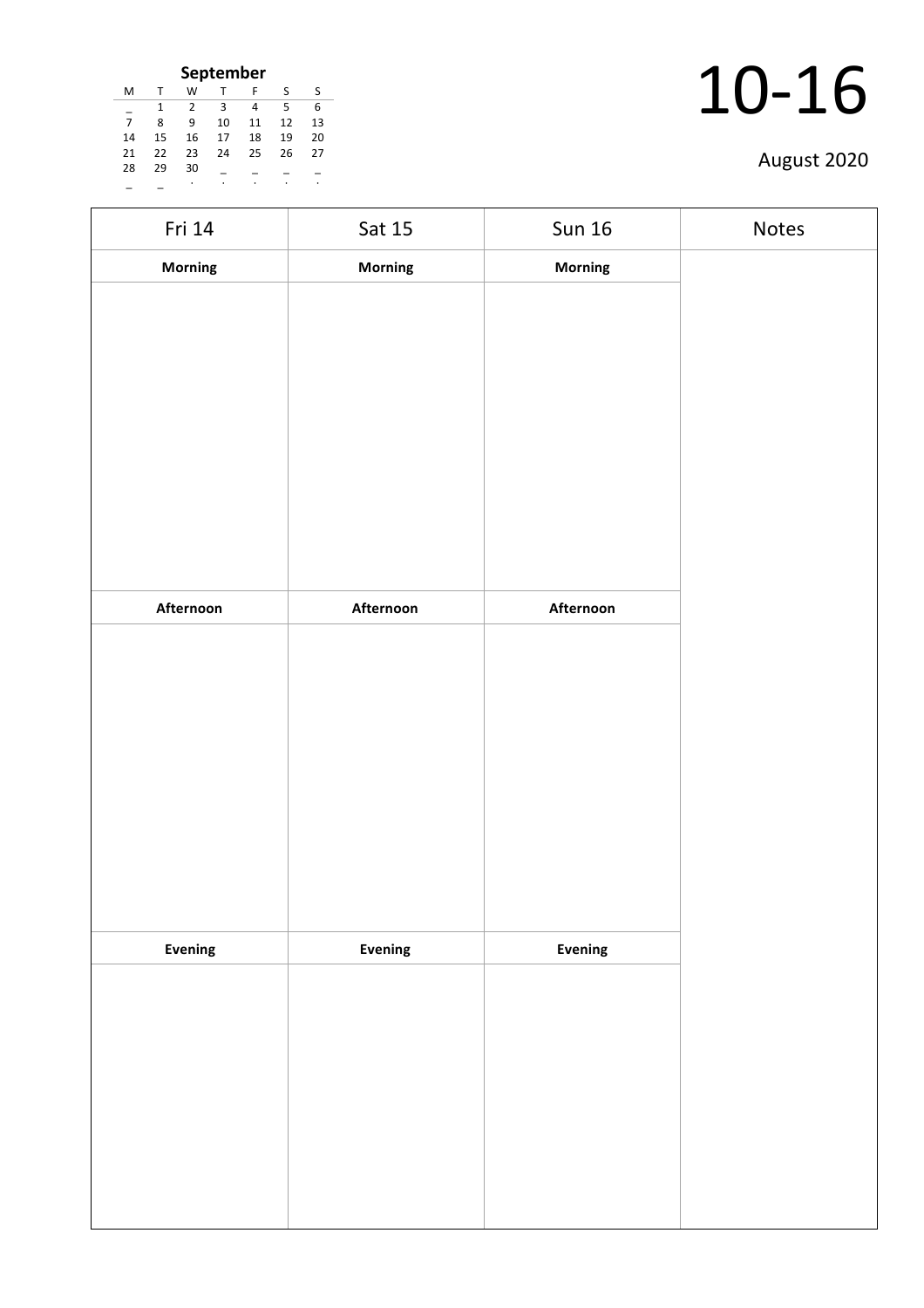# $17-23$  This week

| s week | August |    |           |    |    |    |           |
|--------|--------|----|-----------|----|----|----|-----------|
|        | M      | т  | W         | Τ  | F  | S  | - S       |
|        |        |    |           |    |    |    | 2         |
|        | 3      | 4  | 5         | 6  | 7  | 8  | 9         |
|        | 10     | 11 | 12        | 13 | 14 | 15 | 16        |
|        | 17     | 18 | 19        | 20 | 21 | 22 | -23       |
|        | 24     | 25 | 26        | 27 | 28 | 29 | 30        |
|        | 31     |    | $\bullet$ | ٠  |    | ٠  | $\bullet$ |

| <b>Mon 17</b> | <b>Tue 18</b> | <b>Wed 19</b> | <b>Thu 20</b> |
|---------------|---------------|---------------|---------------|
| Morning       | Morning       | Morning       | Morning       |
|               |               |               |               |
|               |               |               |               |
|               |               |               |               |
|               |               |               |               |
|               |               |               |               |
|               |               |               |               |
|               |               |               |               |
|               |               |               |               |
| Afternoon     | Afternoon     | Afternoon     | Afternoon     |
|               |               |               |               |
|               |               |               |               |
|               |               |               |               |
|               |               |               |               |
|               |               |               |               |
|               |               |               |               |
|               |               |               |               |
|               |               |               |               |
| Evening       | Evening       | Evening       | Evening       |
|               |               |               |               |
|               |               |               |               |
|               |               |               |               |
|               |               |               |               |
|               |               |               |               |
|               |               |               |               |
|               |               |               |               |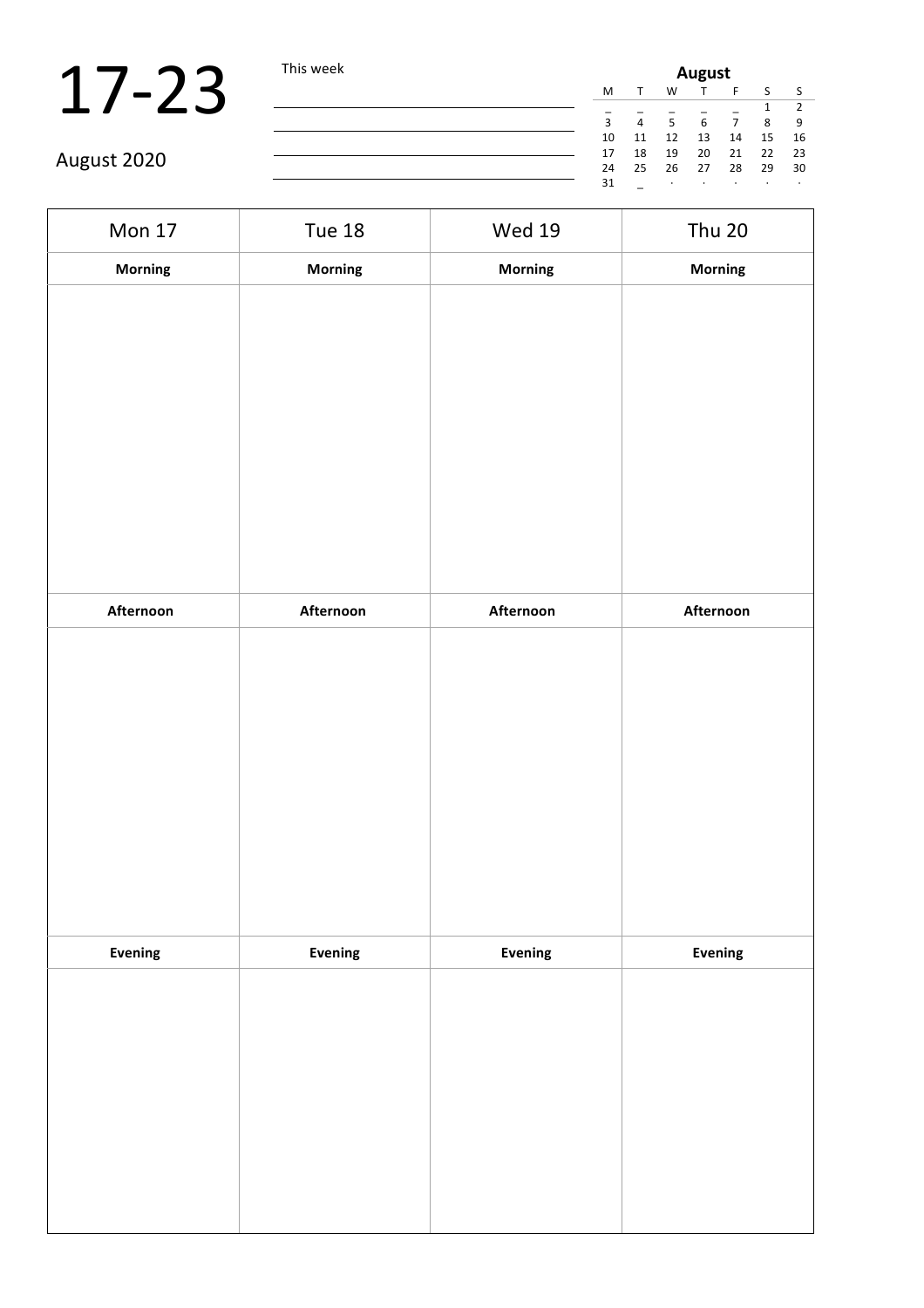| September |    |    |    |    |    |    |  |
|-----------|----|----|----|----|----|----|--|
| м         |    | w  |    | F  | S  | S  |  |
|           | 1  | 2  | з  | 4  | 5  | 6  |  |
| 7         | 8  | ٩  | 10 | 11 | 12 | 13 |  |
| 14        | 15 | 16 | 17 | 18 | 19 | 20 |  |
| 21        | 22 | 23 | 24 | 25 | 26 | 27 |  |
| 28        | 29 | 30 |    |    |    |    |  |
|           |    | ٠  |    |    |    |    |  |

| Fri 21    | Sat 22    | <b>Sun 23</b>  | Notes |
|-----------|-----------|----------------|-------|
| Morning   | Morning   | <b>Morning</b> |       |
|           |           |                |       |
|           |           |                |       |
|           |           |                |       |
|           |           |                |       |
|           |           |                |       |
|           |           |                |       |
|           |           |                |       |
|           |           |                |       |
| Afternoon | Afternoon | Afternoon      |       |
|           |           |                |       |
|           |           |                |       |
|           |           |                |       |
|           |           |                |       |
|           |           |                |       |
|           |           |                |       |
|           |           |                |       |
|           |           |                |       |
|           |           |                |       |
| Evening   | Evening   | Evening        |       |
|           |           |                |       |
|           |           |                |       |
|           |           |                |       |
|           |           |                |       |
|           |           |                |       |
|           |           |                |       |
|           |           |                |       |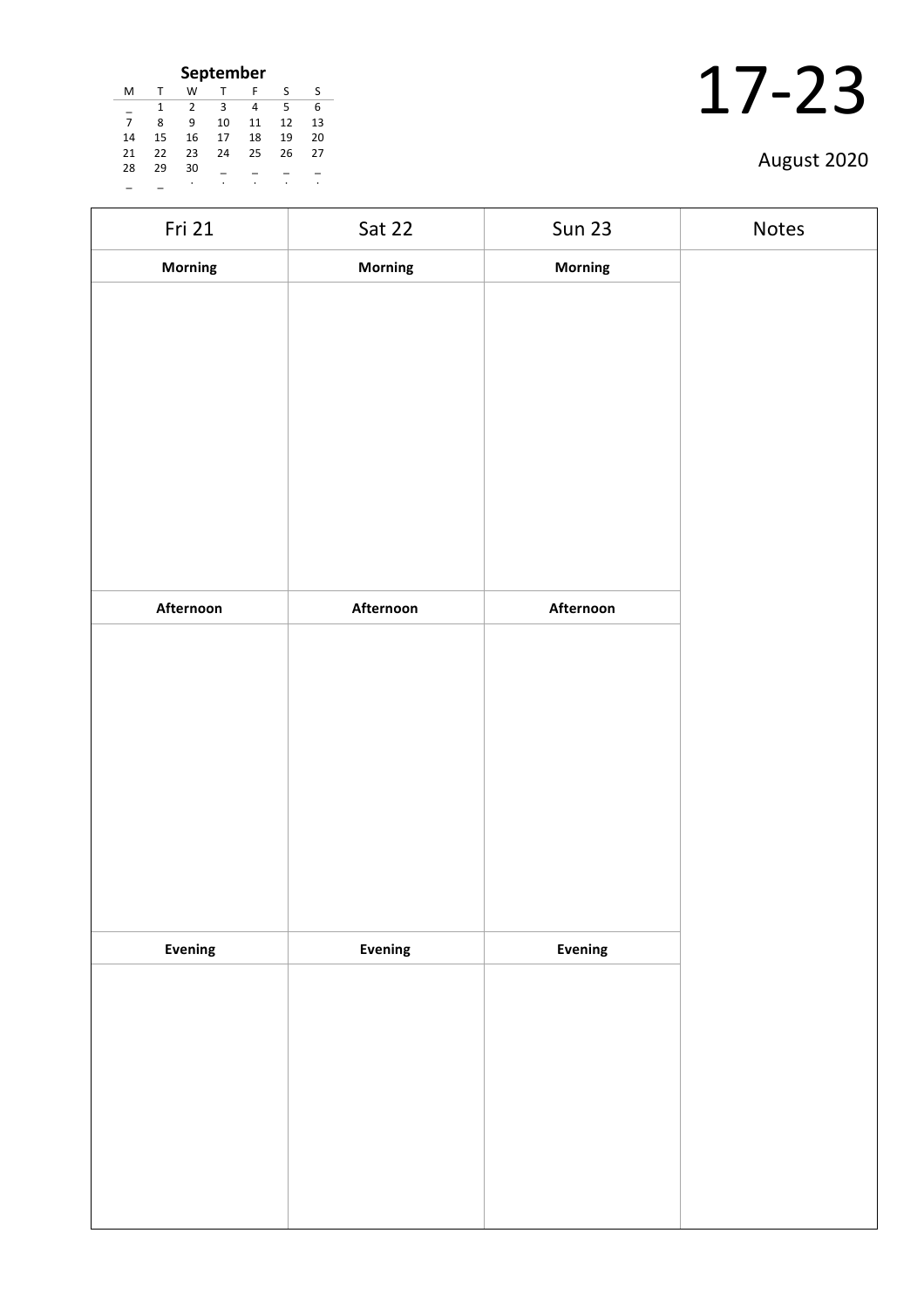| М  | T  | W  | Т  | F  | S      | -S            |
|----|----|----|----|----|--------|---------------|
|    |    |    |    |    | 1      | $\mathcal{P}$ |
| 3  | 4  | 5  | 6  | 7  | 8      | 9             |
| 10 | 11 | 12 | 13 | 14 | 15     | 16            |
| 17 | 18 | 19 | 20 | 21 | 22     | 23            |
| 24 | 25 | 26 | 27 | 28 | 29     | 30            |
| 31 |    |    |    |    | ٠      | ٠             |
|    |    |    |    |    | August |               |

| Mon 24    | <b>Tue 25</b> | Wed 26    | <b>Thu 27</b> |
|-----------|---------------|-----------|---------------|
| Morning   | Morning       | Morning   | Morning       |
|           |               |           |               |
|           |               |           |               |
|           |               |           |               |
|           |               |           |               |
|           |               |           |               |
|           |               |           |               |
|           |               |           |               |
|           |               |           |               |
|           |               |           |               |
| Afternoon | Afternoon     | Afternoon | Afternoon     |
|           |               |           |               |
|           |               |           |               |
|           |               |           |               |
|           |               |           |               |
|           |               |           |               |
|           |               |           |               |
|           |               |           |               |
|           |               |           |               |
| Evening   |               | Evening   |               |
|           | Evening       |           | Evening       |
|           |               |           |               |
|           |               |           |               |
|           |               |           |               |
|           |               |           |               |
|           |               |           |               |
|           |               |           |               |
|           |               |           |               |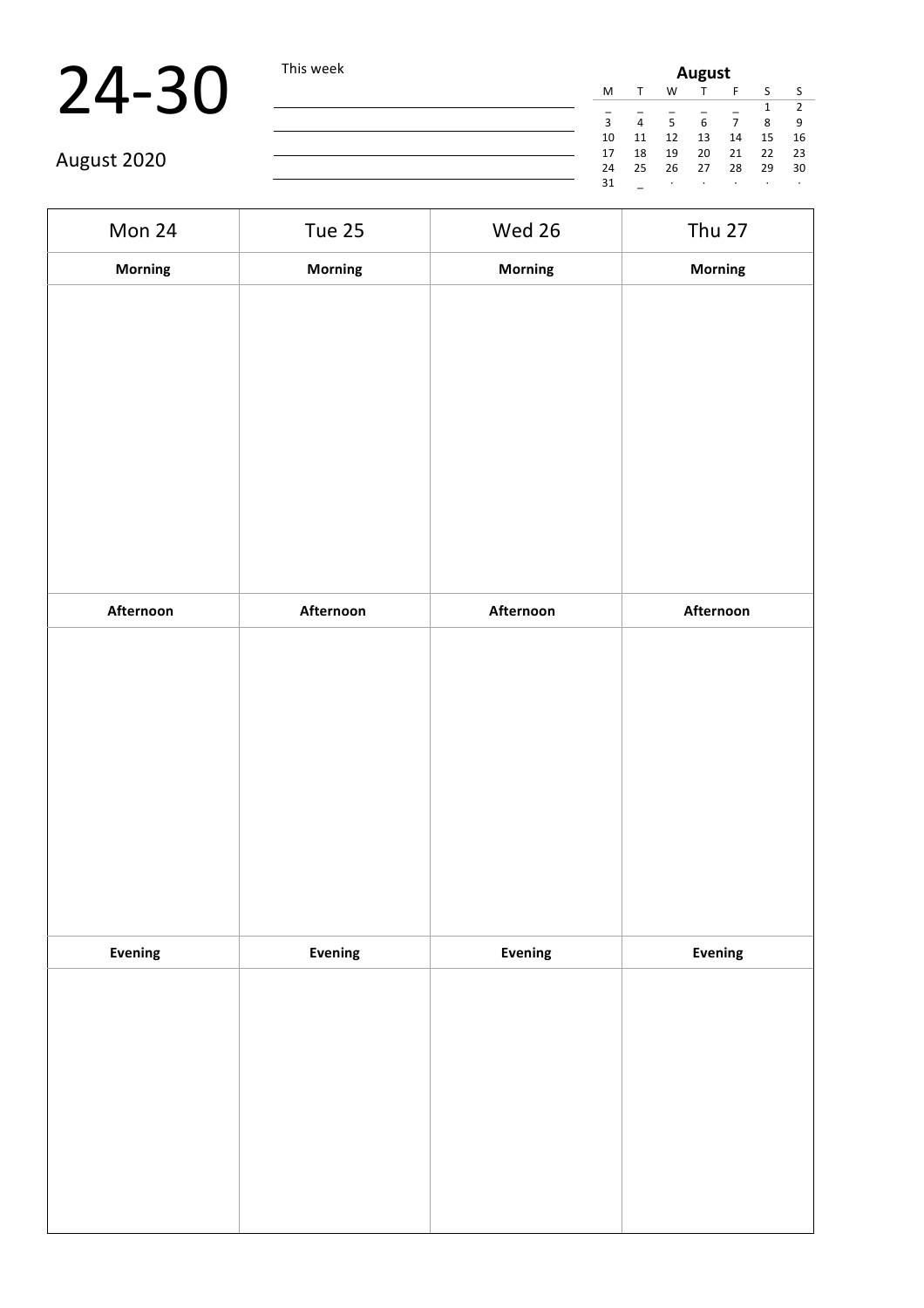| September                  |             |    |    |    |    |    |  |  |
|----------------------------|-------------|----|----|----|----|----|--|--|
| M                          | T           | w  | T  | F  | S  | S  |  |  |
| 1<br>3<br>5<br>2<br>4<br>6 |             |    |    |    |    |    |  |  |
| $\overline{7}$             | 8           | q  | 10 | 11 | 12 | 13 |  |  |
| 14                         | 15          | 16 | 17 | 18 | 19 | 20 |  |  |
| 21                         | 22          | 23 | 24 | 25 | 26 | 27 |  |  |
| 28                         | 29          | 30 |    |    |    |    |  |  |
|                            | ٠<br>٠<br>٠ |    |    |    |    |    |  |  |

| Fri 28    | Sat 29    | <b>Sun 30</b>  | Notes |
|-----------|-----------|----------------|-------|
| Morning   | Morning   | Morning        |       |
|           |           |                |       |
|           |           |                |       |
|           |           |                |       |
|           |           |                |       |
|           |           |                |       |
|           |           |                |       |
|           |           |                |       |
|           |           |                |       |
|           |           |                |       |
| Afternoon | Afternoon | Afternoon      |       |
|           |           |                |       |
|           |           |                |       |
|           |           |                |       |
|           |           |                |       |
|           |           |                |       |
|           |           |                |       |
|           |           |                |       |
|           |           |                |       |
|           |           |                |       |
|           |           |                |       |
| Evening   | Evening   | <b>Evening</b> |       |
|           |           |                |       |
|           |           |                |       |
|           |           |                |       |
|           |           |                |       |
|           |           |                |       |
|           |           |                |       |
|           |           |                |       |
|           |           |                |       |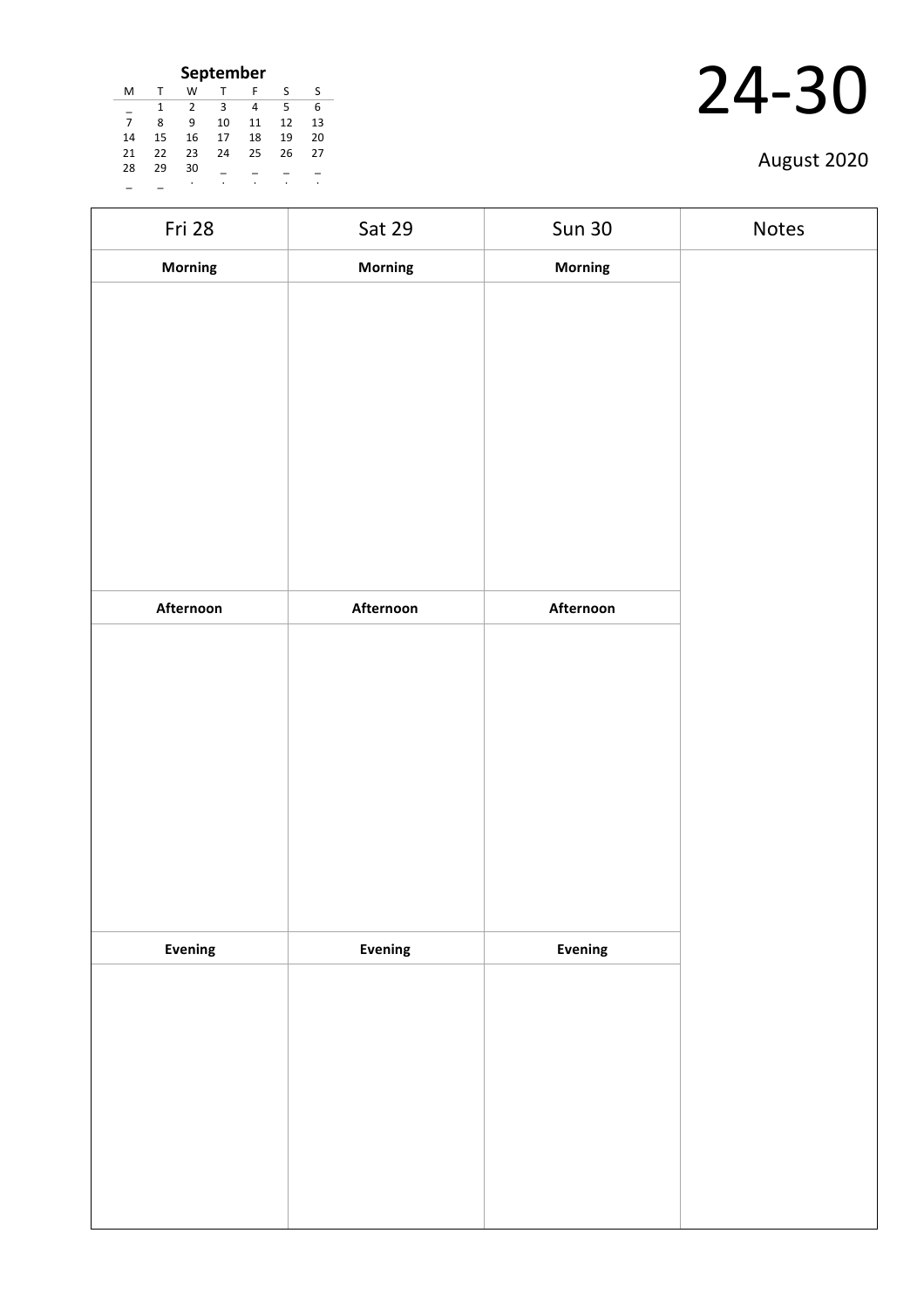# 31-6 This week

August 2020 / September 2020

| <b>August</b>       |  |  |  |  |  |
|---------------------|--|--|--|--|--|
|                     |  |  |  |  |  |
| 2                   |  |  |  |  |  |
| 9                   |  |  |  |  |  |
| 16                  |  |  |  |  |  |
| 23                  |  |  |  |  |  |
| 30                  |  |  |  |  |  |
| ٠                   |  |  |  |  |  |
| 8<br>15<br>22<br>29 |  |  |  |  |  |

| Mon 31    | Tue 1     | Wed 2     | Thu <sub>3</sub> |
|-----------|-----------|-----------|------------------|
| Morning   | Morning   | Morning   | Morning          |
|           |           |           |                  |
|           |           |           |                  |
|           |           |           |                  |
|           |           |           |                  |
|           |           |           |                  |
|           |           |           |                  |
|           |           |           |                  |
|           |           |           |                  |
|           |           |           |                  |
|           |           |           |                  |
| Afternoon | Afternoon | Afternoon | Afternoon        |
|           |           |           |                  |
|           |           |           |                  |
|           |           |           |                  |
|           |           |           |                  |
|           |           |           |                  |
|           |           |           |                  |
|           |           |           |                  |
|           |           |           |                  |
|           |           |           |                  |
|           |           |           |                  |
| Evening   | Evening   | Evening   | Evening          |
|           |           |           |                  |
|           |           |           |                  |
|           |           |           |                  |
|           |           |           |                  |
|           |           |           |                  |
|           |           |           |                  |
|           |           |           |                  |
|           |           |           |                  |
|           |           |           |                  |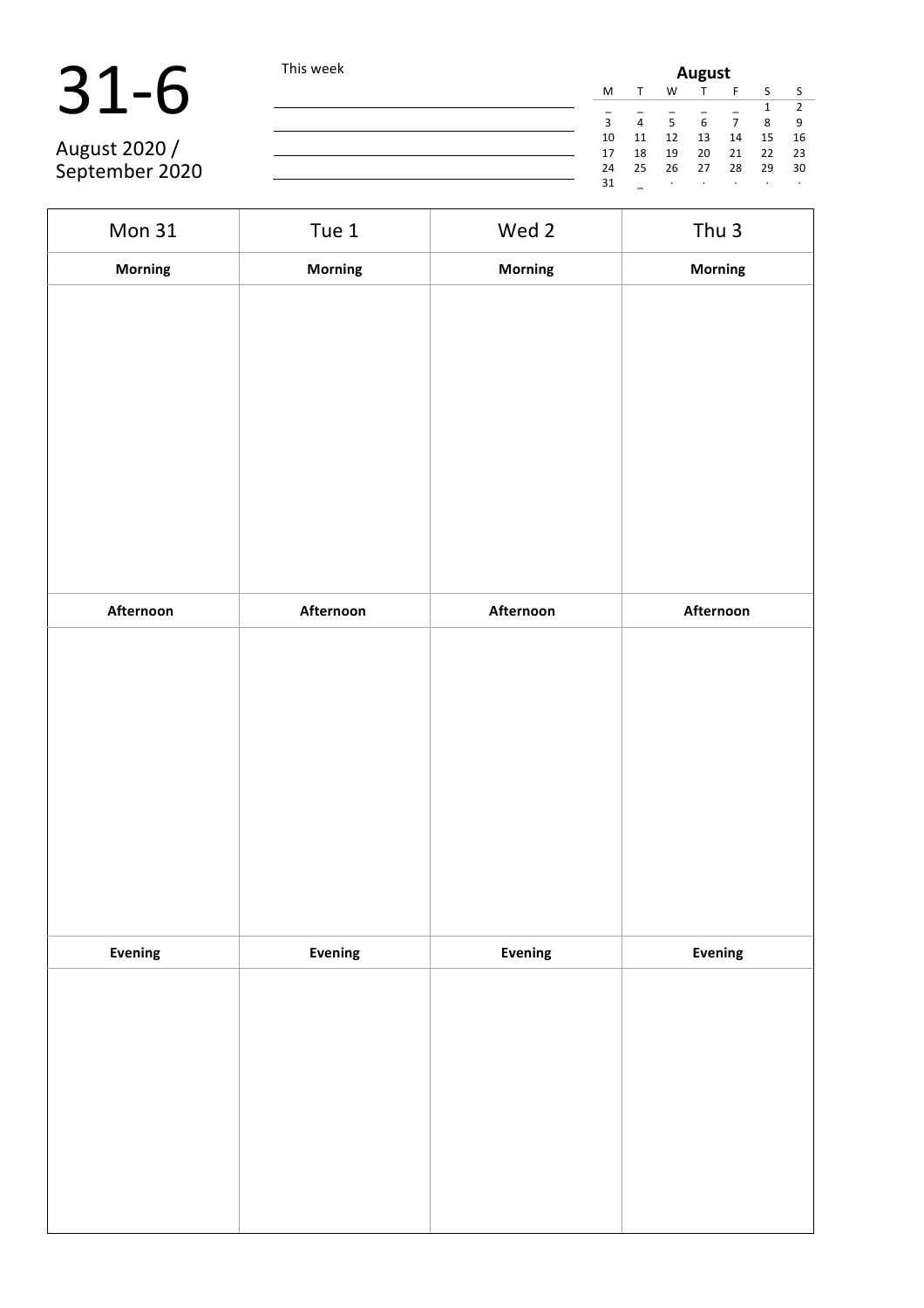| September      |    |    |    |    |    |    |  |  |
|----------------|----|----|----|----|----|----|--|--|
| M              | т  | W  |    | F  | S  | S  |  |  |
|                |    | 2  | 3  | 4  | 5  | 6  |  |  |
| $\overline{7}$ | 8  | ٩  | 10 | 11 | 12 | 13 |  |  |
| 14             | 15 | 16 | 17 | 18 | 19 | 20 |  |  |
| 21             | 22 | 23 | 24 | 25 | 26 | 27 |  |  |
| 28             | 29 | 30 |    |    |    |    |  |  |
|                |    | ٠  |    |    |    |    |  |  |

| August 2020 / |
|---------------|

| Fri 4     | Sat 5          | Sun 6     | Notes |
|-----------|----------------|-----------|-------|
| Morning   | <b>Morning</b> | Morning   |       |
|           |                |           |       |
|           |                |           |       |
|           |                |           |       |
|           |                |           |       |
|           |                |           |       |
|           |                |           |       |
|           |                |           |       |
|           |                |           |       |
| Afternoon | Afternoon      | Afternoon |       |
|           |                |           |       |
|           |                |           |       |
|           |                |           |       |
|           |                |           |       |
|           |                |           |       |
|           |                |           |       |
|           |                |           |       |
|           |                |           |       |
| Evening   | Evening        | Evening   |       |
|           |                |           |       |
|           |                |           |       |
|           |                |           |       |
|           |                |           |       |
|           |                |           |       |
|           |                |           |       |
|           |                |           |       |
|           |                |           |       |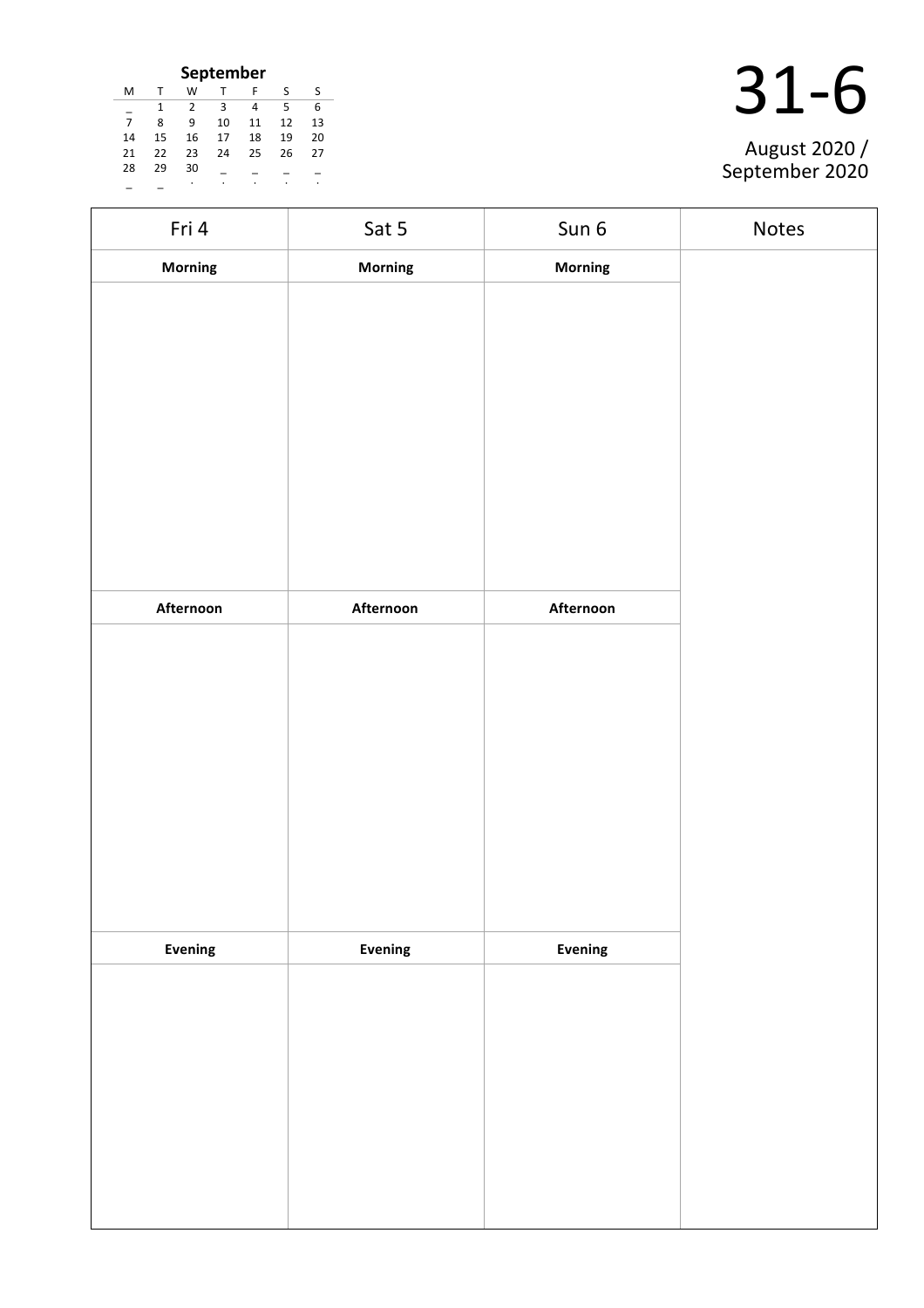|                | This week |    | <b>September</b> |    |    |    |    |      |  |  |
|----------------|-----------|----|------------------|----|----|----|----|------|--|--|
|                |           | M  |                  | W  |    |    |    |      |  |  |
|                |           |    |                  |    |    |    |    |      |  |  |
|                |           |    | Ջ                | 9  | 10 | 11 | 12 | -13  |  |  |
|                |           | 14 | 15               | 16 | 17 | 18 | 19 | 20   |  |  |
| September 2020 |           | 21 | 22               | 23 | 24 | 25 | 26 | - 27 |  |  |
|                |           | 28 | 29               | 30 |    |    |    |      |  |  |
|                |           |    |                  |    |    |    |    |      |  |  |

| Mon 7     | Tue 8     | Wed 9     | <b>Thu 10</b> |
|-----------|-----------|-----------|---------------|
| Morning   | Morning   | Morning   | Morning       |
|           |           |           |               |
|           |           |           |               |
|           |           |           |               |
|           |           |           |               |
|           |           |           |               |
|           |           |           |               |
|           |           |           |               |
|           |           |           |               |
| Afternoon | Afternoon | Afternoon | Afternoon     |
|           |           |           |               |
|           |           |           |               |
|           |           |           |               |
|           |           |           |               |
|           |           |           |               |
|           |           |           |               |
|           |           |           |               |
|           |           |           |               |
| Evening   | Evening   | Evening   | Evening       |
|           |           |           |               |
|           |           |           |               |
|           |           |           |               |
|           |           |           |               |
|           |           |           |               |
|           |           |           |               |
|           |           |           |               |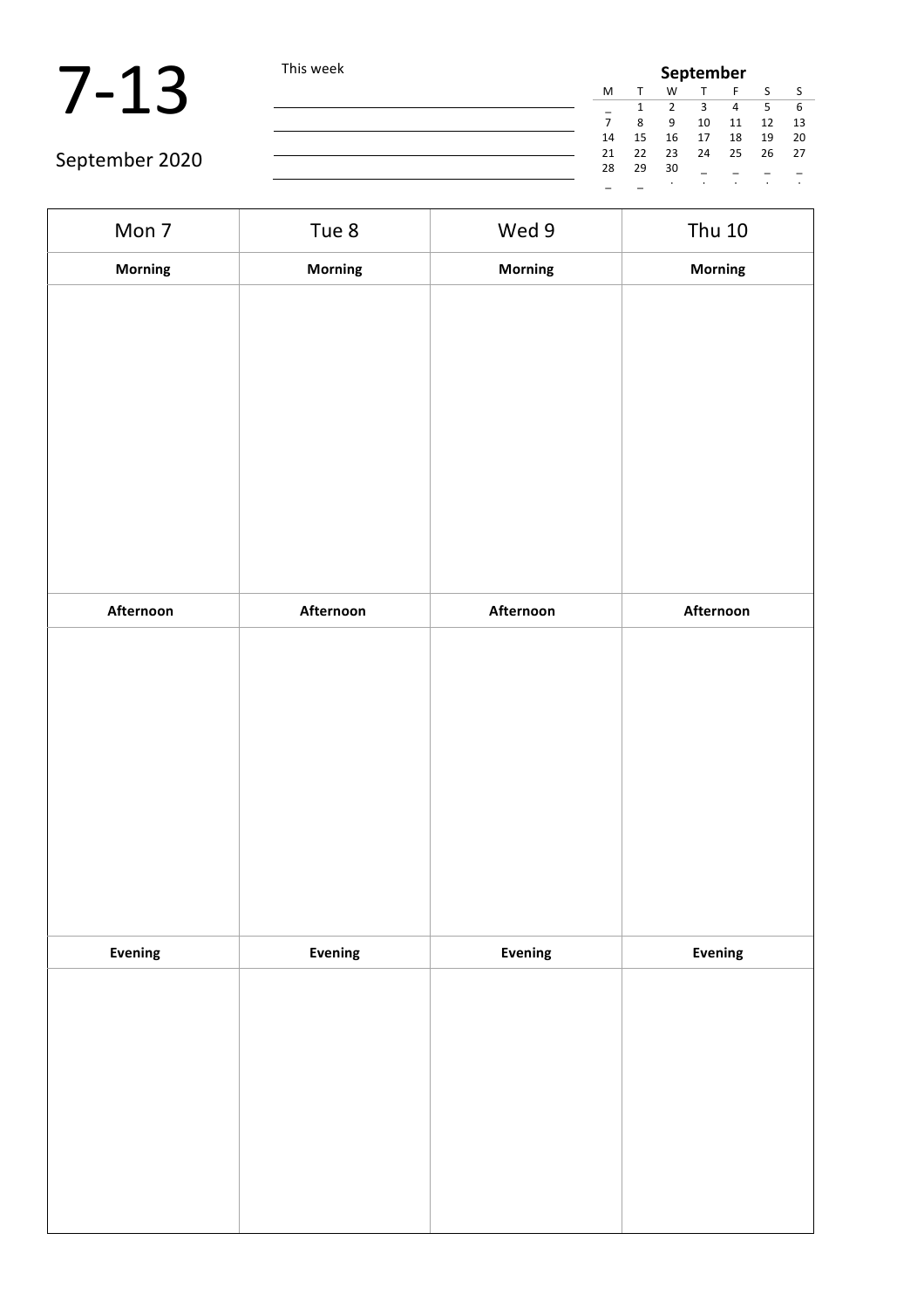| <b>October</b> |    |    |    |    |    |    |  |  |
|----------------|----|----|----|----|----|----|--|--|
| M              |    | W  |    | F  | S  | S  |  |  |
|                |    |    | 1  | 2  | 3  | 4  |  |  |
| 5              | 6  | 7  | 8  | 9  | 10 | 11 |  |  |
| 12             | 13 | 14 | 15 | 16 | 17 | 18 |  |  |
| 19             | 20 | 21 | 22 | 23 | 24 | 25 |  |  |
| 26             | 27 | 28 | 29 | 30 | 31 |    |  |  |
|                |    | ٠  | ٠  | ٠  | ٠  | ٠  |  |  |

| Fri 11    | Sat 12    | <b>Sun 13</b>  | Notes |
|-----------|-----------|----------------|-------|
| Morning   | Morning   | Morning        |       |
|           |           |                |       |
|           |           |                |       |
|           |           |                |       |
|           |           |                |       |
|           |           |                |       |
|           |           |                |       |
|           |           |                |       |
|           |           |                |       |
|           |           |                |       |
| Afternoon | Afternoon | Afternoon      |       |
|           |           |                |       |
|           |           |                |       |
|           |           |                |       |
|           |           |                |       |
|           |           |                |       |
|           |           |                |       |
|           |           |                |       |
|           |           |                |       |
|           |           |                |       |
|           |           | <b>Evening</b> |       |
| Evening   | Evening   |                |       |
|           |           |                |       |
|           |           |                |       |
|           |           |                |       |
|           |           |                |       |
|           |           |                |       |
|           |           |                |       |
|           |           |                |       |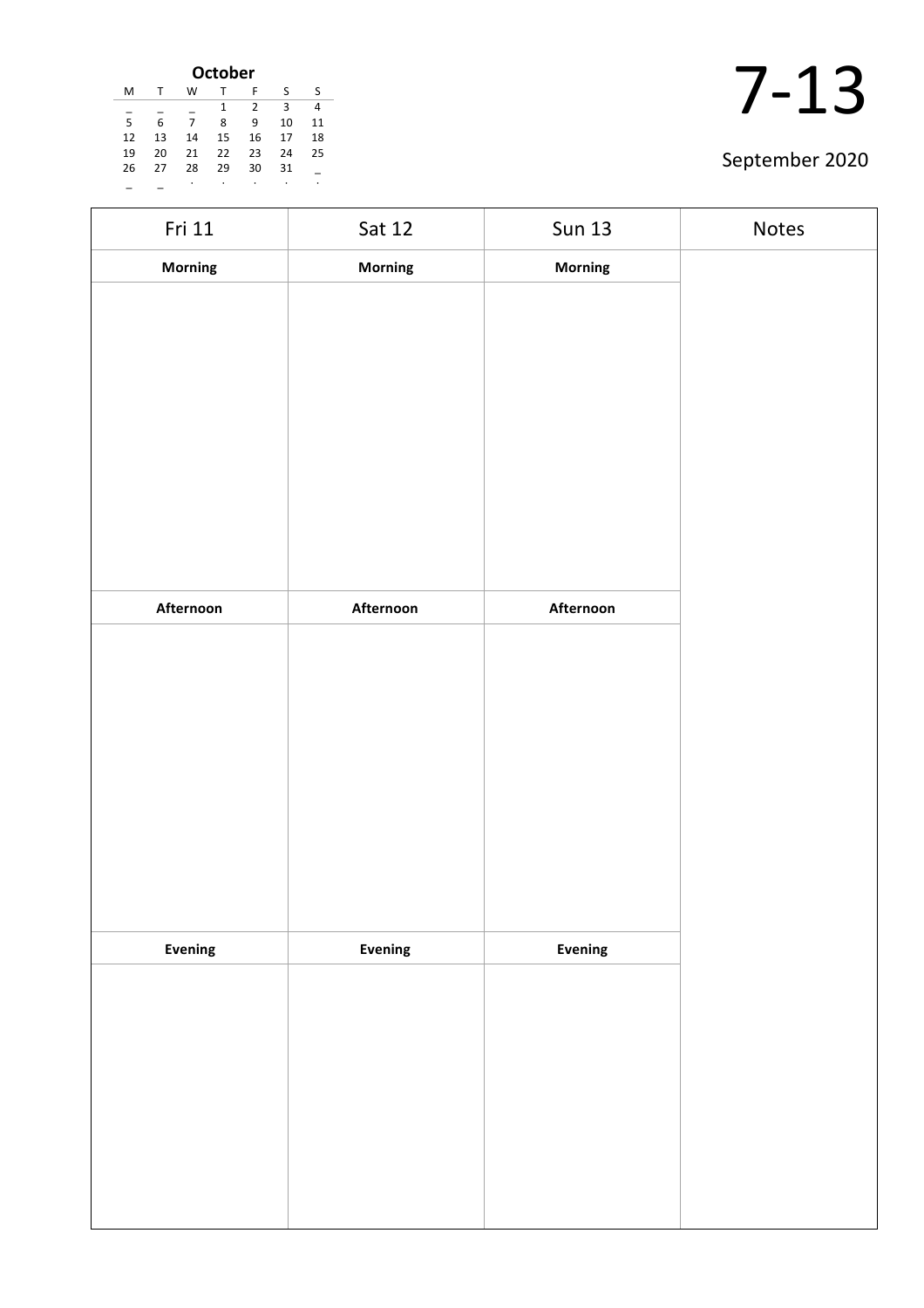| меек | September |    |    |    |    |         |    |  |
|------|-----------|----|----|----|----|---------|----|--|
|      | м         | т  | W  | т  | F  | S       | S  |  |
|      |           |    | 2  | 3  | 4  | 5       | 6  |  |
|      | 7         | 8  | 9  | 10 | 11 | 12      | 13 |  |
|      | 14        | 15 | 16 | 17 | 18 | 19      | 20 |  |
|      | 21        | 22 | 23 | 24 | 25 | 26      | 27 |  |
|      | 28        | 29 | 30 |    |    |         |    |  |
|      |           |    | ٠  |    |    | $\cdot$ | ٠  |  |

| Mon 14    | <b>Tue 15</b> | <b>Wed 16</b> | <b>Thu 17</b> |
|-----------|---------------|---------------|---------------|
| Morning   | Morning       | Morning       | Morning       |
|           |               |               |               |
|           |               |               |               |
|           |               |               |               |
|           |               |               |               |
|           |               |               |               |
|           |               |               |               |
|           |               |               |               |
|           |               |               |               |
| Afternoon | Afternoon     | Afternoon     | Afternoon     |
|           |               |               |               |
|           |               |               |               |
|           |               |               |               |
|           |               |               |               |
|           |               |               |               |
|           |               |               |               |
|           |               |               |               |
|           |               |               |               |
| Evening   | Evening       | Evening       | Evening       |
|           |               |               |               |
|           |               |               |               |
|           |               |               |               |
|           |               |               |               |
|           |               |               |               |
|           |               |               |               |
|           |               |               |               |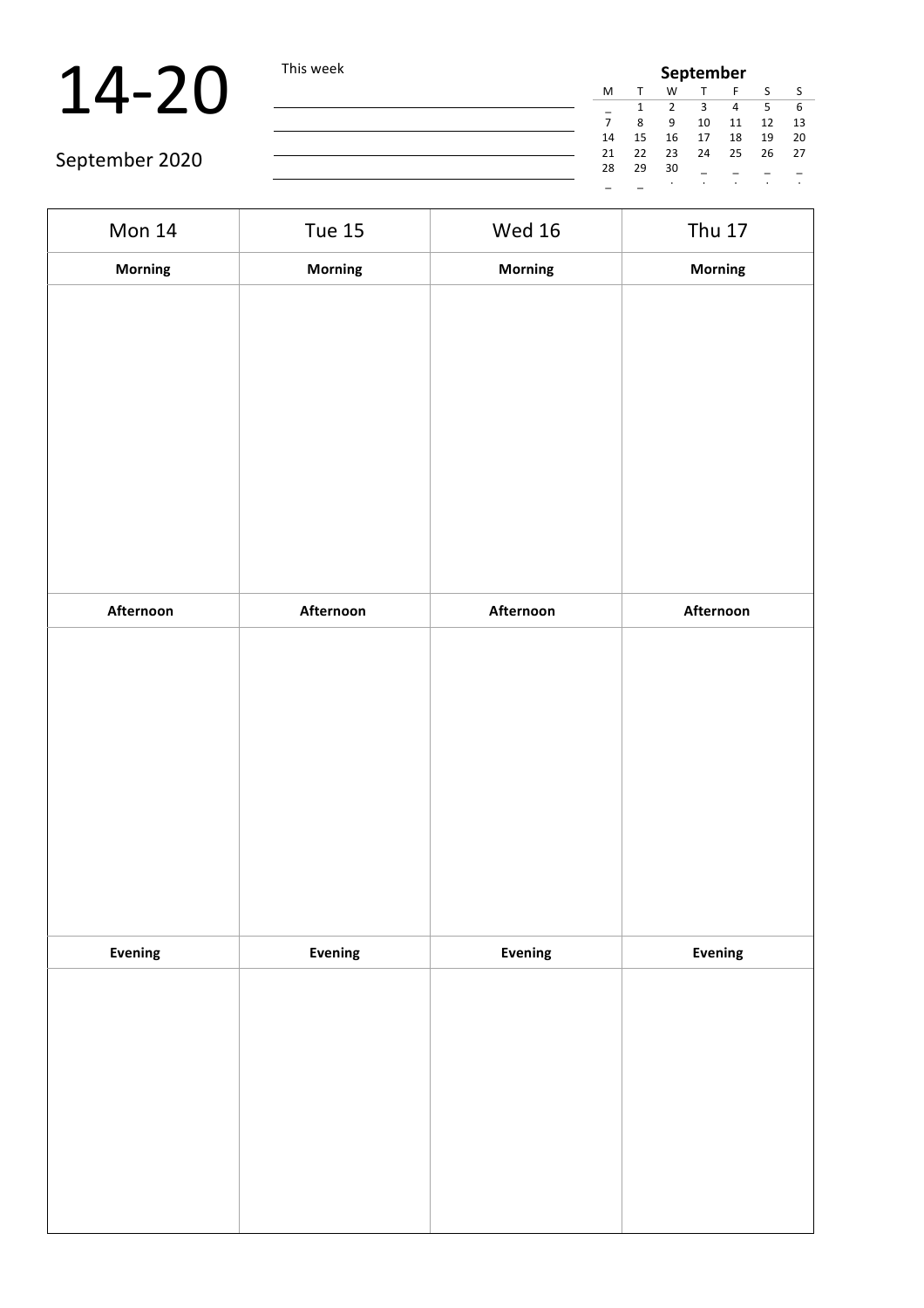| <b>October</b> |    |    |    |    |    |    |  |  |
|----------------|----|----|----|----|----|----|--|--|
| M              |    | W  |    | F  | S  | S  |  |  |
|                |    |    | 1  | 2  | 3  | 4  |  |  |
| 5              | 6  | 7  | 8  | 9  | 10 | 11 |  |  |
| 12             | 13 | 14 | 15 | 16 | 17 | 18 |  |  |
| 19             | 20 | 21 | 22 | 23 | 24 | 25 |  |  |
| 26             | 27 | 28 | 29 | 30 | 31 |    |  |  |
|                |    | ٠  | ٠  | ٠  | ٠  | ٠  |  |  |

| Fri 18    | Sat 19    | <b>Sun 20</b> | Notes |
|-----------|-----------|---------------|-------|
| Morning   | Morning   | Morning       |       |
|           |           |               |       |
|           |           |               |       |
|           |           |               |       |
|           |           |               |       |
|           |           |               |       |
|           |           |               |       |
|           |           |               |       |
|           |           |               |       |
| Afternoon | Afternoon | Afternoon     |       |
|           |           |               |       |
|           |           |               |       |
|           |           |               |       |
|           |           |               |       |
|           |           |               |       |
|           |           |               |       |
|           |           |               |       |
|           |           |               |       |
| Evening   | Evening   | Evening       |       |
|           |           |               |       |
|           |           |               |       |
|           |           |               |       |
|           |           |               |       |
|           |           |               |       |
|           |           |               |       |
|           |           |               |       |
|           |           |               |       |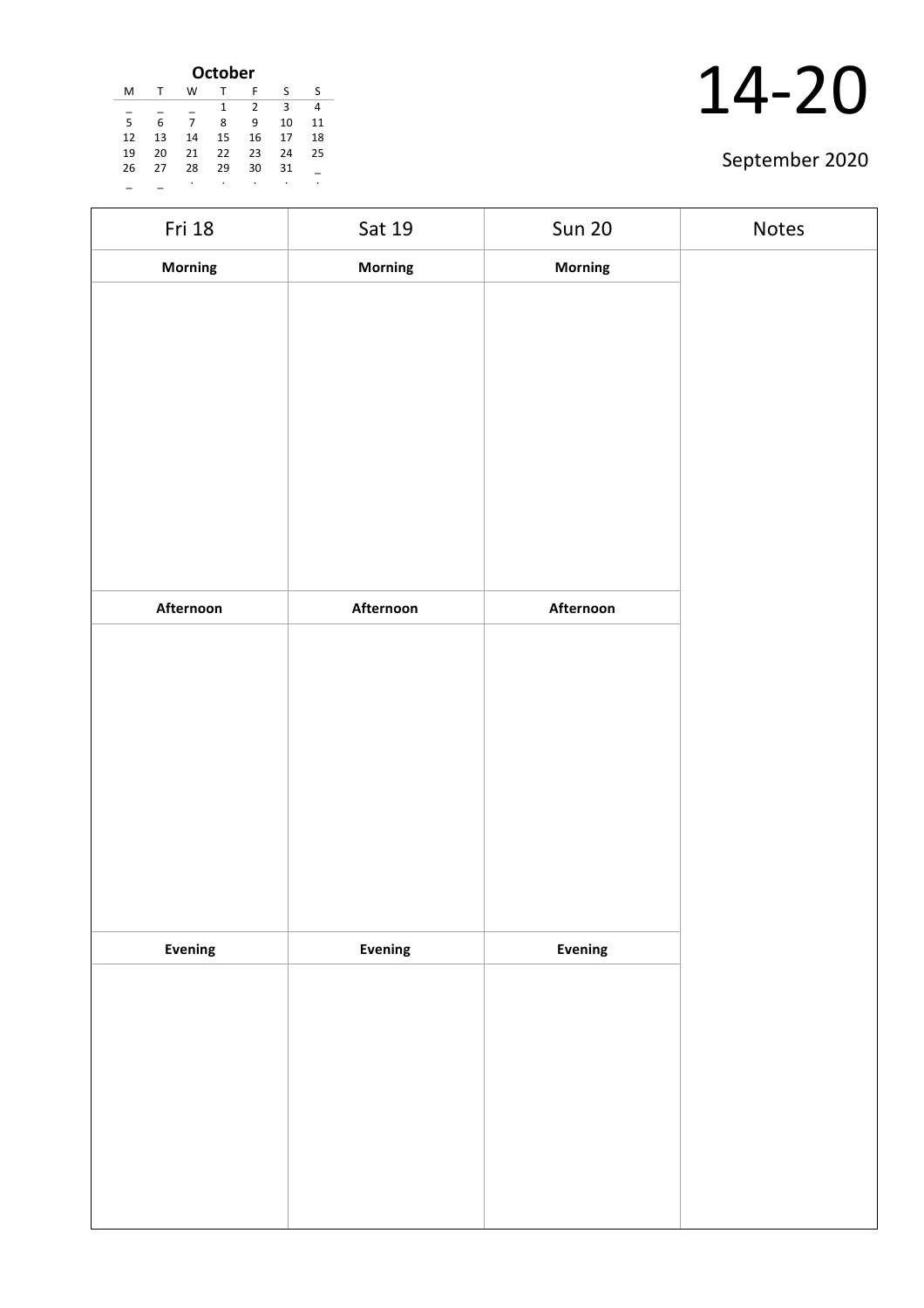## 21-27 This week

| week | September |    |         |    |    |         |         |
|------|-----------|----|---------|----|----|---------|---------|
|      | M         | T  | W       | т  | F  | S       |         |
|      |           |    | 2       | 3  | 4  | 5       | 6       |
|      |           | 8  | 9       | 10 | 11 | 12      | 13      |
|      | 14        | 15 | 16      | 17 | 18 | 19      | 20      |
|      | 21        | 22 | 23      | 24 | 25 | 26      | 27      |
|      | 28        | 29 | 30      |    |    |         |         |
|      |           |    | $\cdot$ | ٠  | ٠  | $\cdot$ | $\cdot$ |

| <b>Mon 21</b> | Tue 22    | Wed 23    | <b>Thu 24</b> |
|---------------|-----------|-----------|---------------|
| Morning       | Morning   | Morning   | Morning       |
|               |           |           |               |
| Afternoon     | Afternoon | Afternoon | Afternoon     |
|               |           |           |               |
| Evening       | Evening   | Evening   | Evening       |
|               |           |           |               |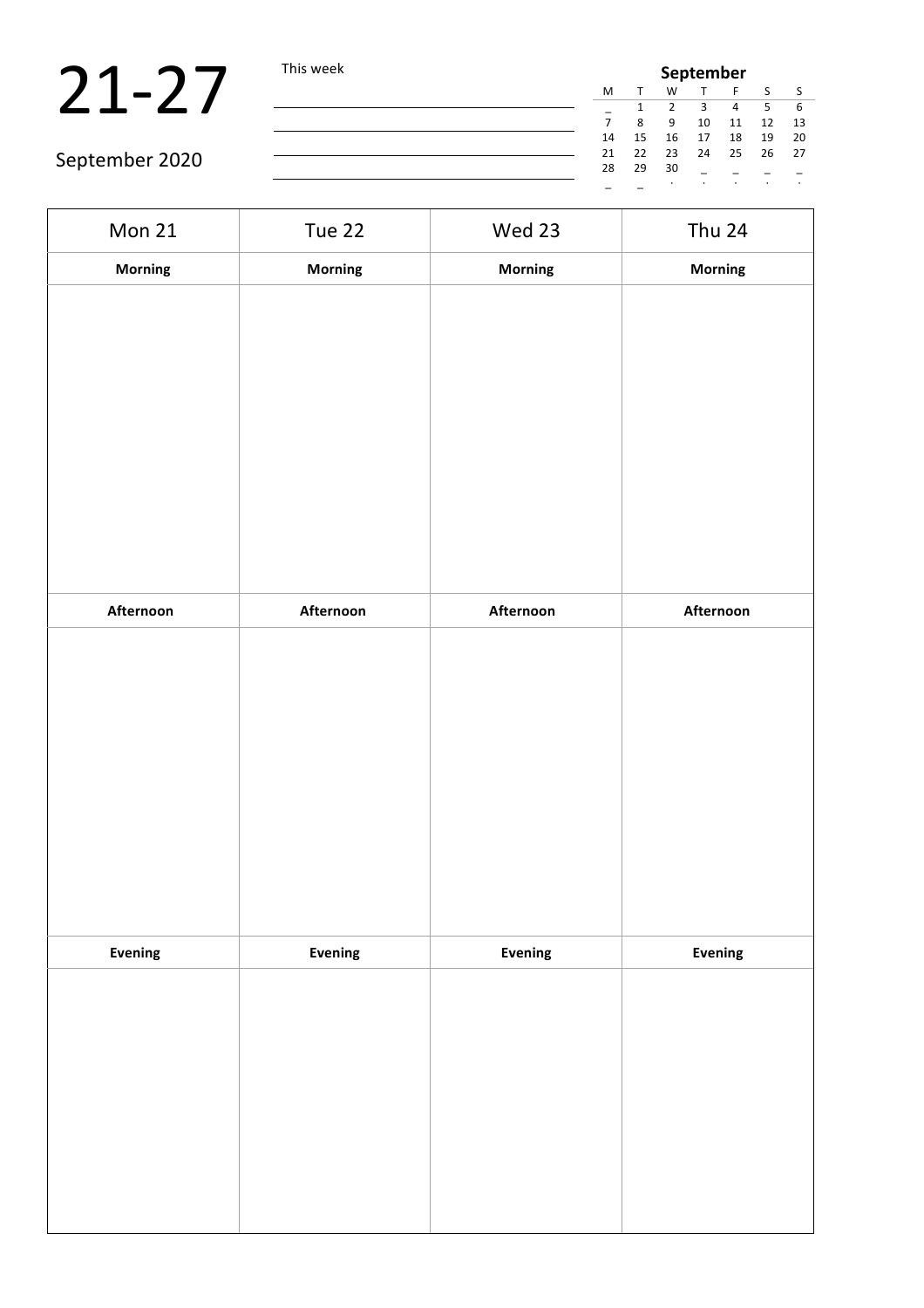| <b>October</b> |    |    |    |    |    |    |  |  |
|----------------|----|----|----|----|----|----|--|--|
| M              |    | W  |    | F  | S  | S  |  |  |
|                |    |    | 1  | 2  | 3  | 4  |  |  |
| 5              | 6  | 7  | 8  | 9  | 10 | 11 |  |  |
| 12             | 13 | 14 | 15 | 16 | 17 | 18 |  |  |
| 19             | 20 | 21 | 22 | 23 | 24 | 25 |  |  |
| 26             | 27 | 28 | 29 | 30 | 31 |    |  |  |
|                |    | ٠  | ٠  | ٠  | ٠  | ٠  |  |  |

| Fri 25    | Sat 26    | <b>Sun 27</b>  | Notes |
|-----------|-----------|----------------|-------|
| Morning   | Morning   | Morning        |       |
|           |           |                |       |
|           |           |                |       |
|           |           |                |       |
|           |           |                |       |
|           |           |                |       |
|           |           |                |       |
|           |           |                |       |
|           |           |                |       |
|           |           |                |       |
| Afternoon | Afternoon | Afternoon      |       |
|           |           |                |       |
|           |           |                |       |
|           |           |                |       |
|           |           |                |       |
|           |           |                |       |
|           |           |                |       |
|           |           |                |       |
|           |           |                |       |
| Evening   | Evening   | <b>Evening</b> |       |
|           |           |                |       |
|           |           |                |       |
|           |           |                |       |
|           |           |                |       |
|           |           |                |       |
|           |           |                |       |
|           |           |                |       |
|           |           |                |       |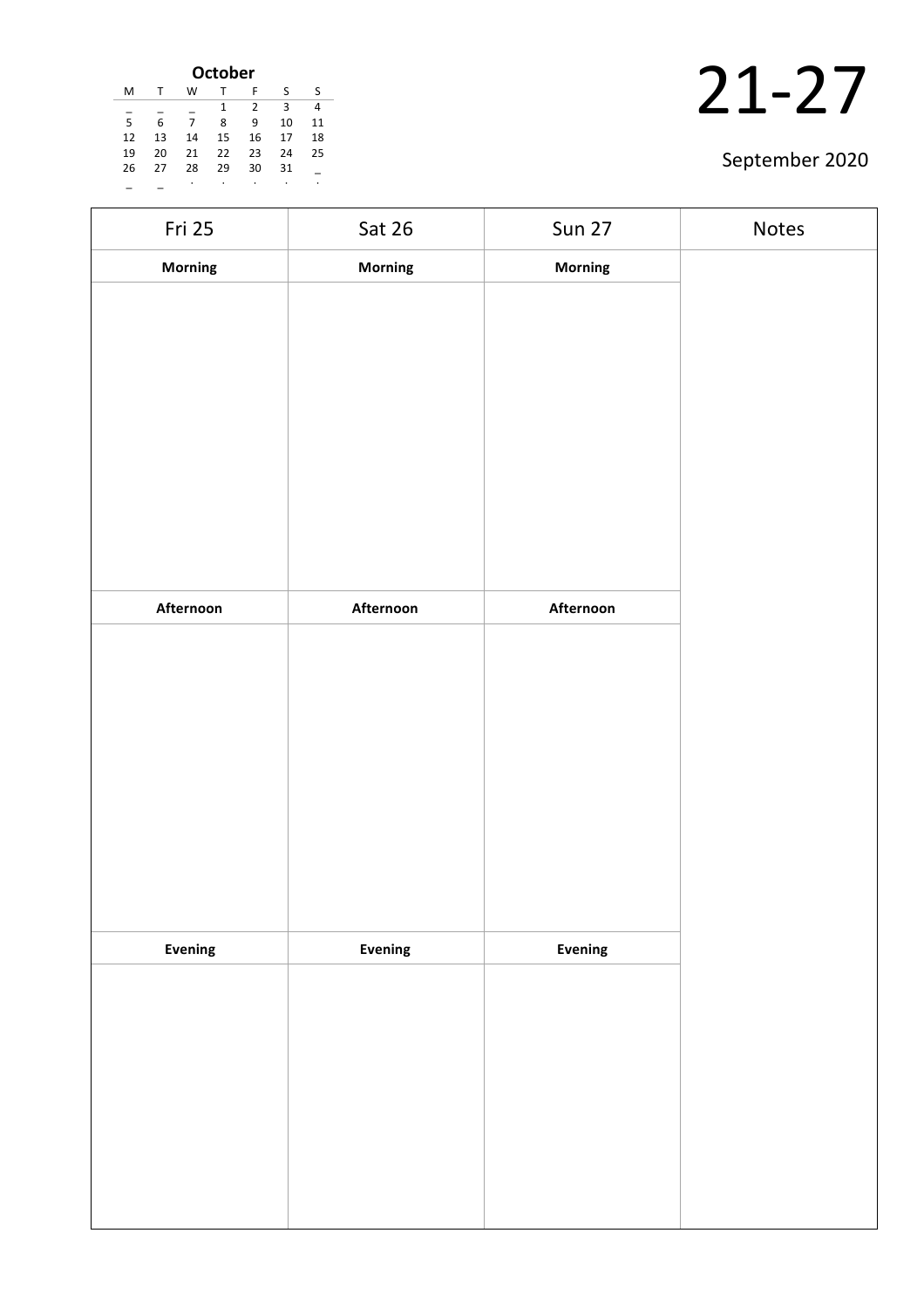| $\bigcap$ | $\blacksquare$ |  | $ \Delta$ |
|-----------|----------------|--|-----------|
|-----------|----------------|--|-----------|

|                  | This week |    |    | September |    |    |    |      |  |  |  |  |
|------------------|-----------|----|----|-----------|----|----|----|------|--|--|--|--|
|                  |           | M  |    |           |    |    |    |      |  |  |  |  |
|                  |           |    |    |           |    |    |    | -6   |  |  |  |  |
|                  |           |    | Я  |           | 10 | 11 | 12 | - 13 |  |  |  |  |
|                  |           | 14 | 15 | 16        | 17 | 18 | 19 | - 20 |  |  |  |  |
| September 2020 / |           | 21 | 22 | 23        | 24 | 25 | 26 | - 27 |  |  |  |  |
| October 2020     |           | 28 | 29 | 30        |    |    |    |      |  |  |  |  |
|                  |           |    |    |           |    |    |    |      |  |  |  |  |

| Mon 28         | <b>Tue 29</b>  | Wed 30    | Thu 1     |
|----------------|----------------|-----------|-----------|
| <b>Morning</b> | Morning        | Morning   | Morning   |
|                |                |           |           |
|                |                |           |           |
|                |                |           |           |
|                |                |           |           |
|                |                |           |           |
|                |                |           |           |
|                |                |           |           |
|                |                |           |           |
|                |                |           |           |
| Afternoon      | Afternoon      | Afternoon | Afternoon |
|                |                |           |           |
|                |                |           |           |
|                |                |           |           |
|                |                |           |           |
|                |                |           |           |
|                |                |           |           |
|                |                |           |           |
|                |                |           |           |
|                |                |           |           |
| Evening        | <b>Evening</b> | Evening   | Evening   |
|                |                |           |           |
|                |                |           |           |
|                |                |           |           |
|                |                |           |           |
|                |                |           |           |
|                |                |           |           |
|                |                |           |           |
|                |                |           |           |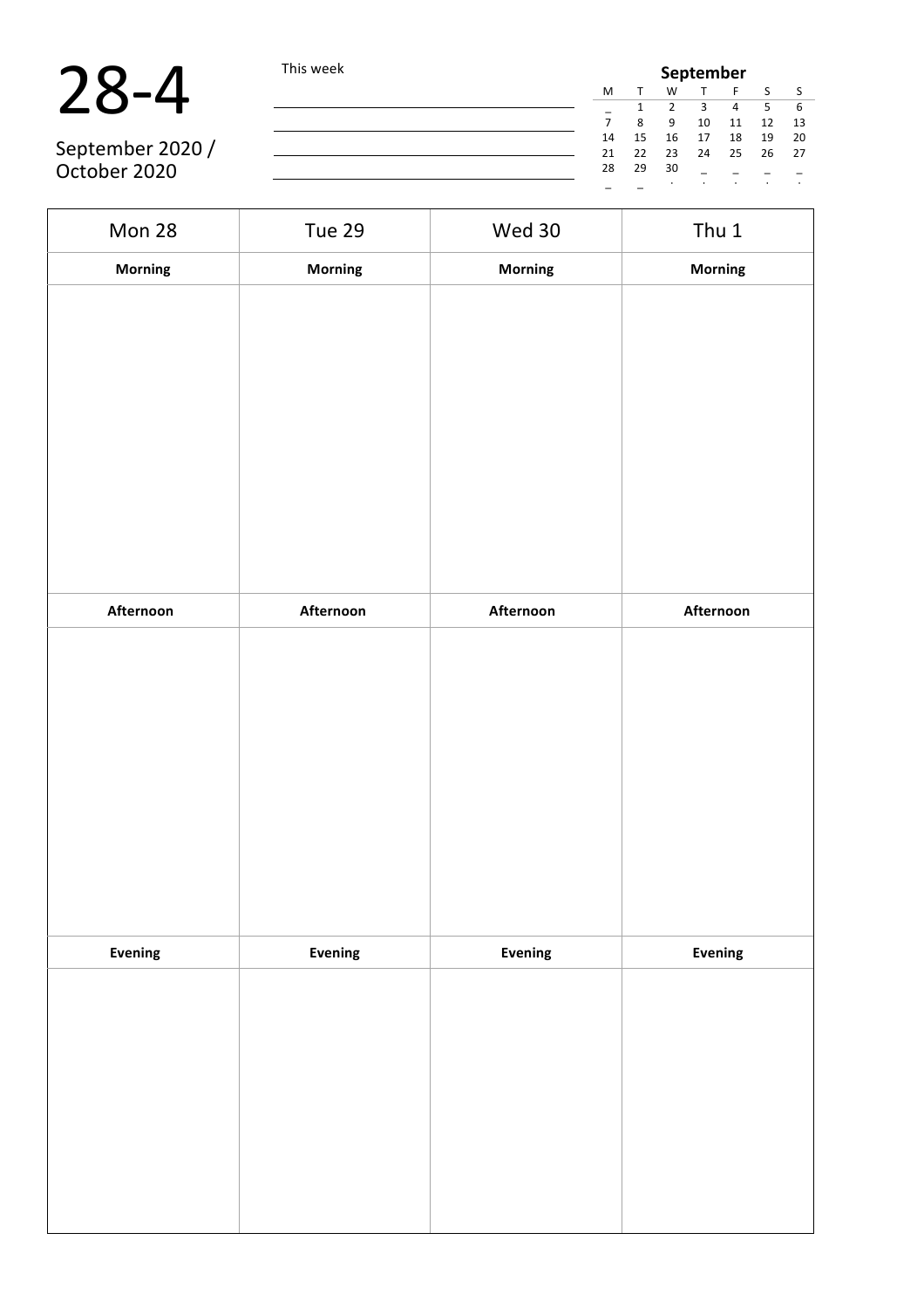| <b>October</b> |    |    |    |    |    |    |  |
|----------------|----|----|----|----|----|----|--|
| M              |    | w  |    | F  | S  | S  |  |
|                |    |    | 1  | 2  | 3  | 4  |  |
| 5              | 6  | 7  | 8  | 9  | 10 | 11 |  |
| 12             | 13 | 14 | 15 | 16 | 17 | 18 |  |
| 19             | 20 | 21 | 22 | 23 | 24 | 25 |  |
| 26             | 27 | 28 | 29 | 30 | 31 |    |  |
|                |    | ٠  | ٠  | ٠  | ٠  | ٠  |  |

| September 2020 /<br>October 2020 |
|----------------------------------|

| Fri 2     | Sat 3          | Sun 4          | Notes |
|-----------|----------------|----------------|-------|
| Morning   | <b>Morning</b> | <b>Morning</b> |       |
|           |                |                |       |
|           |                |                |       |
|           |                |                |       |
|           |                |                |       |
|           |                |                |       |
|           |                |                |       |
|           |                |                |       |
|           |                |                |       |
|           |                |                |       |
| Afternoon | Afternoon      | Afternoon      |       |
|           |                |                |       |
|           |                |                |       |
|           |                |                |       |
|           |                |                |       |
|           |                |                |       |
|           |                |                |       |
|           |                |                |       |
|           |                |                |       |
| Evening   | Evening        | Evening        |       |
|           |                |                |       |
|           |                |                |       |
|           |                |                |       |
|           |                |                |       |
|           |                |                |       |
|           |                |                |       |
|           |                |                |       |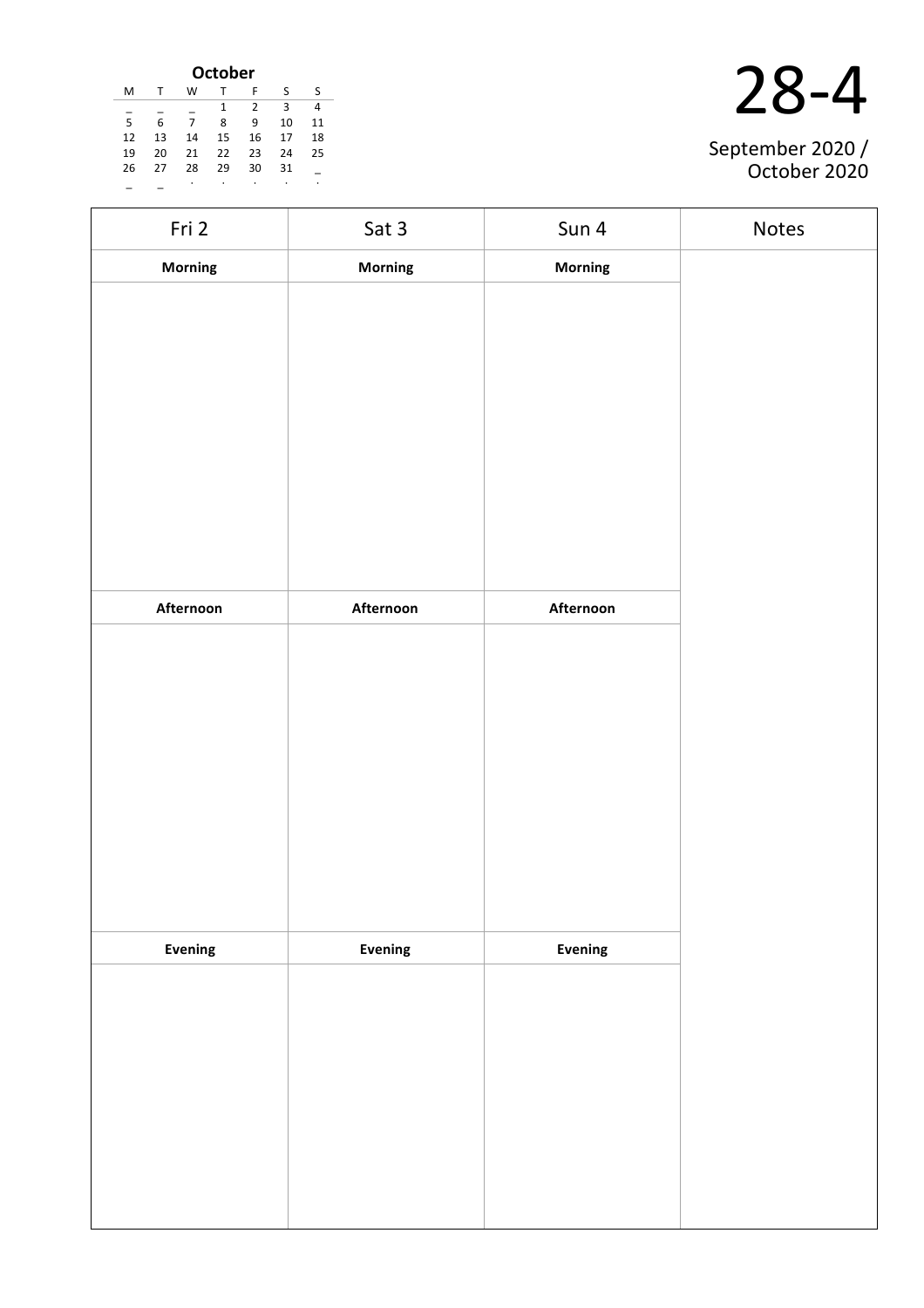|              | This week | <b>October</b> |    |    |    |    |    |      |  |
|--------------|-----------|----------------|----|----|----|----|----|------|--|
|              |           | M              |    | W  |    |    |    |      |  |
|              |           | -              |    |    |    |    |    |      |  |
|              |           |                | 6  |    | 8  | q  | 10 | 11   |  |
|              |           | 12             | 13 | 14 | 15 | 16 | 17 | -18  |  |
|              |           | 19             | 20 | 21 | 22 | 23 | 24 | - 25 |  |
| October 2020 |           | 26             | 27 | 28 | 29 | 30 | 31 |      |  |
|              |           |                |    |    |    |    |    |      |  |

| Mon 5          | Tue 6     | Wed 7     | Thu <sub>8</sub> |
|----------------|-----------|-----------|------------------|
| Morning        | Morning   | Morning   | Morning          |
|                |           |           |                  |
|                |           |           |                  |
|                |           |           |                  |
|                |           |           |                  |
|                |           |           |                  |
|                |           |           |                  |
|                |           |           |                  |
|                |           |           |                  |
|                |           |           |                  |
| Afternoon      | Afternoon | Afternoon | Afternoon        |
|                |           |           |                  |
|                |           |           |                  |
|                |           |           |                  |
|                |           |           |                  |
|                |           |           |                  |
|                |           |           |                  |
|                |           |           |                  |
|                |           |           |                  |
|                |           |           |                  |
| <b>Evening</b> | Evening   | Evening   | Evening          |
|                |           |           |                  |
|                |           |           |                  |
|                |           |           |                  |
|                |           |           |                  |
|                |           |           |                  |
|                |           |           |                  |
|                |           |           |                  |
|                |           |           |                  |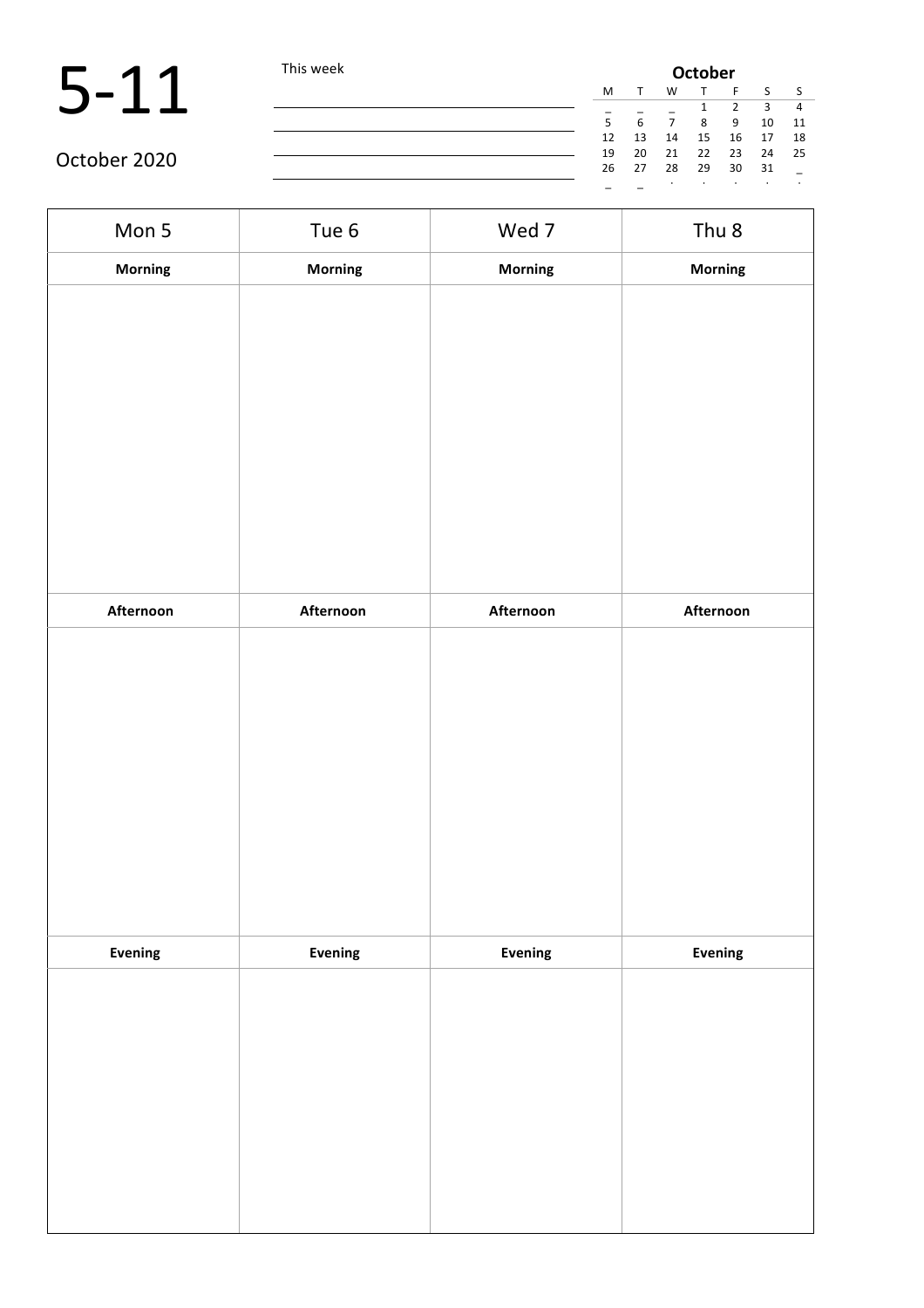| <b>November</b> |                |    |    |    |    |    |    |  |  |
|-----------------|----------------|----|----|----|----|----|----|--|--|
|                 | м              |    | w  | т  | F  | S  | S  |  |  |
|                 |                |    |    |    |    |    | 1  |  |  |
|                 | $\mathfrak{p}$ | κ  | 4  | 5  | 6  |    | 8  |  |  |
|                 | 9              | 10 | 11 | 12 | 13 | 14 | 15 |  |  |
|                 | 16             | 17 | 18 | 19 | 20 | 21 | 22 |  |  |
|                 | 23             | 24 | 25 | 26 | 27 | 28 | 29 |  |  |
|                 | 30             |    | ٠  | ٠  | ٠  |    | ٠  |  |  |

| Fri 9     | Sat 10    | <b>Sun 11</b>  | Notes |
|-----------|-----------|----------------|-------|
| Morning   | Morning   | Morning        |       |
|           |           |                |       |
|           |           |                |       |
|           |           |                |       |
|           |           |                |       |
|           |           |                |       |
|           |           |                |       |
|           |           |                |       |
|           |           |                |       |
| Afternoon | Afternoon | Afternoon      |       |
|           |           |                |       |
|           |           |                |       |
|           |           |                |       |
|           |           |                |       |
|           |           |                |       |
|           |           |                |       |
|           |           |                |       |
|           |           |                |       |
| Evening   | Evening   | <b>Evening</b> |       |
|           |           |                |       |
|           |           |                |       |
|           |           |                |       |
|           |           |                |       |
|           |           |                |       |
|           |           |                |       |
|           |           |                |       |
|           |           |                |       |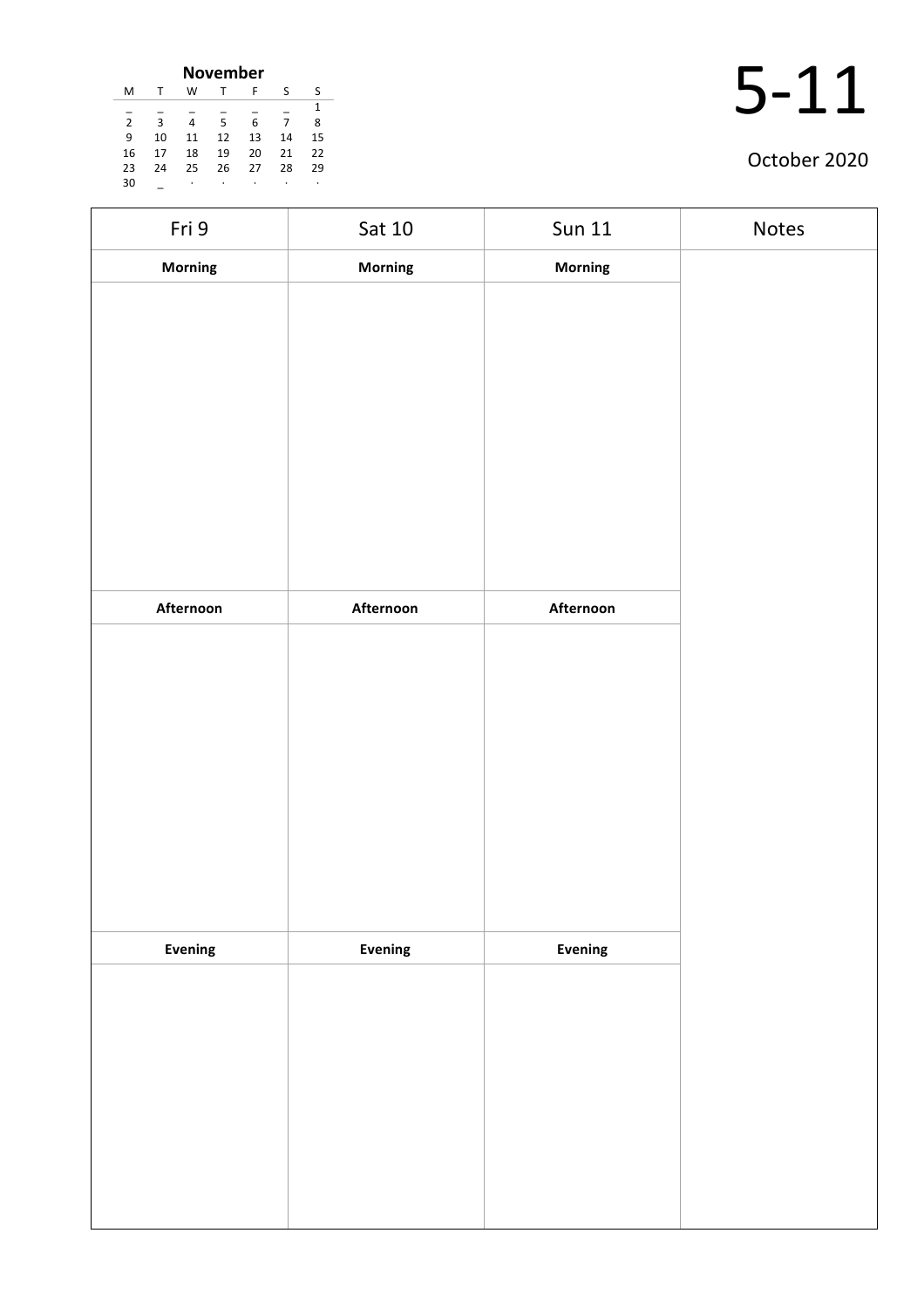# 12-18 This week

|    | <b>October</b> |    |    |    |    |    |  |  |
|----|----------------|----|----|----|----|----|--|--|
| М  |                | W  |    | F  | S  |    |  |  |
|    |                |    | 1  | 2  | 3  | 4  |  |  |
| 5  | 6              | 7  | 8  | 9  | 10 | 11 |  |  |
| 12 | 13             | 14 | 15 | 16 | 17 | 18 |  |  |
| 19 | 20             | 21 | 22 | 23 | 24 | 25 |  |  |
| 26 | 27             | 28 | 29 | 30 | 31 |    |  |  |
|    |                |    |    |    |    |    |  |  |

| <b>Mon 12</b> | <b>Tue 13</b>  | <b>Wed 14</b> | <b>Thu 15</b> |
|---------------|----------------|---------------|---------------|
| Morning       | <b>Morning</b> | Morning       | Morning       |
|               |                |               |               |
|               |                |               |               |
|               |                |               |               |
|               |                |               |               |
|               |                |               |               |
|               |                |               |               |
| Afternoon     | Afternoon      | Afternoon     | Afternoon     |
|               |                |               |               |
|               |                |               |               |
|               |                |               |               |
|               |                |               |               |
|               |                |               |               |
|               |                |               |               |
| Evening       | Evening        | Evening       | Evening       |
|               |                |               |               |
|               |                |               |               |
|               |                |               |               |
|               |                |               |               |
|               |                |               |               |
|               |                |               |               |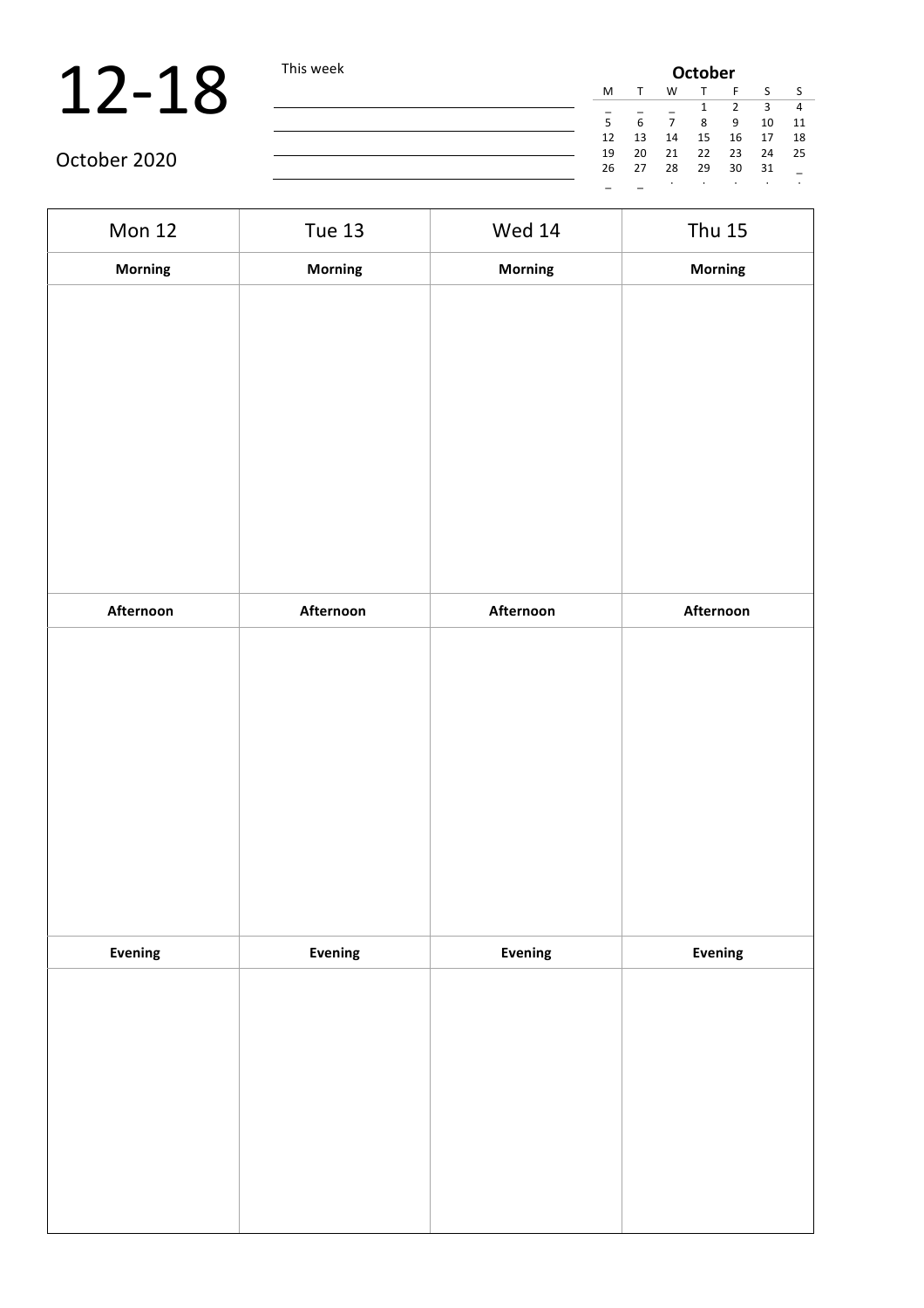| <b>November</b> |    |    |    |    |    |    |  |  |
|-----------------|----|----|----|----|----|----|--|--|
| м               |    | W  |    | F  | S  | S  |  |  |
|                 |    |    |    |    |    | 1  |  |  |
| $\overline{2}$  | κ  | 4  | 5  | 6  | 7  | 8  |  |  |
| 9               | 10 | 11 | 12 | 13 | 14 | 15 |  |  |
| 16              | 17 | 18 | 19 | 20 | 21 | 22 |  |  |
| 23              | 24 | 25 | 26 | 27 | 28 | 29 |  |  |
| 30              |    | ٠  | ٠  | ٠  |    | ٠  |  |  |

| Fri 16    | Sat 17    | <b>Sun 18</b>  | Notes |
|-----------|-----------|----------------|-------|
| Morning   | Morning   | Morning        |       |
|           |           |                |       |
|           |           |                |       |
|           |           |                |       |
|           |           |                |       |
|           |           |                |       |
|           |           |                |       |
|           |           |                |       |
|           |           |                |       |
|           |           |                |       |
| Afternoon | Afternoon | Afternoon      |       |
|           |           |                |       |
|           |           |                |       |
|           |           |                |       |
|           |           |                |       |
|           |           |                |       |
|           |           |                |       |
|           |           |                |       |
|           |           |                |       |
|           |           |                |       |
| Evening   | Evening   | <b>Evening</b> |       |
|           |           |                |       |
|           |           |                |       |
|           |           |                |       |
|           |           |                |       |
|           |           |                |       |
|           |           |                |       |
|           |           |                |       |
|           |           |                |       |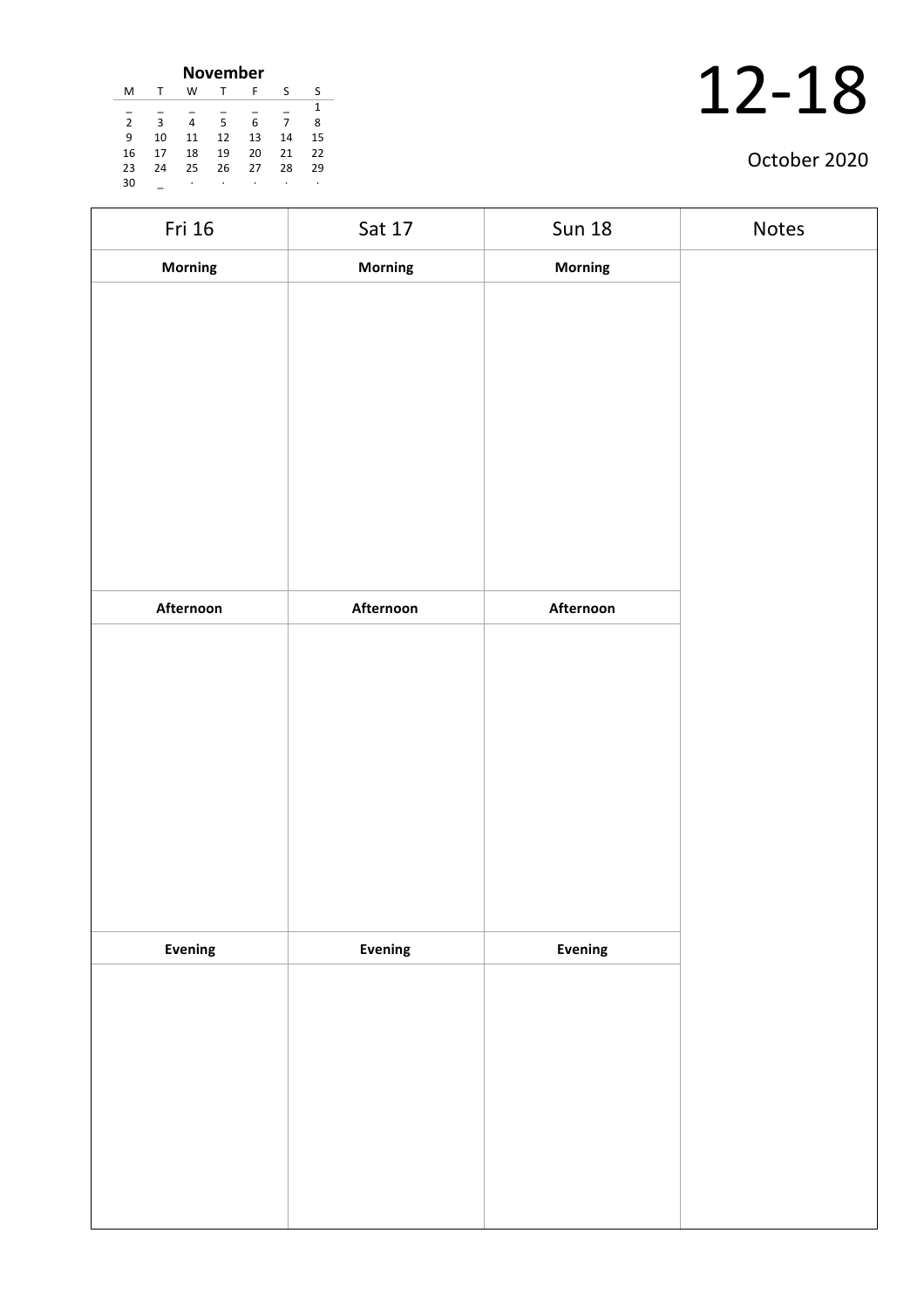| ils week | <b>October</b> |    |    |         |         |    |         |         |
|----------|----------------|----|----|---------|---------|----|---------|---------|
|          |                | М  | т  | W       | т       | F  | S       | - S     |
|          |                |    |    |         | 1       | 2  | 3       | 4       |
|          |                | 5  | 6  | 7       | 8       | 9  | 10      | 11      |
|          |                | 12 | 13 | 14      | 15      | 16 | 17      | 18      |
|          |                | 19 | 20 | 21      | 22      | 23 | 24      | 25      |
|          |                | 26 | 27 | 28      | 29      | 30 | 31      |         |
|          |                |    |    | $\cdot$ | $\cdot$ | ٠  | $\cdot$ | $\cdot$ |
|          |                |    |    |         |         |    |         |         |

| <b>Mon 19</b>  | <b>Tue 20</b>  | <b>Wed 21</b> | <b>Thu 22</b> |
|----------------|----------------|---------------|---------------|
| Morning        | <b>Morning</b> | Morning       | Morning       |
|                |                |               |               |
|                |                |               |               |
|                |                |               |               |
|                |                |               |               |
|                |                |               |               |
|                |                |               |               |
|                |                |               |               |
| Afternoon      | Afternoon      | Afternoon     | Afternoon     |
|                |                |               |               |
|                |                |               |               |
|                |                |               |               |
|                |                |               |               |
|                |                |               |               |
|                |                |               |               |
|                |                |               |               |
| <b>Evening</b> | Evening        | Evening       | Evening       |
|                |                |               |               |
|                |                |               |               |
|                |                |               |               |
|                |                |               |               |
|                |                |               |               |
|                |                |               |               |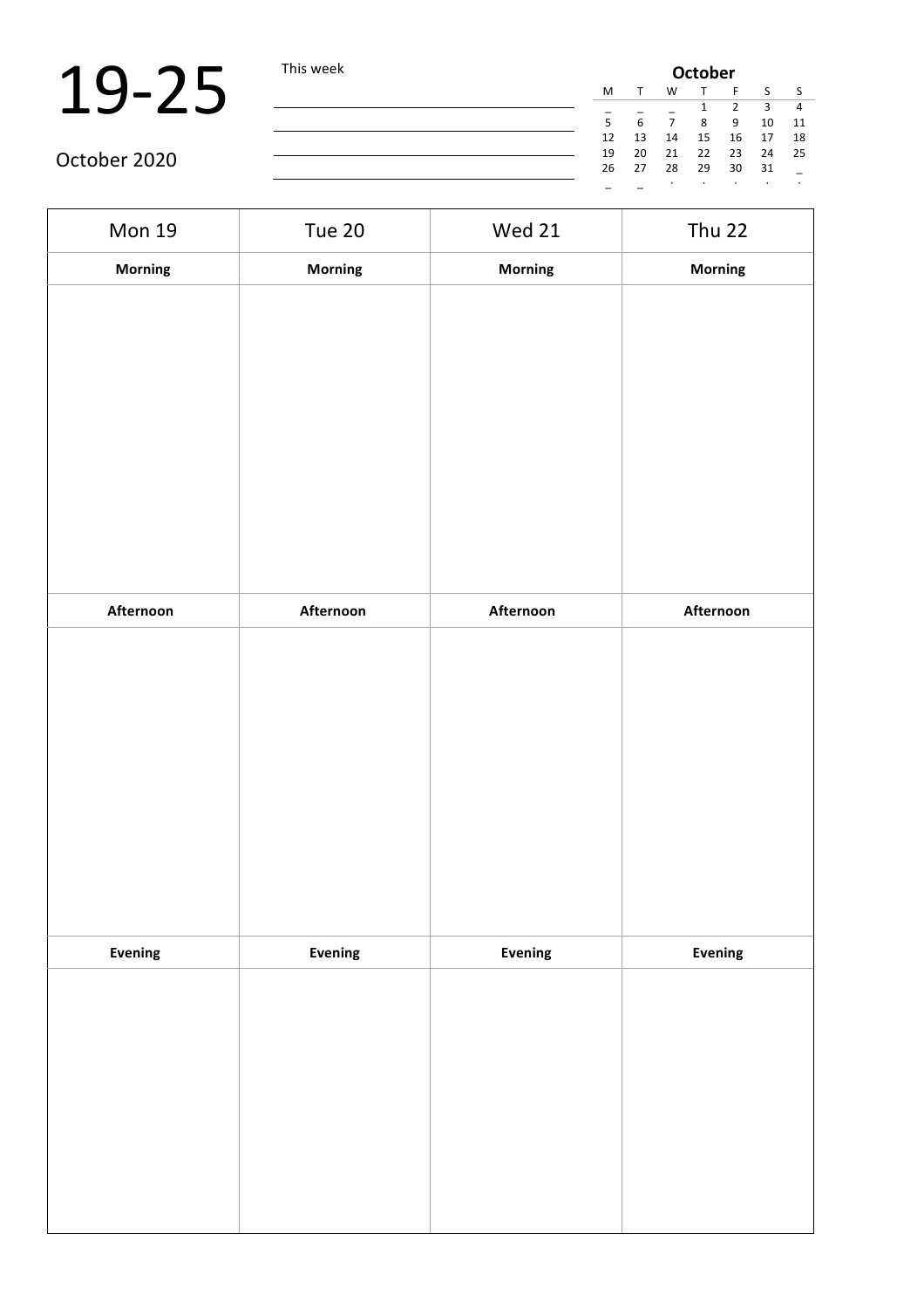| <b>November</b> |    |    |    |    |    |    |  |  |
|-----------------|----|----|----|----|----|----|--|--|
| м               |    | W  | т  | F  | S  | S  |  |  |
|                 |    |    |    |    |    | 1  |  |  |
| $\overline{2}$  | κ  | 4  | 5  | 6  | 7  | 8  |  |  |
| 9               | 10 | 11 | 12 | 13 | 14 | 15 |  |  |
| 16              | 17 | 18 | 19 | 20 | 21 | 22 |  |  |
| 23              | 24 | 25 | 26 | 27 | 28 | 29 |  |  |
| 30              |    | ٠  | ٠  | ٠  | ٠  | ٠  |  |  |

| Fri 23    | Sat 24    | <b>Sun 25</b> | Notes |
|-----------|-----------|---------------|-------|
| Morning   | Morning   | Morning       |       |
|           |           |               |       |
|           |           |               |       |
|           |           |               |       |
|           |           |               |       |
|           |           |               |       |
|           |           |               |       |
|           |           |               |       |
|           |           |               |       |
|           |           |               |       |
| Afternoon | Afternoon | Afternoon     |       |
|           |           |               |       |
|           |           |               |       |
|           |           |               |       |
|           |           |               |       |
|           |           |               |       |
|           |           |               |       |
|           |           |               |       |
|           |           |               |       |
| Evening   | Evening   | Evening       |       |
|           |           |               |       |
|           |           |               |       |
|           |           |               |       |
|           |           |               |       |
|           |           |               |       |
|           |           |               |       |
|           |           |               |       |
|           |           |               |       |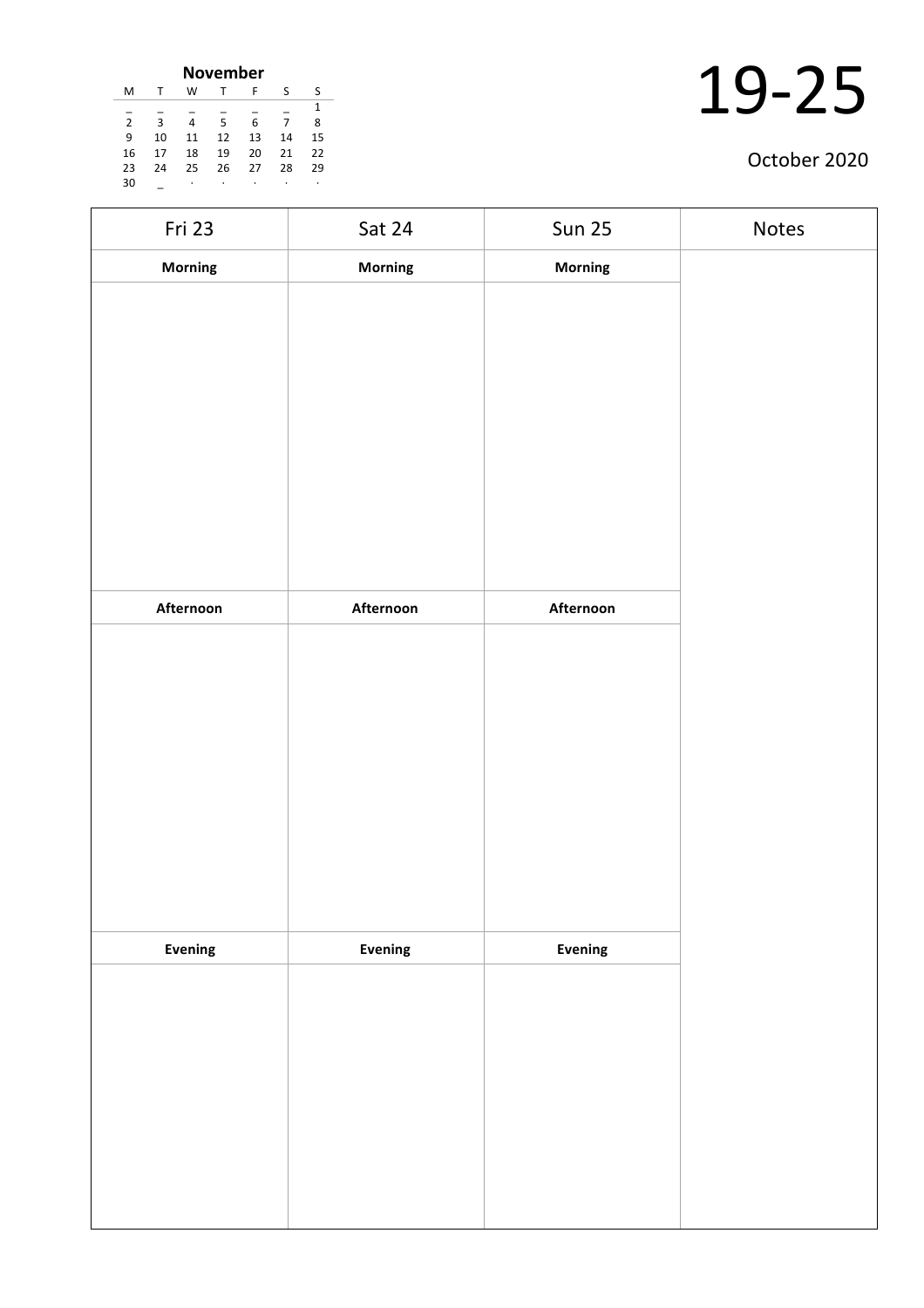| October 2020 / |
|----------------|

|                | This week |    | <b>October</b> |    |    |    |    |      |  |  |  |
|----------------|-----------|----|----------------|----|----|----|----|------|--|--|--|
|                |           | M  |                | W  |    |    |    |      |  |  |  |
|                |           |    |                |    |    |    |    | 4    |  |  |  |
|                |           | 5  |                |    | 8  | -9 | 10 | 11   |  |  |  |
|                |           | 12 | 13             | 14 | 15 | 16 | 17 | 18   |  |  |  |
| October 2020 / |           | 19 | 20             | 21 | 22 | 23 | 24 | - 25 |  |  |  |
| November 2020  |           | 26 | 27             | 28 | 29 | 30 | 31 |      |  |  |  |
|                |           |    |                |    |    |    |    |      |  |  |  |

Mon 26 Tue 27 Wed 28 Thu 29 **Morning Morning Morning Morning Afternoon Afternoon Afternoon Afternoon Evening Evening Evening Evening**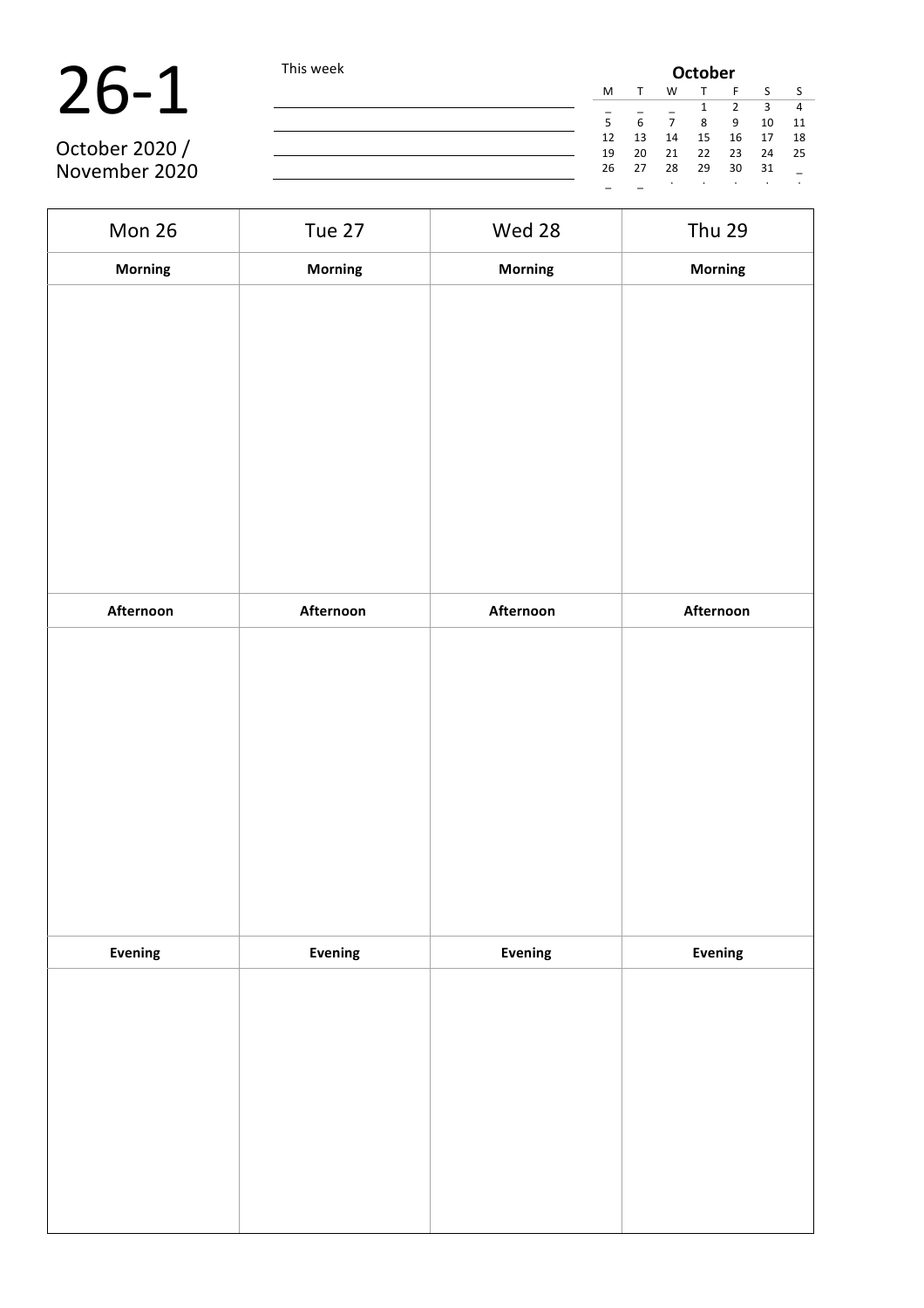|               | <b>November</b> |    |    |    |    |    |  |  |  |  |
|---------------|-----------------|----|----|----|----|----|--|--|--|--|
| м             | т               | w  |    | F  | S  | S  |  |  |  |  |
|               |                 |    |    |    |    | 1  |  |  |  |  |
| $\mathcal{P}$ | з               | 4  | 5  | 6  |    | 8  |  |  |  |  |
| 9             | 10              | 11 | 12 | 13 | 14 | 15 |  |  |  |  |
| 16            | 17              | 18 | 19 | 20 | 21 | 22 |  |  |  |  |
| 23            | 24              | 25 | 26 | 27 | 28 | 29 |  |  |  |  |
| 30            |                 | ٠  | ٠  | ٠  | ٠  | ٠  |  |  |  |  |

| Fri 30    | Sat 31         | Sun 1          | Notes |
|-----------|----------------|----------------|-------|
| Morning   | <b>Morning</b> | <b>Morning</b> |       |
|           |                |                |       |
|           |                |                |       |
|           |                |                |       |
|           |                |                |       |
|           |                |                |       |
|           |                |                |       |
|           |                |                |       |
|           |                |                |       |
|           |                |                |       |
| Afternoon | Afternoon      | Afternoon      |       |
|           |                |                |       |
|           |                |                |       |
|           |                |                |       |
|           |                |                |       |
|           |                |                |       |
|           |                |                |       |
|           |                |                |       |
|           |                |                |       |
| Evening   | <b>Evening</b> | Evening        |       |
|           |                |                |       |
|           |                |                |       |
|           |                |                |       |
|           |                |                |       |
|           |                |                |       |
|           |                |                |       |
|           |                |                |       |
|           |                |                |       |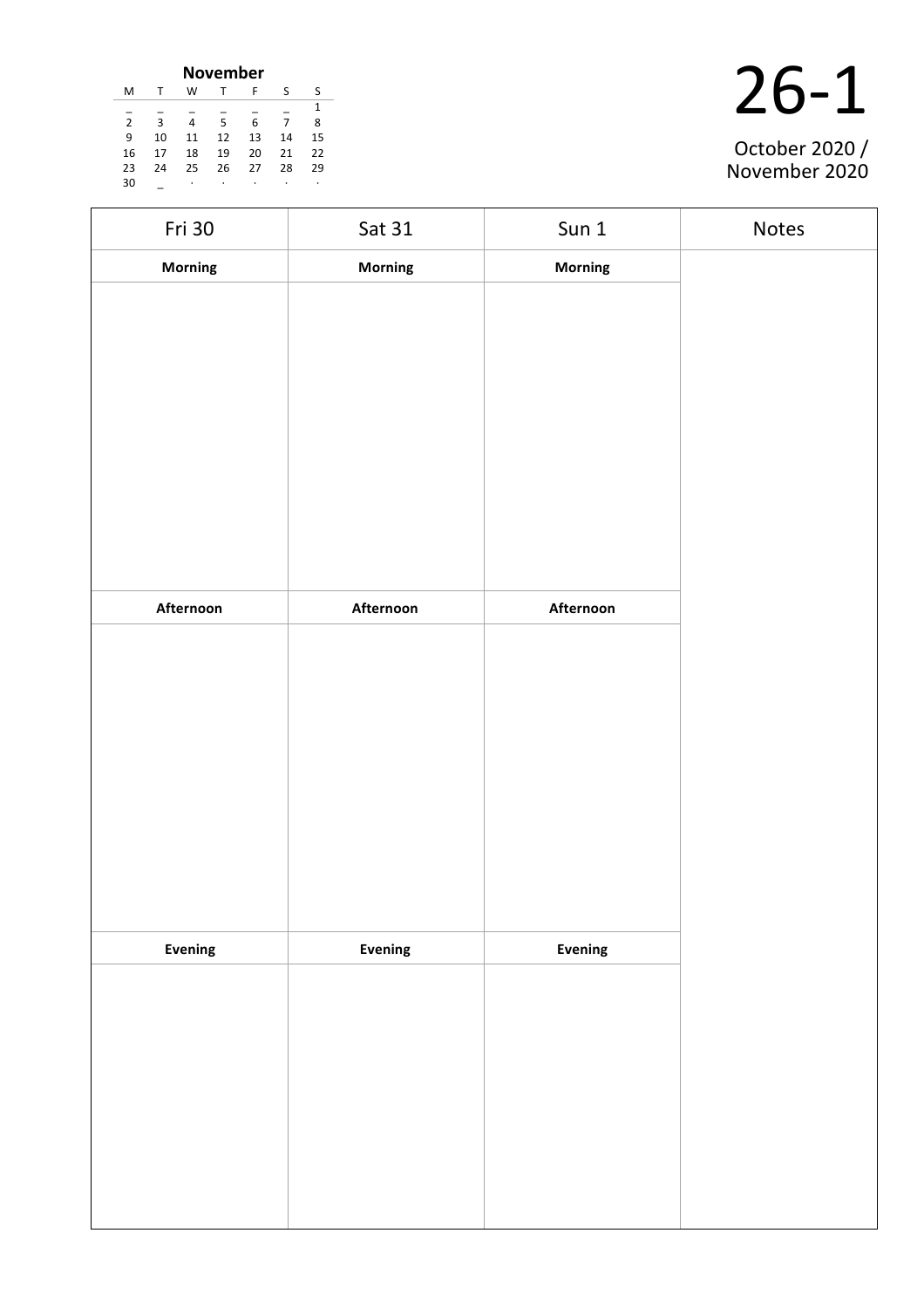

|               | This week |    | <b>November</b> |    |                |    |    |      |  |  |
|---------------|-----------|----|-----------------|----|----------------|----|----|------|--|--|
|               |           | M  |                 | W  |                |    |    |      |  |  |
|               |           |    |                 |    |                |    |    |      |  |  |
|               |           |    | $\mathbf{R}$    | 4  | $\overline{5}$ |    |    |      |  |  |
|               |           | 9  | 10              | 11 | 12             | 13 | 14 | - 15 |  |  |
| November 2020 |           | 16 | 17              | 18 | 19             | 20 | 21 | - 22 |  |  |
|               |           | 23 | 24              | 25 | - 26           | 27 | 28 | - 29 |  |  |
|               |           | 30 |                 |    |                |    |    |      |  |  |

| Mon 2          | Tue 3          | Wed 4     | Thu 5     |
|----------------|----------------|-----------|-----------|
| Morning        | Morning        | Morning   | Morning   |
|                |                |           |           |
| Afternoon      | Afternoon      | Afternoon | Afternoon |
|                |                |           |           |
| <b>Evening</b> | <b>Evening</b> | Evening   | Evening   |
|                |                |           |           |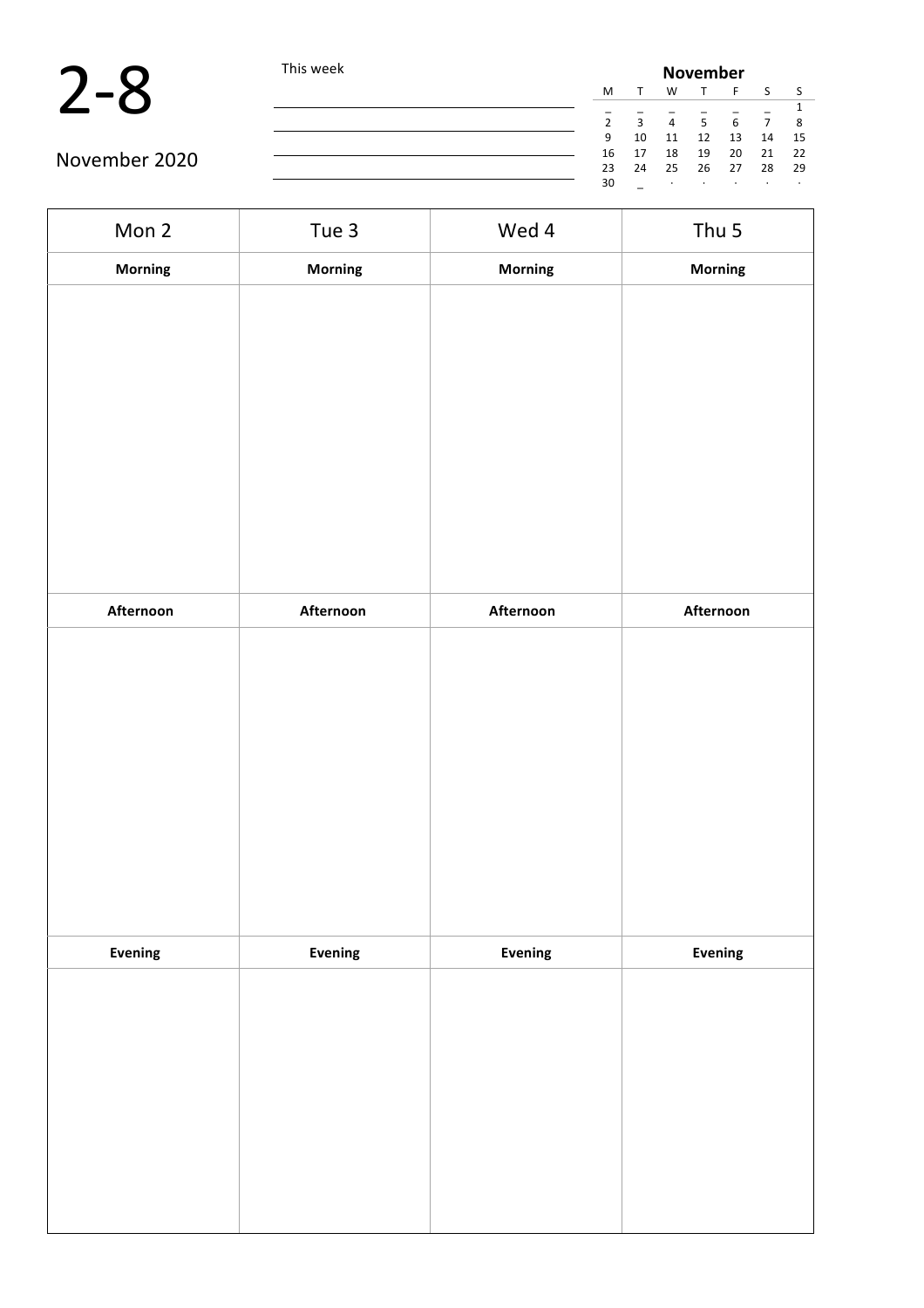| <b>December</b> |    |    |    |    |    |    |
|-----------------|----|----|----|----|----|----|
| M               |    | W  |    | F  | S  | S  |
|                 | 1  | 2  | ς  | 4  | 5  | 6  |
| $\overline{7}$  | 8  | ٩  | 10 | 11 | 12 | 13 |
| 14              | 15 | 16 | 17 | 18 | 19 | 20 |
| 21              | 22 | 23 | 24 | 25 | 26 | 27 |
| 28              | 29 | 30 | 31 |    |    |    |
|                 |    | ٠  | ٠  |    |    | ٠  |

| Fri 6     | Sat 7     | Sun 8     | Notes |
|-----------|-----------|-----------|-------|
| Morning   | Morning   | Morning   |       |
|           |           |           |       |
|           |           |           |       |
|           |           |           |       |
|           |           |           |       |
|           |           |           |       |
|           |           |           |       |
|           |           |           |       |
|           |           |           |       |
|           |           |           |       |
| Afternoon | Afternoon | Afternoon |       |
|           |           |           |       |
|           |           |           |       |
|           |           |           |       |
|           |           |           |       |
|           |           |           |       |
|           |           |           |       |
|           |           |           |       |
|           |           |           |       |
| Evening   | Evening   | Evening   |       |
|           |           |           |       |
|           |           |           |       |
|           |           |           |       |
|           |           |           |       |
|           |           |           |       |
|           |           |           |       |
|           |           |           |       |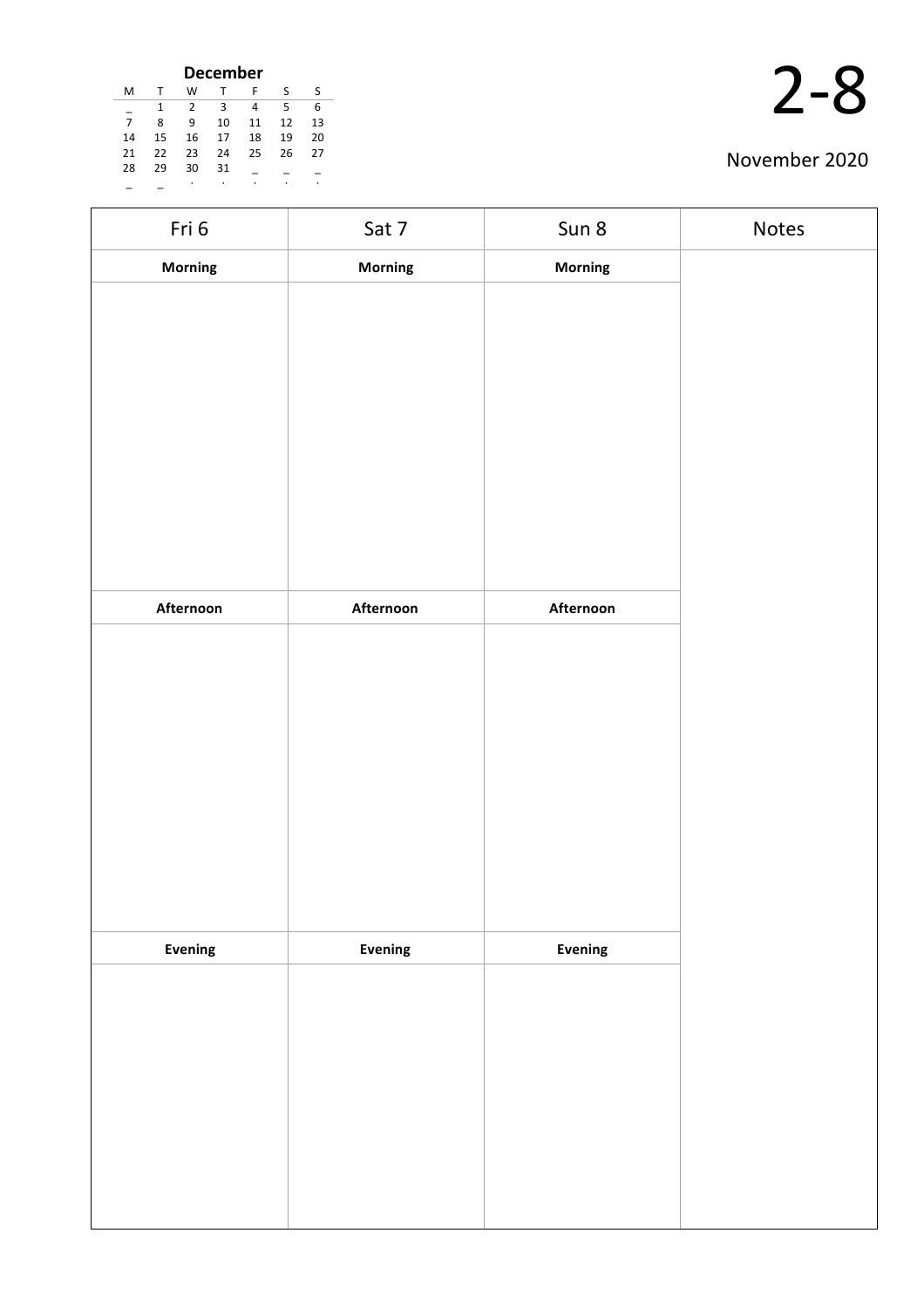|               | This week |    | <b>November</b>         |                |    |            |    |      |  |  |
|---------------|-----------|----|-------------------------|----------------|----|------------|----|------|--|--|
|               |           | M  |                         | W              |    |            |    |      |  |  |
|               |           |    |                         |                |    |            |    |      |  |  |
|               |           |    | $\overline{\mathbf{a}}$ | $\overline{a}$ | 5  | $\epsilon$ |    | 8    |  |  |
|               |           | 9  | 10                      | 11             | 12 | 13         | 14 | -15  |  |  |
| November 2020 |           | 16 | 17                      | 18             | 19 | 20         | 21 | - 22 |  |  |
|               |           | 23 | 24                      | 25             | 26 | 27         | 28 | - 29 |  |  |
|               |           | 30 |                         |                |    |            |    |      |  |  |

| Mon 9     | <b>Tue 10</b>  | <b>Wed 11</b> | <b>Thu 12</b> |
|-----------|----------------|---------------|---------------|
| Morning   | <b>Morning</b> | Morning       | Morning       |
|           |                |               |               |
|           |                |               |               |
|           |                |               |               |
|           |                |               |               |
|           |                |               |               |
|           |                |               |               |
|           |                |               |               |
|           |                |               |               |
|           |                |               |               |
| Afternoon | Afternoon      | Afternoon     | Afternoon     |
|           |                |               |               |
|           |                |               |               |
|           |                |               |               |
|           |                |               |               |
|           |                |               |               |
|           |                |               |               |
|           |                |               |               |
|           |                |               |               |
|           |                |               |               |
| Evening   | Evening        | Evening       | Evening       |
|           |                |               |               |
|           |                |               |               |
|           |                |               |               |
|           |                |               |               |
|           |                |               |               |
|           |                |               |               |
|           |                |               |               |
|           |                |               |               |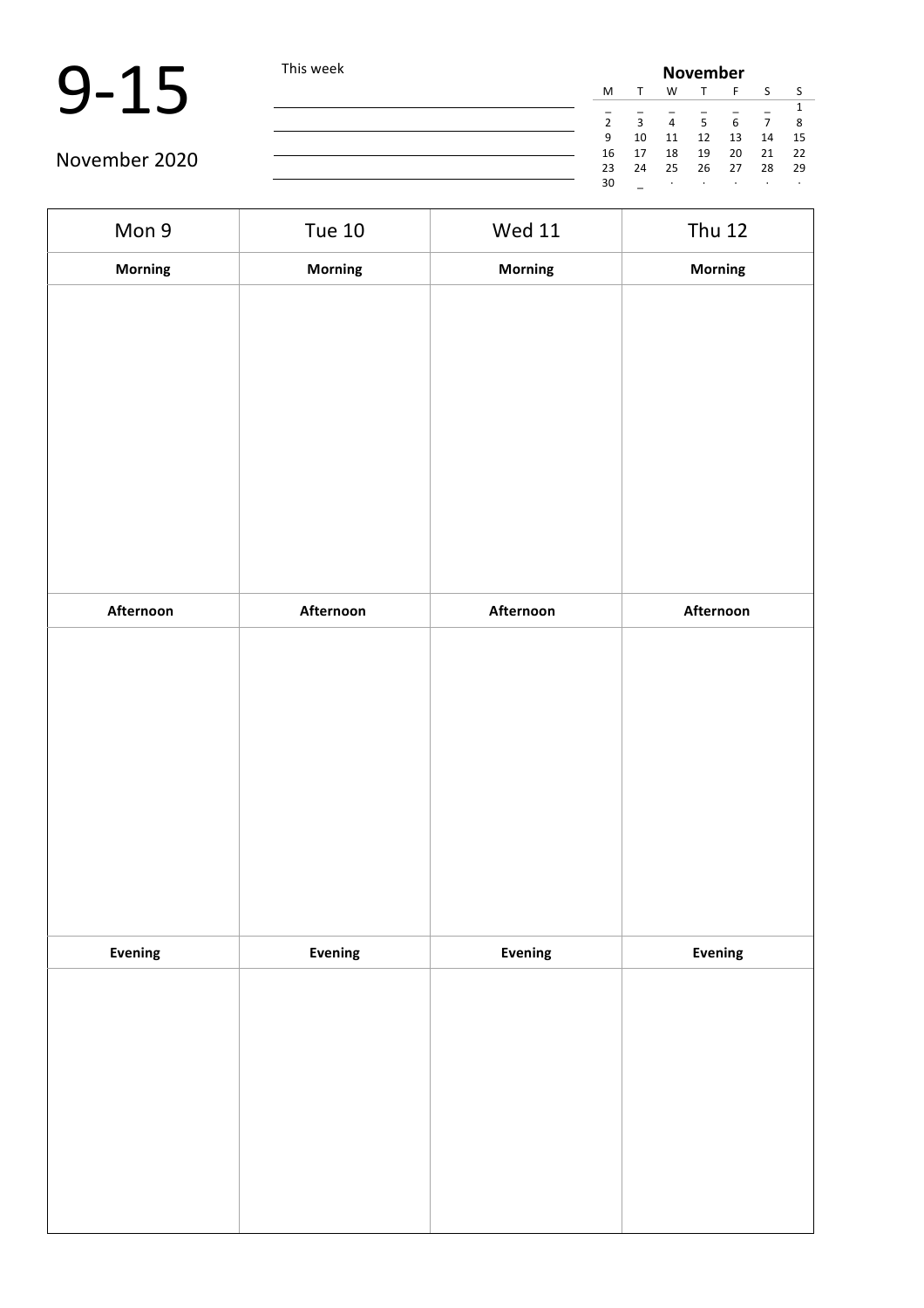| <b>December</b> |    |    |    |    |    |    |
|-----------------|----|----|----|----|----|----|
| M               | т  | W  | т  | F  | S  | S  |
|                 | 1  | 2  | 3  | 4  | 5  | 6  |
| 7               | 8  | ٩  | 10 | 11 | 12 | 13 |
| 14              | 15 | 16 | 17 | 18 | 19 | 20 |
| 21              | 22 | 23 | 24 | 25 | 26 | 27 |
| 28              | 29 | 30 | 31 |    |    |    |
|                 |    | ٠  | ٠  | ٠  |    | ٠  |

| Fri 13    | Sat 14    | <b>Sun 15</b>  | Notes |
|-----------|-----------|----------------|-------|
| Morning   | Morning   | Morning        |       |
|           |           |                |       |
|           |           |                |       |
|           |           |                |       |
|           |           |                |       |
|           |           |                |       |
|           |           |                |       |
|           |           |                |       |
|           |           |                |       |
|           |           |                |       |
| Afternoon | Afternoon | Afternoon      |       |
|           |           |                |       |
|           |           |                |       |
|           |           |                |       |
|           |           |                |       |
|           |           |                |       |
|           |           |                |       |
|           |           |                |       |
|           |           |                |       |
| Evening   | Evening   | <b>Evening</b> |       |
|           |           |                |       |
|           |           |                |       |
|           |           |                |       |
|           |           |                |       |
|           |           |                |       |
|           |           |                |       |
|           |           |                |       |
|           |           |                |       |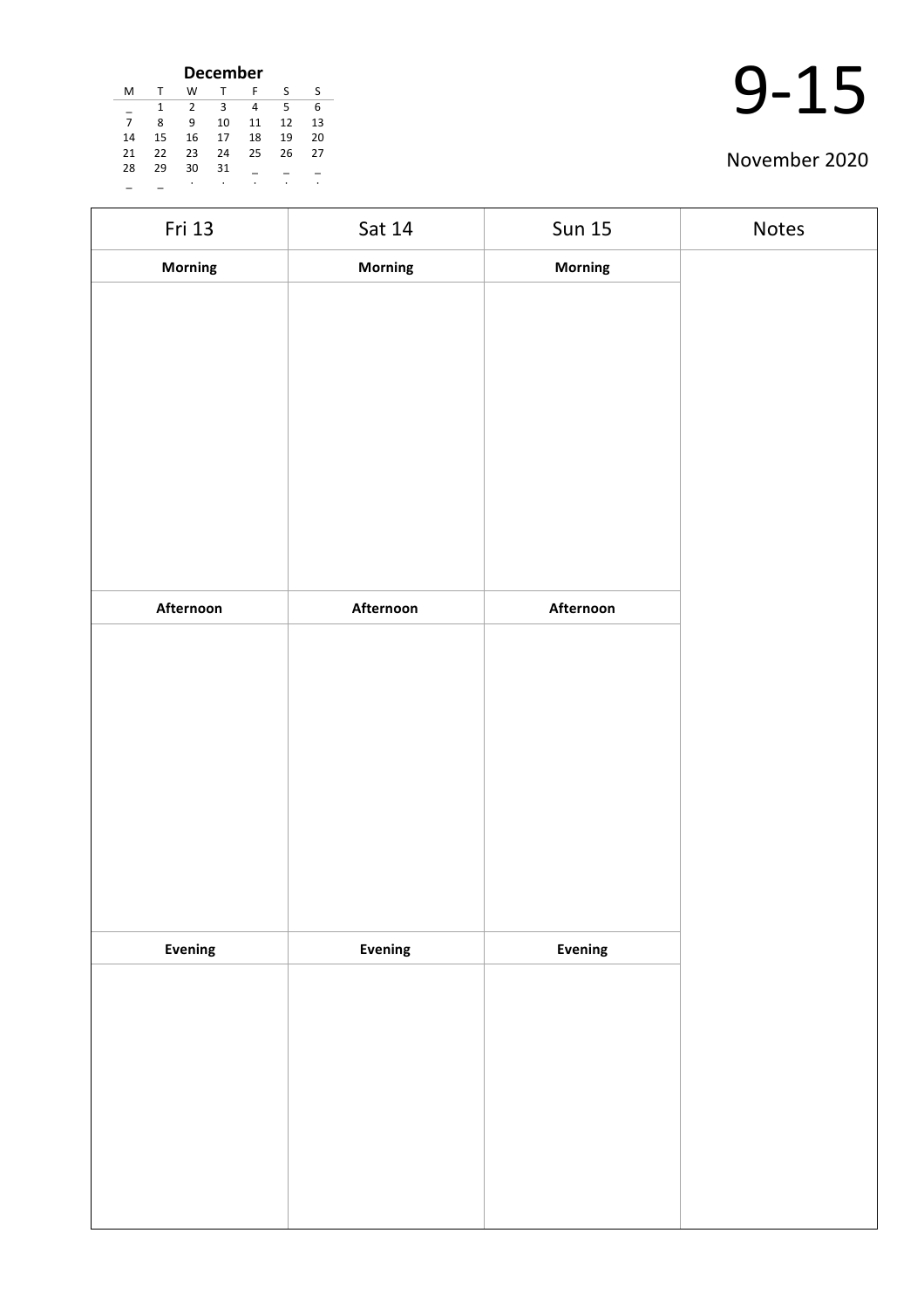|               | This week |    | <b>November</b> |                |    |    |    |      |  |  |  |
|---------------|-----------|----|-----------------|----------------|----|----|----|------|--|--|--|
|               |           | M  |                 | W              |    |    |    |      |  |  |  |
|               |           |    |                 |                |    |    |    |      |  |  |  |
|               |           |    | $\mathbf{a}$    | $\overline{a}$ | 5  | 6  |    | 8    |  |  |  |
|               |           | 9  | 10              | 11             | 12 | 13 | 14 | 15   |  |  |  |
|               |           | 16 |                 | 18             | 19 | 20 | 21 | - 22 |  |  |  |
| November 2020 |           | 23 | 24              | 25             | 26 | 27 | 28 | - 29 |  |  |  |
|               |           | 30 |                 |                |    |    |    |      |  |  |  |

| <b>Mon 16</b> | <b>Tue 17</b>  | Wed 18    | <b>Thu 19</b> |
|---------------|----------------|-----------|---------------|
| Morning       | <b>Morning</b> | Morning   | Morning       |
|               |                |           |               |
|               |                |           |               |
|               |                |           |               |
|               |                |           |               |
|               |                |           |               |
|               |                |           |               |
|               |                |           |               |
|               |                |           |               |
|               |                |           |               |
| Afternoon     | Afternoon      | Afternoon | Afternoon     |
|               |                |           |               |
|               |                |           |               |
|               |                |           |               |
|               |                |           |               |
|               |                |           |               |
|               |                |           |               |
|               |                |           |               |
|               |                |           |               |
| Evening       | Evening        | Evening   | Evening       |
|               |                |           |               |
|               |                |           |               |
|               |                |           |               |
|               |                |           |               |
|               |                |           |               |
|               |                |           |               |
|               |                |           |               |
|               |                |           |               |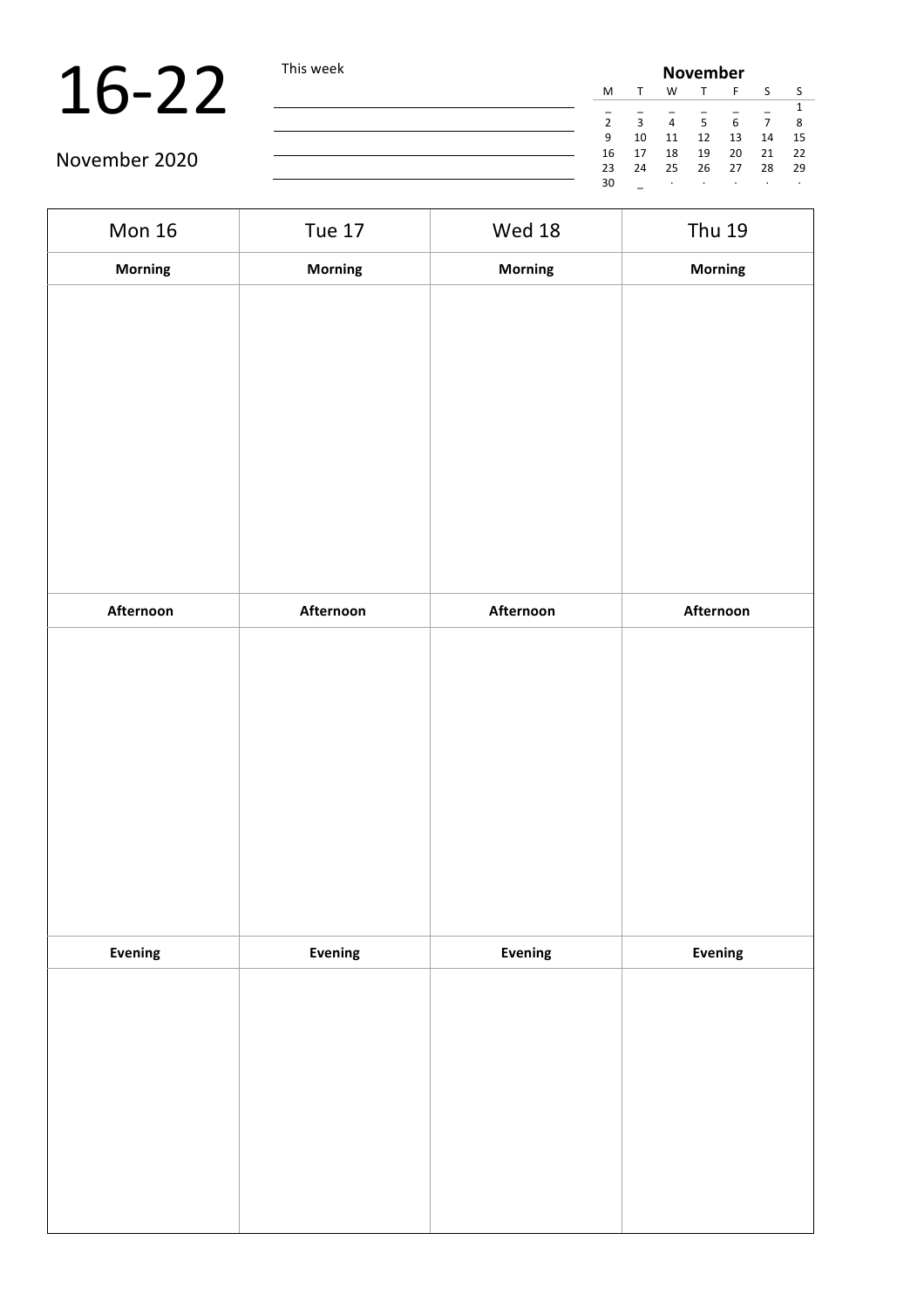| <b>December</b> |    |    |    |    |    |    |    |  |  |  |
|-----------------|----|----|----|----|----|----|----|--|--|--|
|                 | м  |    | w  |    | F  | S  | S  |  |  |  |
|                 |    |    | 2  | ς  | 4  | 5  | 6  |  |  |  |
|                 |    | 8  | q  | 10 | 11 | 12 | 13 |  |  |  |
|                 | 14 | 15 | 16 | 17 | 18 | 19 | 20 |  |  |  |
|                 | 21 | 22 | 23 | 24 | 25 | 26 | 27 |  |  |  |
|                 | 28 | 29 | 30 | 31 |    |    |    |  |  |  |
|                 |    |    | ٠  | ٠  |    |    |    |  |  |  |

| Fri 20    | Sat 21    | <b>Sun 22</b>  | Notes |
|-----------|-----------|----------------|-------|
| Morning   | Morning   | Morning        |       |
|           |           |                |       |
|           |           |                |       |
|           |           |                |       |
|           |           |                |       |
|           |           |                |       |
|           |           |                |       |
|           |           |                |       |
|           |           |                |       |
|           |           |                |       |
| Afternoon | Afternoon | Afternoon      |       |
|           |           |                |       |
|           |           |                |       |
|           |           |                |       |
|           |           |                |       |
|           |           |                |       |
|           |           |                |       |
|           |           |                |       |
|           |           |                |       |
| Evening   | Evening   | <b>Evening</b> |       |
|           |           |                |       |
|           |           |                |       |
|           |           |                |       |
|           |           |                |       |
|           |           |                |       |
|           |           |                |       |
|           |           |                |       |
|           |           |                |       |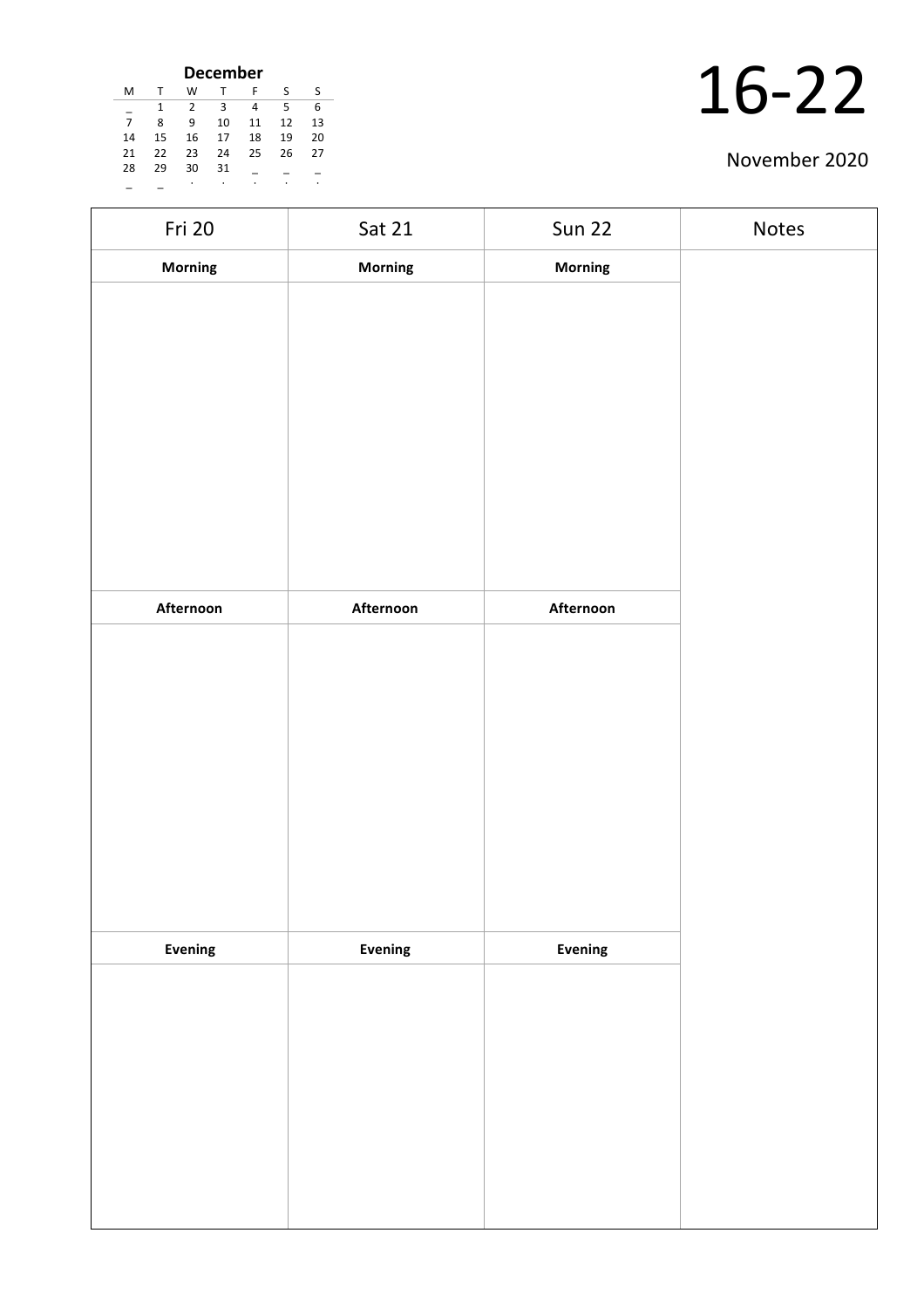|               | This week | <b>November</b> |              |    |                |    |    |      |  |
|---------------|-----------|-----------------|--------------|----|----------------|----|----|------|--|
|               |           | M               |              | W  |                |    |    |      |  |
|               |           |                 |              |    |                |    |    |      |  |
|               |           | っ               | $\mathbf{a}$ | 4  | 5 <sup>1</sup> |    |    |      |  |
|               |           | 9               | 10           | 11 | 12             | 13 | 14 | -15  |  |
| November 2020 |           | 16              |              | 18 | 19             | 20 | 21 | 22   |  |
|               |           | 23              | 24           | 25 | 26             | 27 | 28 | - 29 |  |
|               |           | 30              |              |    |                |    |    |      |  |

| Mon 23    | Tue 24    | Wed 25    | <b>Thu 26</b> |
|-----------|-----------|-----------|---------------|
| Morning   | Morning   | Morning   | Morning       |
|           |           |           |               |
|           |           |           |               |
|           |           |           |               |
|           |           |           |               |
|           |           |           |               |
|           |           |           |               |
|           |           |           |               |
|           |           |           |               |
|           |           |           |               |
| Afternoon | Afternoon | Afternoon | Afternoon     |
|           |           |           |               |
|           |           |           |               |
|           |           |           |               |
|           |           |           |               |
|           |           |           |               |
|           |           |           |               |
|           |           |           |               |
|           |           |           |               |
| Evening   | Evening   | Evening   | Evening       |
|           |           |           |               |
|           |           |           |               |
|           |           |           |               |
|           |           |           |               |
|           |           |           |               |
|           |           |           |               |
|           |           |           |               |
|           |           |           |               |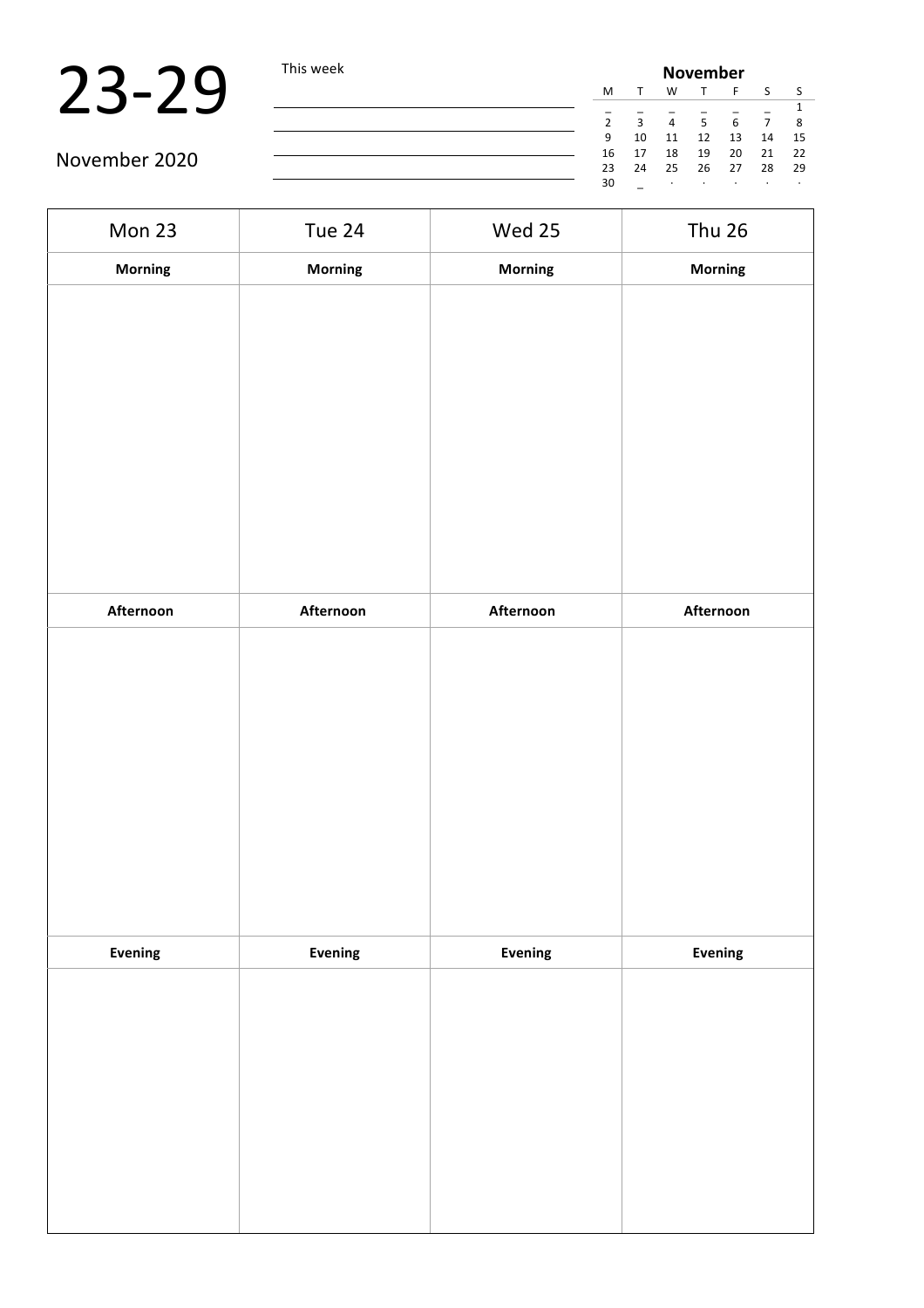| <b>December</b> |    |    |    |    |    |    |  |  |  |
|-----------------|----|----|----|----|----|----|--|--|--|
| м               |    | W  |    | F  | S  | S  |  |  |  |
|                 | 1  | 2  | з  | 4  | 5  | 6  |  |  |  |
| $\overline{7}$  | 8  | ٩  | 10 | 11 | 12 | 13 |  |  |  |
| 14              | 15 | 16 | 17 | 18 | 19 | 20 |  |  |  |
| 21              | 22 | 23 | 24 | 25 | 26 | 27 |  |  |  |
| 28              | 29 | 30 | 31 |    |    |    |  |  |  |
|                 |    | ٠  | ٠  |    |    | ٠  |  |  |  |

| Fri 27    | Sat 28    | <b>Sun 29</b> | Notes |
|-----------|-----------|---------------|-------|
| Morning   | Morning   | Morning       |       |
|           |           |               |       |
|           |           |               |       |
|           |           |               |       |
|           |           |               |       |
|           |           |               |       |
|           |           |               |       |
|           |           |               |       |
|           |           |               |       |
| Afternoon | Afternoon | Afternoon     |       |
|           |           |               |       |
|           |           |               |       |
|           |           |               |       |
|           |           |               |       |
|           |           |               |       |
|           |           |               |       |
|           |           |               |       |
|           |           |               |       |
|           |           |               |       |
| Evening   | Evening   | Evening       |       |
|           |           |               |       |
|           |           |               |       |
|           |           |               |       |
|           |           |               |       |
|           |           |               |       |
|           |           |               |       |
|           |           |               |       |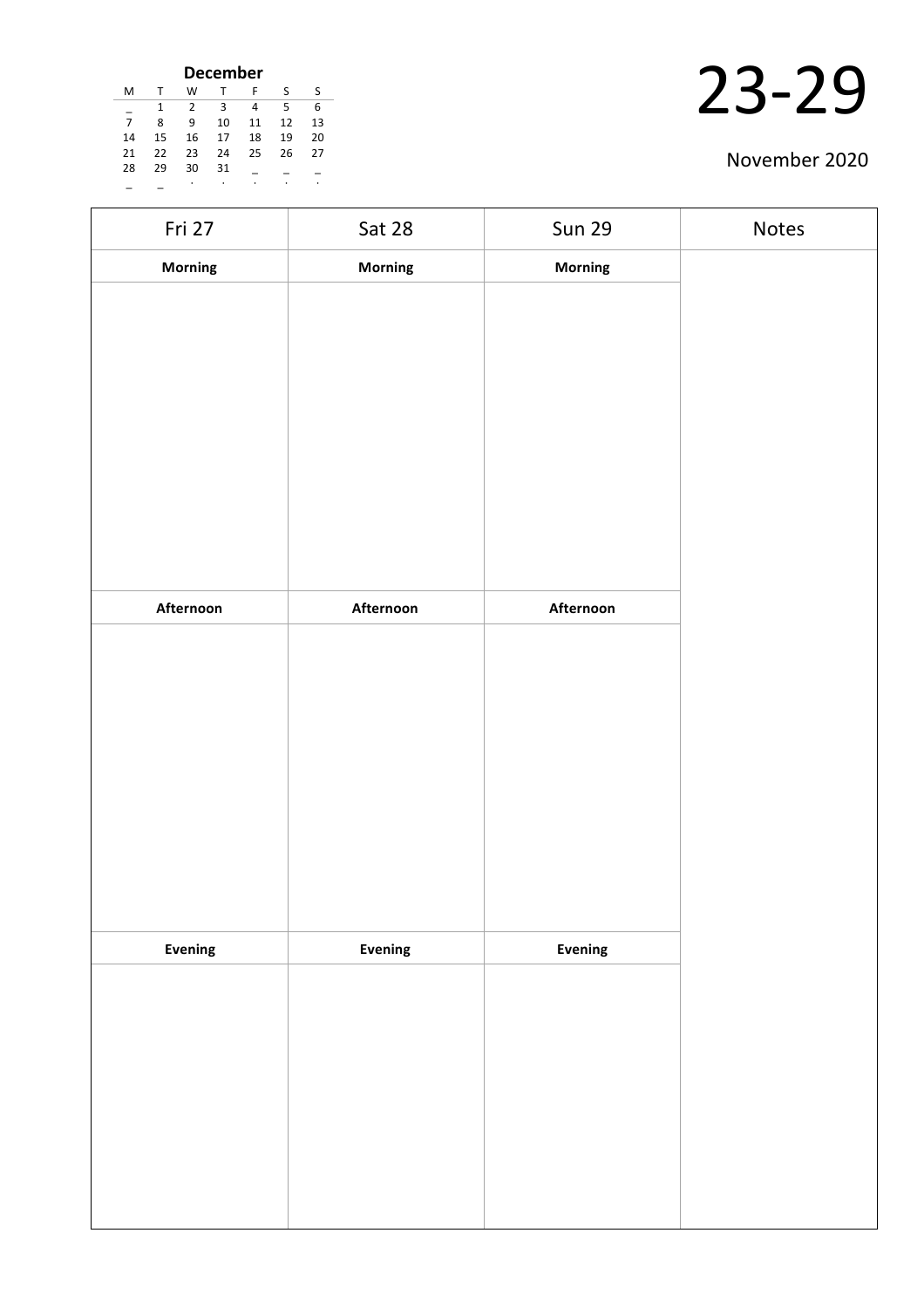November 2020 / December 2020

30-6 This week **November** T F S S \_ \_ \_ \_ \_ \_ 1 2 3 4 5 6 7 8 9 10 11 12 13 14 15 16 17 18 19 20<br>23 24 25 26 27 23 24 25 26 27 28 29 30 \_ · · · · · · ·

Mon 30 Tue 1 Wed 2 Thu 3 **Morning Morning Morning Morning Afternoon Afternoon Afternoon Afternoon Evening Evening Evening Evening**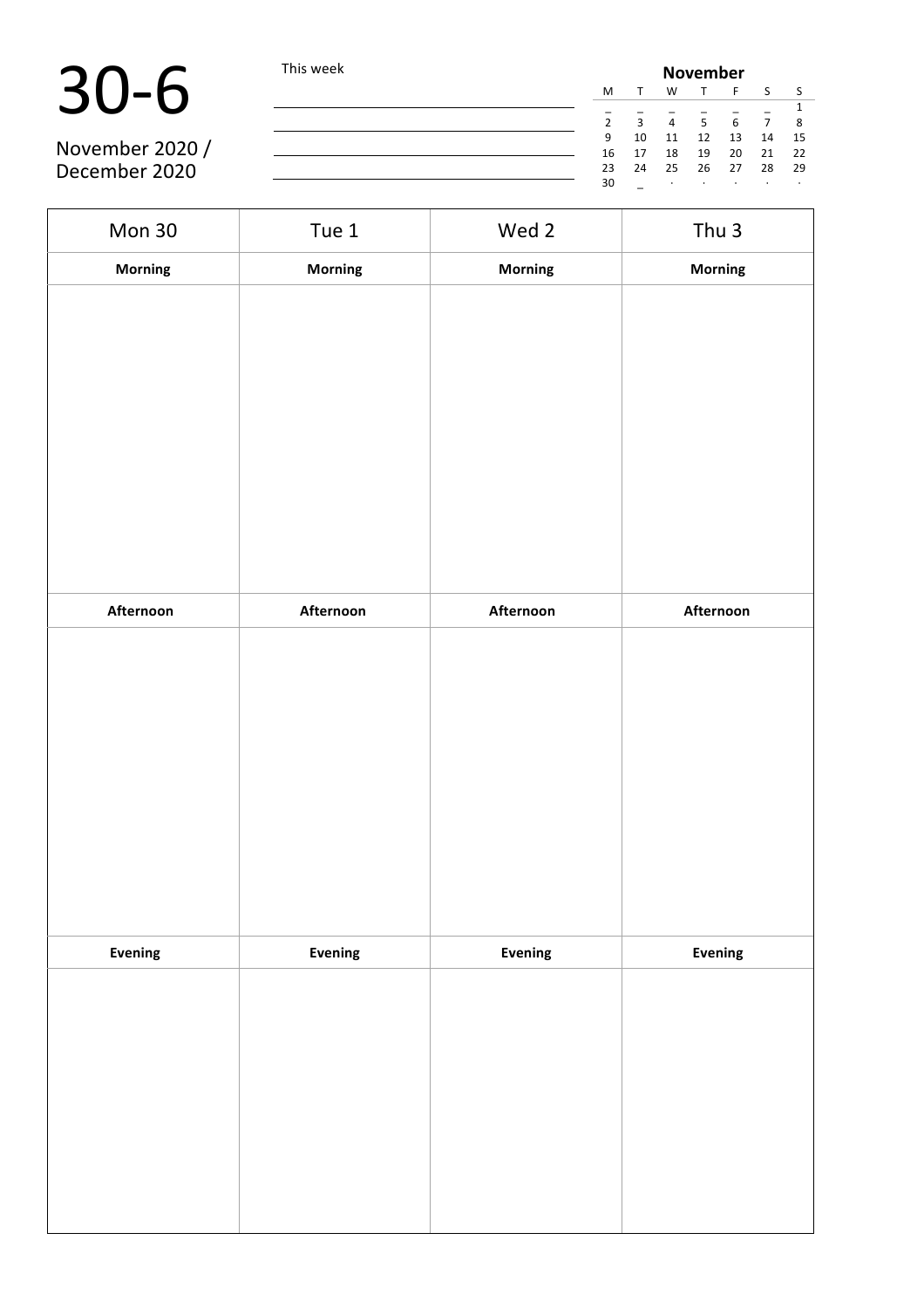| <b>December</b> |    |    |    |    |    |    |  |  |
|-----------------|----|----|----|----|----|----|--|--|
| м               | т  | w  |    | F  | S  | S. |  |  |
|                 | 1  | 2  | 3  | 4  | 5  | 6  |  |  |
|                 | 8  | 9  | 10 | 11 | 12 | 13 |  |  |
| 14              | 15 | 16 | 17 | 18 | 19 | 20 |  |  |
| 21              | 22 | 23 | 24 | 25 | 26 | 27 |  |  |
| 28              | 29 | 30 | 31 |    |    |    |  |  |
|                 |    | ٠  | ٠  | ٠  | ٠  | ٠  |  |  |

| November 2020 /<br>December 2020 |
|----------------------------------|

| Fri 4     | Sat 5     | Sun 6     | Notes |
|-----------|-----------|-----------|-------|
| Morning   | Morning   | Morning   |       |
|           |           |           |       |
|           |           |           |       |
|           |           |           |       |
|           |           |           |       |
|           |           |           |       |
|           |           |           |       |
|           |           |           |       |
|           |           |           |       |
|           |           |           |       |
| Afternoon | Afternoon | Afternoon |       |
|           |           |           |       |
|           |           |           |       |
|           |           |           |       |
|           |           |           |       |
|           |           |           |       |
|           |           |           |       |
|           |           |           |       |
|           |           |           |       |
| Evening   | Evening   | Evening   |       |
|           |           |           |       |
|           |           |           |       |
|           |           |           |       |
|           |           |           |       |
|           |           |           |       |
|           |           |           |       |
|           |           |           |       |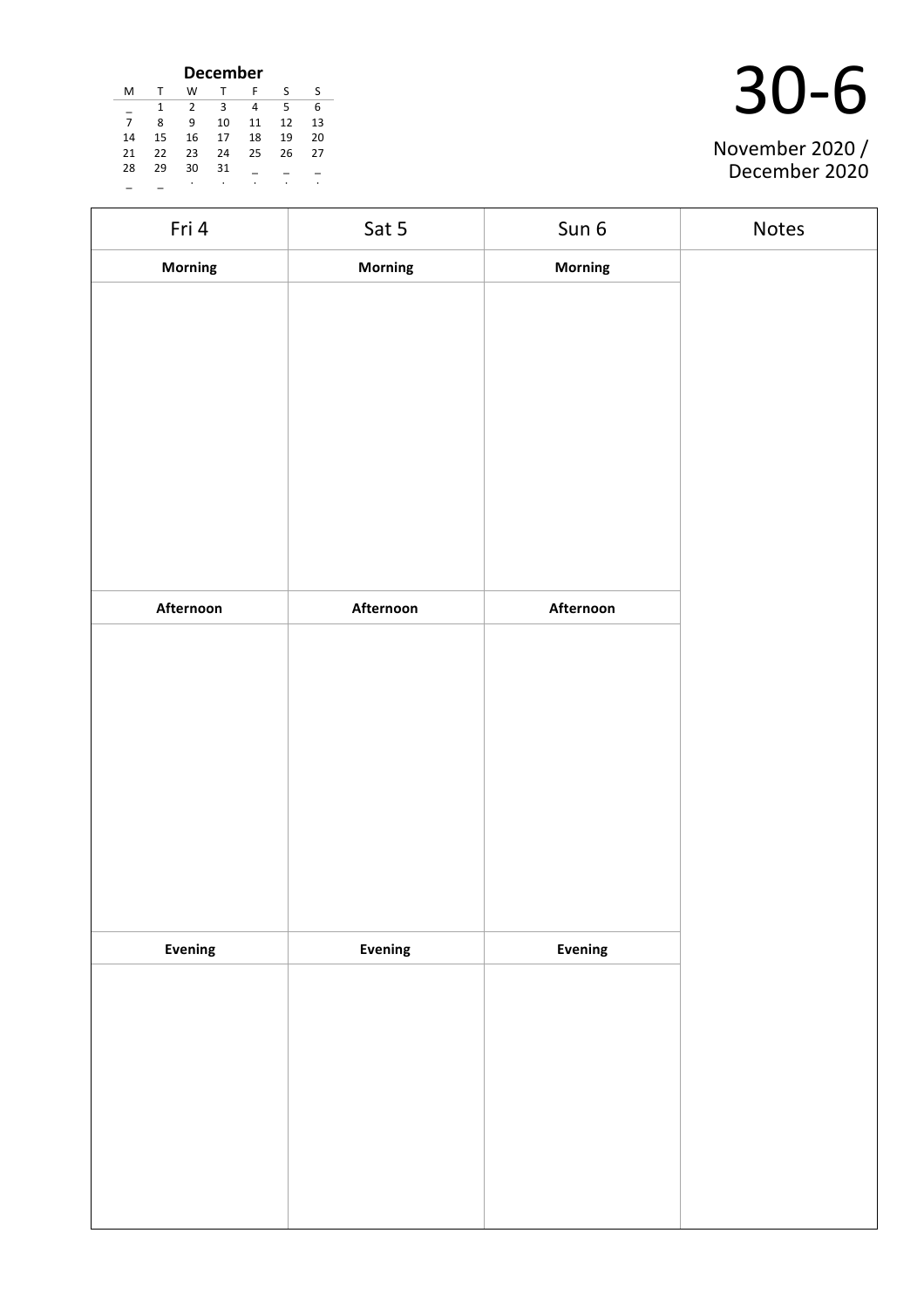|               | This week |    | <b>December</b> |    |    |    |    |      |  |  |
|---------------|-----------|----|-----------------|----|----|----|----|------|--|--|
|               |           | M  |                 | w  |    |    |    |      |  |  |
|               |           |    |                 |    |    |    | 5. |      |  |  |
|               |           |    | 8               | 9  | 10 | 11 | 12 | - 13 |  |  |
|               |           | 14 | 15              | 16 | 17 | 18 | 19 | -20  |  |  |
|               |           | 21 | 22              | 23 | 24 | 25 | 26 | 27   |  |  |
| December 2020 |           | 28 | 29              | 30 | 31 |    |    |      |  |  |
|               |           |    |                 |    |    |    |    |      |  |  |

| Mon 7     | Tue 8     | Wed 9     | <b>Thu 10</b> |
|-----------|-----------|-----------|---------------|
| Morning   | Morning   | Morning   | Morning       |
|           |           |           |               |
|           |           |           |               |
|           |           |           |               |
|           |           |           |               |
|           |           |           |               |
|           |           |           |               |
|           |           |           |               |
|           |           |           |               |
|           |           |           |               |
| Afternoon | Afternoon | Afternoon | Afternoon     |
|           |           |           |               |
|           |           |           |               |
|           |           |           |               |
|           |           |           |               |
|           |           |           |               |
|           |           |           |               |
|           |           |           |               |
|           |           |           |               |
|           |           |           |               |
| Evening   | Evening   | Evening   | Evening       |
|           |           |           |               |
|           |           |           |               |
|           |           |           |               |
|           |           |           |               |
|           |           |           |               |
|           |           |           |               |
|           |           |           |               |
|           |           |           |               |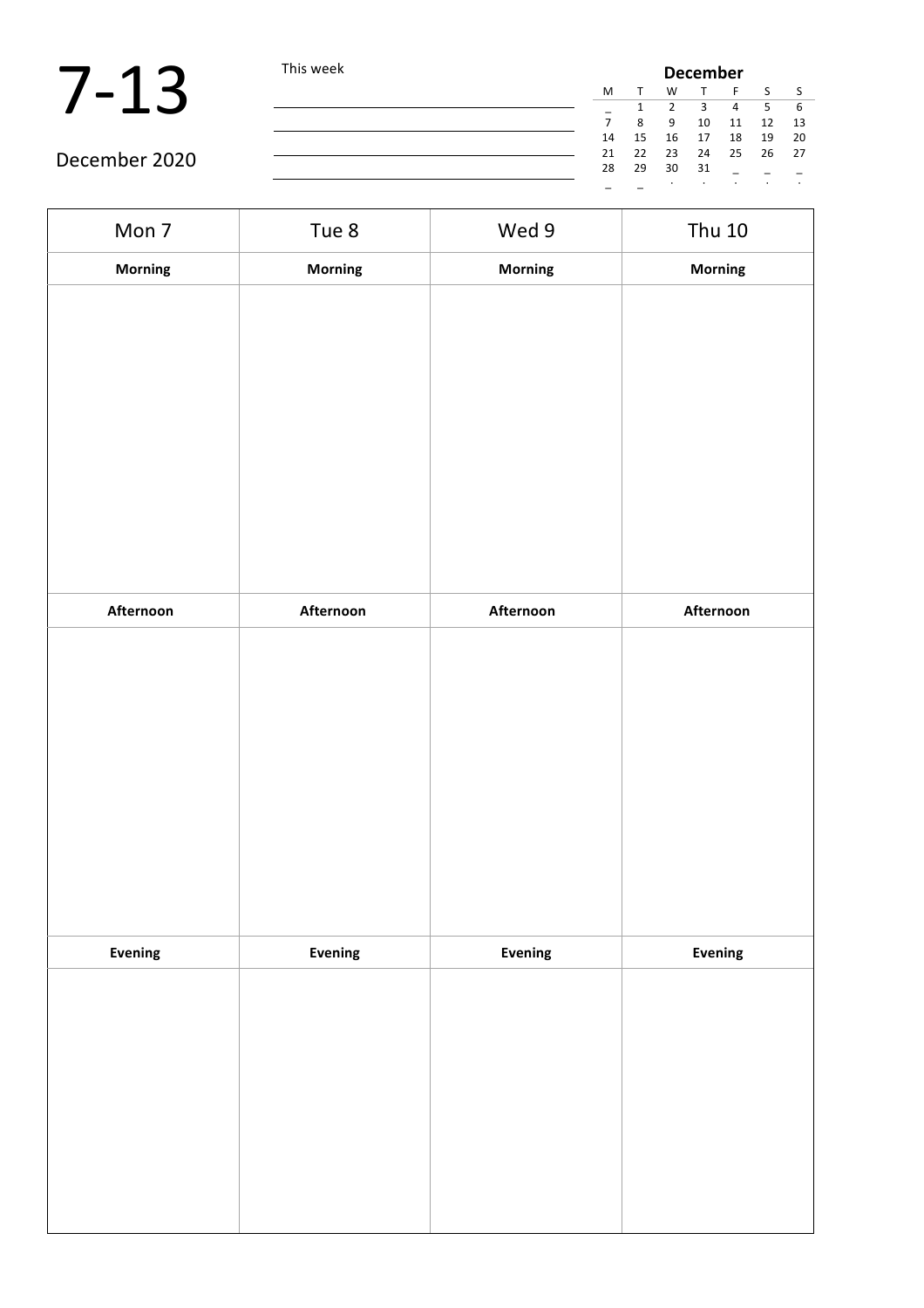| January |    |    |    |    |                |    |  |  |
|---------|----|----|----|----|----------------|----|--|--|
| M       |    | w  |    | F  | S              | ς  |  |  |
|         |    |    |    | 1  | $\overline{2}$ | 3  |  |  |
| 4       | 5  | 6  | 7  | 8  | 9              | 10 |  |  |
| 11      | 12 | 13 | 14 | 15 | 16             | 17 |  |  |
| 18      | 19 | 20 | 21 | 22 | 23             | 24 |  |  |
| 25      | 26 | 27 | 28 | 29 | 30             | 31 |  |  |
|         |    |    |    |    |                |    |  |  |

| Fri 11    | Sat 12    | <b>Sun 13</b>  | Notes |
|-----------|-----------|----------------|-------|
| Morning   | Morning   | Morning        |       |
|           |           |                |       |
|           |           |                |       |
|           |           |                |       |
|           |           |                |       |
|           |           |                |       |
|           |           |                |       |
|           |           |                |       |
|           |           |                |       |
|           |           |                |       |
| Afternoon | Afternoon | Afternoon      |       |
|           |           |                |       |
|           |           |                |       |
|           |           |                |       |
|           |           |                |       |
|           |           |                |       |
|           |           |                |       |
|           |           |                |       |
|           |           |                |       |
|           |           |                |       |
| Evening   | Evening   | <b>Evening</b> |       |
|           |           |                |       |
|           |           |                |       |
|           |           |                |       |
|           |           |                |       |
|           |           |                |       |
|           |           |                |       |
|           |           |                |       |
|           |           |                |       |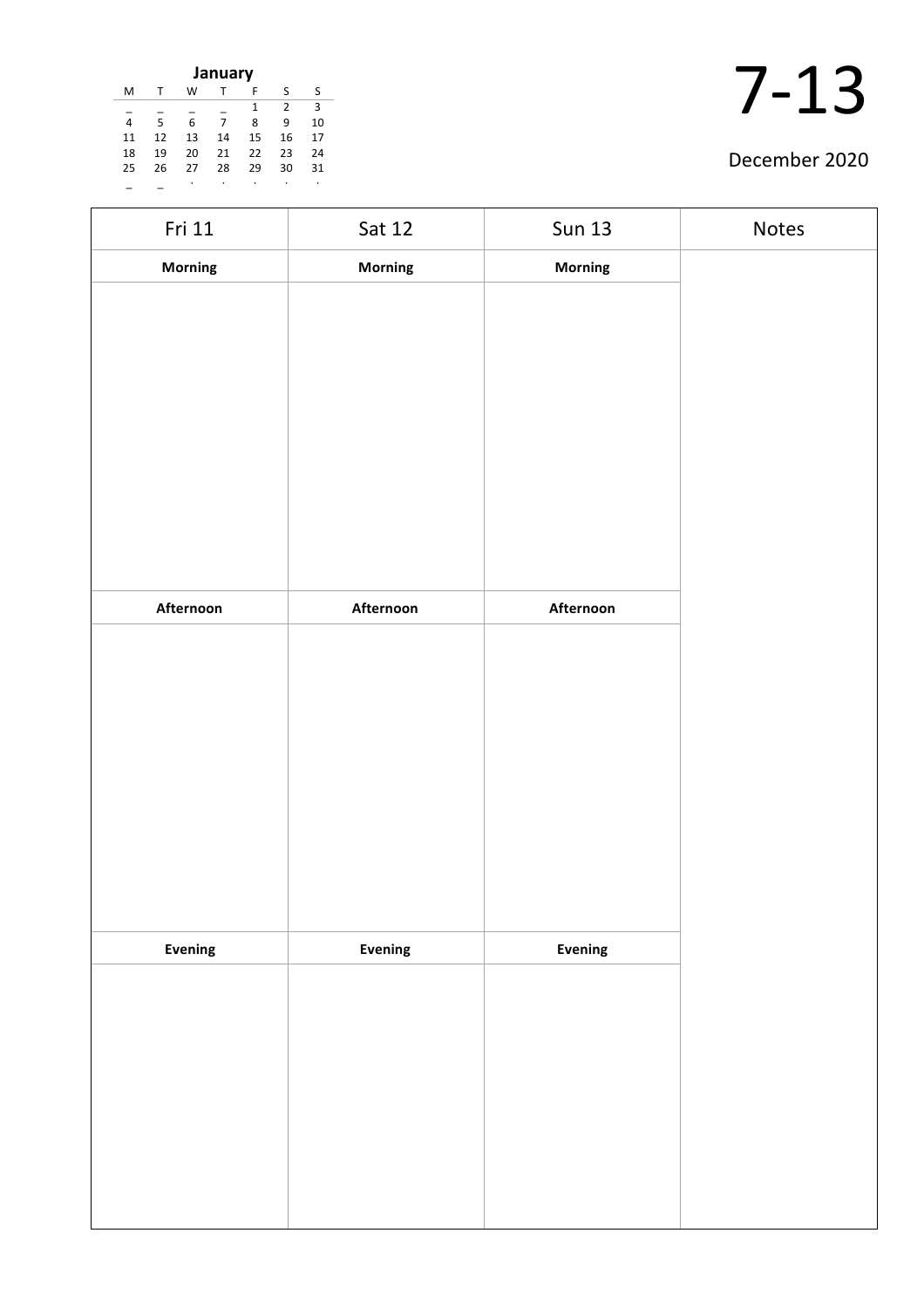| <b>December</b> |    |    |    |    |    |    |
|-----------------|----|----|----|----|----|----|
| М               |    | W  |    | F  | S  |    |
|                 | 1  | 2  | 3  | 4  | 5  | 6  |
| 7               | 8  | 9  | 10 | 11 | 12 | 13 |
| 14              | 15 | 16 | 17 | 18 | 19 | 20 |
| 21              | 22 | 23 | 24 | 25 | 26 | 27 |
| 28              | 29 | 30 | 31 |    |    |    |
|                 |    | ٠  |    |    | ٠  | ٠  |

| Mon 14    | <b>Tue 15</b> | <b>Wed 16</b> | <b>Thu 17</b> |
|-----------|---------------|---------------|---------------|
| Morning   | Morning       | Morning       | Morning       |
|           |               |               |               |
|           |               |               |               |
|           |               |               |               |
|           |               |               |               |
|           |               |               |               |
|           |               |               |               |
|           |               |               |               |
|           |               |               |               |
| Afternoon | Afternoon     | Afternoon     | Afternoon     |
|           |               |               |               |
|           |               |               |               |
|           |               |               |               |
|           |               |               |               |
|           |               |               |               |
|           |               |               |               |
|           |               |               |               |
|           |               |               |               |
| Evening   | Evening       | Evening       | Evening       |
|           |               |               |               |
|           |               |               |               |
|           |               |               |               |
|           |               |               |               |
|           |               |               |               |
|           |               |               |               |
|           |               |               |               |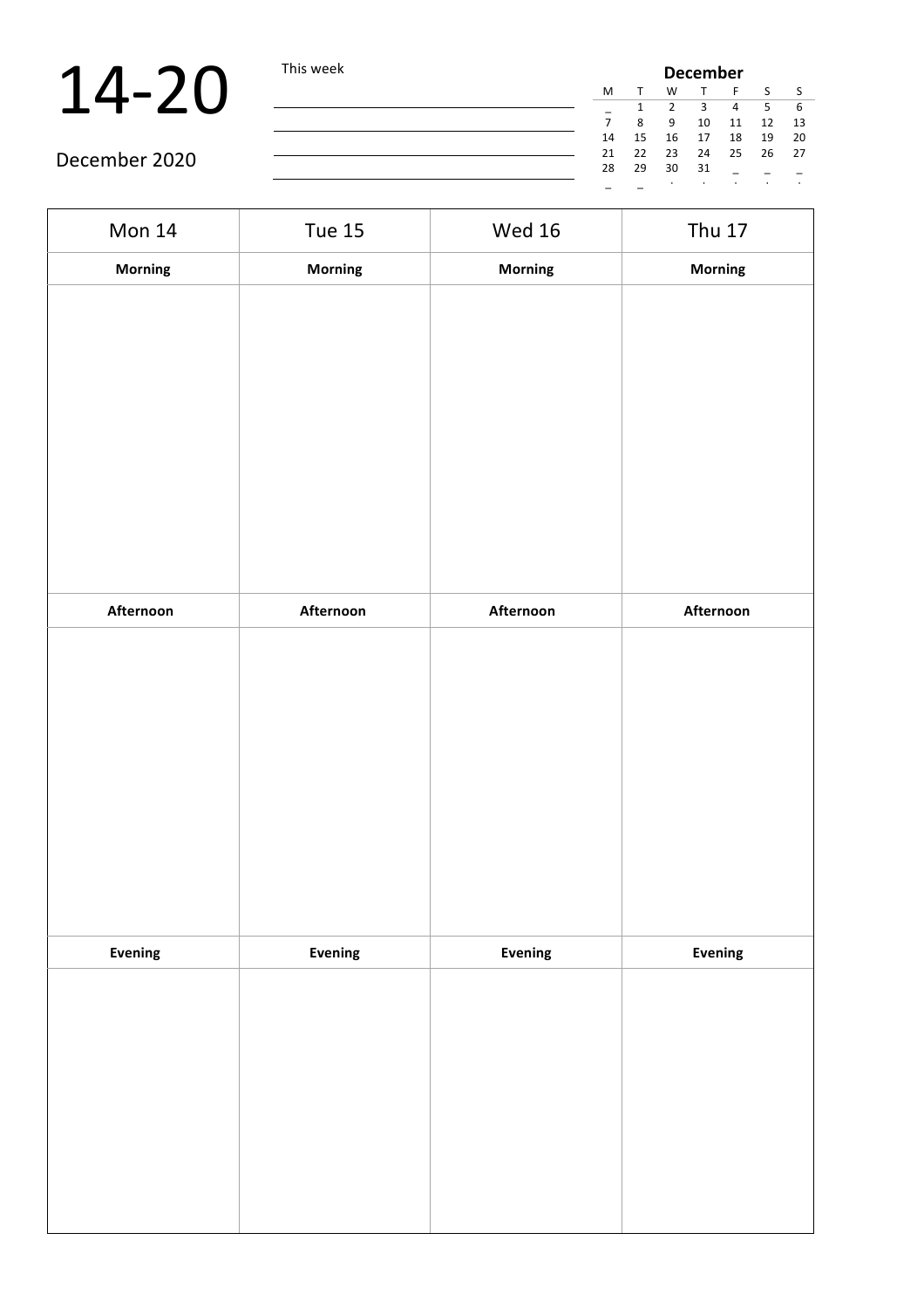| January |    |    |    |    |    |               |    |  |  |
|---------|----|----|----|----|----|---------------|----|--|--|
|         | м  |    | w  |    | F  | s             | s  |  |  |
|         |    |    |    |    | 1  | $\mathcal{P}$ | 3  |  |  |
|         |    | 5  | 6  | 7  | 8  | 9             | 10 |  |  |
|         | 11 | 12 | 13 | 14 | 15 | 16            | 17 |  |  |
|         | 18 | 19 | 20 | 21 | 22 | 23            | 24 |  |  |
|         | 25 | 26 | 27 | 28 | 29 | 30            | 31 |  |  |
|         |    |    |    |    |    |               | ٠  |  |  |

| Fri 18    | Sat 19         | <b>Sun 20</b>  | Notes |
|-----------|----------------|----------------|-------|
| Morning   | <b>Morning</b> | Morning        |       |
|           |                |                |       |
|           |                |                |       |
|           |                |                |       |
|           |                |                |       |
|           |                |                |       |
|           |                |                |       |
|           |                |                |       |
|           |                |                |       |
|           |                |                |       |
| Afternoon | Afternoon      | Afternoon      |       |
|           |                |                |       |
|           |                |                |       |
|           |                |                |       |
|           |                |                |       |
|           |                |                |       |
|           |                |                |       |
|           |                |                |       |
|           |                |                |       |
| Evening   | Evening        | <b>Evening</b> |       |
|           |                |                |       |
|           |                |                |       |
|           |                |                |       |
|           |                |                |       |
|           |                |                |       |
|           |                |                |       |
|           |                |                |       |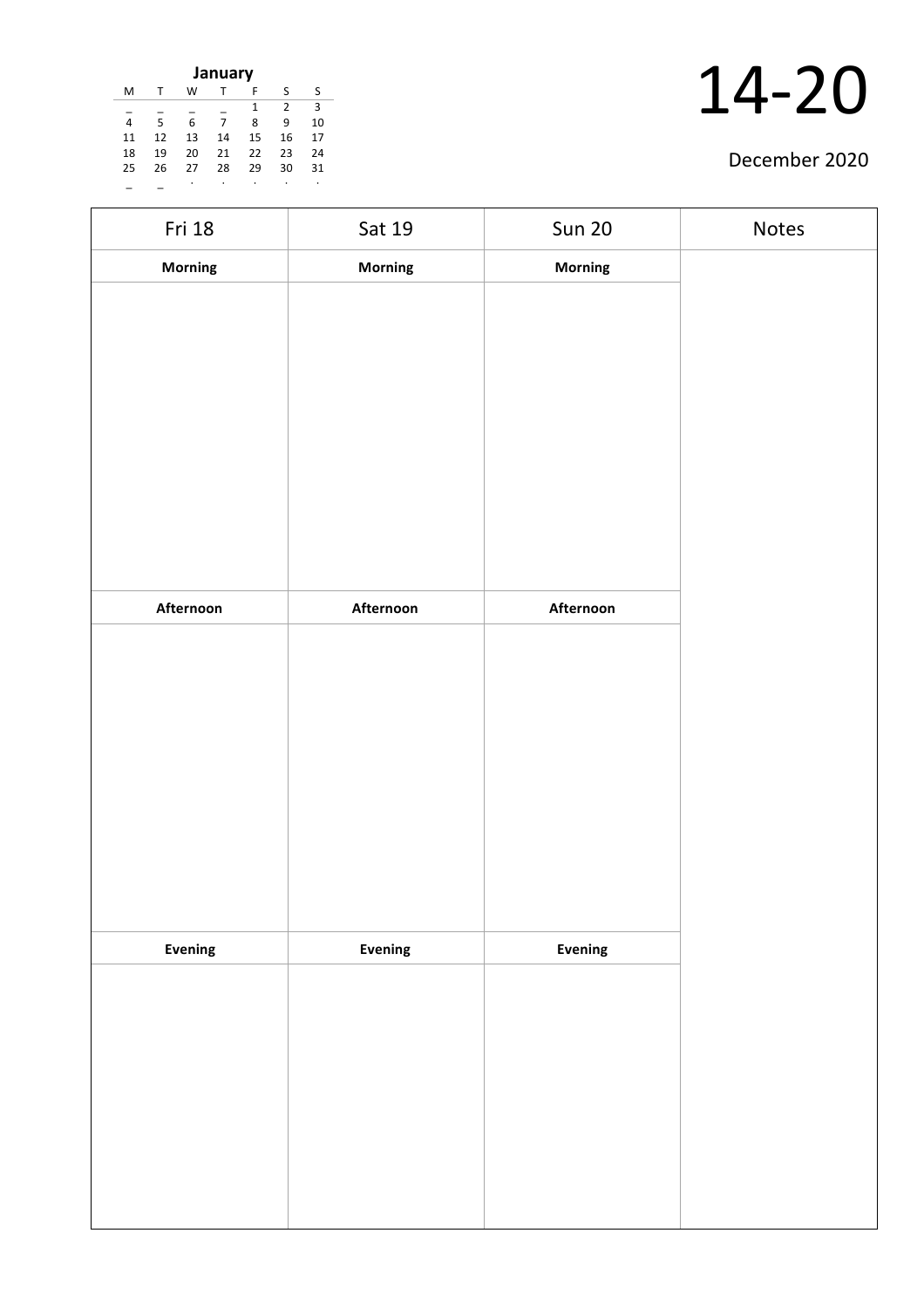## $21-27$  This week

| າເs week |    |    |    | <b>December</b> |    |    |      |
|----------|----|----|----|-----------------|----|----|------|
|          | м  | т  | w  | T               | F  | S  | S    |
|          |    | 1  | 2  | 3               | 4  | 5  | 6    |
|          | 7  | 8  | 9  | 10              | 11 | 12 | 13   |
|          | 14 | 15 | 16 | 17              | 18 | 19 | 20   |
|          | 21 | 22 | 23 | 24              | 25 | 26 | - 27 |
|          | 28 | 29 | 30 | 31              |    |    |      |
|          |    |    | ٠  | ٠               |    |    | ٠    |

| Mon 21         | Tue 22    | Wed 23    | <b>Thu 24</b> |
|----------------|-----------|-----------|---------------|
| <b>Morning</b> | Morning   | Morning   | Morning       |
|                |           |           |               |
|                |           |           |               |
|                |           |           |               |
|                |           |           |               |
|                |           |           |               |
|                |           |           |               |
| Afternoon      | Afternoon | Afternoon | Afternoon     |
|                |           |           |               |
|                |           |           |               |
|                |           |           |               |
|                |           |           |               |
|                |           |           |               |
|                |           |           |               |
| Evening        | Evening   | Evening   | Evening       |
|                |           |           |               |
|                |           |           |               |
|                |           |           |               |
|                |           |           |               |
|                |           |           |               |
|                |           |           |               |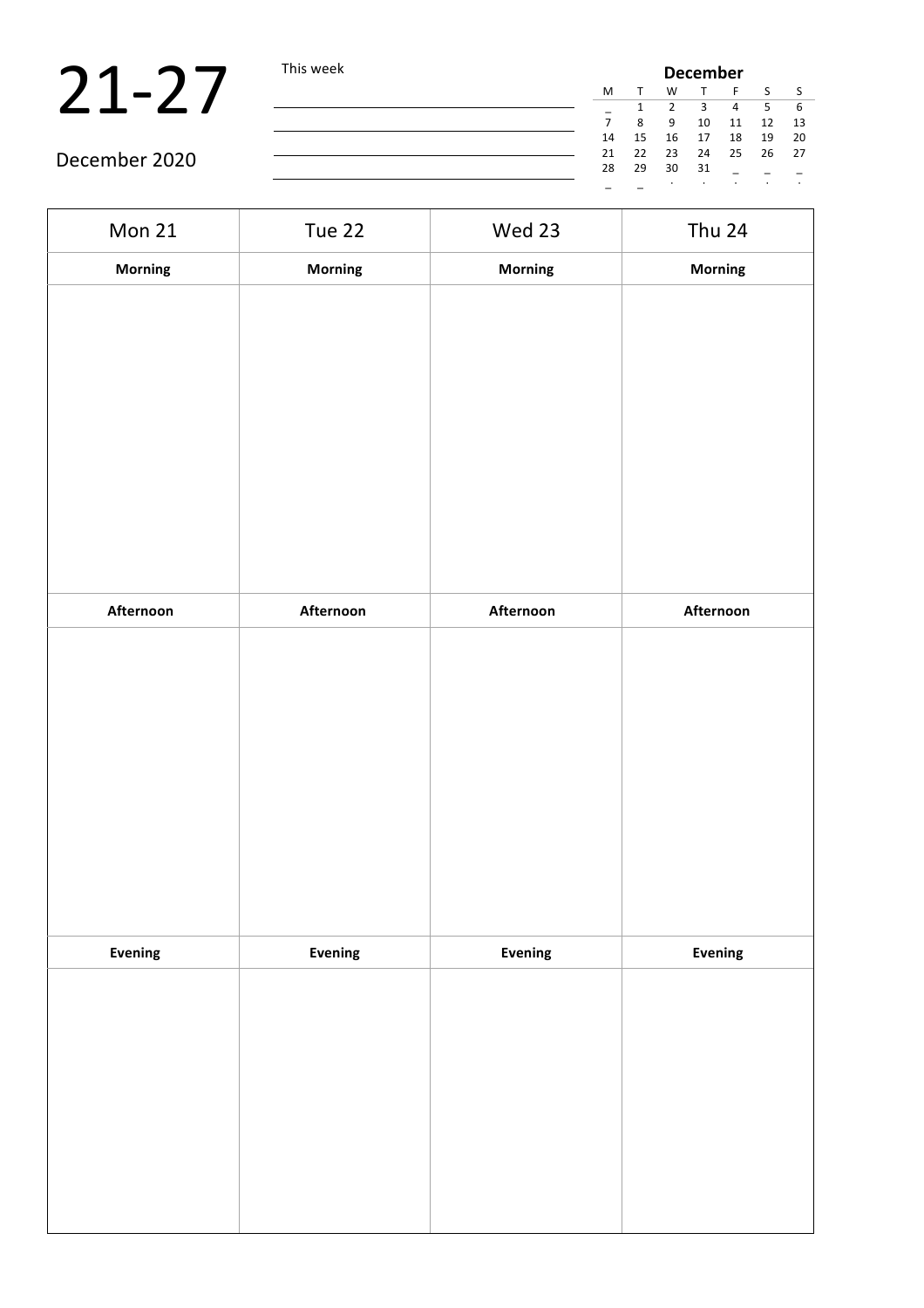| January |    |    |    |    |    |    |  |  |
|---------|----|----|----|----|----|----|--|--|
| M       |    | w  |    | F  | S  | S  |  |  |
|         |    |    |    | 1  | 2  | 3  |  |  |
| 4       | 5  | 6  | 7  | 8  | 9  | 10 |  |  |
| 11      | 12 | 13 | 14 | 15 | 16 | 17 |  |  |
| 18      | 19 | 20 | 21 | 22 | 23 | 24 |  |  |
| 25      | 26 | 27 | 28 | 29 | 30 | 31 |  |  |
|         |    |    |    | ٠  | ٠  | ٠  |  |  |

| Fri 25    | Sat 26    | <b>Sun 27</b> | Notes |
|-----------|-----------|---------------|-------|
| Morning   | Morning   | Morning       |       |
|           |           |               |       |
|           |           |               |       |
|           |           |               |       |
|           |           |               |       |
|           |           |               |       |
|           |           |               |       |
|           |           |               |       |
|           |           |               |       |
| Afternoon | Afternoon | Afternoon     |       |
|           |           |               |       |
|           |           |               |       |
|           |           |               |       |
|           |           |               |       |
|           |           |               |       |
|           |           |               |       |
|           |           |               |       |
|           |           |               |       |
|           |           |               |       |
| Evening   | Evening   | Evening       |       |
|           |           |               |       |
|           |           |               |       |
|           |           |               |       |
|           |           |               |       |
|           |           |               |       |
|           |           |               |       |
|           |           |               |       |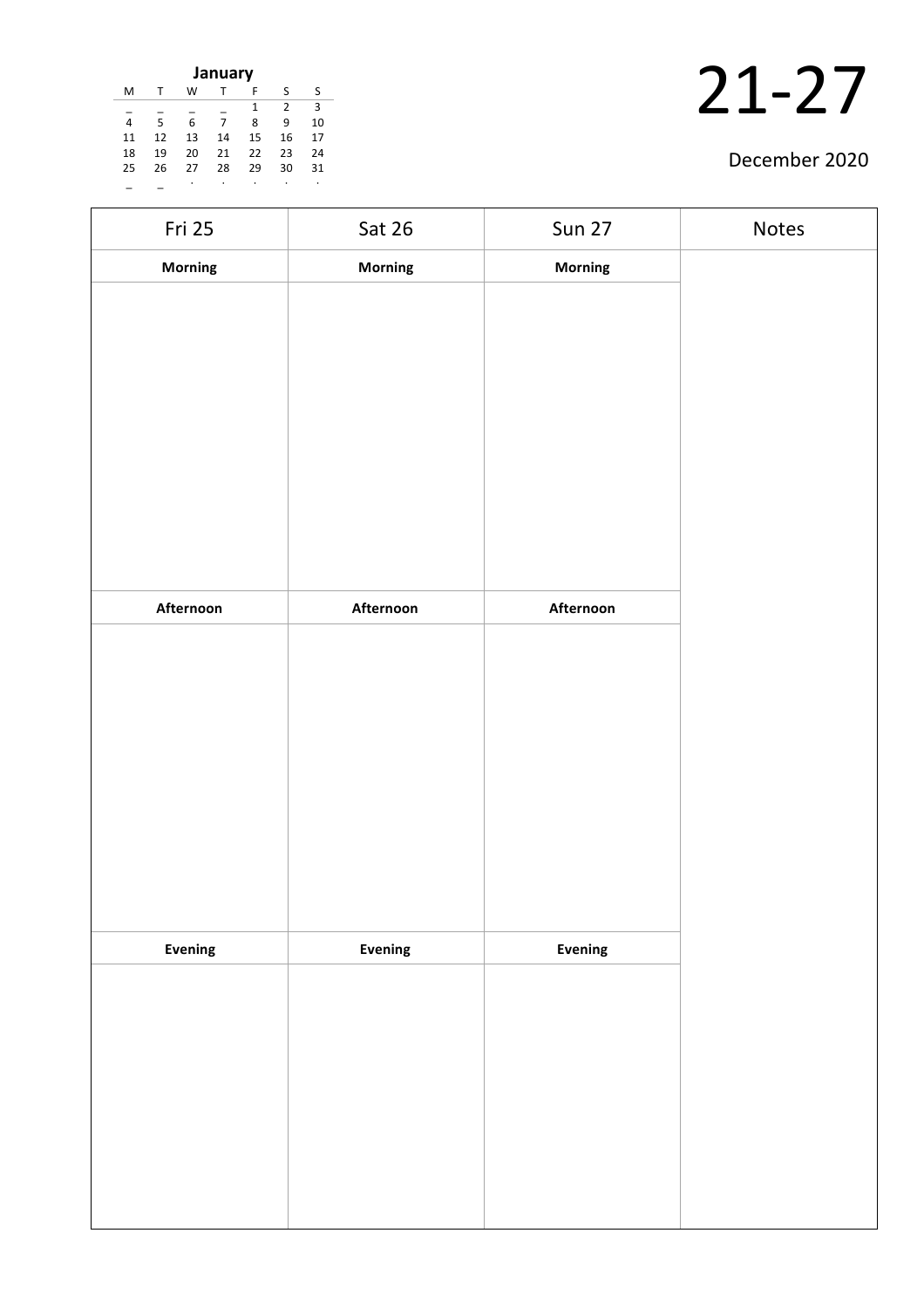

 $\mathbf{r}$ 

|                 | This week |    | <b>December</b> |    |    |    |    |      |  |
|-----------------|-----------|----|-----------------|----|----|----|----|------|--|
|                 |           | M  |                 |    |    |    |    |      |  |
|                 |           |    |                 |    |    |    |    | -6   |  |
|                 |           |    | 8               | 9  | 10 | 11 | 12 | - 13 |  |
|                 |           | 14 | 15              | 16 | 17 | 18 | 19 | - 20 |  |
| December 2020 / |           | 21 | 22              | 23 | 24 | 25 | 26 | 27   |  |
| January 2021    |           | 28 | 29              | 30 | 31 |    |    |      |  |
|                 |           |    |                 |    |    |    |    |      |  |

| Mon 28         | <b>Tue 29</b>  | Wed 30    | <b>Thu 31</b> |  |  |
|----------------|----------------|-----------|---------------|--|--|
| <b>Morning</b> | <b>Morning</b> | Morning   | Morning       |  |  |
|                |                |           |               |  |  |
|                |                |           |               |  |  |
|                |                |           |               |  |  |
|                |                |           |               |  |  |
|                |                |           |               |  |  |
|                |                |           |               |  |  |
|                |                |           |               |  |  |
|                |                |           |               |  |  |
|                |                |           |               |  |  |
| Afternoon      | Afternoon      | Afternoon | Afternoon     |  |  |
|                |                |           |               |  |  |
|                |                |           |               |  |  |
|                |                |           |               |  |  |
|                |                |           |               |  |  |
|                |                |           |               |  |  |
|                |                |           |               |  |  |
|                |                |           |               |  |  |
|                |                |           |               |  |  |
|                |                |           |               |  |  |
| Evening        | <b>Evening</b> | Evening   | Evening       |  |  |
|                |                |           |               |  |  |
|                |                |           |               |  |  |
|                |                |           |               |  |  |
|                |                |           |               |  |  |
|                |                |           |               |  |  |
|                |                |           |               |  |  |
|                |                |           |               |  |  |
|                |                |           |               |  |  |